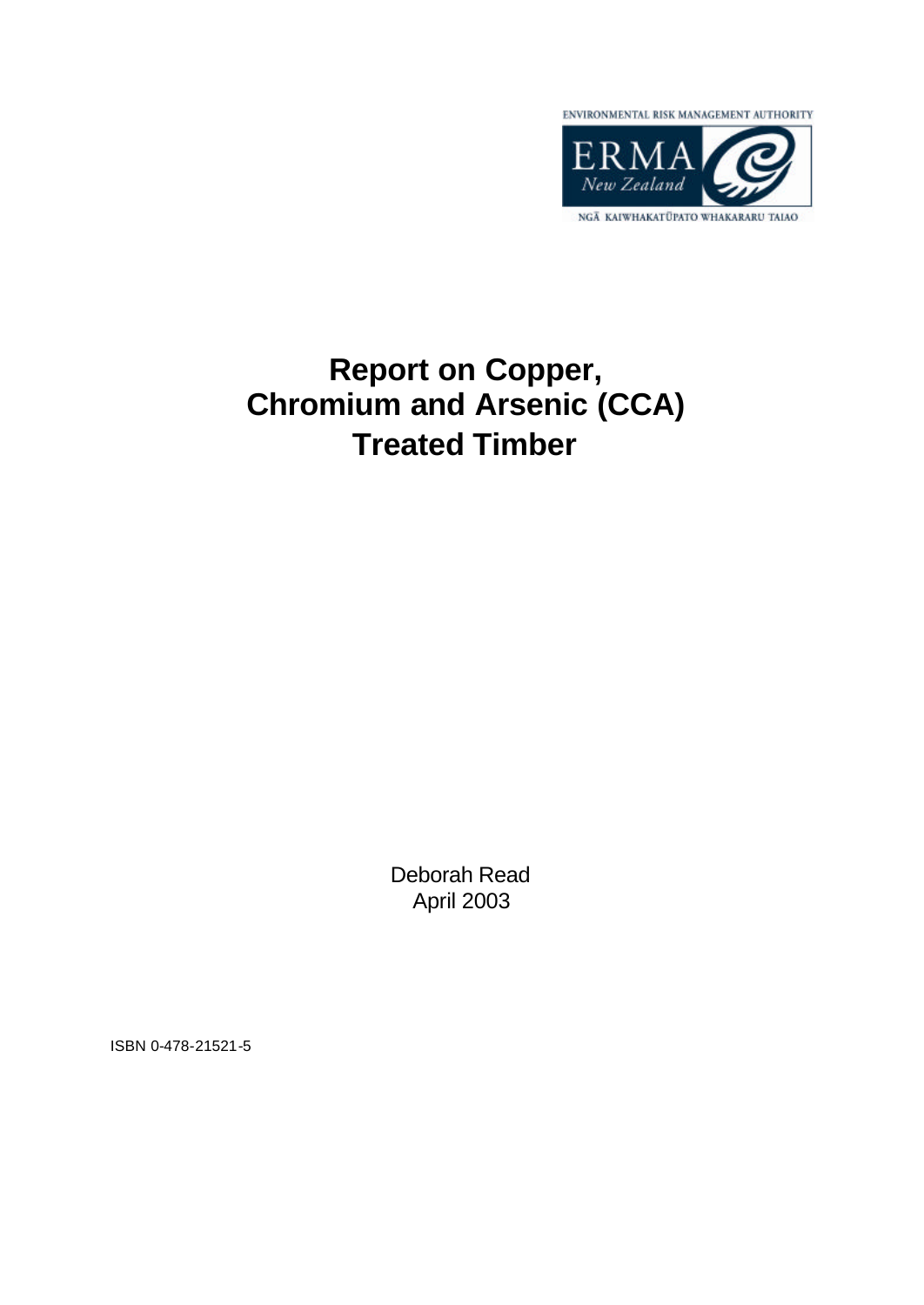# **Acknowledgements**

This report was prepared by Dr Deborah Read, public health physician, for ERMA New Zealand.

The report was externally peer reviewed by:

Dr Michael Beasley, Medical Toxicologist, National Poisons Centre, School of Medicine, University of Otago, Dunedin;

Dr Donald Campbell, Medical Officer of Health/Public Health Physician, MidCentral Health, Palmerston North; and

Dr Peter Di Marco, Toxicologist, Perth, Australia.

The author gratefully acknowledges comments from members of the Inter-agency Coordinating Group and the assistance of Linda Campbell, Information Services Co-ordinator, ERMA New Zealand.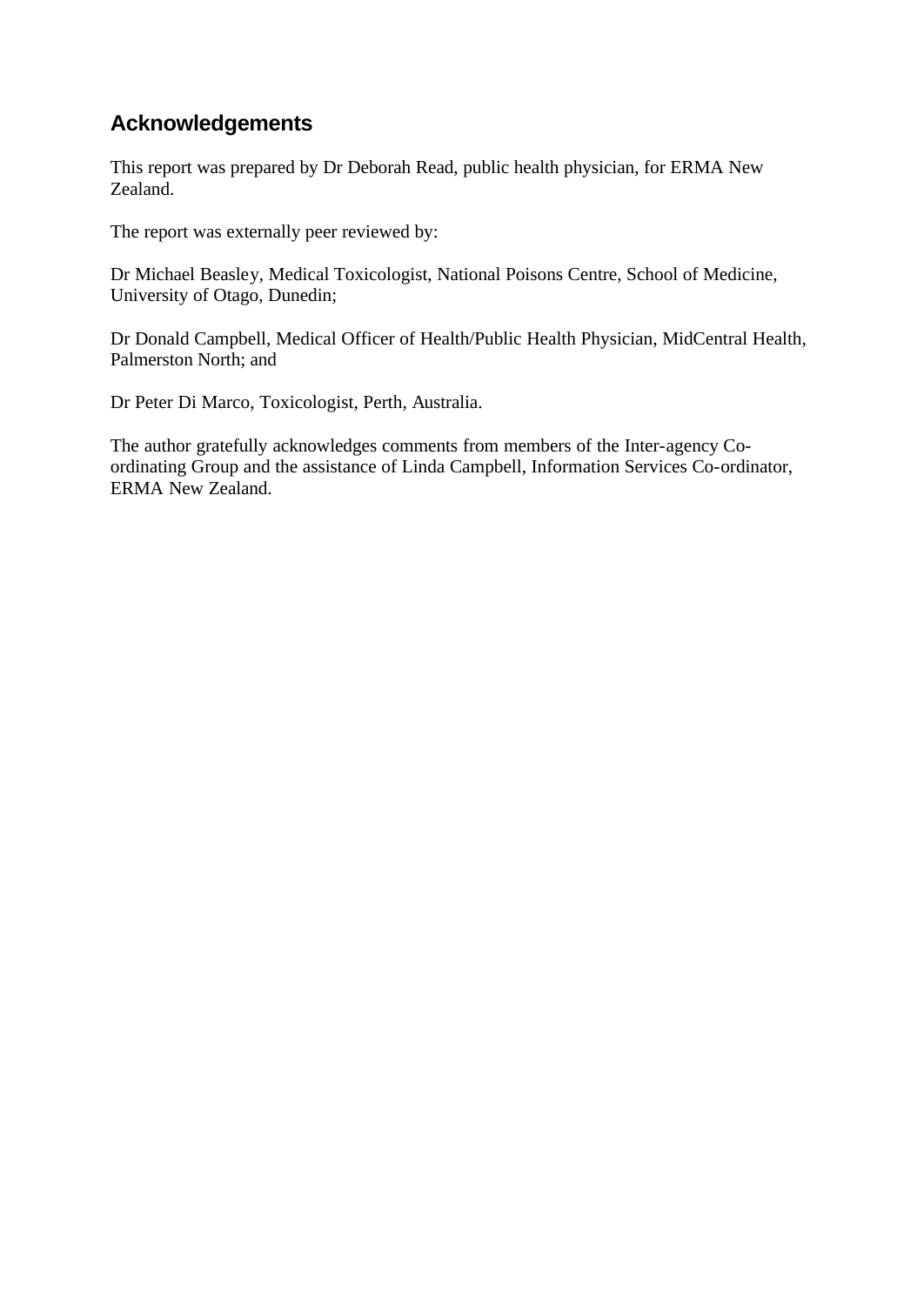# **Table of Contents**

| 1  |        |                                                                       |  |  |  |
|----|--------|-----------------------------------------------------------------------|--|--|--|
| 2  |        |                                                                       |  |  |  |
| 3  |        |                                                                       |  |  |  |
| 4  |        |                                                                       |  |  |  |
| 5  |        |                                                                       |  |  |  |
|    | 5.1    |                                                                       |  |  |  |
|    | 5.2    |                                                                       |  |  |  |
|    | 5.3    |                                                                       |  |  |  |
|    | 5.4    |                                                                       |  |  |  |
|    | 5.5    |                                                                       |  |  |  |
| 6  |        |                                                                       |  |  |  |
|    | 6.1    |                                                                       |  |  |  |
|    | 6.2    |                                                                       |  |  |  |
|    | 6.3    |                                                                       |  |  |  |
|    | 6.4    |                                                                       |  |  |  |
| 7  |        |                                                                       |  |  |  |
|    | 7.1    |                                                                       |  |  |  |
|    | 7.2    |                                                                       |  |  |  |
|    | 7.3    |                                                                       |  |  |  |
|    | 7.4    |                                                                       |  |  |  |
| 8  |        |                                                                       |  |  |  |
|    | 8.1    |                                                                       |  |  |  |
|    | 8.2    |                                                                       |  |  |  |
|    | 8.3    |                                                                       |  |  |  |
|    | 8.4    |                                                                       |  |  |  |
| 9  |        |                                                                       |  |  |  |
|    | 9.1    |                                                                       |  |  |  |
|    | 9.2    |                                                                       |  |  |  |
|    | 9.3    | Levels of CCA components in soil/sand from treated wood structures 25 |  |  |  |
|    | 9.4    |                                                                       |  |  |  |
|    | 9.5    |                                                                       |  |  |  |
| 10 |        |                                                                       |  |  |  |
| 11 |        |                                                                       |  |  |  |
|    |        |                                                                       |  |  |  |
|    |        |                                                                       |  |  |  |
|    | 11.2.1 |                                                                       |  |  |  |
|    | 11.2.2 |                                                                       |  |  |  |
|    | 11.2.3 |                                                                       |  |  |  |
|    | 11.2.4 |                                                                       |  |  |  |
|    | 11.2.5 |                                                                       |  |  |  |
| 12 |        |                                                                       |  |  |  |
| 13 |        |                                                                       |  |  |  |
| 14 |        |                                                                       |  |  |  |
|    |        |                                                                       |  |  |  |
|    |        |                                                                       |  |  |  |
|    |        |                                                                       |  |  |  |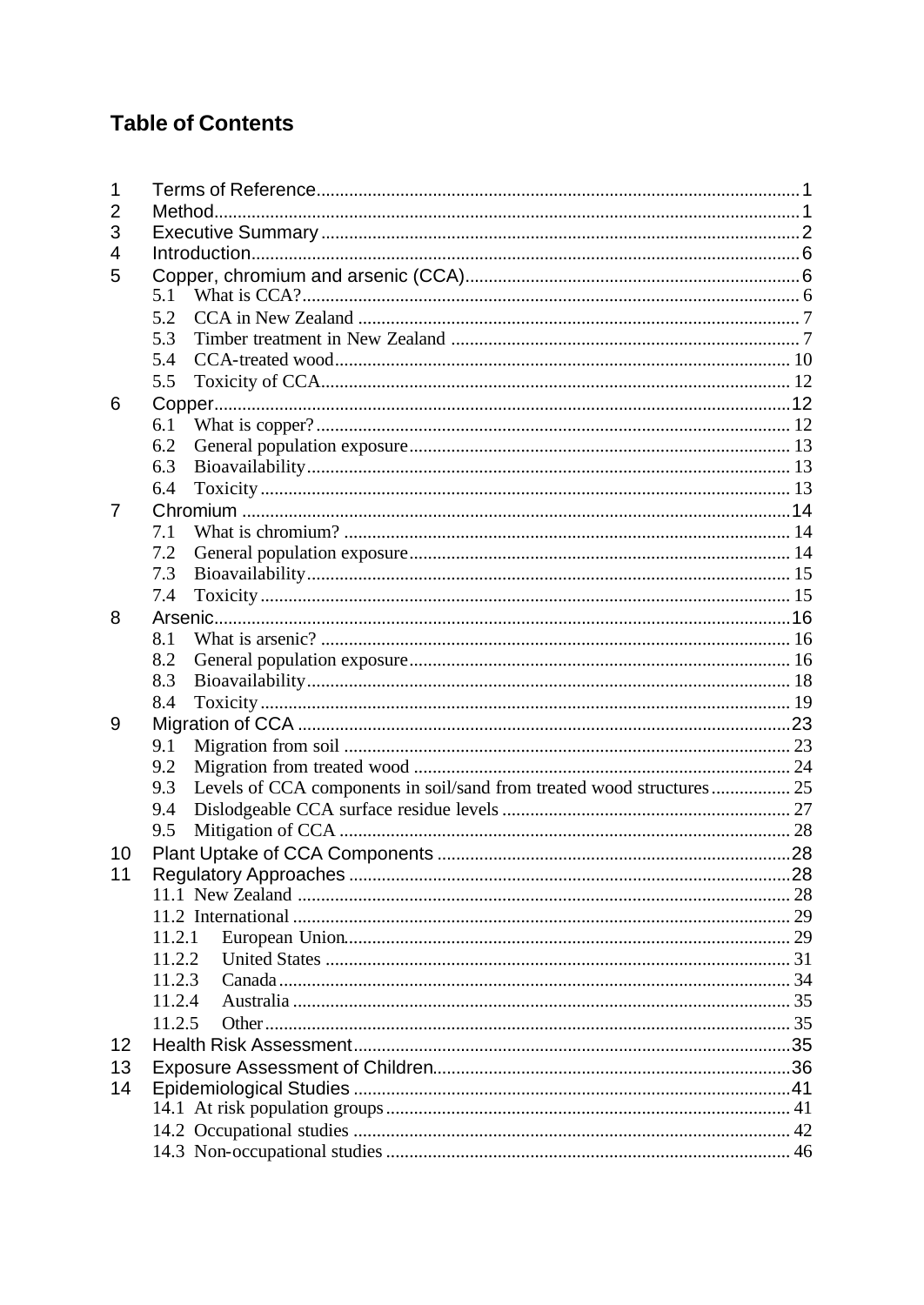| 15 | Risk Assessments of Children's Exposure to Arsenic from CCA-Treated Wood       |  |
|----|--------------------------------------------------------------------------------|--|
|    |                                                                                |  |
|    |                                                                                |  |
|    |                                                                                |  |
|    |                                                                                |  |
|    | 15.4 Hazardous Substance and Waste Management Research (2000a, 2000b, 2001) 48 |  |
|    |                                                                                |  |
|    |                                                                                |  |
|    |                                                                                |  |
|    |                                                                                |  |
|    |                                                                                |  |
| 16 |                                                                                |  |
| 17 |                                                                                |  |
| 18 |                                                                                |  |
| 19 |                                                                                |  |
|    |                                                                                |  |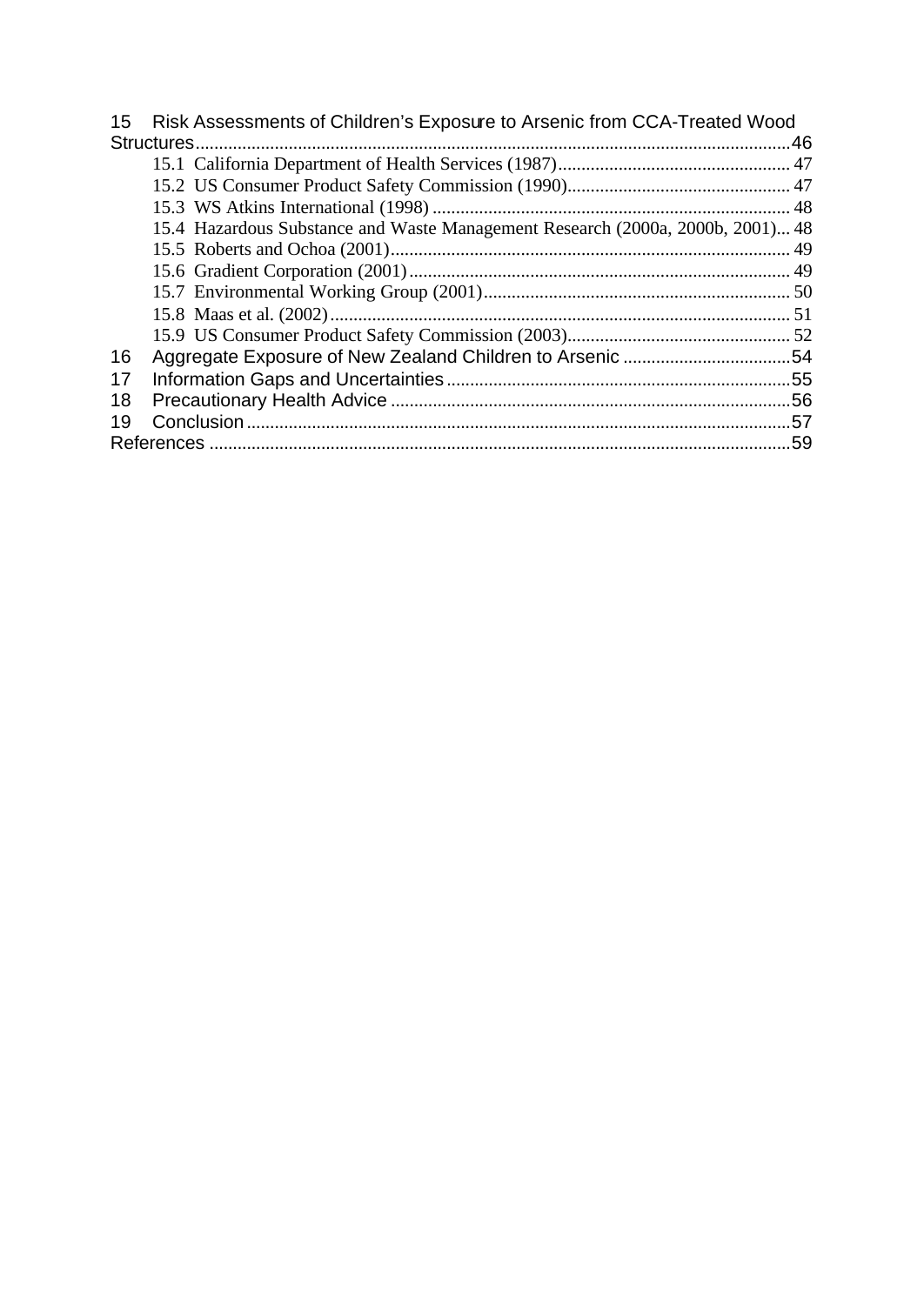# **1 Terms of Reference**

The objective is to produce a report that:

- (1) reviews the report *Release of Total Chromium, Chromium VI and Total Arsenic from New and Aged Pressure Treated Lumber* by Dr R Maas et al. (2002) to provide guidance as to its scientific credibility, the extent to which it constitutes new information and the relevance of this information to New Zealand circumstances.
- (2) reviews other relevant information about the public health (including occupational health) risks related to the use of CCA-treated timber particularly around homes and in children's playgrounds, on a comparable basis to the review of the Maas report.
- (3) identifies data and information gaps and uncertainties (including matters of dispute).
- (4) provides advice on whether the levels of public and occupational health risk indicated may justify further regulatory action, taking account of the matters set out above.

The scope of the project is limited to undertaking a literature review and interpreting the findings in a New Zealand context that focuses on current public and occupational health risk. Occupational risks related to the manufacture of copper, chromium and arsenic (CCA) treated timber, risks to the environment, and alternatives to CCA-treated timber are excluded.

## **2 Method**

A literature search of on-line bibliographic databases was undertaken using DIALOG for publications in English about the public and occupational health risks from use of CCAtreated wood in residential and public settings. Key words used in the search included synonyms and related terms for CCA. The search period focused on publications from 1990 to 2002. Some publications outside this period have been included. Since many of the reports, in particular the risk assessments, are not identifiable from bibliographic databases the bibliographies of identified reports and papers were also examined and organisational websites were searched. Not all articles that were viewed have been cited.

Although the Maas report has its own term of reference the author considered it more appropriate to review it in the context of all other risk assessments of CCA-treated wood, and therefore merged Terms of Reference 1 and 2. The Institute of Environmental Science and Research (ESR) reviewed the Maas report for the Ministry of Health from which a separate report is available.

This review focuses on the forms of the components of CCA that pertain to CCA-treated wood and gives more detail on arsenic than copper and chromium since it is the most toxic component and also appears to leach more from CCA-treated wood than chromium, the second most toxic component. For this reason the sections on copper and chromium are largely drawn from review documents rather than source references.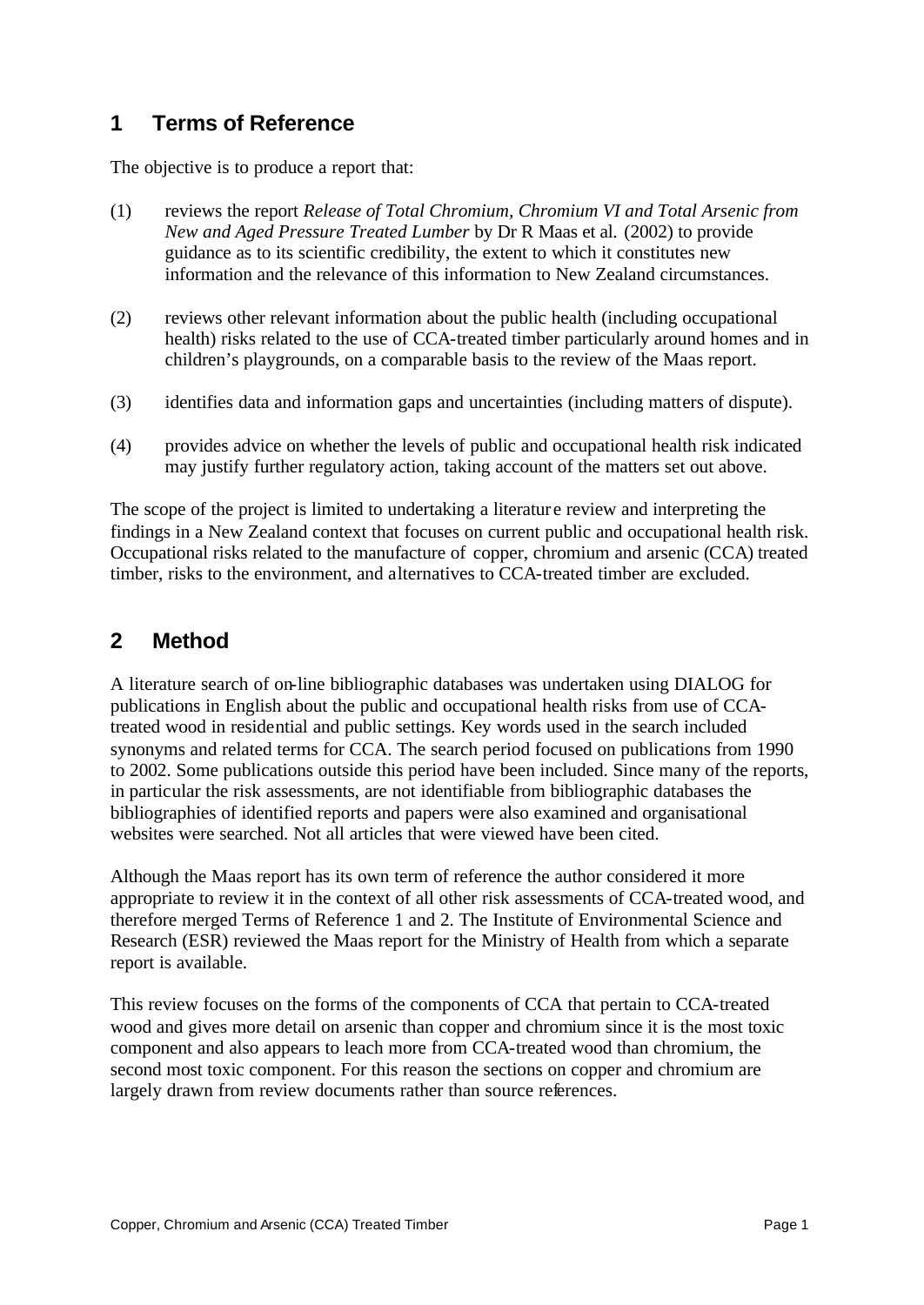# **3 Executive Summary**

The wood preservative copper, chromium and arsenic (CCA) has been used in New Zealand since the 1950s but widespread exposure of the general population to CCA-treated wood did not occur until the late 1960s. Arsenic is the most toxic of the three components and has therefore been the focus of the health risk assessments that have been undertaken to date.

CCA-treated radiata pine is commonly used in outdoor settings. Uses in residential and public settings include decks, garden furniture, picnic tables, playground equipment, landscaping timbers, retaining walls, fences, gazebos and patios. However CCA is only one source of potential human exposure to inorganic arsenic. New Zealanders are exposed to low levels of arsenic present in food, water, air and soil, particularly in the central North Island where background levels are naturally high in the volcanic soil.

Decreasing amounts of copper, arsenic and chromium migrate from CCA-treated wood over time. All three components of CCA adsorb strongly onto soil so will be confined to the areas under the deck or immediately adjacent to the playground equipment.

Public exposure particularly that of children is most likely to occur through the ingestion of dislodgeable residues from the surface of, and contaminated soil adjacent to, CCA-treated wood structures such as playground equipment and decks. In contrast the main exposure for builders is inhalation of CCA dust.

It is assumed that the form of arsenic in CCA-treated wood surface residues and soil is pentavalent and the chromium is trivalent. Pentavalent arsenic is less toxic than trivalent arsenic and trivalent chromium is significantly less toxic than hexavalent chromium. Conversion of trivalent chromium to hexavalent chromium has been reported following use of commercial deck wash treatments containing oxidising agents and in some soil conditions.

Chronic exposure to arsenic through ingestion is associated with skin, lung and bladder cancer and through inhalation with lung cancer. Hexavalent chromium is also carcinogenic but only through inhalation.

There are no epidemiological studies or human case reports involving disease related to direct contact with CCA-treated wood and the low level exposures that most of the general population will experience from contact with CCA-treated wood are extremely unlikely to result in acute health effects. CCA-treated wood has also been in use for many years without discernible adverse health effects suggesting that if there is a true increased risk it is very small.

The studies and risk assessments that have been carried out overseas are relevant to New Zealand. The CCA formulations used in New Zealand are similar to CCA Type C used in the United States. Radiata pine is also similar to southern pine species which are the predominant wood treated with CCA in the United States. The main limitation in extrapolating American results for residues and soil from CCA-treated wood to New Zealand relates to climate, particularly rainfall. In addition in the United States almost all CCA-treated decking and playground equipment is treated to a higher CCA retention specification than in New Zealand which means the dislodgeable residue concentrations reported there may be higher than what would be found on such structures in New Zealand.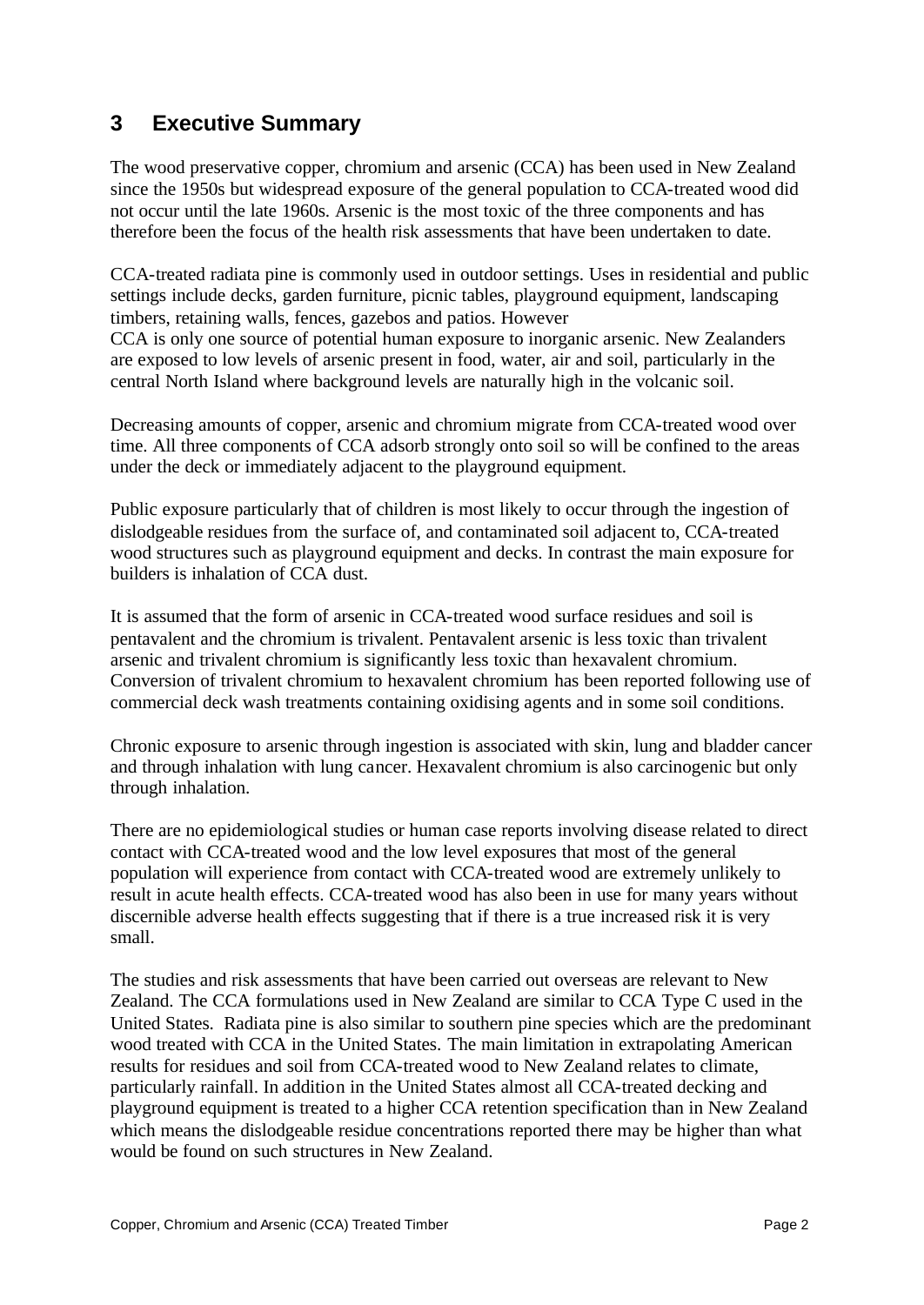Since children under seven years are most likely to exhibit mouthing behaviour children aged 2-6 years are considered the most at risk group in risk assessments of CCA-treated wood structures. The risk assessments cover a variety of exposure scenarios. In the absence of data on New Zealand children's activity patterns it is not possible to accurately assess how applicable these are for New Zealand. However several playground visits a week for children aged 2-6 years in towns and cities may be plausible and some children are likely to have more frequent exposure from a sand-pit, deck and/or play equipment at home.

It is difficult to compare assessments with one another as the values used for some exposure parameters vary widely and hence there is a large variation in the risk estimates. No standardised study protocol has been used for assessing exposure to dislodgeable CCA residues and prior to the recent US Consumer Product Safety Commission (US CPSC) study (2003) sampling methodology appears not to have been validated. Assessments based on wipe data are likely to have overestimated the amount of dislodgeable arsenic residue that would be transferred to hands and there is high variability among the reported results. Until the CPSC study (2003) little attempt had been made to correlate wipe and hand loading data. Wipe arsenic concentrations were found to overestimate hand arsenic concentrations approximately five-fold. Future use of this conversion factor is likely to give more realistic measures.

For those risk assessments that are well described in terms of assumptions made and exposure parameters used, the risk estimates for lung and bladder cancer range from about one additional case in a million people  $(1 \times 10^{-6})$  exposed above the background lifetime risk of developing lung or bladder cancer due to other factors to one in ten thousand  $(1 \times 10^{-4})$  people exposed. In other words the additional lifetime cancer risk ranges from less than the risk level of one in one hundred thousand  $(1 \times 10^{-5})$  regarded as tolerable for carcinogens by New Zealand regulatory agencies to an order of magnitude higher. Any increased risk for skin cancer is in addition to the risk for lung and bladder cancer.

Available New Zealand data on inorganic arsenic intake are insufficient for a risk assessment to be carried out with reasonable certainty. On the basis of limited data the estimated aggregate inorganic arsenic intake for an average New Zealand 2-6 year old child from food, drinking water and a daily playground visit (assuming the CPSC value of 3.5 µg ingested arsenic from CCA-treated wood surface residues applies in New Zealand) is below the tolerable intake of about 2 µg/kg body weight/day set by the Joint Food and Agriculture Organisation / World Health Organisation Expert Committee on Food Additives (JFECFA) (FAO/WHO, 1989). The tolerable intake is the amount that can be ingested daily per kilogram of body weight that represents a level of no appreciable health risk for a lifetime exposure. However aggregate exposure may be high for some children depending on their age, geographical location, home characteristics and daily activity.

Much of the information identified during this review was available only in the form of technical reports and was unpublished in the peer reviewed scientific literature. It was only possible to confirm that two risk assessments (WS Atkins International, 1998; US CPSC, 2003) had undergone independent scientific peer review.

There are no New Zealand data on the prevalence of CCA-treated wood decks or playground equipment and their age, the number of children likely to be exposed, activity patterns of New Zealand children involving these structures, and dislodgeable residue results from CCAtreated radiata pine structures.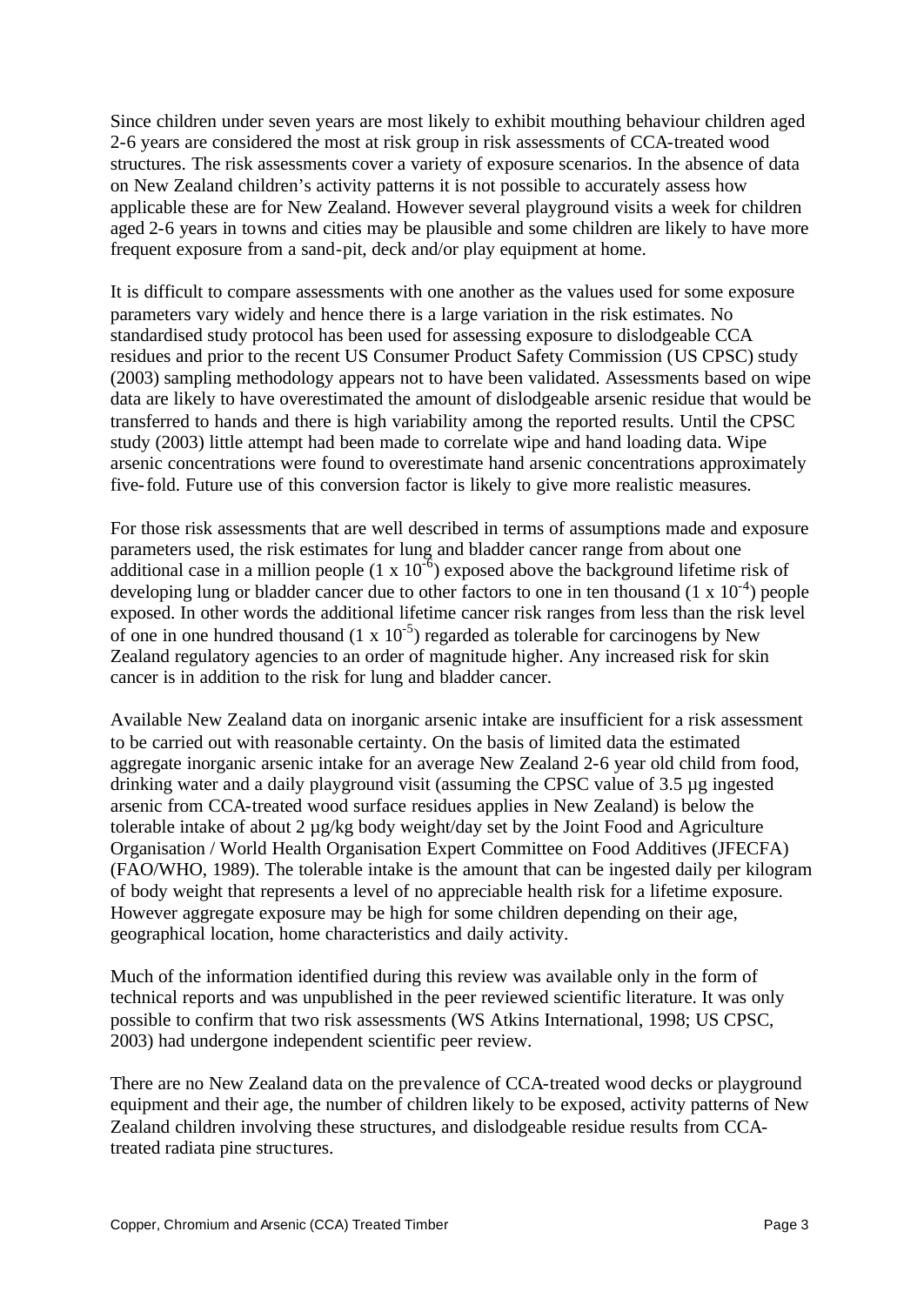Uncertainty still remains about the transfer rate of surface residues from CCA-treated wood to skin over time, the hand-to-mouth transfer efficiency, and relative bioavailability of ingested arsenic residues and to a lesser extent soil arsenic compared to ingested arsenic in water.

Most risk assessments use toxicity values that have been developed by the US Environmental Protection Agency (EPA) for both cancer and non-cancer effects. Recently the CPSC has also used the National Research Council's (NRC) value for cancer effects. The Atkins report (WS Atkins International, 1998) used the World Health Organisation's (WHO) value for lung cancer from inhalation. Acceptance of these values varies depending on the perspective of the risk assessor with some emphasising their limitations more than others. The main uncertainty for the cancer toxicity values is that the mechanism of carcinogenesis of arsenic is not well established. In the absence of certainty linear extrapolation has been used to predict cancer risk at low levels of arsenic intake from the risks at moderate to high intakes. There is also uncertainty associated with averaging low dose arsenic short-term exposure over a lifetime.

Despite uncertainty and potential overestimation of cancer risk it would be prudent public health policy to reduce human exposure to arsenic from all sources wherever feasible. In relation to reducing potential exposure from CCA recommended regulatory action includes ensuring "best practice" during timber treatment, ready identification of CCA-treated wood, improved public information including occupational health advice, sealing recently constructed CCA-treated wood structures particularly in public settings, and use of alternative materials in certain circumstances.

Since risk assessments necessarily assume that "best practice" has been followed during timber treatment and treated wood is not released onto the market before fixation is completed, monitoring of compliance with current standards needs to demonstrate that this in fact does occur.

Treated timber is already branded with the registered number of the treatment plant, the hazard class to which it has been treated, and in some instances the preservative. Branding or run-on printing on each board (and/or labelling) to identify the preservative could become a requirement.

Consumer information about safe handling and use needs to be widely available at the point of sale and precautionary health advice more widely disseminated to the general public and builders.

New playground equipment in schools, early childhood centres, and public parks could be built of alternative materials to restrict public 'involuntary' contact with CCA-treated wood.

Increased lung and bladder cancer risks have previously been reported among New Zealand builders. Although there are many exposures other than arsenic exposure eg asbestos, tobacco that may contribute to or be responsible for one or both of these increased risks, occupational cancer incidence and mortality data for the last 15 years need to be analysed to see if this trend has persisted, and if there is a need for further action.

A urinary biomonitoring study of children or builders, given the likelihood that their exposure is higher than that of children as they are regularly exposed for longer periods of time and also through inhalation, would overcome the uncertainty that currently exists concerning the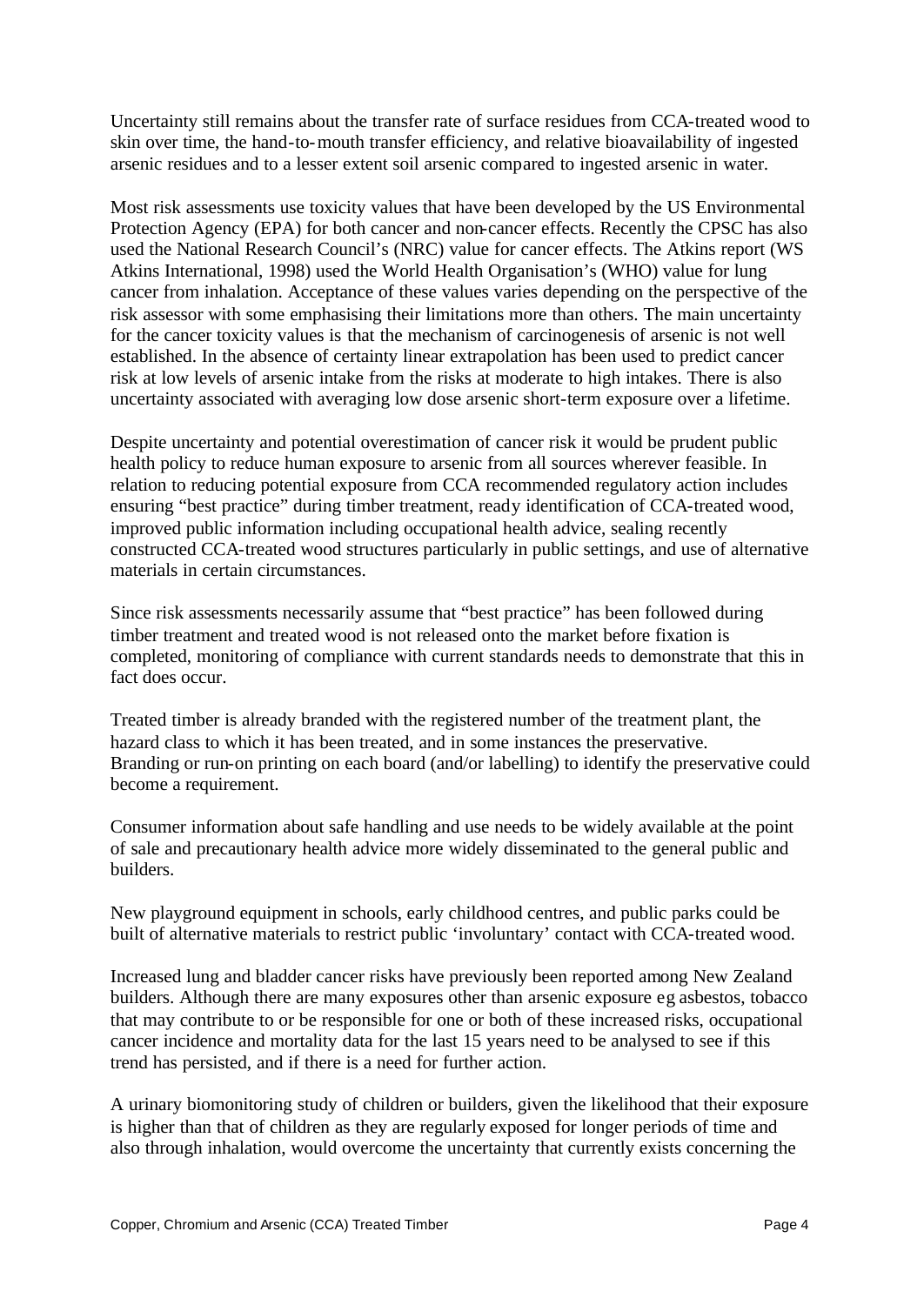bioavailability of arsenic on hands from surface residues or soil from CCA-treated wood structures in New Zealand.

In the United States, Canada and the European Union a ban on the use of CCA-treated wood in residential and recreational settings will take effect in 2004. The regulatory decisions in the United States and Canada resulted from decisions made by the CCA industry. In the European Union the decision followed an assessment of health and environmental risks and took the precautionary principle into account. A number of member states already have restrictions on the use of CCA in place though in the United Kingdom a review by the Health and Safety Executive (HSE) resulted in a recommendation to government in 1999 for continuing use subject to certain environmental data and occupational health requirements. None of these regulatory decisions to ban the use of CCA-treated wood apply to CCA-treated wood already in use.

Risk assessments and/or evaluations of CCA are in progress by the US EPA and Pest Management Regulatory Agency (PMRA) of Health Canada, the European Commission (EC), and the Australian Pesticides and Veterinary Medicines Authority (APVMA).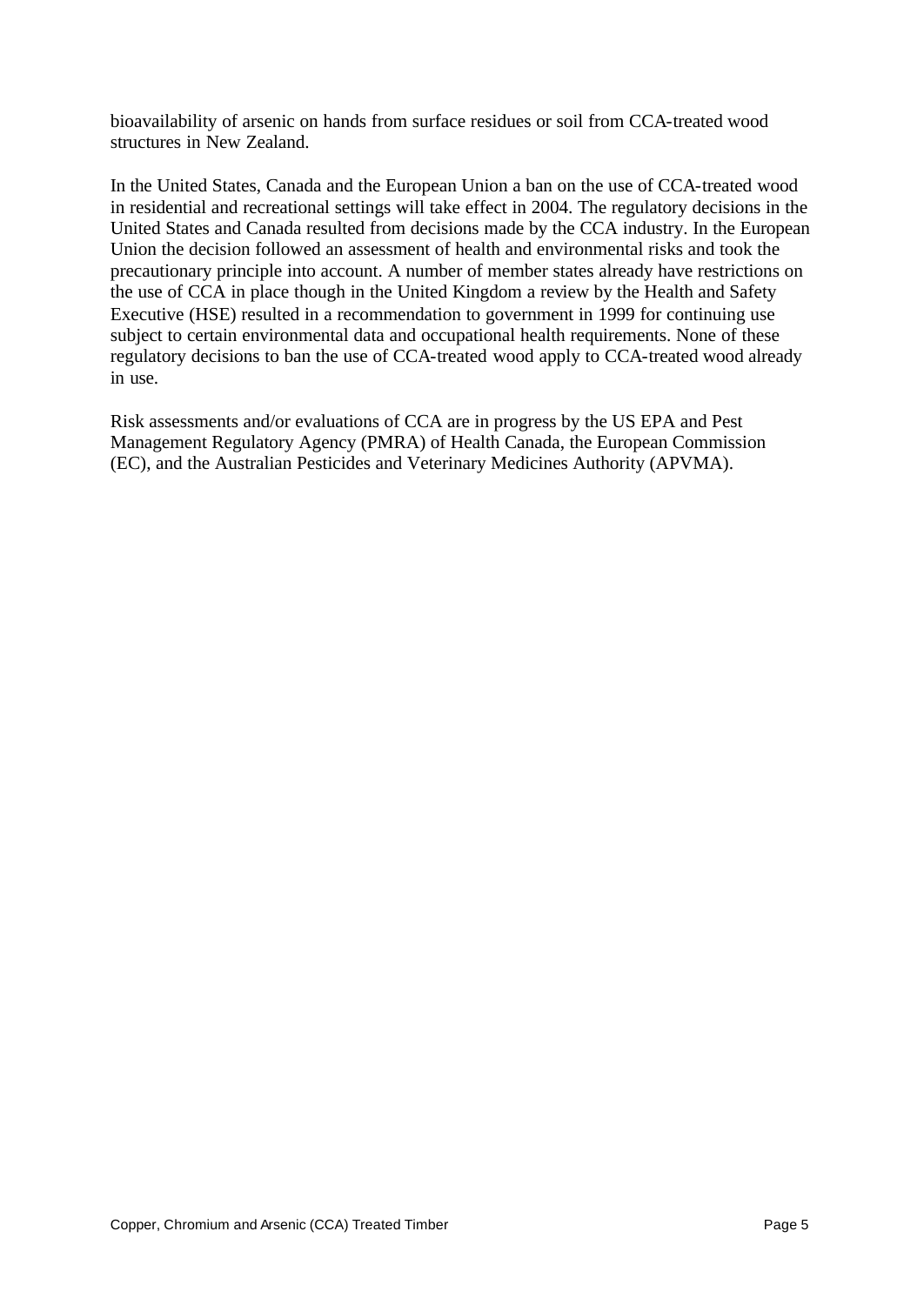## **4 Introduction**

Since November 2002 there has been ongoing media and public interest in New Zealand in the use of CCA-treated wood and the health risks it may present particularly when used in settings where children may be exposed. This was initiated by a study of soil arsenic concentrations adjacent to CCA-treated wood playground equipment carried out for *The Dominion Post* newspaper and the findings of a group of American researchers (Maas et al. 2002). In November 2002 ERMA New Zealand established an inter-agency co-ordinating  $\text{group}^1$  and commissioned this review of CCA-treated wood to determine whether further action may be required.

# **5 Copper, chromium and arsenic (CCA)**

## *5.1 What is CCA?*

 $CCA<sup>2</sup>$  wood preservatives are mixtures of the salts or oxides of the elements arsenic, chromium and copper. They are used for vacuum-pressure treatment (or variants of this such as alternating pressure treatment) of timber sold to commercial users and the general public. CCA is intended to protect wood against pests such as decay fungi, wood boring insects or marine borers that can threaten the integrity of wood products. Copper is used to control fungi and marine borers, arsenic to control insects and some copper-resistant fungi, and chromium to fix the copper and arsenic in the wood.

CCA treatment for wood preservation was invented in 1933 and subsequently became the most widely used waterborne preservative globally in the 1960s. Industry estimates that the global market reached a peak of about  $100,000$  tonnes (sufficient to treat 15 million m<sup>3</sup> of wood) in the early 1980s, declining to about 44,000 tonnes in 1996. In the 1990s the market declined due to the world economy and environmental concerns about CCA (WS Atkins International, 1998). Global use of CCA-treated wood was initially industrial but since the 1980s residential use has become widespread.

A number of CCA formulations are in use worldwide. Different formulations have been developed depending on the relative importance attached to control of insects or fungi, or, as in New Zealand, where changes in relative proportions of the active ingredients have been shown to improve resistance to leaching and improve efficacy (Hedley, 1984). In the United States and most of Europe CCA formulations are one of three types that conform to American Wood Preservers Association (AWPA) standards. Type C is the main formulation used worldwide and the formulation most commonly used to treat timber for above ground residential applications. Its composition (34% arsenic pentoxide, 47.5% chromium trioxide and 18.5% copper oxide) has similar ratios of active ingredients (copper, chromium and arsenic) to the CCA used in New Zealand and broadly equivalent to CCA Type 2 in Britain.

<sup>&</sup>lt;sup>1</sup> Agencies represented on the Inter-agency Co-ordinating Group are ERMA New Zealand, Ministry of Health, Occupational Safety and Health, Ministry for the Environment, Ministry of Agriculture and Forestry, Ministry of Economic Development, Ministry of Education, Building Industry Authority and representatives of local

government and the regional public health service.<br><sup>2</sup> CCA is also known as chromated copper arsenate particularly in the United States.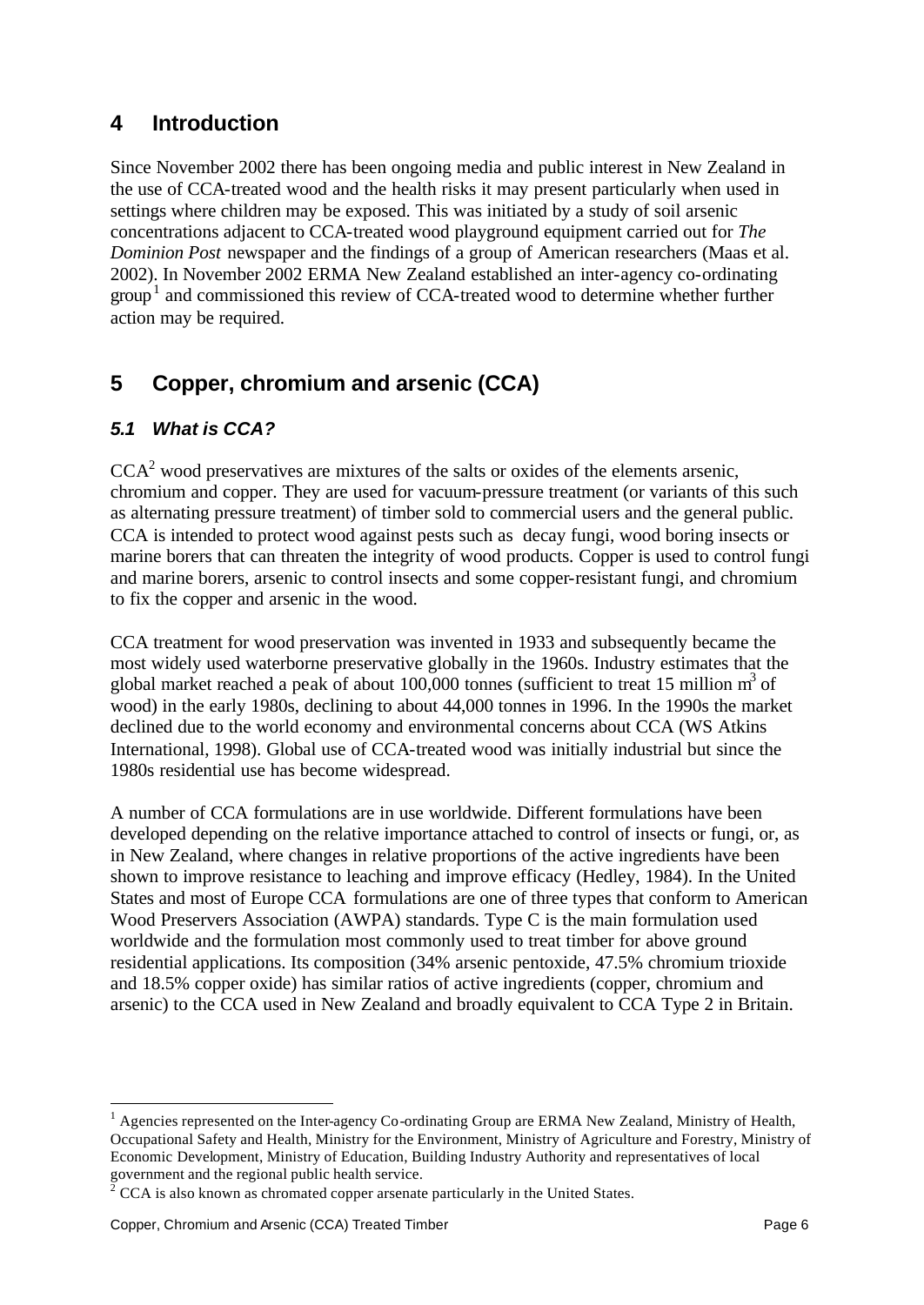## *5.2 CCA in New Zealand*

CCA is the most common wood preservative used in New Zealand and has been in widespread use since the 1950s. In New Zealand the arsenic in CCA solutions used to treat timber is in its soluble pentavalent form as arsenic pentoxide (arsenic acid). The chromium used is in its soluble hexavalent form as chromic acid, sodium dichromate, or chromic oxide. Divalent copper is used in the form of copper sulphate or copper oxide (Ministry for the Environment and Ministry of Health, 1997).

In New Zealand CCA formulations are specified as proportions of the active elements. This is copper 23-25%, chromium 38-45% and arsenic 30-37%. Originally CCA formulations in New Zealand were categorised as either Class I or Class II (Table 1). There are 13 formulations (14 trade name products) of CCA registered for use in New Zealand, but only three are commonly used, which are oxide formulations conforming to the above specification.

| Element  | Class I     | Class $II^3$ |
|----------|-------------|--------------|
| Copper   | 23-25%      | 20-30%       |
| Chromium | 43-47%      | 25-47%       |
| arsenic  | $30 - 32\%$ | $30 - 50\%$  |

#### **Table 1: Former categorisation of CCA formulations**

(Standards Association of New Zealand, 1992)

For salt formulations working strength solutions vary from less than 1% weight/volume to about 6% weight/volume depending on the treatment process and the level of protection for the timber (Occupational Safety and Health, 1994). Most treatment plants in New Zealand now use oxide formulations and solution strengths are around 60% of these values (personal communication, Forest Research, 28 February 2003).

#### *5.3 Timber treatment in New Zealand*

Timber is treated to a hazard class,  $4$  which is one of six environments (H1-6) where timber is at risk of biodegradation (Table 2). In New Zealand H2 is not used. CCA preservatives are approved for use in all hazard cla sses. The timber used most commonly for residential purposes is in classes H3 and H4. Timber for decks and garden furniture would typically be H3 with H4 for deck support posts in the ground and timber for playground equipment in the ground a mixture of H3, H4 and H5, depending on the local soil conditions and the equipment being supported on piles. H3 and H4 treated timber contain 0.11% and 0.22% arsenic per oven dry wood weight respectively.

In a typical CCA treatment process schedule, untreated wood is placed into a cylindrical treatment vessel and a vacuum applied to remove air in the dry wood. The vessel is then filled with CCA solution and pressure applied which forces the preservative into the wood cells. Typical time on pressure is 45-60 minutes to achieve the required preservative solution uptake. Following pressure release and draining, a further vacuum is applied to extract excess solution and minimise post-treatment drip. Steam may also be used at the end of the process

 $3$  Other formulations not complying with Class I but with these proportions of the active elements.

<sup>&</sup>lt;sup>4</sup> The hazard class system of categorising timber treatment was introduced in New Zealand in 1986 replacing commodity specifications.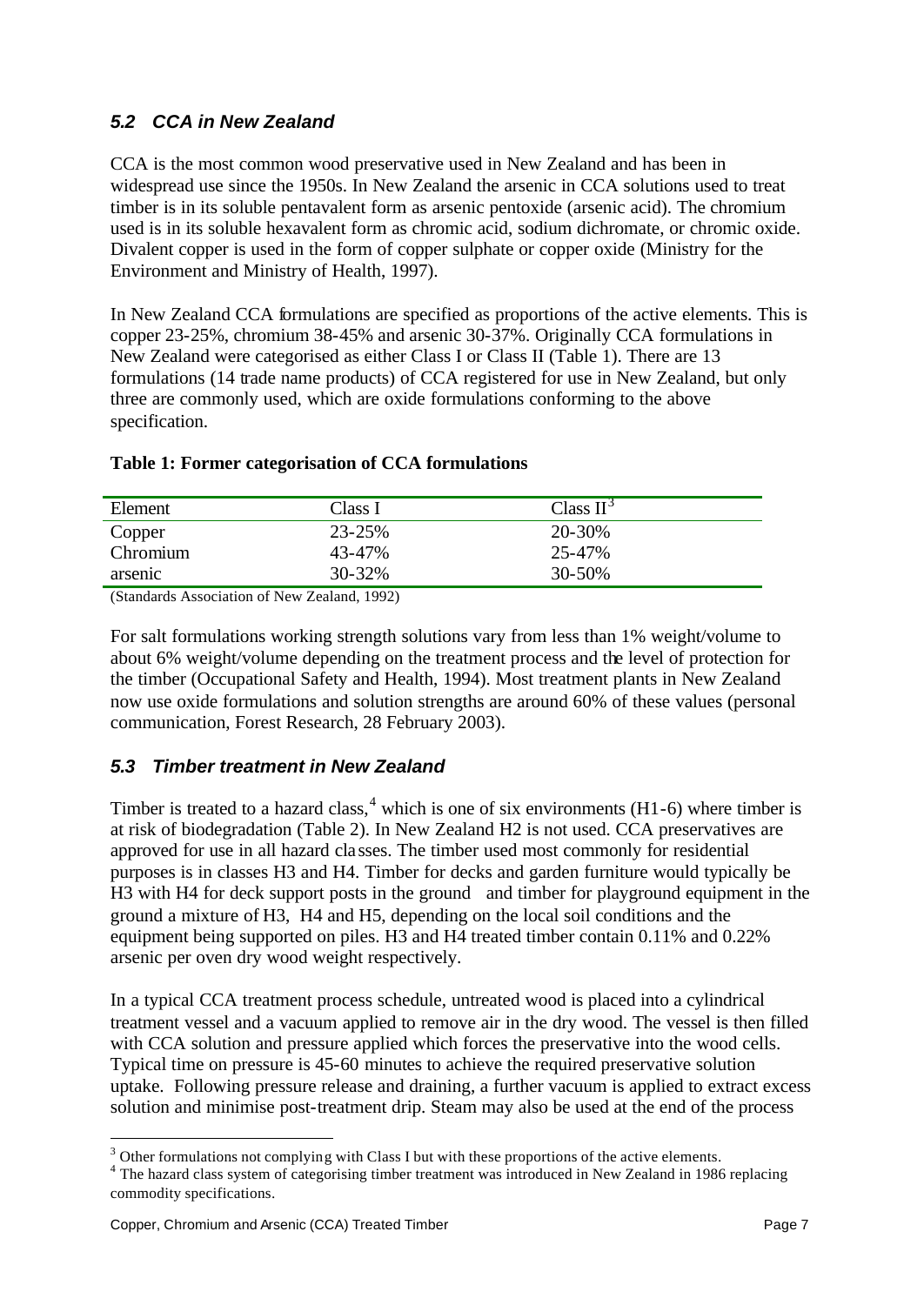to increase the rate of fixation, though this is only practised by some of the large treatment plants in New Zealand and for certain hazard classes eg H4. The wood is then removed and stored for 7-14 days before release onto the market.

| Hazard class   | Exposure                | <b>Service Conditions</b> | <b>Biological Hazard</b> |
|----------------|-------------------------|---------------------------|--------------------------|
| H1             | Protected from the      | Protected from weather,   | Anobiid or lyctid        |
|                | weather, above ground   | dry, exposed to ground    | (ie, insects other       |
|                |                         | atmosphere where well     | than termites)           |
|                |                         | ventilated.               |                          |
| H2             | Protected from the      | Protected from weather,   | Borers and termites      |
|                | weather, above ground   | dry, exposed to ground    |                          |
|                |                         | atmosphere where well     |                          |
|                |                         | ventilated but not in     |                          |
|                |                         | contact with ground.      |                          |
| H <sub>3</sub> | Exposed to the weather, | Periodic wetting, not in  | Decay fungi, insects     |
|                | above ground            | contact with the ground   | including termites       |
| H4             | Exposed to the weather, | Severe or continuous      | Decay fungi, insects     |
|                | in ground or in fresh   | wetting, continuous       | including termites       |
|                | water                   | ground contact            |                          |
| H <sub>5</sub> | Exposed to the weather  | Severe or continuous      | Decay fungi, insects     |
|                | in ground or in fresh   | wetting, continuous       | including termites       |
|                | water                   | ground contact where      |                          |
|                |                         | uses are critical and a   |                          |
|                |                         | high level of protection  |                          |
|                |                         | is expected               |                          |
| H <sub>6</sub> | Marine, water or        | Immersion in seawater     | Decay fungi and          |
|                | estuarine ground        | or esturine ground.       | marine wood borers       |

#### **Table 2 - Hazard Classification**

The fixation mechanism is complex and the reactions involved depend on time, temperature, wood species, preservative type, pH and drying conditions. Treatment performance is often better in softwood species such as radiata pine, which are high in lignin, than hardwoods (Hingston et al. 2001). Fixation begins during the treatment process and generally takes about 14 days for completion. This would only apply to surface fixation (outer 5-10 mm) in parts of New Zealand in winter (personal communication, Forest Research, 28 February 2003). Arsenic is fixed as insoluble pentavalent arsenic and chromium ends up as its insoluble trivalent form. The ratio of arsenic to chromium influences the amount of arsenic that is fixed. A proportion of the arsenic will be available for leaching if there is insufficient excess chromium. Chromium is the slowest fixing component. It is possible to undertake on-site testing to confirm efficacy of fixation. Fixation is deemed to be complete when all hexavalent chromium has been reduced to trivalent chromium.

CCA present on the surface of the wood is essentially completely fixed within 2-3 days at ambient temperatures. After that time the timber may be safely handled wearing gloves and overalls (Occupational Safety and Health, 1994).

Freshly treated CCA wood is green and over time changes to grey with weathering, making it indistinguishable from untreated wood. If salt formulations are used, sodium sulphate which is non-toxic may appear on the wood surface as white crystals or a powdery substance for up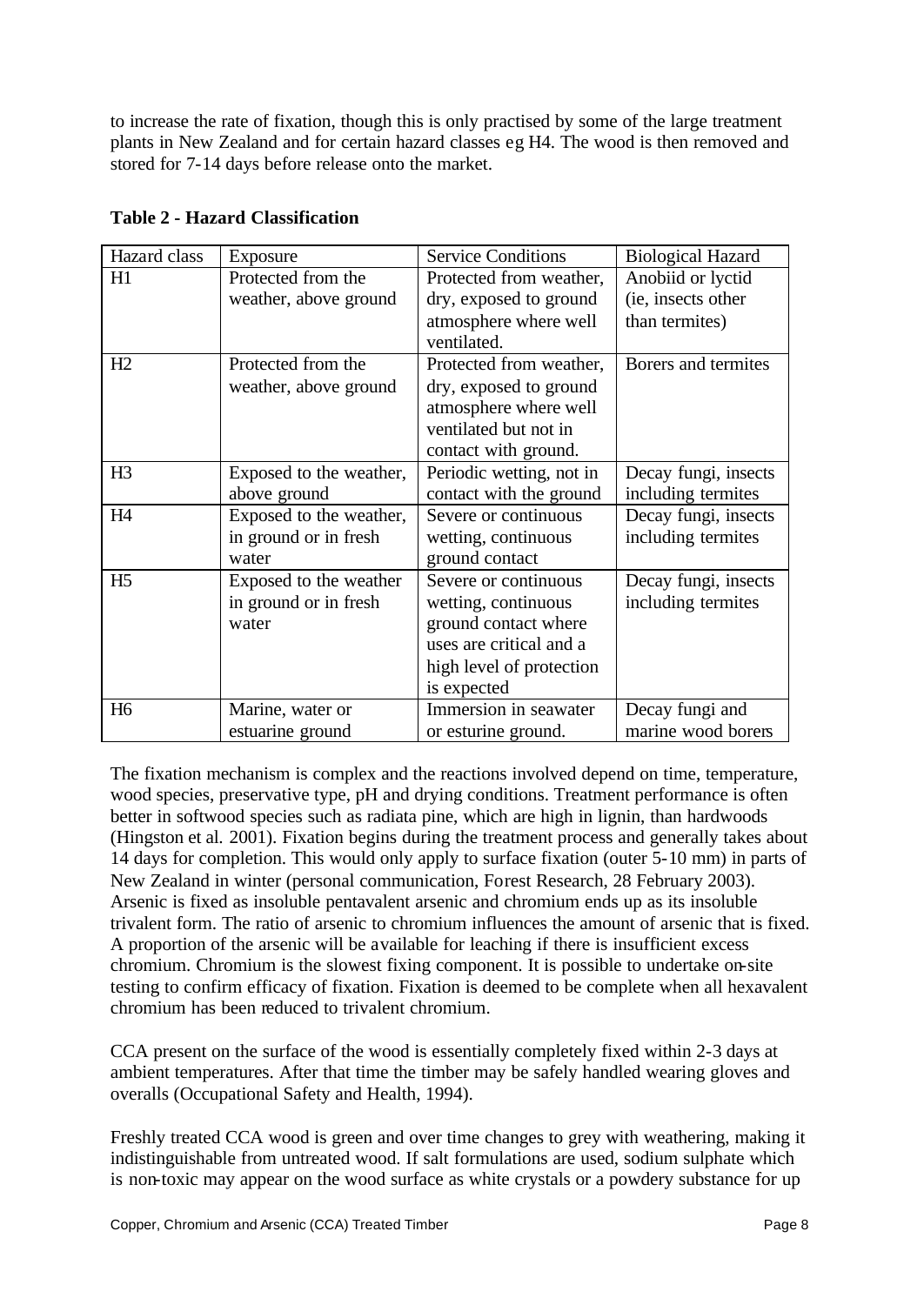to six months after treatment (Ministry of Forestry, 1987). These deposits are absent if oxide formulations are used.

There are thought to be about 165 timber treatment plants in New Zealand, most of which use CCA. The New Zealand Timber Preservation Council (TPC) estimate 5,000 tonnes of CCA salt equivalent are used annually to treat an estimated  $650,000$  m<sup>3</sup> of timber to various treatment grades. Non-TPC processors would add several thousand cubic metres to this total. For the year ended March 2002 annual production of sawn timber was  $3,845,000$  m<sup>3</sup> and "small log" production about  $400,000 \text{ m}^3$ . CCA-treated posts and poles would be drawn from the latter category.

Timber treatment was regulated in New Zealand from 1955 to 1987. The Timber Preservation Regulations 1955 led to the establishment of the Timber Preservation Authority (TPA). The main issue at that time was the treatment of framing timber with boron-based wood preservatives. Following deregulation the regulatory role of the TPA was taken over in 1987 by an industry-based body, the T PC. The Timber Industry Federation (TIF) promotes New Zealand treated pine locally and overseas and administers the TPC.

The TPC's primary function is to monitor a quality assurance scheme for 148 treatment plants that represent 98% of New Zealand production. The TPC manages the WOODmark® scheme through its Timber Preservation Quality Manual and quarterly sampling and analysis of treated timber at licensees' plants. The WOODmark® brand indicates that wood has been treated to the requirements of NZS MP3640 and the treater follows the quality assurance procedures in the Timber Preservation Quality Manual. The sampling programme includes provisions to suspend or delicense plants where required treatment standards are not being met. It also publishes health and safety information and holds training seminars for point of sale staff at retail yards (Hawkins, 2003). Non-TPC treatment plants fall outside this scheme, but are technically supported by chemical suppliers. An independent assessment of the extent to which the timber industry as a whole adheres to "best practice" is not available.

Standards include methods for sampling timber and analysing timber preservatives and preservative-treated wood (AS/NZS 1605:2000), standards to improve occupational health and safety and minimise environmental hazard (AS/NZS 2843: 2000 Parts 1 and 2) and standards for penetration and retention requirements and element proportions for the composition of CCA (NZS MP3640: 1992, amended in 2003 as NZS 3640).

An approved Code of Practice under the Health and Safety in Employment Act 1992 for the safe use of timber preservatives has been published by the Occupational Safety and Health Service (OSH) (Occupational Safety and Health, 1994). Compliance was mandatory immediately for all new preservation plants and from June 1995 for existing plants. The Code specifies initial holding periods (for 48 hours on a roofed holding pad or until the wood is drip-free whichever is the lesser) but not requirements for storage of treated wood which may not yet be fixed.

A small study of selected timber treatment plants and treated timber storage sites in Auckland found only one of nine operating plants fully complied with the environmental provisions of the Code. Examples of non-compliance included ineffective or absence of drip pads and uncovered treatment and drip pad areas. The results of targeted sampling including soil and stormwater runoff indicated leaching from CCA-treated wood at timber storage sites (White,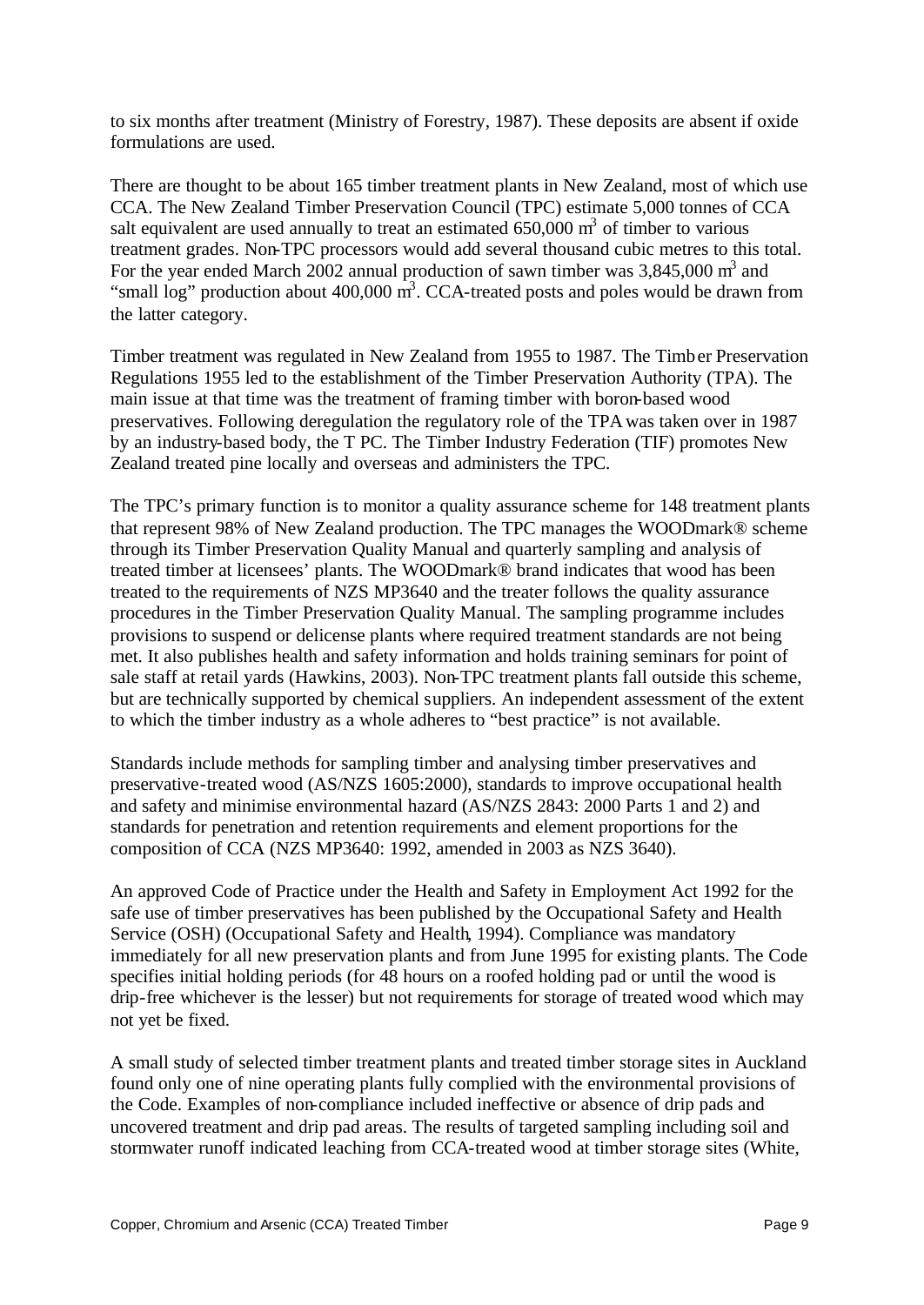1998). Reasons for non-compliance were not mentioned. This study raises the possibility that occupational exposure may be greater than generally thought particularly at storage sites.

Following the US EPA announcement in February 2002 to phase out most residential uses of CCA-treated wood, the New Zealand industry sought clarification about health and environmental concerns from Australasia's major CCA suppliers (Osmose and Koppers Arch Wood Protection) and various government agencies. Subsequently the TIF issued a statement that there is no scientific evidence that the continued use of CCA-treated wood poses any significant risk to public health and safety.

## *5.4 CCA-treated wood*

New Zealand and Australia are the largest per capita users of CCA-treated wood (frequently referred to as tanalised® timber) in the world (Christmas, 2002). In New Zealand the predominant wood type treated is *Pinus radiata* (Connell et al. 1995). Radiata pine is similar to southern pine<sup>5</sup> (personal communication, Forest Research, 28 February 2003) which is the wood generally used in the United States studies of leaching and dislodgeable wood surface residues of CCA. Southern pine is a generic name used to refer principally to *Pinus palustris*, *Pinus echinata*, *Pinus taeda*, *Pinus elliottii*, *Pinus rigida* and *Pinus serotina* (personal communication, Ministry of Agriculture and Forestry, 18 March 2003). These are the predominant species treated with CCA in the United States.

In New Zealand treated timber, irrespective of the type of wood preservative, must be branded with the registered number of the treatment plant and the hazard class to which it has been treated. Packet branding is allowed for small dimension timber eg fence palings (Ministry of Forestry, 1987). Treatment plants which supply the Australian market also identify the preservative in the brand (personal communication, Forest Research, 28 February 2003). The main limitation in terms of informing the end user is that the brand can be cut off, although this limitation does not apply if strip branding along one face of the timber is undertaken.

There is no legislation in New Zealand that restricts use of CCA treated wood to particular end-uses. General recommendations on treated timber use in New Zealand include that it should not be used for food receptacles, toys, barbecues, smoking meat or fish, or domestic fires. Treated timber sawdust should not be used for areas under playground equipment (Ministry of Forestry, 1987).

CCA-treated wood is most commonly used in outdoor settings. Domestic uses include decks, garden furniture, picnic tables, playground equipment, landscaping timbers, retaining walls, fences, gazebos and patios. Other common uses include docks, signposts, utility poles, and agricultural or horticultural posts.

Except for decking, residential use of CCA-treated wood is thought to have begun earlier in New Zealand than the 1980s. CCA treatment started in New Zealand in the late 1950s but was initially mainly for fencing materials and poles. Use for building timbers started to expand in the late 1960s but available statistics do not distinguish the specific use. Production of all preservative treated wood in New Zealand has declined since the mid-1990s but not to a large extent. Although there are no national trend data available that indicate size and timing of the peaks for CCA-treated wood these coincided with expansion of kiwifruit orchards and viticulture (personal communication, Forest Research, 28 February 2003).

 $<sup>5</sup>$  Southern pine is also referred to as southern yellow pine.</sup>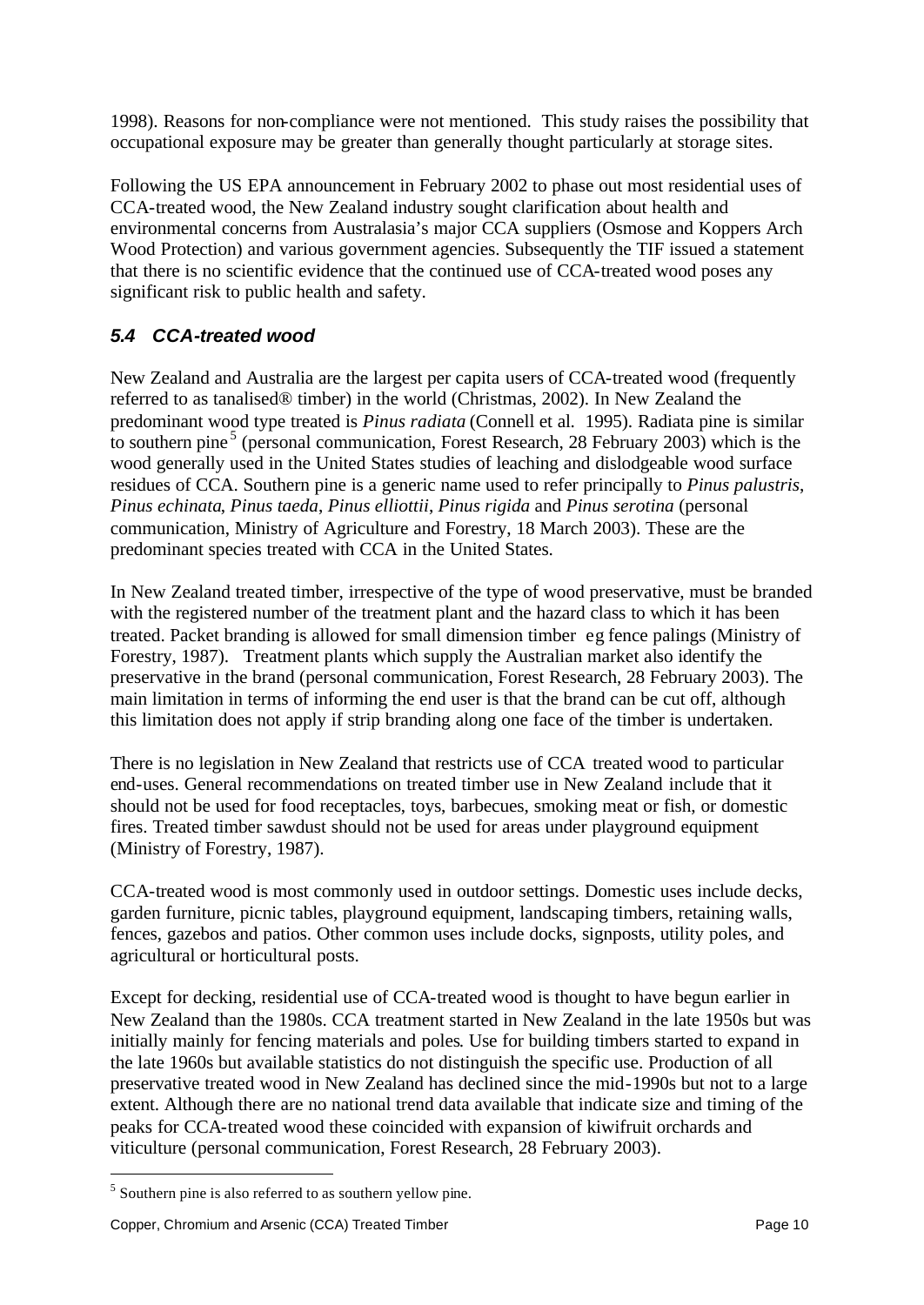There are no data on the prevalence of playground equipment or decks constructed from CCA-treated wood in New Zealand.

In response to the current weather-tightness problems associated with unsuitable housing design and certain building practices, the Building Industry Authority is proposing amendments to the Building Code (NZBC B2/AS1 dealing with the durability of timber) which will require a move away from the use of untreated timber in exterior framing. The proposed amendments will shortly be released for public consultation with a final decision likely in June 2003. This may mean an increase in use of CCA-treated wood.

The types of CCA-treated wood also differ in their retention level of the preservative elements. With the exception of H1 timber, retentions in New Zealand and Australia are expressed in terms of the weight of the total active elements (for H6 in New Zealand it is percentage of copper only). Other countries express retentions as kilograms of CCA salt or oxide per cubic metre or pound per cubic foot (United States). In New Zealand retentions are those in specified retention zones which differ with hazard class. Lower levels are suitable for above ground uses eg for H3 timber the minimum retention is 0.37 % total active elements within the outer 10 mm. This approximates to a CCA salt retention of 6 kg/m<sup>3</sup> (oxide retention of 3.7 kg/m<sup>3</sup>). In the United States almost all CCA-treated decking and playground equipment is treated to the ground contact retention  $(6.4 \text{ kg oxides/m}^3)$  rather than above ground retention specification. This means that the dislodgeable residue concentrations reported there may be higher than what would be found on such structures in New Zealand.

In the ground untreated radiata pine sapwood will completely fail from decay within 2-3 years depending on its cross-section dimensions. In above ground situations the average life varies (personal communication, Forest Research, 28 February 2003). Expected service life of CCAtreated wood is 20-50 years, depending on end-use and exposure conditions. Manufacturers guarantee CCA-treated wood from insect attack and fungal decay for 50 years when prepared, treated and used in accordance with New Zealand standards.

Product standards NZS 5828:1986 Parts 2 and 3 give the specification for playground equipment. Timber must comply with NZS 3602:1975<sup>6</sup> *Code of practice for specifying timber and wood-based products for use in building* as appropriate to species, grades and preservative treatment. Less durable timbers may be used if preservative-treated to a level appropriate to the extent of exposure. Wood preservatives are required to comply with the relevant requirements contained in MP 3640:1992 *Minimum requirements of the NZ Timber Preservation Council (Inc)*. There must be at least three weeks between the time the timber was treated with CCA and put into service. As freshly treated timber may initiate corrosion of metal fastenings, six weeks is suggested unless measures are taken to protect fastenings. Offcuts of CCA-treated timber should be removed from the site and the wood should not be used for cooking or burned in confined places (Standards Association of New Zealand, 1986). New and existing equipment are required to meet these product standards (Standards Australia and Standards New Zealand, 1997). A new playground equipment standard is currently being developed.

 $<sup>6</sup>$  NZS 3602 was amended in 1990 and 1995.</sup>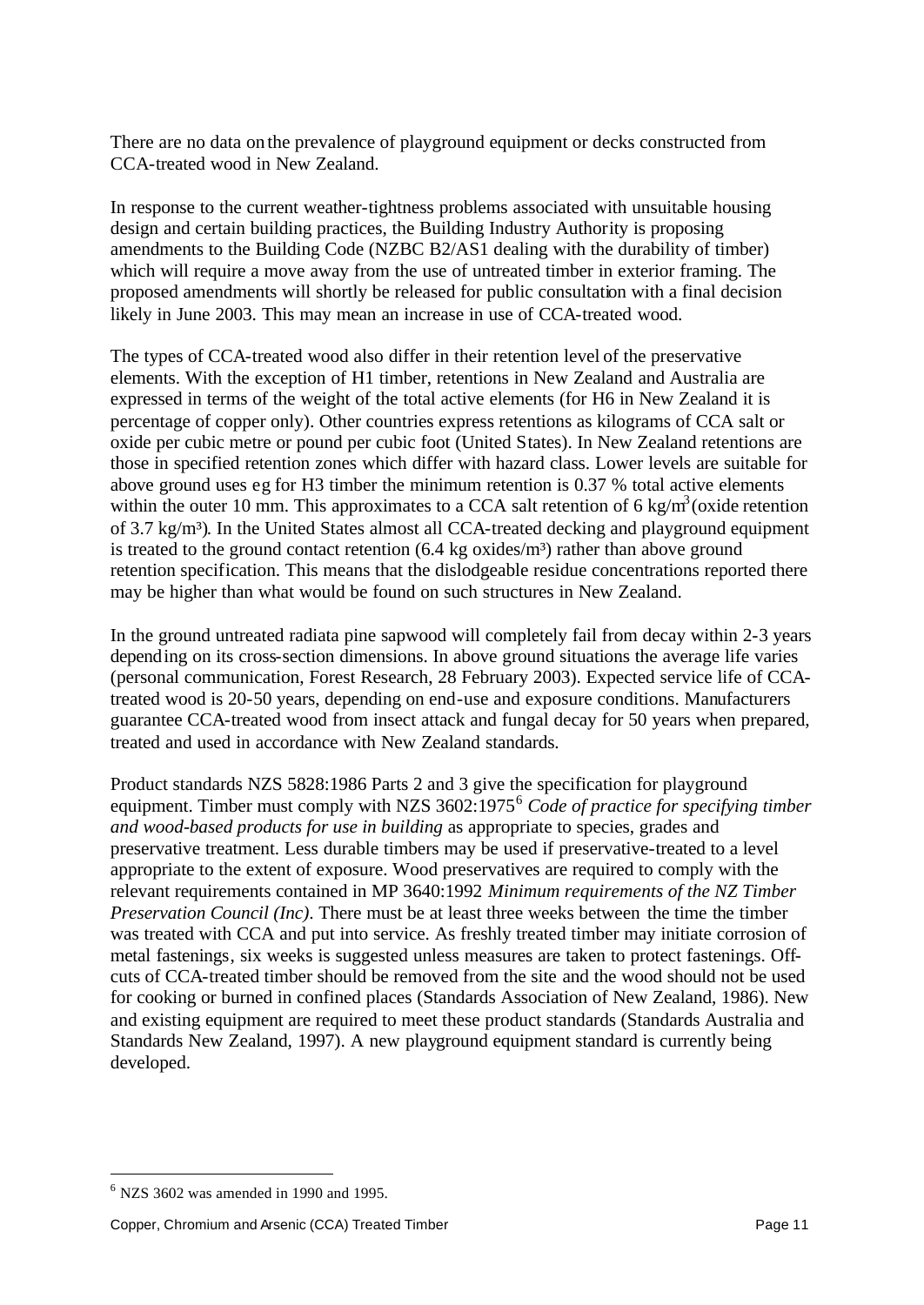## *5.5 Toxicity of CCA*

Acute oral  $LD_{50}^7$  values for CCA formulations are in the range  $< 150 - < 400$  mg/kg. Acute dermal  $LD_{50}$  values are in the range 200 - 1188 mg/kg. The lethal dose for humans is much lower and as low as 1-2 mg/kg for some formulations (personal communication, National Poisons Centre, 20 March 2003). They are classified as corrosive based on their pH of less than 2 and as a skin sensitiser (Health and Safety Executive (HSE) 2001). The proposed Hazardous Substances and New Organisms (HSNO) classifications and default controls are contained in a consultation document (ERMA New Zealand, 2002).

Exposure to CCA-treated wood is a combined exposure to chromium, copper and arsenic. Effects associated with such exposure may differ from effects caused by exposure to each component in isolation.

Extensive data exists for the components of CCA but only a few reports on the toxicology of the CCA mixture (HSE, 2001).

Six animal studies involving short-term oral or dermal exposures to sawdust from CCAtreated wood and arsenic levels ranging from 0.4-130 mg/kg body weight found no evidence of adverse health effects (Gradient Corporation, 2001).

A few animal studies involving relatively high doses indicate interactions between copper, chromium and arsenic such as changes in toxicity and toxicokinetics (US CPSC, 2003). The relevance of these findings to humans exposed to CCA-treated wood is unknown although it is noted that the form of chromium used was hexavalent rather than trivalent chromium which is the predominant form that humans would be exposed to from CCA-treated wood.

No carcinogenicity studies on CCA per se have been identified (Huff, 2001).

## **6 Copper**

l

Copper is also toxic but less so than arsenic or chromium. Unless otherwise stated the following information has been sourced from a review published by (ATSDR, 2002).

#### *6.1 What is copper?*

Copper is a naturally occurring element that is found in rocks, soil, water, sediment, plants and animals. It also occurs as a result of anthropogenic activity. In general, sites with soil copper concentrations in the range 1 - 190 mg/kg do not require further assessment (Australian and New Zealand Environment and Conservation Council, National Health and Medical Research Council, 1992).

Divalent copper, which is the form of copper in CCA, binds to soil components and has limited mobility. Mobility is greater in sandy soils.

<sup>&</sup>lt;sup>7</sup> The dose which has been calculated to cause death in 50% of a defined experimental animal population.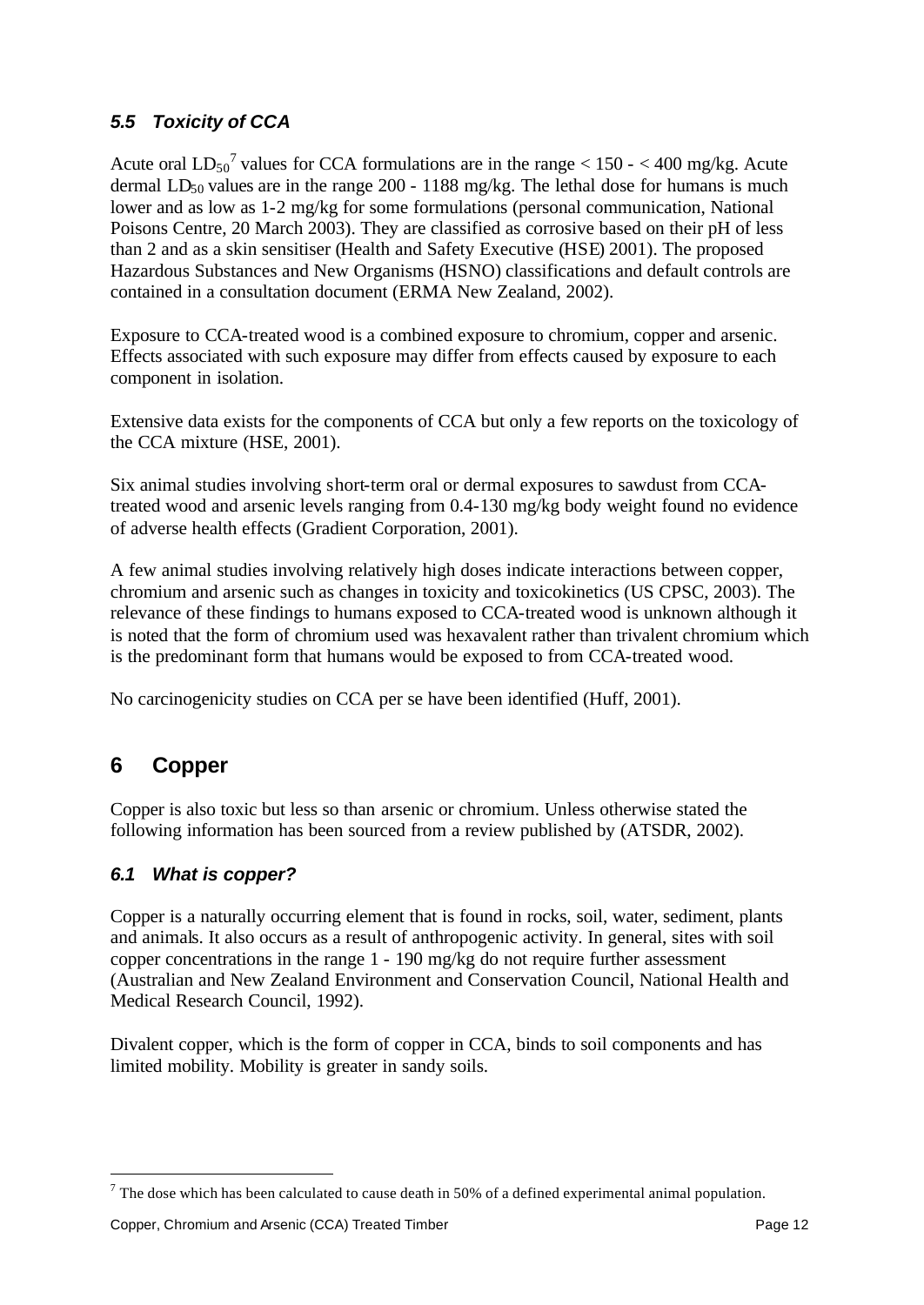#### *6.2 General population exposure*

Copper is an essential element required for normal growth and development and a number of metabolic functions. The recommended dietary intake in the United States is  $340 \mu g/day$  and 440 µg/day for children aged 1 - 3 years and 4 - 8 years respectively, and 900 µg/day for adults.

Food is the main source followed by water and airborne particulates. Drinking water is the primary source of excess copper. Copper concentration in drinking water varies depending on pH, hardness and leaching from the distribution system.<sup>8</sup> In the New Zealand drinking water guidelines the maximum acceptable value  $(MAV)^9$  for copper is 2 mg/L (Ministry of Health, 2000).

Soil criteria are set to protect the health of site users (exposed through ingestion of soil, dermal absorption from soil, inhalation of contaminated particulates, and consumption of home-grown produce), protect public health (exposed through ingestion of produce from the site) and protect plants and livestock on the site. The residential land use criterion in New Zealand assuming 10% of produce consumed is home-grown is 130 mg/kg for copper (Ministry for the Environment and Ministry of Health, 1997).

#### *6.3 Bioavailability*

Bioavailability<sup>10</sup> is a critical factor in determining the magnitude of potential exposure and risks. It is influenced by factors including chemical speciation, the matrix in which the substance is present, the amount of time that the substance is in a matrix, and exposure route. Ingested copper salts are readily absorbed (24 - 60%) from the gastrointestinal tract and after nutritional requirements for copper are met several homeostatic mechanisms prevent overload.

Following absorption, most is excreted in faeces. Limited data on dermal absorption suggest it is poorly absorbed through intact skin.

The bioavailability of copper in soil is unknown.

#### *6.4 Toxicity*

l

At high levels toxicity can occur. The gastrointestinal tract is the most sensitive target. Gastrointestinal effects such as vomiting occur at  $0.011 - 0.08$  mg/kg. Hepatic and renal effects have been reported following high dose intentional ingestion.

It is unknown whether children are more susceptible to copper toxicity than adults.

There are no effects associated with dermal exposure although copper salts as  $CuSO<sub>4</sub>$  are highly irritant.

 $8$  Soft corrosive water has higher copper concentrations.

<sup>&</sup>lt;sup>9</sup> The maximum acceptable value is the concentration of the substance in water estimated to cause one additional case of cancer in a population of 100,000 who consume 2L water/day over a lifetime.

 $10$  Bioavailability is the amount of the substance that is absorbed into the body.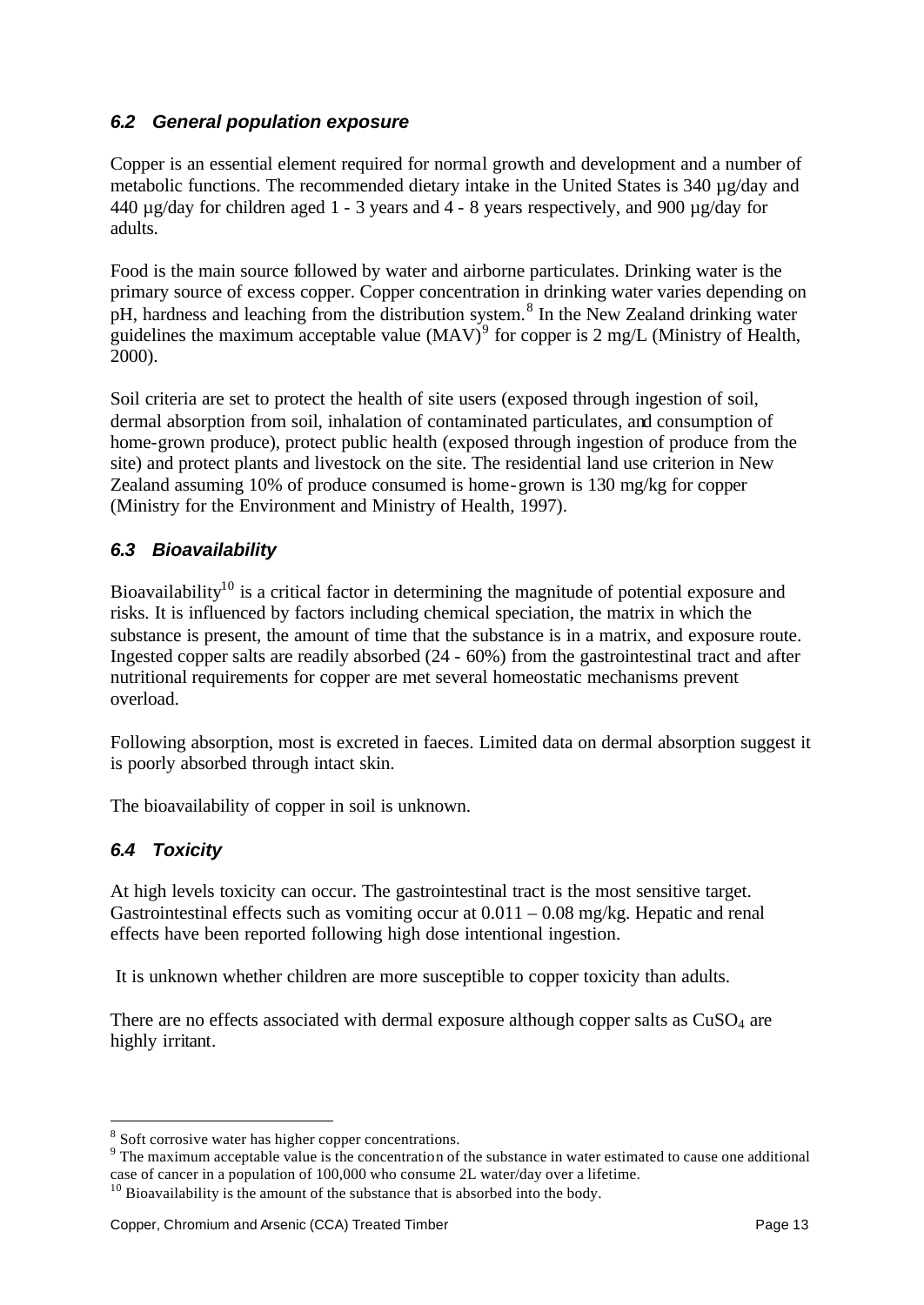Copper is not classifiable with respect to carcinogenicity. Human data are limited and relate to inhalation. There are no studies of carcinogenicity in humans following oral or dermal exposure.

Occupational exposure to copper dust is reported to be irritating to the respiratory tract eg cough, rhinitis, sneezing.

# **7 Chromium**

Unless otherwise stated the following information has been sourced from a review published by ATSDR (ATSDR, 2000a).

#### *7.1 What is chromium?*

Chromium is a naturally occurring element found in rocks, soil, animals, plants, volcanic dust and gases. Chromium occurs naturally in ores in its trivalent form.

It also occurs as a result of anthropogenic activity. In general, sites with soil chromium concentrations in the range 0.5-110 mg/kg do not require further assessment (Australian and New Zealand Environment and Conservation Council, National Health and Medical Research Council, 1992).

CCA products contain hexavalent chromium which is reduced to trivalent chromium by organic compounds once inside wood. Sawdust from CCA-treated wood has been found to contain 0.3-0.4% total chromium, less than 2% of which was its hexavalent form (Cruz et al. 1995).

Trivalent chromium is generally considered to be stable and immobile in soil. However trivalent chromium in soil has been shown to oxidise to the more soluble and mobile hexavalent chromium in the presence of oxidised manganese (Bartlett and James, 1979). Reduction of hexavalent to trivalent chromium is facilitated by low soil pH.

#### *7.2 General population exposure*

Trivalent chromium is an essential element in humans involved in glucose, fat and protein metabolism. The recommended dietary intake in the United States is 10 - 80 µg/day and 30 - 120 µg/day for children aged 1 - 3 and 4 - 6 years respectively, and 50 - 200 µg/day for those aged seven or more years of age.

Food, followed by drinking water and air, is the main source of exposure of the general population. Content in food varies considerably and depends on processing and preparation eg total chromium levels are higher in acidic foods cooked in stainless steel utensils.

In the New Zealand drinking water guidelines the provisional MAV for chromium is 0.05 mg/L (Ministry of Health, 2000) and the residential land use soil criteria assuming 10% of produce consumed is home-grown are 600 mg/kg for trivalent chromium and 25 mg/kg for hexavalent chromium (Ministry for the Environment and Ministry of Health, 1997).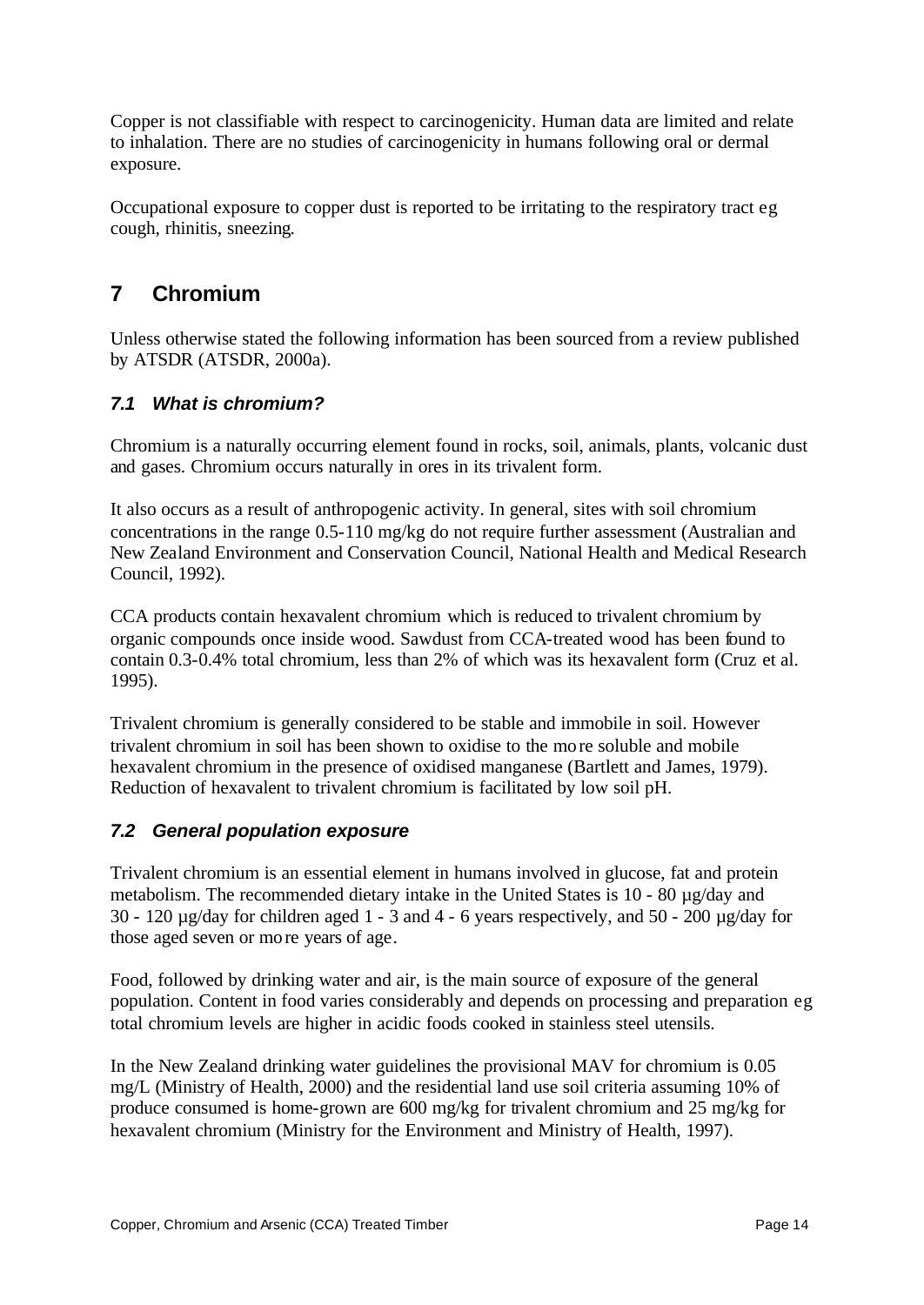#### *7.3 Bioavailability*

Trivalent chromium is less readily absorbed from all exposure routes than hexavalent chromium with greater bioavailability for both from inhalation than either ingestion or dermal contact. It is poorly absorbed from the gastrointestinal tract (0.5-2.8% for trivalent and 1.7-6.9% for hexavalent chromium).

Following ingestion hexavalent chromium is reduced to trivalent chromium in the stomach accounting for its relative low oral toxicity. Its toxicity is thought to result from damage to cellular components during this reduction process.

Both forms can penetrate skin to some extent, particularly if skin is damaged. Skin absorption is estimated to be 1% (FIFRA SAP, 2001).

Absorbed chromium is excreted primarily in urine, at least 90% within a day.

Bioavailability of chromium from soil requires further research. Any uptake into plants is predominantly confined to the roots.

Urinary and blood levels of chromium are poor biomarkers in assessing low level exposure.

## *7.4 Toxicity*

There is limited information on the toxicity of chromium in children. Most of it is from case reports of children who have ingested lethal concentrations of hexavalent chromium. The effects are part of the sequelae leading to death and similar to those seen in adults.

Hepatic, gastrointestinal and renal effects are the most common effects following ingestion and have been reported in individuals who ingested from 4-29 mg/kg hexavalent chromium (ATSDR, 2000a). In all cases death resulted. The estimated lethal dose for children is 10 mg/kg (US CPSC, 2003). Trivalent chromium is significantly less toxic than hexavalent because it is less readily crosses cell membranes. It is extremely unlikely that low level exposure would cause acute health effects.

It is not known whether children differ in susceptibility to chromium toxicity compared to adults.

Hexavalent chromium is classified as a human carcinogen based on excess lung cancer found in heavily exposed workers through inhalation in chromium plating and chromate and chromate pigment production. Epidemiological investigation of cancer mortality in communities with environmental hexavalent chromium exposure through drinking water has found no evidence of cancer hazard (Fryzek et al. 2001). This study, although an ecological study, is the best epidemiological data currently available on potential carcinogenicity of environmental hexavalent chromium exposure. The sample size was large and there was a long latency period. Animal data are not definitive because of methodological limitations (Flegal et al. 2001).

The chromium in dislodgeable residues from CCA-treated wood is most likely to be trivalent chromium which is not classifiable with respect to carcinogenicity due to insufficient evidence. There is no reliable evidence on the presence or absence of hexavalent chromium in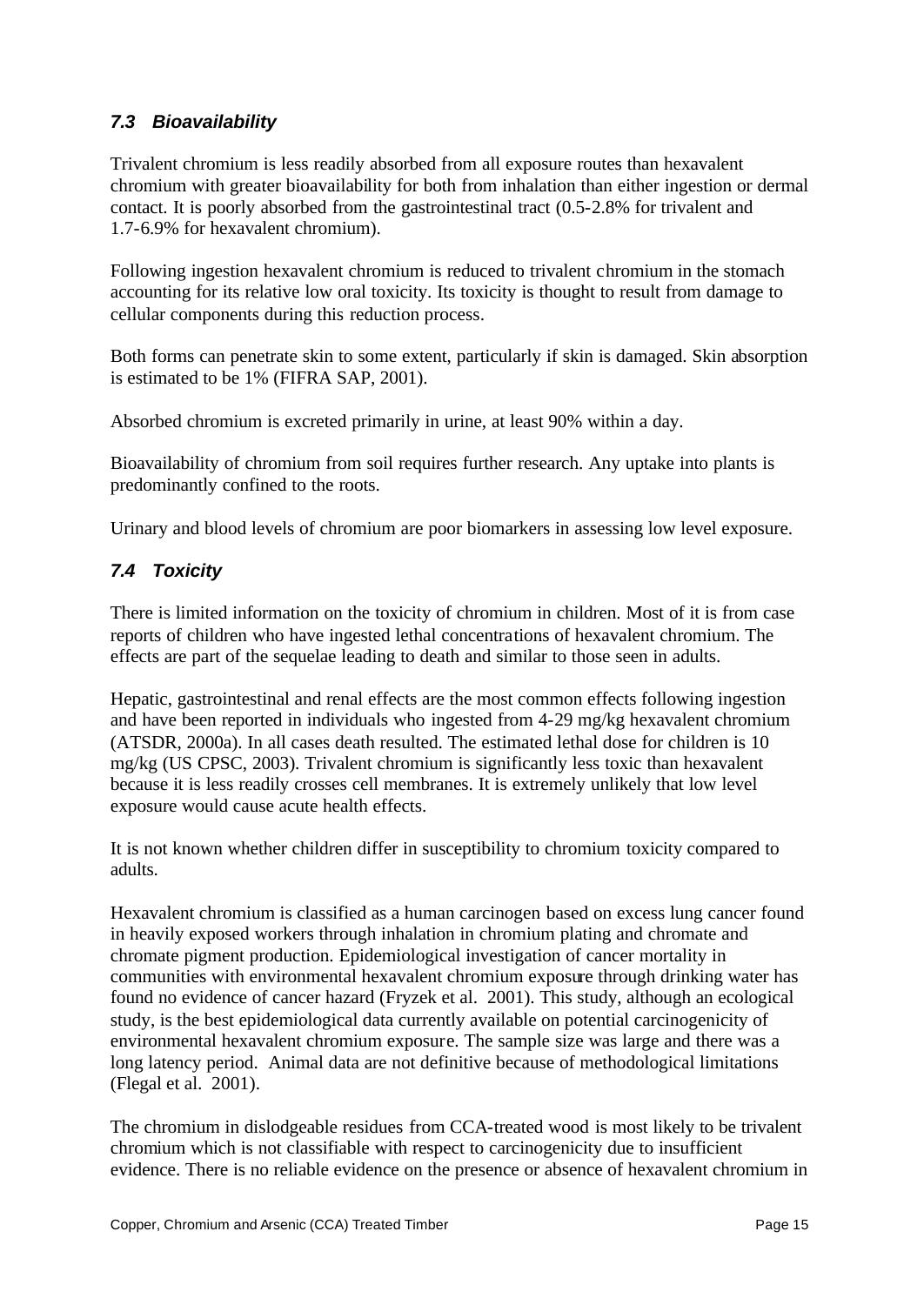residues (FIFRA SAP, 2001). However even if small amounts of hexavalent chromium were present in surface residues hexavalent chromium is not carcinogenic via the oral route. There are no studies of carcinogenicity following dermal exposure.

Chromium is a common skin sensitiser. Direct dermal contact with both trivalent and hexavalent chromium causes skin irritation and allergic contact dermatitis though the hexavalent form is much more potent. The main cause is occupational exposure and environmental exposure to chromium is unlikely to result in these effects. Soil concentrations up to 450 mg/kg for hexavalent chromium and 165,000 mg/kg for trivalent chromium have been reported as not posing a hazard of allergic contact dermatitis to almost all people who might be exposed through dermal contact.

# **8 Arsenic**

## *8.1 What is arsenic?*

Arsenic is a naturally occurring element found in rocks, soil, water, air, plants and animals. Both inorganic and organic compounds of arsenic are widely distributed in the environment. Inorganic forms predominate in soil and water. Organic forms are found mainly in plants and animals, and are considered relatively non-toxic to mammals (Agency for Toxic Substances and Disease Registry (ATSDR), 2000b).

In New Zealand arsenic occurs naturally in soils and from geothermal activity, and from anthropogenic activity such as the use of pesticides. The average arsenic concentration of New Zealand soils is 6-7 mg/kg (Ministry for the Environment and Ministry of Health, 1997). In general, sites with soil arsenic concentrations in the range 0.2-30 mg/kg do not require further assessment (Australian and New Zealand Environment and Conservation Council, National Health and Medical Research Council, 1992). Background levels are naturally high in the volcanic soils of the central North Island.

The arsenic used in the manufacture of CCA is a by-product of copper refining. It is estimated that 70% of global arsenic production is used in timber treatment as CCA (IPCS, 2001).

Inorganic arsenic occurs in both trivalent (arsenite) and pentavalent (arsenate) states. Pentavalent arsenic is the form of arsenic in CCA.

#### *8.2 General population exposure*

Arsenic has not been shown to be an essential element in humans.

Food followed by drinking water is the main source of exposure of the general population to inorganic arsenic. Seafood is the main dietary source of arsenic but the arsenic present is organic and relatively non-toxic. In the United States diet accounts for about 70% and soil for less than 1% of estimated daily inorganic arsenic exposure (Valberg et al. 1997).

Average daily inorganic arsenic intake in the United States is 0.1-2.6 µg/kg body weight which equates to about 2-46 µg for a young child (ATSDR, 2000b). Approximately 25% of arsenic present in food is inorganic, although this is highly dependent on the type of food eaten (IPCS, 2001).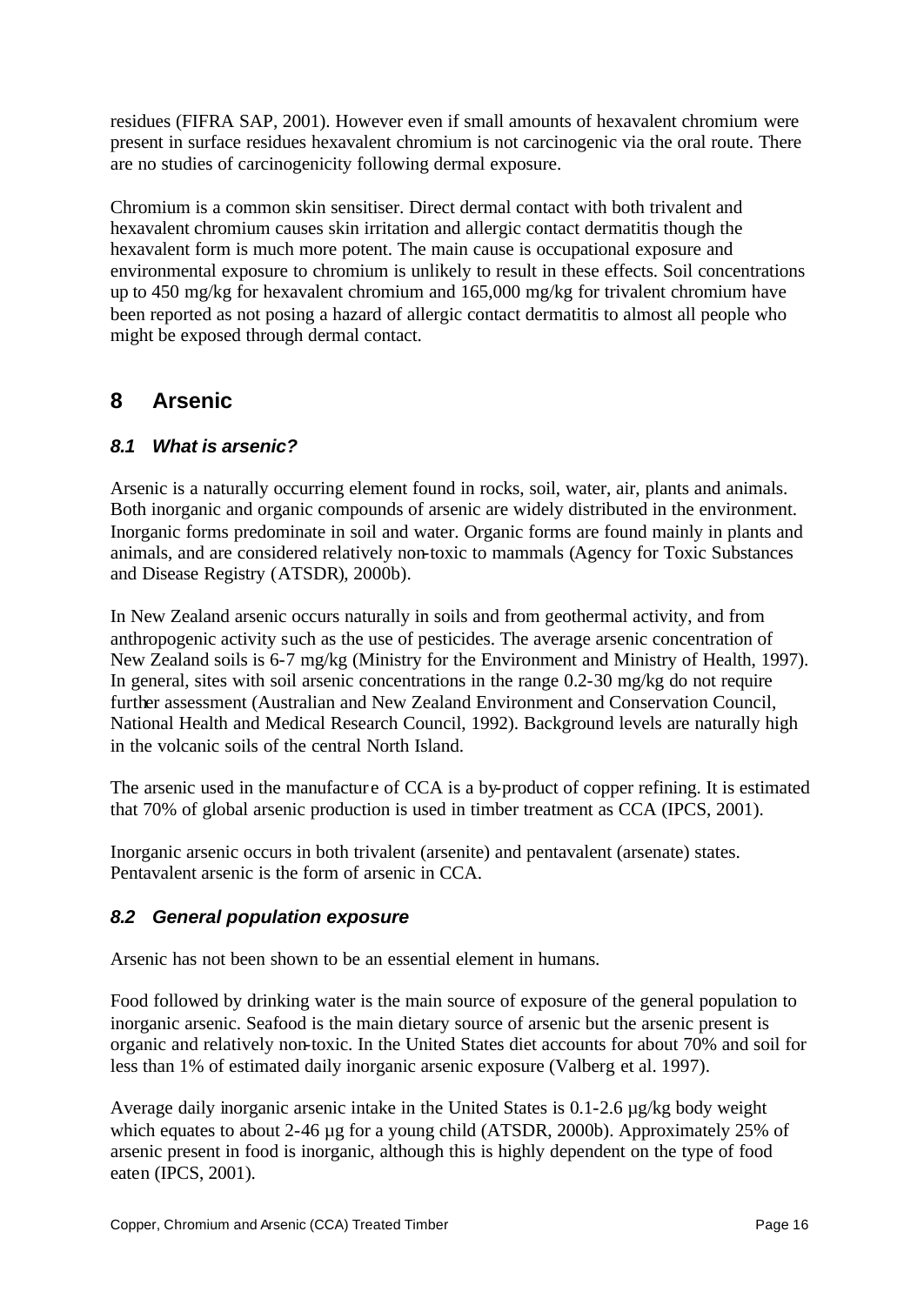In 1989 the JFECFA set a Provisional Tolerable Weekly Intake  $(PTWI)^{11}$  of 15 µg/kg body weight/week for oral exposure to inorganic arsenic. A provisional value was set to indicate the desirability of reducing the arsenic intake of populations with naturally elevated levels of inorganic arsenic in drinking water and the need for further research to define more clearly levels that may result in health effects. It is possible that if the PWTI was revised based on more recent research a lower PTWI would be set.

In the most recent total diet survey (1997/98) in New Zealand total arsenic, not inorganic arsenic was analysed. The estimated weekly dietary exposures to total arsenic for six age-sex groups, including children aged 1-3 years and 4-6 years, were all below 11 µg/kg body weight/week. Using conservative assumptions that 10% of total arsenic in seafood is inorganic and 100% of arsenic in other foods is inorganic, the New Zealand dietary exposures estimated for inorganic arsenic are less than 25% of the PTWI for inorganic arsenic (Vannoort et al. 2000).

In the New Zealand drinking water guidelines the provisional MAV for arsenic is 0.01 mg/L (10 µg/L). The value is derived from the WHO drinking water guidelines and was based on a  $6 \times 10^{-4}$  excess lifetime skin cancer risk which is 60 times higher than the 1 x 10<sup>-5</sup> factor typically used to protect public health. However it equates to an estimated additional lifetime risk of mortality from arsenic-related skin cancer of one in 100,000. The WHO set the MAV at this level because of limitations of the analytical methods available (Ministry of Health, 2000).

In New Zealand potentially health significant concentrations of arsenic (greater than 50% of the MAV i.e. 0.005 mg/L) in drinking water and concentrations exceeding the MAV are found most often in the geothermal areas of the North Island (Central plateau and Waikato). A study carried out for the Ministry of Health found concentrations greater then 50% MAV in 70 distribution zones serving a popula tion of approximately 285,000 and concentrations exceeding the MAV in 28 distribution zones serving a population of approximately 21,000 (Davies et al. 2001).

Unpublished results from ESR for arsenic in drinking water based on 1300 recent samples give a mean concentration of 0.002 mg/L and a maximum reported concentration of 0.069 mg/L. Twenty-two supplies serving a population of 11,168 exceeded the MAV. Supply counts are based on there being 'any sample above the MAV' and therefore do not take into account natural fluctuations that may occur and analytical variance. For the mean figure, results below the limit of detection were taken as zero assuming that supplies with arsenic detected are over-represented in the sampling and this balances counting non-detects as zero (personal communication to the Ministry of Health, ESR, 6 August 2002).

The interim soil criterion recommended for arsenic in agricultural and residential land use in New Zealand is 30 mg/kg. The value is interim because of uncertainty about the bioavailability of arsenic in soil and the need for further research. The criterion corresponds to an additional lifetime risk of mortality from skin cancer of 0.5 to 7 in 100,000 for residential land use assuming 10% of produce consumed is home-grown. Assumptions in this risk assessment are that bioavailability is 100%, soil ingestion is 100 m g/day, and exposure

 $11$  The PTWI is the amount of a substance that can be ingested over a week per kilogram of body weight that represents a level of no appreciable health risk for a lifetime exposure. Average intake over a week rather than each day is important which means exposure on a particular day may exceed its proportionate weekly share.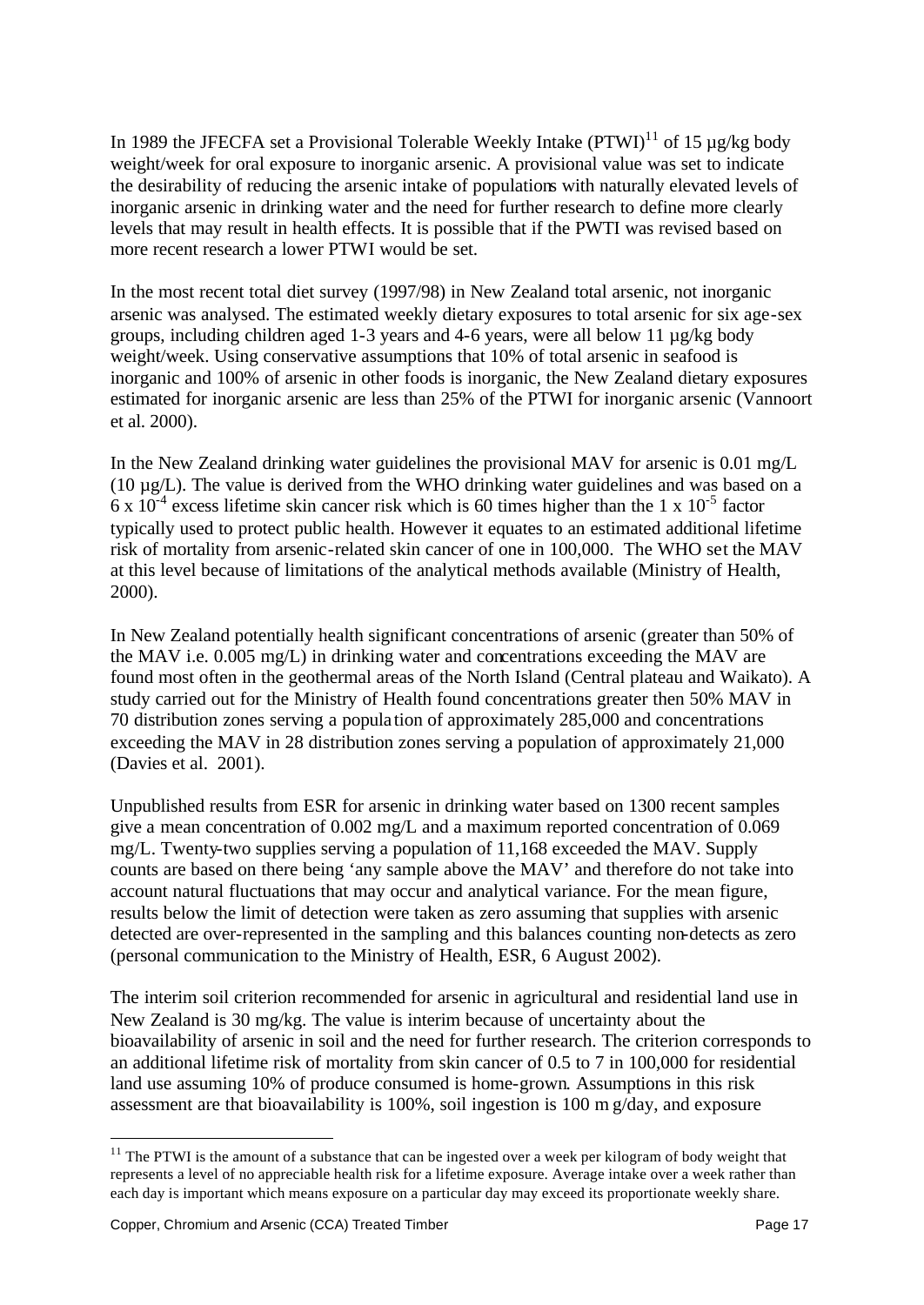frequency and duration are 350 days/year for 30 years (Ministry for the Environment and Ministry of Health, 1997).

Tobacco smoking may contribute up to about 10  $\mu$ g/day in a smoker and about 1  $\mu$ g/day in a non-smoker (IPCS, 2001).

## *8.3 Bioavailability*

Soluble arsenic compounds are well absorbed when inhaled or ingested (55-95%) by humans, and to some extent also through the skin (2-6%) (US CPSC, 2003).

Factors that can affect bioavailability of ingested soil arsenic include the form of arsenic, soil particle size and soil chemistry. Solubility of the form of arsenic in the soil is critical with increased water solubility correlated with increased absorption. Biological factors such as the presence of food in the gastrointestinal tract and health status may also influence absorption from soil.

Bioavailability estimates for arsenic in soil based on animal studies range from almost zero to about 98% (ATSDR, 2000b). The relative bioavailability of arsenic resulting from CCAtreated wood in a range of soil types is unknown (Federal Insecticide, Fungicide, and Rodenticide Act Scientific Advisory Panel (FIFRA SAP), 2001). The EPA's Scientific Advisory Panel (SAP) did not agree to use the value of 25% based on data from primates that was proposed by the EPA for use in its risk assessment, and recommended 100% until further research has been carried out (FIFRA SAP, 2001).

Bioavailability of arsenic in soil from a wood treatment site was 16% in a study which involved monkeys (Roberts et al. 2002). To give the monkeys sufficient arsenic in a reasonable volume that allowed analytical detection in urine the soil had an arsenic concentration of 101 mg/kg. Animal studies usually involve soil arsenic concentrations of 100 mg/kg or more. It is not known whether bioavailability at these concentrations predicts bioavailability at lower arsenic concentrations.

Urinary arsenic comprises organic and inorganic arsenic. In contrast to epidemiological evidence showing a positive correlation between urinary arsenic and water arsenic concentrations, the evidence correlating urinary arsenic in potentially affected populations and soil ingestion is inconsistent. This may relate to lack of or variable exposure to soil arsenic, or low soil arsenic bioavailability (Valberg et al. 1997).

Dermal absorption from soil is about 1-5%. Soap and water readily removes arsenic from skin in both *in vivo* and *in vitro* experiments (US CPSC, 2003).

There are no human studies measuring arsenic bioavailability from ingestion of CCA-treated wood surface residues. The bioavailability estimate for dislodgeable arsenic used by Gradient Corporation (2001) was 47% based on two studies in dogs fed sawdust from CCA-treated wood.

Since the bioavailability of ingested dislodgeable CCA residues has not been characterised it is assumed to be 100% (FIFRA SAP, 2001). The assumption that it is equivalent to the bioavailability of soluble arsenic in water ha s been disputed because arsenic in CCA residues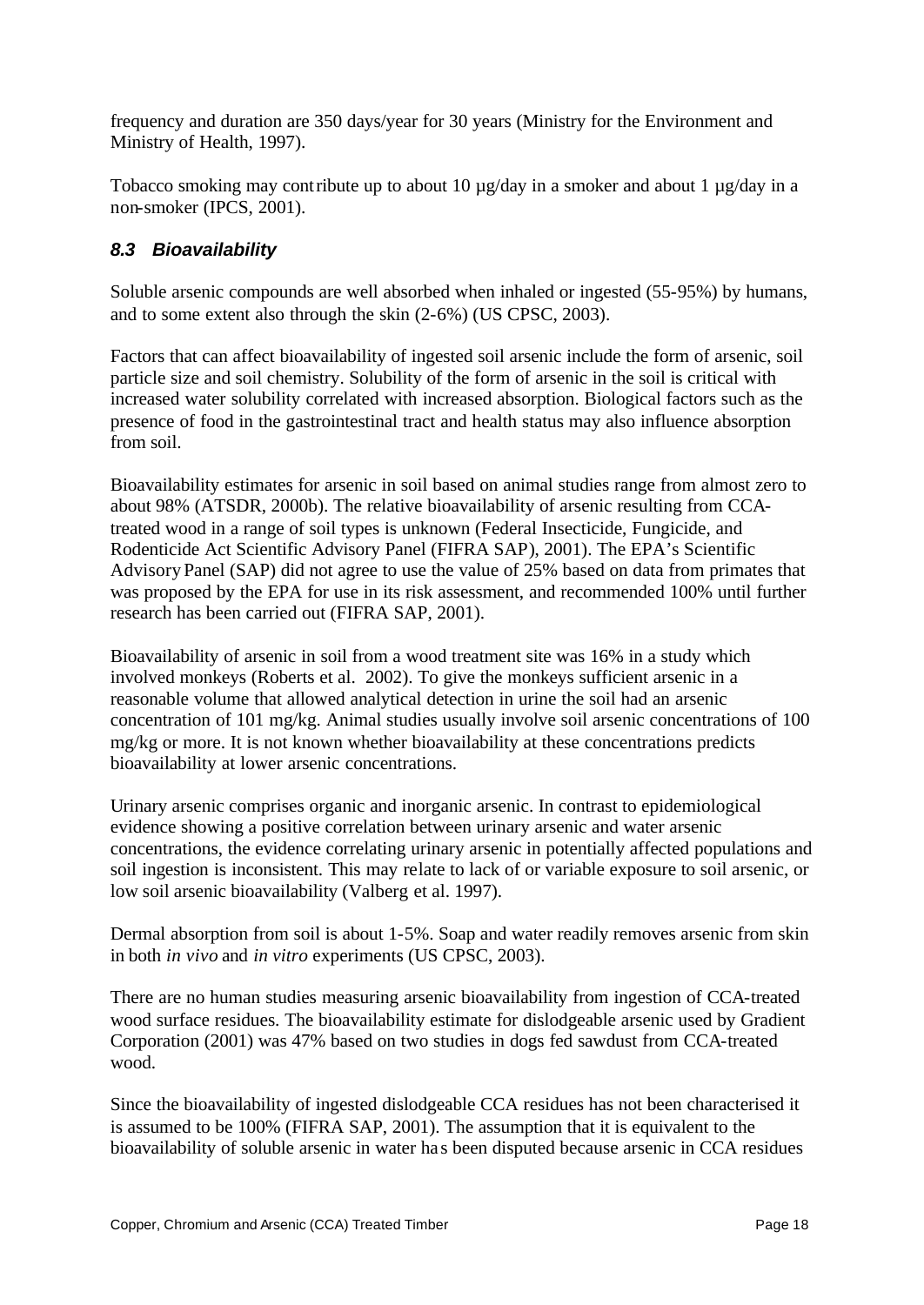appears to be complexed with the wood and the chromium an copper components of CCA (Exponent, 2002a).

It is assumed that the form of arsenic in CCA-treated wood surface residues is pentavalent. The SAP (2001) recommended use of a 2-3% value for dermal absorption of arsenic but noted that absorption could be different if trivalent arsenic was present. There are no data available on dermal absorption of trivalent arsenic (FIFRA SAP, 2001).

Once absorbed it is rapidly distributed throughout the body. At low to moderate doses the half-life of inorganic arsenic is about four days and it is primarily excreted in the urine (NRC, 1999).

Arsenic in urine is the best biomarker of exposure. The concentration of inorganic arsenic and its metabolites, monomethylarsonic acid (MMA) and dimethylarsinic acid (DMA), in the urine reflects the absorbed dose on an individual level.

#### *8.4 Toxicity*

Arsenic is the most toxic of the components of CCA products and therefore the focus of risk assessments on CCA-treated wood. Trivalent arsenic is more toxic than pentavalent arsenic, the form in CCA products (ATSDR, 2000b).

In general, there is limited information about factors that influence toxicity and metabolism of arsenic in humans. Inorganic arsenic has the potential to interact with many cellular components (ATSDR, 2000b).

Metabolism of pentavalent arsenic involves reduction to the more toxic trivalent form before undergoing methylation. Methylation of inorganic arsenic to MMA and DMA in the body has been considered a detoxification process since these organic metabolites were thought to be less toxic and more easily excreted in the urine than inorganic arsenic. The metabolites are excreted in the urine along with unmetabolised inorganic arsenic. This is now debated since methylation is not universal among mammals and some recent research on metabolites suggest they are as or more toxic than inorganic arsenic (US CPSC, 2003). Differences in the pattern of excreted metabolites between individuals have also been reported (NRC, 2001). The role of the metabolites versus inorganic arsenic or the variability of human metabolism in the toxicity of arsenic is unknown (US CPSC, 2003).

Human susceptibility to adverse health effects resulting from chronic exposure is likely to vary depending on factors such as genetics, nutrition, and exposure to other compounds (NRC, 2001). Factors that inhibit methylation such as low protein intake or exposure to other contaminants may increase arsenic toxicity.

There is little information on the toxicokinetics of arsenic and its metabolites in children. There are no reliable data that indicate increased susceptibility of children to arsenic (NRC, 2001). Available data suggest the responses of children are the same as adults but these data predominantly relate to skin effects (FIFRA SAP, 2001). Children do not appear to absorb arsenic via the gastrointestinal tract more readily than adults (ATSDR, 2000b).

There is limited evidence for differences in arsenic metabolism between children and adults, at least at high arsenic exposure levels. Concha et al. (1998) found Argentinean children with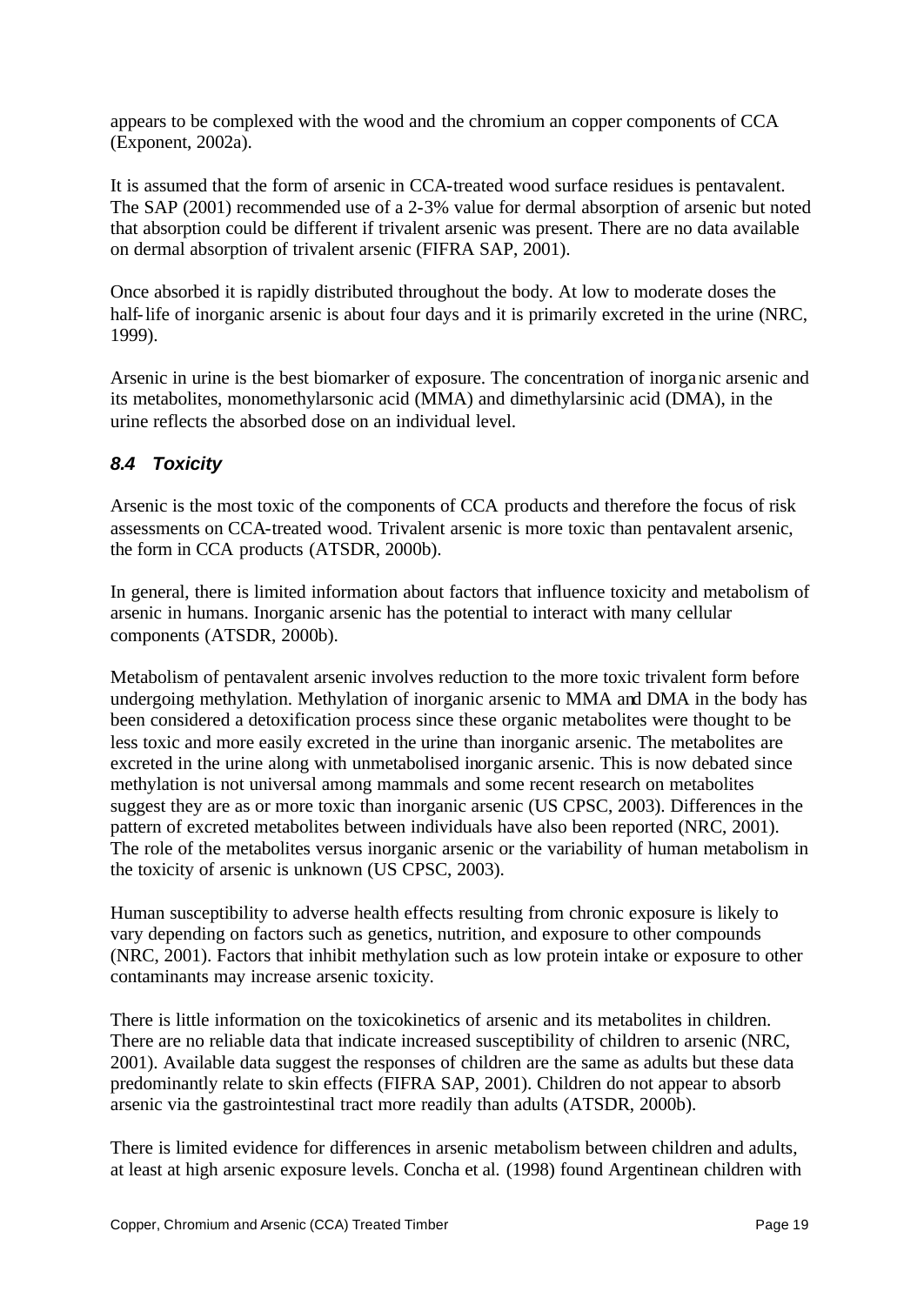chronic inorganic arsenic exposure from drinking water and food had a significantly higher proportion of inorganic arsenic in urine than women, indicating low methylation efficiency. This could be related to dietary deficiency as the authors noted that some malnutrition existed in one of the study villages and did not comment on the general health status of the study participants, or to a genetic polymorphism for the methylation enzymes. The health significance of this is unknown.

Acute exposures  $= 0.05$  mg/kg/day by ingestion have caused vomiting, diarrhoea, abdominal pain and gastrointestinal haemorrhage, changes in liver and renal function, hypotension, tachycardia, pulmonary oedema and difficulty breathing. Death may occur (US CPSC, 2003). The low level exposures that most of the general population will experience from contact with CCA-treated wood are extremely unlikely to result in these acute health effects. For example, a 15 kg child (3 year old) would need to ingest 0.75 mg arsenic/day which is about 200 times more than the amount of arsenic that the CPSC estimates is ingested from dislodgeable residues on CCA-treated playground equipment per playground visit (US CPSC, 2003).

Arsenic dust is an irritant to mucous membranes of the nose, throat and upper respiratory tract from around 0.1-1 mg/m<sup>3</sup> (European Commission's Scientific Committee on Toxicity, Ecotoxicity and the Environment (CSTEE), 2001).

Inorganic arsenic is classified as a human carcinogen. A wide range of adverse health effects including skin, lung and bladder cancers, cardiovascular disease, diabetes, gastrointestinal, hepatic, haematological and neurological effects have been attributed to chronic arsenic exposure primarily from drinking water. Dermal effects such as hyperpigmentation and hyperkeratosis are characteristic of long-term exposure. They often but do not always appear before skin or internal cancers. Dermal and cardiovascular effects occur with chronic exposure from about 0.002 mg/kg/day (US CPSC, 2003). One large study did not detect any effects at 0.0008 mg/kg/day and is the basis for the EPA's oral reference dose<sup>12</sup> of 0.0003 mg/kg/day.

The most sensitive toxic endpoints on which human health risk assessment is based are lung cancer by inhalation, skin, lung and bladder cancers by ingestion and non-cancerous skin lesions (hyperkeratosis, hyperpigmentation) by ingestion. Arsenic carcinogenicity is considered the most significant endpoint for use in risk assessments of CCA-treated wood.

Non-cancer effects from chronic ingestion have been detected at doses as low as 0.01 mg/kg (NRC, 1999). Most of the epidemiological studies for cancer are of populations eg Taiwanese exposed to arsenic concentrations in drinking water of at least several hundred milligrams per litre. Few data address cancer risk at lower concentrations though a recent study in Taiwan suggests a significant risk of bladder cancer exists at levels within the range  $10.1 - 50.0 \mu g/L$ (Chiou et al. 2001).

Ingestion of arsenic has also been associated with increased risks of liver and kidney cancers (Smith et al. 1992) and possibly other sites (Bates et al. 1992). The Taiwanese studies show dose-response relationships that are strongest for bladder cancer followed by cancers of the kidney, lung and liver (Bates et al. 1992). More recent data from epidemiological studies in

 $12$  The EPA's oral reference dose is an estimate of daily exposure to a substance that a sensitive population can experience over a lifetime with a negligible risk of adverse systemic health effects. For arsenic the value is derived from the No Observed Adverse Effect Level using an uncertainty factor of 3.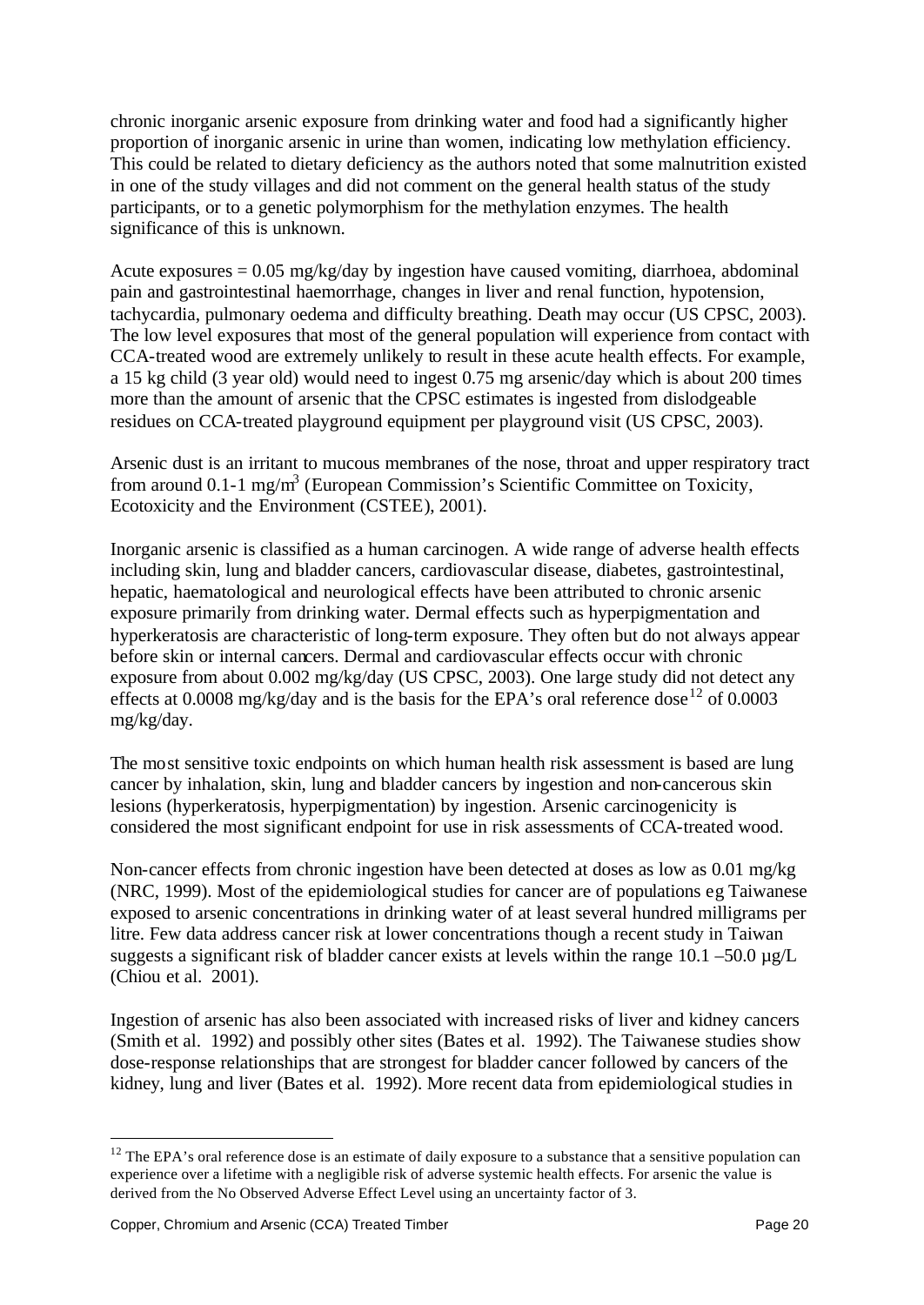Taiwan and Chile have increased the weight of evidence for an association between lung and bladder cancers and arsenic in drinking water (NRC, 2001).

Although trivalent arsenic is more toxic than pentavalent arsenic, in the drinking water studies levels are generally reported as total inorganic arsenic so that the arsenic may be present as trivalent and/or pentavalent arsenic.

Inhalation of inorganic arsenic is associated with lung cancer. Although lung cancer is the critical effect following chronic inhalation, total arsenic exposure rather than airborne exposure alone seems to determine the incidence of lung cancer (CSTEE, 2001). Tobacco smoking increases the lung cancer risk from arsenic inhalation (IPCS, 2001).

Arsenic is the only established human carcinogen for which there is mostly negative animal evidence of carcinogenicity when given alone (ATSDR, 2000b). Some animal studies have reported arsenic carcinogenesis when there was coexposure to other carcinogenic treatments suggesting copromotional or cocarcinogenic effects. In contrast, findings of a recent animal study suggest that arsenic may act as an initiator. In this study tumours were found at multiple sites in adult offspring of mice which were briefly exposed to inorganic arsenic in drinking water during pregnancy (Waalkes et al. 2003). Several of the sites eg lung correspond to human sites associated with oral arsenic exposure. Epidemiological studies are therefore more important for arsenic than for some other chemicals because of this lack of an established animal model of arsenic carcinogenesis and provide the only quantitative data for guiding risk assessment.

Although animal data indicate that arsenic is a probable developmental toxicant (US CPSC, 2003) exposure to arsenic from CCA-treated wood is unlikely to affect unborn children. A review of toxicological studies on developmental toxicity of arsenic concluded that the studies that indicated adverse developmental effects involved non-oral doses (eg intravenous) and doses in excess of those relevant to human exposure (DeSesso et al. 1998).

A few toxicological studies have shown some endocrine-related effects of trivalent arsenic (Gradient Corporation, 2001). The data, however, are insufficient to conclude that arsenic is an endocrine disruptor (US CPSC, 2003).

Acute arsenic poisoning has been reported following burning of CCA-treated wood in a barbecue (Geschke et al. 1996).

There have been about 30 successful lawsuits in the United States for acute poisoning associated with construction using CCA-treated wood. The Gradient Corporation report (2001) discusses three of these injury claims and the diagnosis of arsenic poisoning is disputed. During this review no reports of health effects arising from ingestion of arsenic in the absence of building or sanding activity were identified. There are no known reports of health effects associated with CCA-treated wood in New Zealand.

The mechanisms by which inorganic arsenic causes toxicity including cancer are not well established, but probably occur through multiple independent and interdependent mechanisms (NRC, 2001).

Results of genotoxicity studies are mixed. In general arsenic is an inactive or weak mutagen but able to produce chromosomal effects in most test systems. Although the mechanism of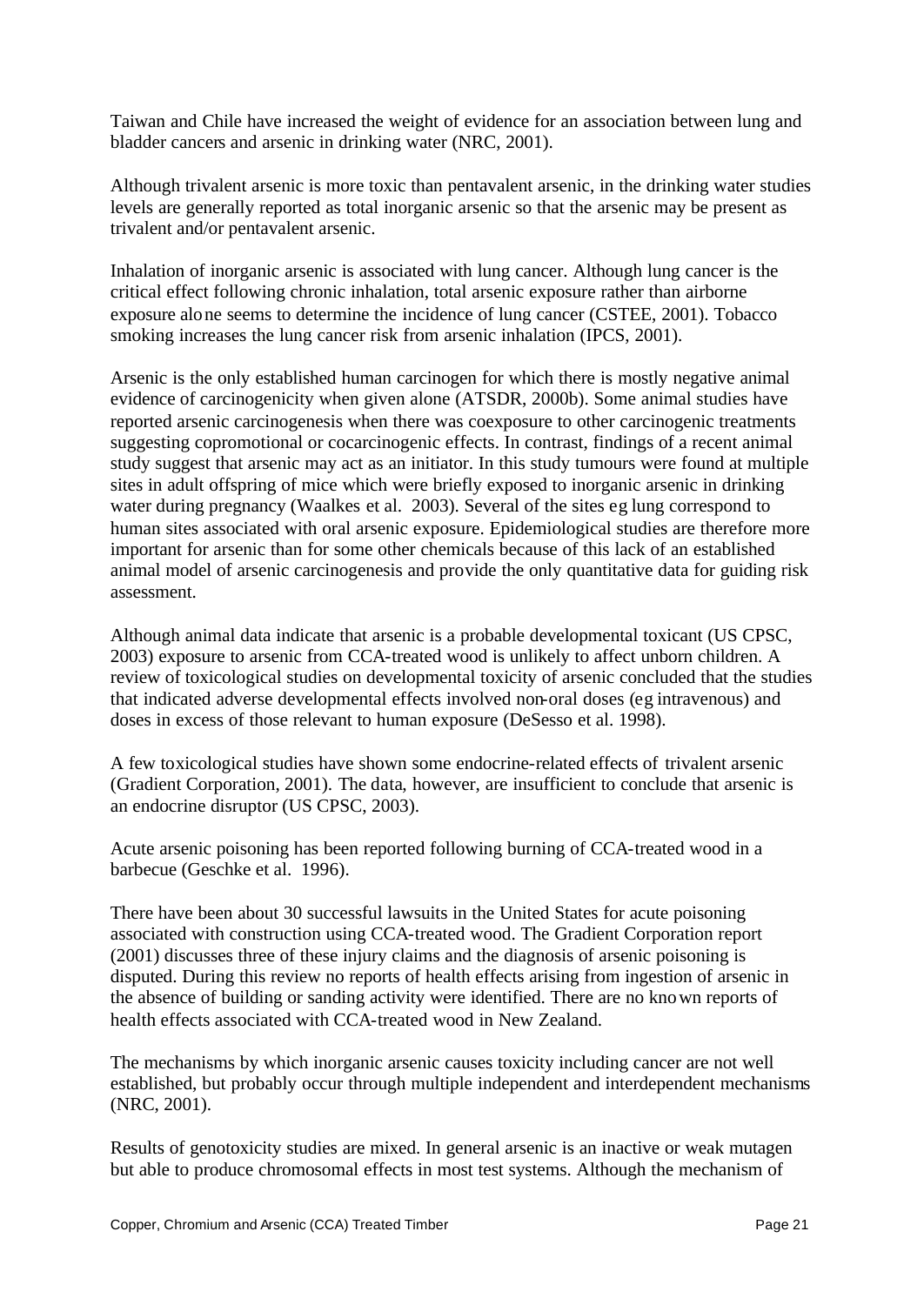carcinogenesis is uncertain it is thought to partly result from inhibition of DNA repair or replicating enzymes (ATSDR, 2000b). This means for a carcinogenic effect to occur arsenic exposure is necessary when there is also exposure to a DNA-damaging agent. Some DNA damage occurs as a daily event. The risk assessments that have been carried out assume by default that either a DNA-damaging agent is present during or soon after arsenic exposure or that some other mechanism of carcinogenesis also exists.

There is considerable debated regarding the most appropriate dose-response relationship to quantify the cancer risks from arsenic exposure (Beck et al. 1995; Chappell et al. 1997). Epidemiological data on the dose-response relationship for cancer are insufficient to conclude there is or is not a threshold for carcinogenicity below which arsenic will not induce cancer (CSTEE, 2001). WHO (IPCS, 2001) and CSTEE, (CSTEE, 2001) have concluded that arsenic is a genotoxic carcinogen but this is debated. This has resulted in use of linear extrapolation to predict cancer risk at low levels of exposure.

The validity of the EPA's risk assessment model that assumes a nearly linear dose-response relationship to predict skin cancer risk for low level arsenic ingestion has been questioned. A review of epidemiological studies of arsenic exposure below that used by the EPA model suggests that it is unlikely to be able to predict risk at exposures between 170 and 270 µg/L of water. At lower levels current epidemiological data are inadequate to test the model's validity (Guo and Valberg, 1997). Arsenic levels in New Zealand drinking water and likely other forms of exposure constitute daily exposures considerably less than that from drinking water at these levels.

Since the EPA derived its unit cancer risk<sup>13</sup> for skin cancer, estimates for internal cancers have also been derived from epidemiological data. The NRC reviewed the toxicity of arsenic for the EPA's Office of Water in 1999 and noted that the risk in the United States at 50  $\mu$ g/L of water for all cancers (i.e. skin, lung, bladder) may be as high as 7.1 in 1,000. They concluded that the choice of model for statistical analysis could have a significant effect on estimated cancer risks at low dose exposures particularly when the model accounts for age as well as concentration (NRC, 1999). Subsequently they have reported that at 3 µg/L the lifetime risk estimate for lung and bladder cancer combined is between 4 and 10 per 10,000 when the risks are estimated using the Taiwanese or United States background rates of these cancers respectively (NRC, 2001).

The EPA's Office of Water carried out a risk assessment of arsenic in drinking water in 2001 using bladder and lung cancer data and also requested the NRC to evaluate the data that had become available since their 1999 report. The CPSC subsequently calculated the EPA's unit risk estimate (1 in  $10^{-6}$ ) as about 0.00041 to 0.0037  $\mu$ g/kg/day for bladder or lung cancer and NRC's unit risk estimate as 0.023 µg/kg/day (US CPSC, 2003). The lower estimates derived by the EPA are due to differences in statistical method, comparison population, background incidence rates, and assumptions for arsenic in water and food (NRC,  $2001$ ).<sup>14</sup> Both used linear extrapolation.

<sup>&</sup>lt;sup>13</sup> The unit cancer risk (also known as the cancer slope factor or cancer potency) is the estimate of the chance of developing cancer at any time during a lifetime per unit of daily exposure to a substance. It is used in risk assessment to estimate the cancer risk from a given exposure duration and dose.

<sup>&</sup>lt;sup>14</sup> The EPA used a multiplicative Poisson model, internal comparison group, and Taiwanese background incidence data. The NRC used an additive Poisson model, external comparison group, and United States background incidence data.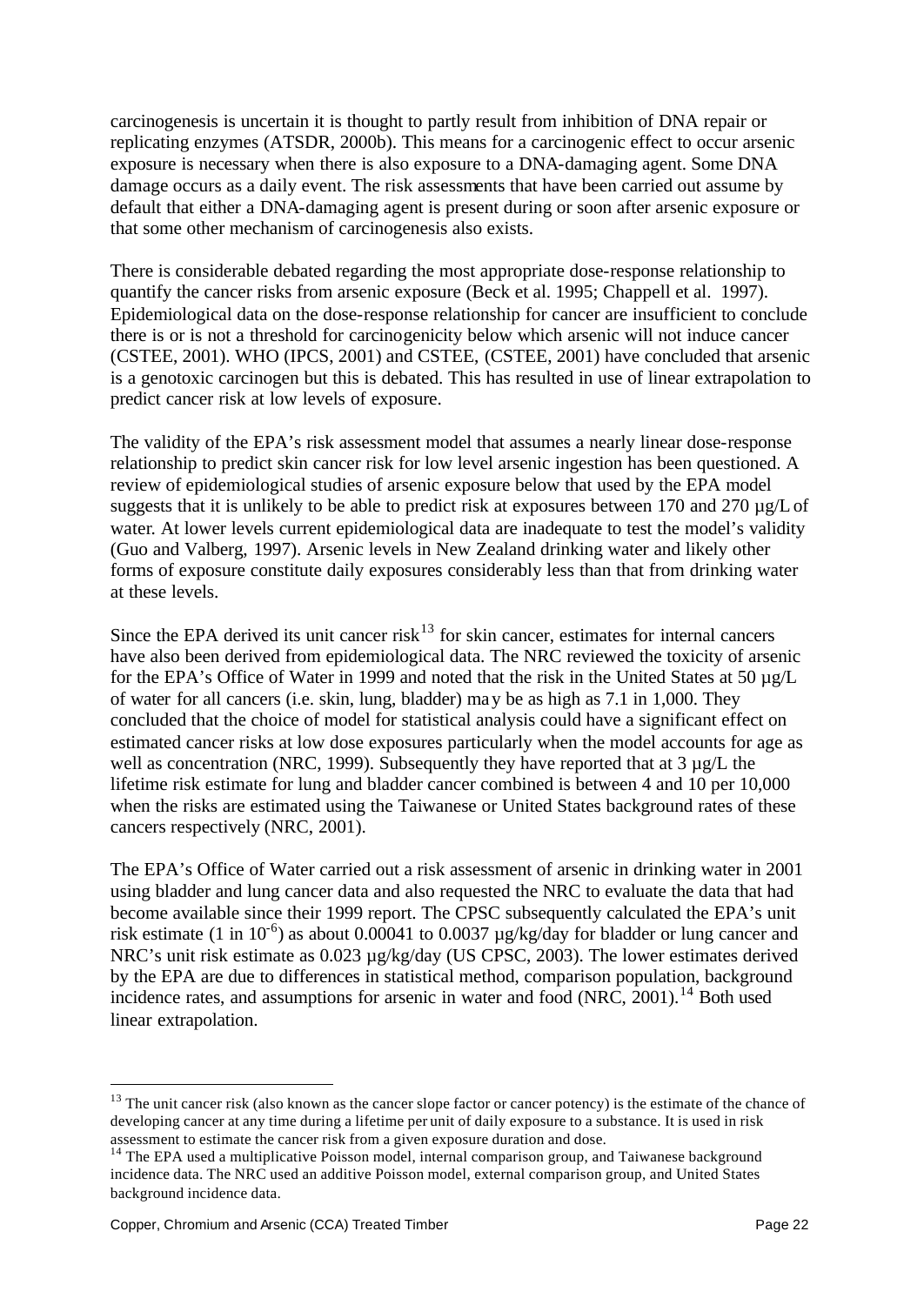The CPSC concluded that although there are data limitations these quantitative assessments were reasonable and they based their assessment on the range of estimates for these two analyses for lung or bladder cancer risk (i.e. 0.00041 - 0.023 µg/kg/day) (US CPSC, 2003).

There is some uncertainty in extrapolating from epidemiological data from Taiwan to countries like the United States (as does the EPA) relating to the contribution of sources other than water (eg diet) to total inorganic arsenic exposure, and population characteristics such as poor nutritional status that may affect susceptibility to arsenic toxicity. However, Smith et al, 1992 have derived similar risk estimates in South American populations with adequate nutrition.

Epidemiological studies show no evidence of adverse health effects in United States populations with elevated arsenic drinking water or soil levels. This is in contrast to the results of studies in Taiwan, Japan, Chile, Argentina and India. The number of people exposed to a level of arsenic in drinking water associated with cancer risk and for sufficient intake and time may be too small to show an excess cancer risk. No long-term cohort study has been undertaken (Exponent, 2002b).

As all reports of human toxicity are based on exposure to arsenic in media other than soil the relevance of using toxicity factors derived from studies of ingestion of high arseniccontaining drinking water to assess toxicity of arsenic in soil has been disputed (Valberg et al. 1997). An ecological study of skin cancer incidence and environmental arsenic <sup>15</sup> exposure found no effect of soil arsenic on skin cancer rates. Skin cancer cases were ascertained from pathologists, hospitals and dermatologists (Wong et al. 1992).

# **9 Migration of CCA**

#### *9.1 Migration from soil*

The copper, chromium and arsenic used in CCA are non-volatile therefore transfer from soil to air can occur only associated with dust particulates (HSE, 2001). Similarly, dislodgeable CCA residues are non-volatile. This means that if CCA-treated wood is enclosed in house wall framing by linings and claddings, then provided there is no significant movement of dust from the internal wall space to the house interior there will not be significant concentrations of CCA within the house.

Leached arsenic from a CCA-treated wood structure will be confined to the areas under or immediately adjacent to the structure as arsenic, copper and chromium adsorb strongly onto soil. For all three components adsorption is generally greatest on soils of moderate to high organic content and lowest for sandy soils with low organic content. Trivalent chromium is strongly adsorbed and essentially immobile in soil although low pH may increase mobility (HSE, 2001). Holland and Orsler (1995) suggest that high organic content of soils could be associated with the ability to adsorb all components of CCA. For six soil types in the United Kingdom (pH ranging from 3.5 to 7.1) arsenic was the most easily adsorbed component followed by copper then chromium. Amounts adsorbed tended to increase with time (experimental test over 24 hours). Most New Zealand soils are acidic with pH values ranging from 4 to 7 (Carey et al. 1996). A study of two free-draining New Zealand soils found

<sup>&</sup>lt;sup>15</sup> Arsenic soil contamination from a mine and former smelter.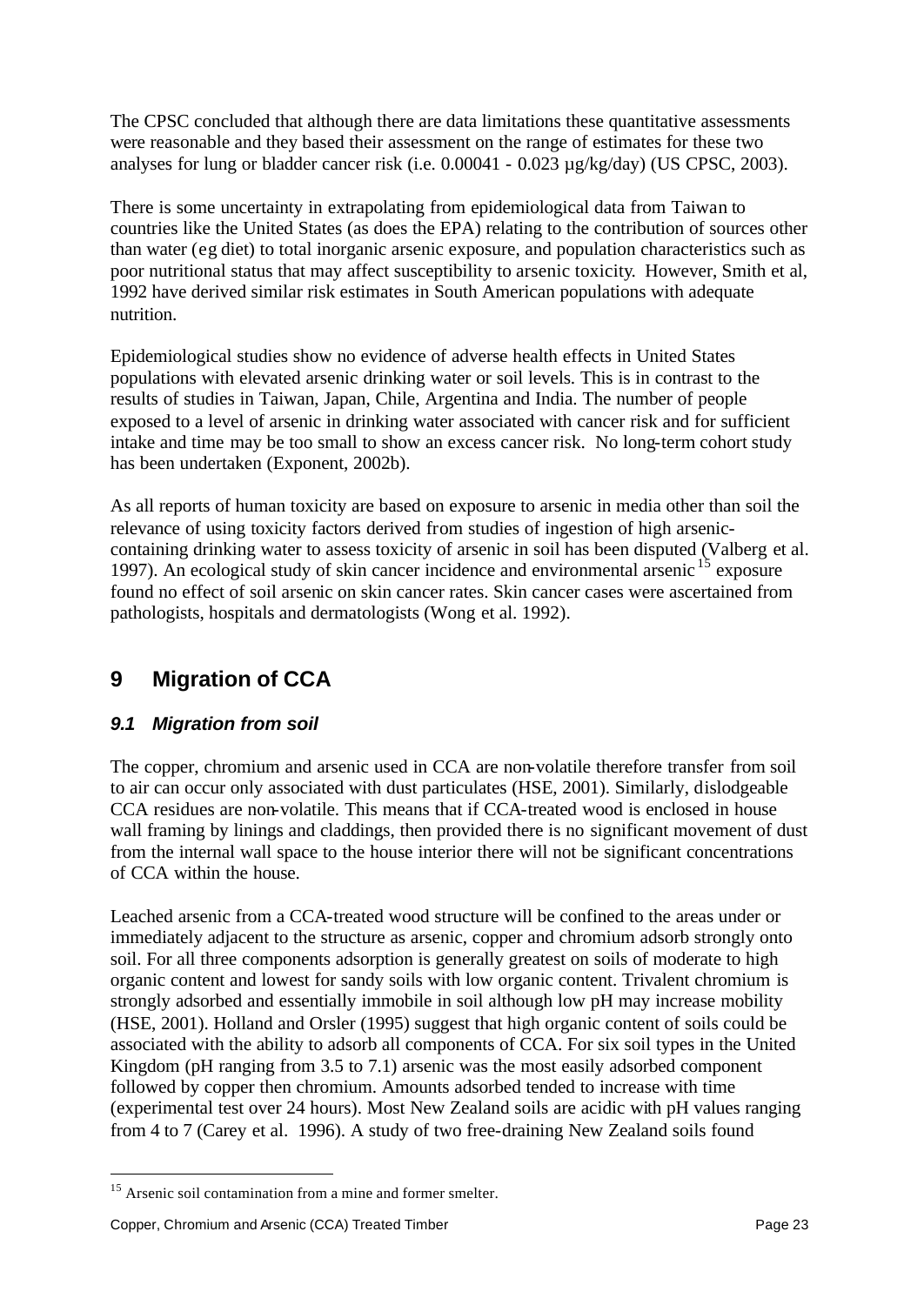pentavalent arsenic adsorption was between that of copper and chromium, and less affected by changes in soil pH. Hexavalent chromium is weakly adsorbed but in the presence of organic matter and low pH is reduced to trivalent chromium (Carey et al. 1996).

Since the components of CCA bind to many soil components and given the small amounts that are leached from CCA-treated wood structures groundwater is not considered to be a source of exposure.

#### *9.2 Migration from treated wood*

There is a substantial literature on the leaching of arsenic, copper and chromium from CCAtreated wood into soil and water. Reports include field studies and controlled laboratory studies. Leaching from CCA-treated wood eg marine piles into water is not discussed here as environmental effects are outside the scope of this review.

Pentavalent arsenic is less soluble and less mobile than trivalent arsenic. Recent research shows that the predominant species of arsenic in CCA-treated wood is chromium arsenate (American Chemistry Council and American Wood Preservers Institute, 2001). Others consider that the oxidation state of inorganic arsenic in CCA-treated wood is unknown given the paucity of data (US CPSC, 2003). The FIFRA SAP assumed that the form of arsenic in CCA residues is pentavalent.

CCA-treated wood contains mainly trivalent chromium. There is no reliable evidence on the presence or absence of hexavalent chromium in residues (FIFRA SAP, 2001).

Leachability may be affected by parts of the timber treatment process and the environment to which the CCA-treated wood is subsequently exposed (Hingston et al. 2001). In general, leaching of all three components is reduced if the wood is dried over a period of weeks when compared with freshly treated wood. Increasing acidity of the leaching solution increases leaching particularly of copper. Leaching of arsenic seems to be related to the amount of chromium present with a minimum occurring when the chromium to arsenic ratio is 1.0 - 1.3 (HSE, 2001).

Leaching of the various components of CCA is not proportional to their formulation concentrations. With CCA type C copper and arsenic, which are present in lower concentrations than chromium, leach the most (Hingston et al. 2001).

Leaching decreases markedly with time. Leaching studies show that there is an initial rate over the first few days of use that rapidly decreases to a barely measurable rate. Other factors include climate and the amount of CCA used. The main factor affecting leaching rate is exposure to acid waters eg acid rain.

Aceto and Fedele (1994) found using simulated rainwater that between pH 4.5 and 6.1, 21- 24% of copper, 7% of chromium and 6% of arsenic were released after three days from CCAtreated wood. At pH 3 the proportions were 100%, 14% and 18% respectively. The experiment was carried out under conditions to optimise leaching i.e. coarsely powdered wood rather than wood blocks.

Leaching from new and weathered CCA-treated wood was shown with continual immersion particularly under acidic conditions. Chromium (53 - 12% leached when pH 3.5 - 5.5)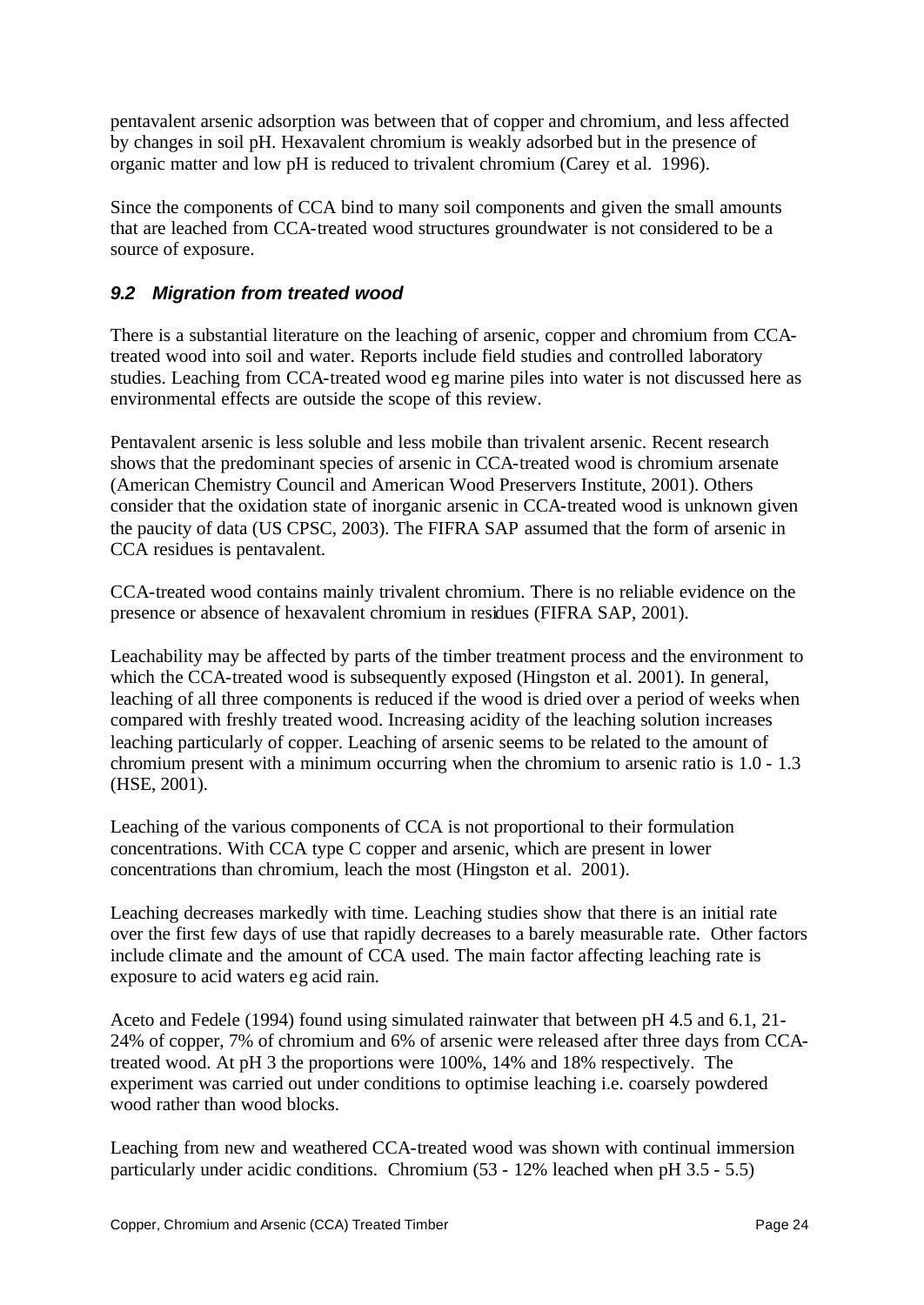seemed to be more resistant to leaching than arsenic (68-32%) or copper (100-92%). Variation in wood characteristics such as the sapwood/heartwood ratios may also affect leaching. Heartwood<sup>16</sup> is more difficult to treat with CCA than sapwood<sup>17</sup> and may therefore be more likely to release CCA metals (Warner and Solomon, 1990).

Maas et al. (2002) studied leaching under simulated rain conditions. No hexavalent chromium was detected and arsenic results for 6 month old weathered wood (mean 806.4 µg/L) were 73% and 47% of those for new CCA-treated wood from two different retailers. As expected due to the larger exposed surface area per unit mass, much higher leachate arsenic concentrations were found for sawdust from new wood and detectable levels  $(10 \mu g/L)$  of hexavalent chromium were found in two samples.

Standard and extended laboratory leaching tests (American Wood Preservers Association procedure E11 for 14 days and extended for 50 days) were found to significantly overestimate the amount of CCA leached from radiata pine decking during 300 days of in-service weather exposure in Brisbane, Australia. During this period, leaching rates ranged from 0.34 - 0.52  $mg/m^2$ /day for copper, 0.50 - 0.58 mg/m<sup>2</sup>/day for chromium, to 1.4 - 2.10 mg/m<sup>2</sup>/day for arsenic. One percent of copper, 1% of chromium, and 4% percent of arsenic were leached (Kennedy and Collins, 2001).

Taylor et al. (2001) evaluated the effect of commercial deck wash/brightener treatments applied to new decks on leaching. With two exceptions the amount of CCA components leached by treatments was comparable to leaching from natural rain events prior to application of the treatment. The exceptions were high copper levels from citric acid treatment and hexavalent chromium levels (following conversion of trivalent chromium) from strong oxidising treatments eg sodium hypochlorite. Amounts were reduced by about half when treatments were repeated after one year of natural exposure.

Hexavalent chromium was also reported by Maas et al. (2002) in rinsate from two commercial deck wash treatments containing oxidising agents on 6 month and 8½-year-old decks.

## *9.3 Levels of CCA components in soil/sand from treated wood structures*

Copper, chromium and arsenic levels in soil beneath CCA-treated wood decks have been found to be significantly elevated compared to control soil samples taken at least five metres away from the deck (Stilwell and Gorny, 1997). Average soil levels beneath decks were 75 mg/kg for copper, 43 mg/kg for chromium and 76 mg/kg for arsenic. Concentrations tended to increase with deck age. Relative chromium and to a lesser extent arsenic soil levels were less than the levels in new CCA-treated wood indicating that they are bound more effectively in wood than is copper.

In a Canadian study most of the sand samples taken below and near playground structures had 2-10 times the arsenic concentrations as control soil samples taken at the same playgrounds (Riedel et al. 1990).

Stilwell and Gorny (1997) found a marked decrease in copper, arsenic and chromium levels a short distance from the deck. The concentration of arsenic in soil has been reported to be near

<sup>&</sup>lt;sup>16</sup> Heartwood is the non-living central part of a tree trunk.

 $17$  Sapwood is the outer part of a tree trunk which contains living cells and water conducting and storage tissue.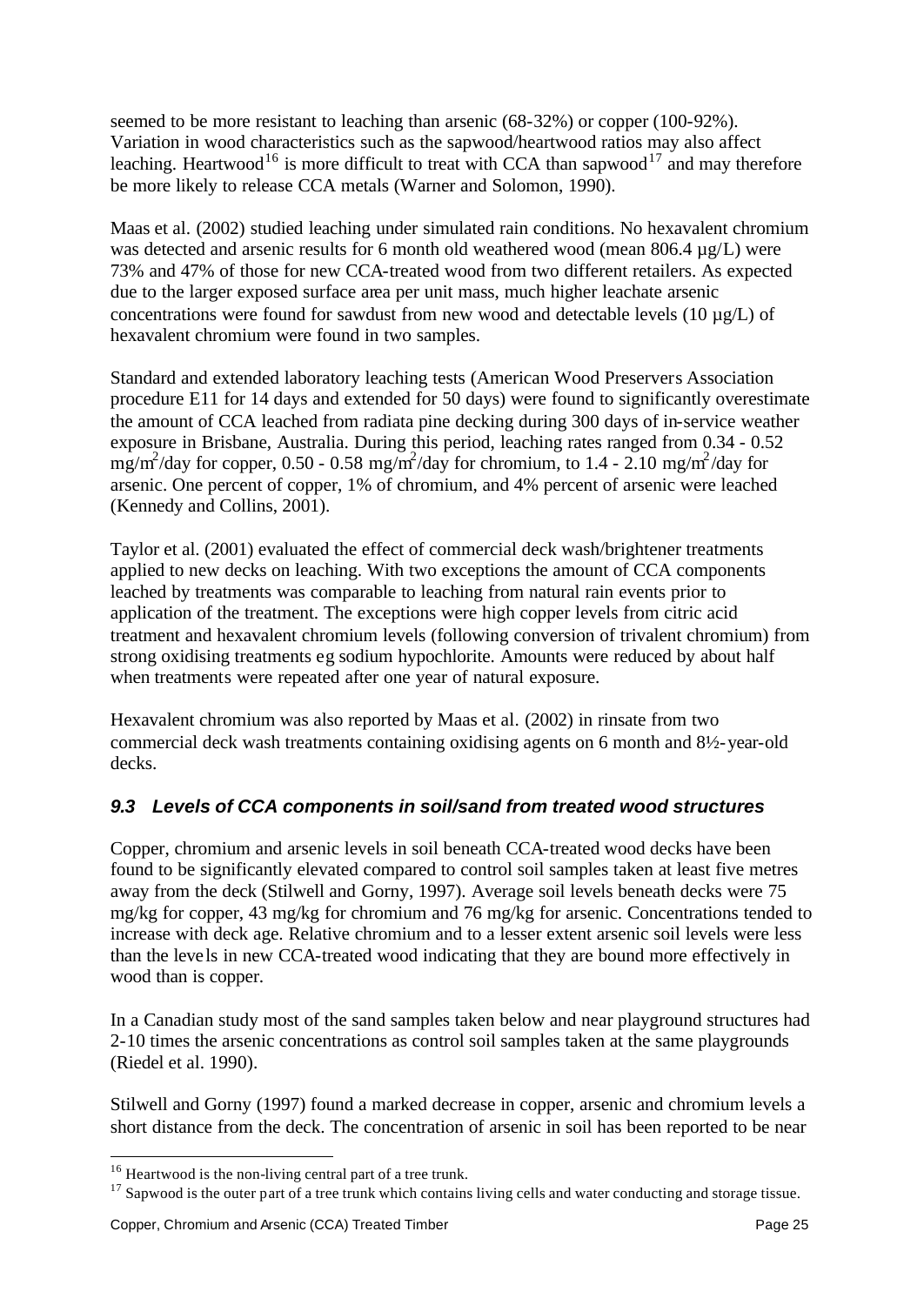background levels within 0.5-1 metre of a CCA-treated wood structure (Baines, 2002). Soil arsenic concentrations in raised garden beds made from CCA-treated wood were highest within a few centimetres of the wood with decreases in concentration at greater distances (Alamgir et al. undated).

The Environmental Working Group (EWG), an environmental research organisation in the United States, has operated a home sampling programme with the Healthy Building Network (HBN) and the Environmental Quality Institute, University of North Carolina-Asheville since November 2001. In August 2002 it released a report that included results of 121 soil samples near 109 structures collected by members of the public using a home sampling kit.<sup>18</sup> Thirtyeight percent of the backyards or parks tested were reported to have soil contaminated with arsenic at the EPA's recommended cleanup level of 20 mg/kg or greater (Gray and Houlihan, 2002). The results and the data on which they were based are to be evaluated by the CPSC (US CPSC, 2003). There is no discussion in the report about methodological issues such as adherence to sampling instructions, or reliability and sensitivity of the test kits.

A study of three Wellington public playgrounds and one school playground carried out for *The Dominion Post* found arsenic concentrations in the soil around public playground structures in excess of New Zealand human health guidelines for residential land of 30 mg/kg (Mirams, 2002a). The exposures considered in deriving this health-based criterion are not fully applicable to a park setting where exposure frequency and duration are much less and there is no consumption of produce grown on the land. What was not reported in the media was the finding that in two instances the background soil levels also exceeded the New Zealand criterion (Table 3). It is plausible that the values reflect the presence of construction debris rather than leaching of arsenic from CCA-treated wood. This is supported by a media report quoting the scientist who undertook the analysis as saying the highest concentrations were found in samples that included wood shavings as well as soil (Mirams, 2002b).

Only three samples, one of which was a background sample taken about six metres from the playground equipment, were taken from each site. Both other samples were taken near to CCA-treated wood – one at about 2 cm and the other 15-18 cm from the surface.

| Site       | 2cm   | 18cm  | Background |  |
|------------|-------|-------|------------|--|
| Karori     | 290   | 300   | 110        |  |
| Khandallah | 270   | 54    | < 10       |  |
| Island Bay | 52    | 65    | 44         |  |
| school     | < 10  | 20    | < 10       |  |
|            |       |       |            |  |
| Mean       | 155.5 | 109.8 | 43.5       |  |
|            |       |       |            |  |

#### **Table 3: Soil arsenic results (mg/kg)**

(Data derived from Mirams (2002a) and anonymous data (A1-A3, B1-B3 etc) received from *The Dominion Post* by the New Zealand Timber Industry Federation (Hawkins, 2003)).

A review of studies of soil arsenic from CCA-treated decks indicates that construction debris eg sawdust, wood shavings can be an important source of arsenic for soils surrounding CCA-

<sup>&</sup>lt;sup>18</sup> Availability of this home test kit for wipe and soil sampling from www.leadtesting.org at a cost of US\$17 was promoted by Dr Maas in *The Dominion Post*. Expert wants to assess NZ risk levels. 4 December 2002.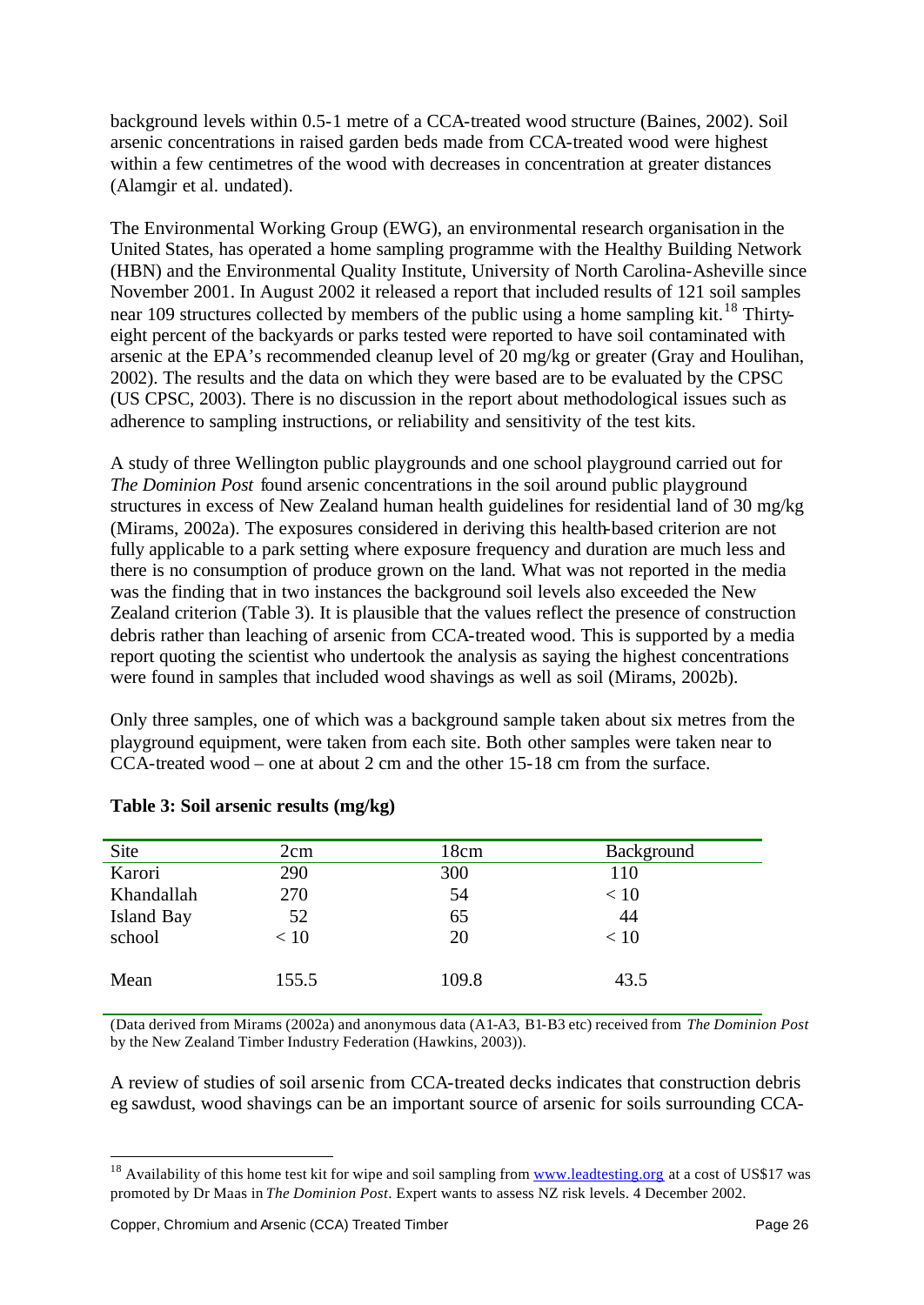treated structures (Gradient Corporation, 2001). This can be prevented by adequate construction site cleanup.

## *9.4 Dislodgeable CCA surface residue levels*

Dislodgeable arsenic levels were measured using nylon wipes from seven playground equipment wood samples from manufacturers and one comparison sample of new CCAtreated wood not specifically finished and sold for playground use from a retail store. Two samples had average dislodgeable arsenic levels in the range of 21.9 - 32.1  $\mu$ g/100 cm<sup>2</sup> compared to 68.9  $\mu$ g/100 cm<sup>2</sup> for the unfinished wood (US CPSC, 1990).

Using moist polyester wipes Stilwell (1999) reported an average dislodgeable arsenic level of  $35 \mu$ g/100 cm<sup>2</sup> for CCA-treated wood boards sampled for up to two years after purchase and of 8.8  $\mu$ g/100 cm<sup>2</sup> from horizontal surfaces of playground equipment in three parks.

A preliminary study of 10 playground structures up to 10 years old in Ontario, Canada using moist cotton gauze wipe samples found arsenic concentrations ranged from 0.1 - 64.4  $\mu$ g/100  $\text{cm}^2$  with a mean of 8.6 µg/100 cm<sup>2</sup>. The authors noted that cotton gauze may contain a 'background' level of arsenic but this was not determined. Chromium concentrations were similar whereas copper concentrations were higher (Riedel et al. 1990).

The EWG's report (Gray and Houlihan, 2002) also included results of 300 wipe samples from 263 CCA-treated wood structures carried out by members of the public using a home sampling kit. Apart from high end results, dislodgeable arsenic results are presented in the report graphically and not numerically so it is difficult to determine the mean accurately. The report concludes that dislodgeable residue arsenic concentrations are not affected by the age of the structure.

Maas et al. (2002) tested CCA-treated wood for dislodgeable arsenic using surface wipes and chromium using glove wipes. Wipe sampling was based on the method developed by the CPSC and varied slightly. Mean arsenic was  $60.5 \mu g/100 \text{ cm}^2$  and  $45.6 \mu g/100 \text{ cm}^2$  for new CCA-treated wood from two retail locations and  $26.8 \mu g/100 \text{ cm}^2$  for 6 month old weathered wood. These values are within the wide range of those previously reported. No hexavalent chromium was detected.

Some studies indicate that the amount of dislodgeable arsenic residues on CCA-treated wood surfaces decreases within a year as a result of sunlight and rain (Baines, 2002).

In a laboratory experiment carried out by the CPSC (2003) the amount of dislodgeable arsenic decreased as the number of rubs applied to a given area of new wood increased, although measurable amounts remained. This may be the result of a saturation point and/or removal of easily dislodgeable arsenic. Further dislodgeable residue is expected to return to the surface but the time it takes to do so from subsurface arsenic in the wood once the initially available arsenic is removed is unknown (US CPSC, 2003).

The mean dislodgeable arsenic concentration was 7.7  $\mu$ g for decks (n = 8) and 7.6  $\mu$ g for playground equipment  $(n = 12)$  in the field study carried out in metropolitan Washington, DC by the CPSC (US CPSC, 2003). Arsenic was found on surfaces ranging from a few days old to 18 years old. Effects of age and maintenance on arsenic migration could not be determined from the CPSC studies.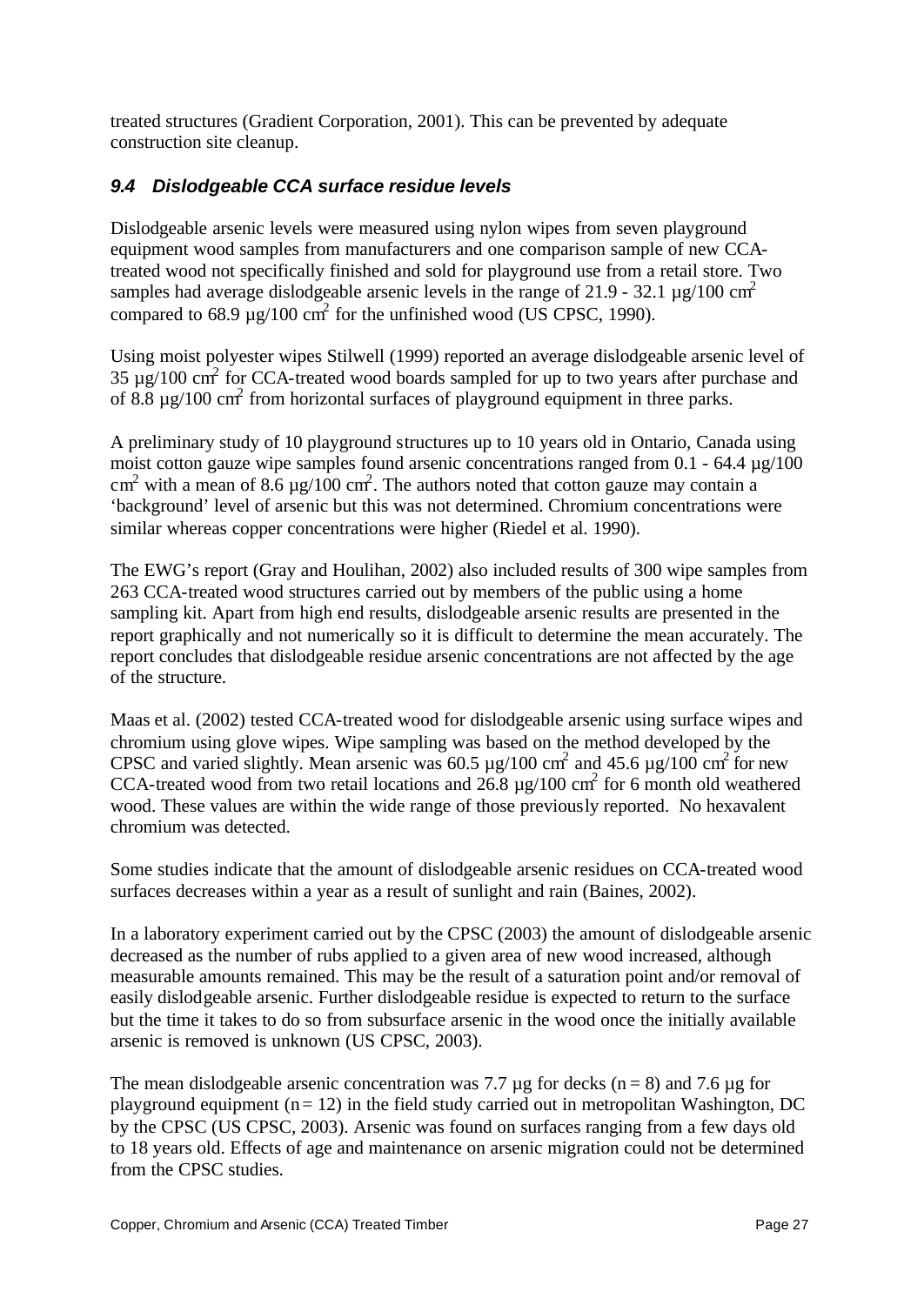## *9.5 Mitigation of CCA*

Limited data suggest applying coatings, particularly polyurethane, every 1 - 2 years depending on wear and weathering reduces dislodgeable and leachable arsenic from CCAtreated wood (FIFRA SAP, 2001). Stilwell (1999) found dislodgeable CCA residues from boards coated with polyurethane, latex/acrylic stain, oil-based stain, or varnish were reduced for at least a year. In contrast the EWG concludes from results from CCA-treated wood structures wipe sampled by members of the public that sealants provide no reduction in concentrations beyond six months (Gray and Houlihan, 2002).

# **10 Plant Uptake of CCA Components**

Plant uptake of arsenic depends on the extent to which it is adsorbed to soil components and the plant itself (Ministry for the Environment and Ministry of Health, 1997).

Elevated arsenic levels were found in carrots and potatoes grown near a wood preservation factory from both soil uptake and atmospheric contamination. In contrast elevated arsenic levels found in leafy vegetables was from atmospheric deposition not soil uptake (Larsen et al. 1992). Levels of arsenic in carrots, spinach and beans grown in raised garden beds made with CCA-treated wood were significantly higher than those grown in control soils but below recommended public health limits for consumption (Alamgir et al. undated). Lettuce grown alongside CCA-treated wood blocks contained 1.7 mg/kg arsenic compared to less than 0.4 mg/kg for lettuce grown in control conditions (Stilwell, 1999).

Levi et al. (1974) reported that no chromium or arsenic was detected and levels of copper similar to controls were found in grapes grown near CCA-treated posts.

# **11 Regulatory Approaches**

#### *11.1 New Zealand*

In New Zealand CCA is regulated under the Hazardous Substances and New Organisms (HSNO) Act 1996 by the Environmental Risk Management Authority.

The CCA formulations currently present in New Zealand were registered under the Pesticides Act 1979 and are in the process of being considered for transfer from the transitional parts of the HSNO Act to the HSNO regulatory framework (ERMA New Zealand, 2002). However since CCA-treated wood is a product and not a hazardous substance its direct regulation falls outside of the HSNO Act. In other words the HSNO controls able to be set for CCA cannot be directly use-related.

Other regulatory mechanisms that relate to the use of CCA and/or CCA-treated wood include the Resource Management Act 1991, Health and Safety in Employment Act 1992, Building Act 1991 and Building Regulations 1992, and local authority bylaws.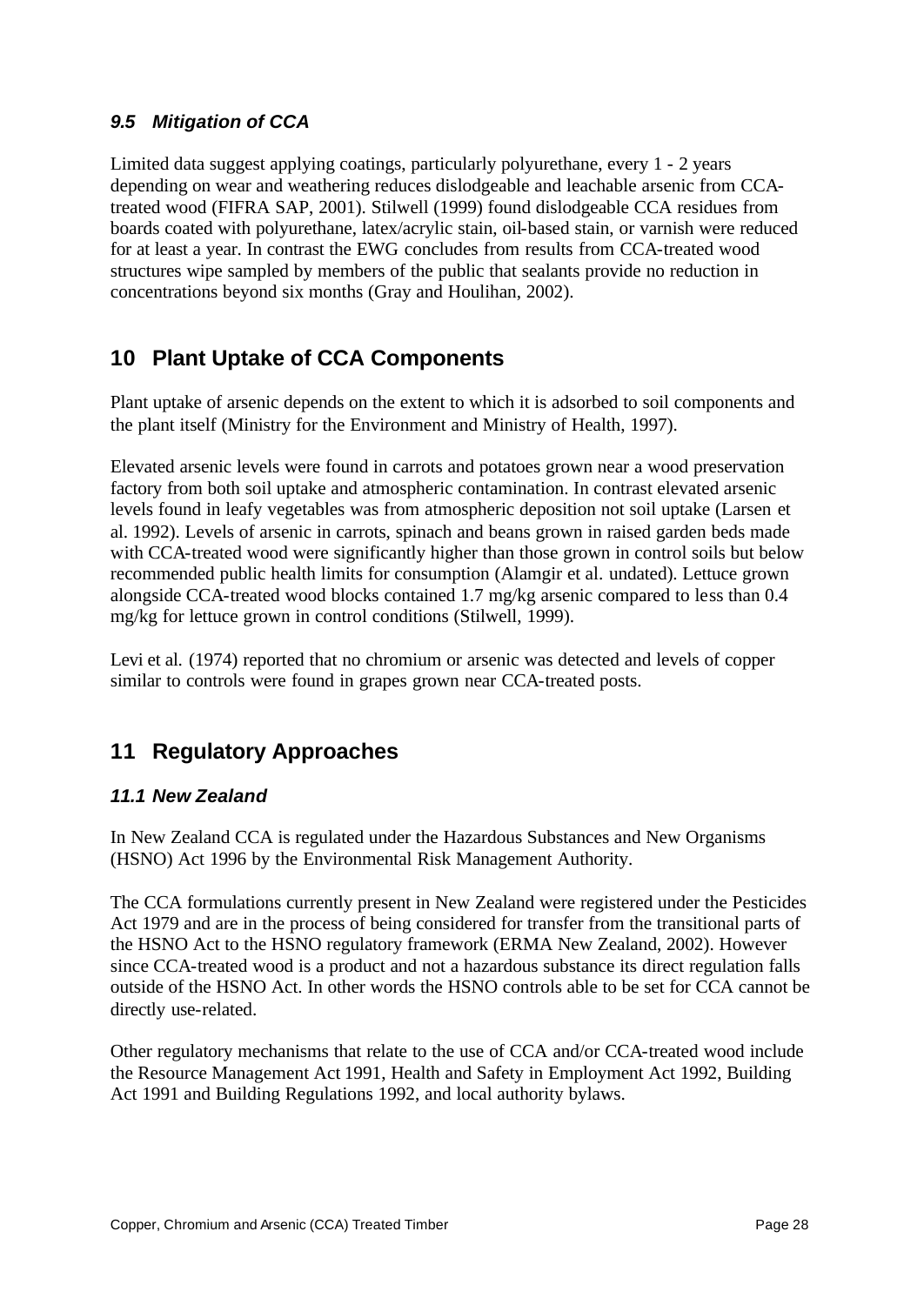#### *11.2 International*

#### **11.2.1 European Union**

The EC published a Marketing and Use Directive on 6 January 2003 (Commission of the European Communities, 2003) stating labelling requirements for CCA-treated wood, and banning the sale of CCA-treated wood unless structural integrity of the wood is needed for human or livestock safety and skin contact by the public is unlikely. The directive is to take effect by 30 June 2004 and applies only to CCA Type C preservatives. Situations in which CCA preservatives may not be used include residential or domestic constructions, where there is a risk of repeated skin contact, and where the wood may come into contact with intermediate or finished products intended for human consumption. The directive does not apply to CCA-treated wood already in use.

This decision originated from a health and environmental risk assessment that considered each stage of the life cycle of arsenic and analysis of further restrictions on use of arsenic in wood preservatives (WS Atkins International, 1998). The main risks identified included those to human health from the disposal of CCA-treated wood, particularly household burning, and risks to children's health from the use of CCA-treated wood in playground equipment. The health component of the risk assessment concluded that in a worst case scenario children's ingestion of dislodgeable residues on playground equipment can result in arsenic intake that exceeds the TDI. The authors stated that the risk to children should be kept in perspective by comparison with the higher arsenic intake from playing in soil with normal background levels (WS Atkins International, 1998). This view was based on background soil arsenic exposure estimates derived from a study carried out by the California Department of Health Services in 1984. However it does not appear that the authors independently evaluated this study but rather cited it from information from the Western European Institute for Wood Preservation (WEIWP).

The CSTEE reviewed the assessment (CSTEE, 1998) and concluded that the methodological approach and conclusions were valid, although discussion of arsenic toxicology was limited and cancer by ingestion was not included as an endpoint.

Initially the review by the CSTEE led to discussions between the Commission and CCA manufacturers on a voluntary agreement to address the concerns raised. Key issues in the agreement included recommendations for handling and disposal of treated wood to be given to users of CCA and CCA-treated wood (HSE, 2001).

Subsequently the CSTEE considered human health issues in relation to arsenic in ambient air. They concluded that it may be appropriate to assume that no threshold, below which adverse effects do not occur exists (CSTEE, 2001).

The initial draft directive proposed restricting CCA to three end uses - sleepers, poles and cooling tower fill. Consultation resulted in 156 submissions, 86% from industry, and suggested broadening the scope of permitted uses based on low human exposure and professional control consistent with the risks considered unacceptable. Significant usage of CCA-treated wood in areas not identified in the risk assessment such as outdoor furniture and decking was also identified (European Commission, 2002).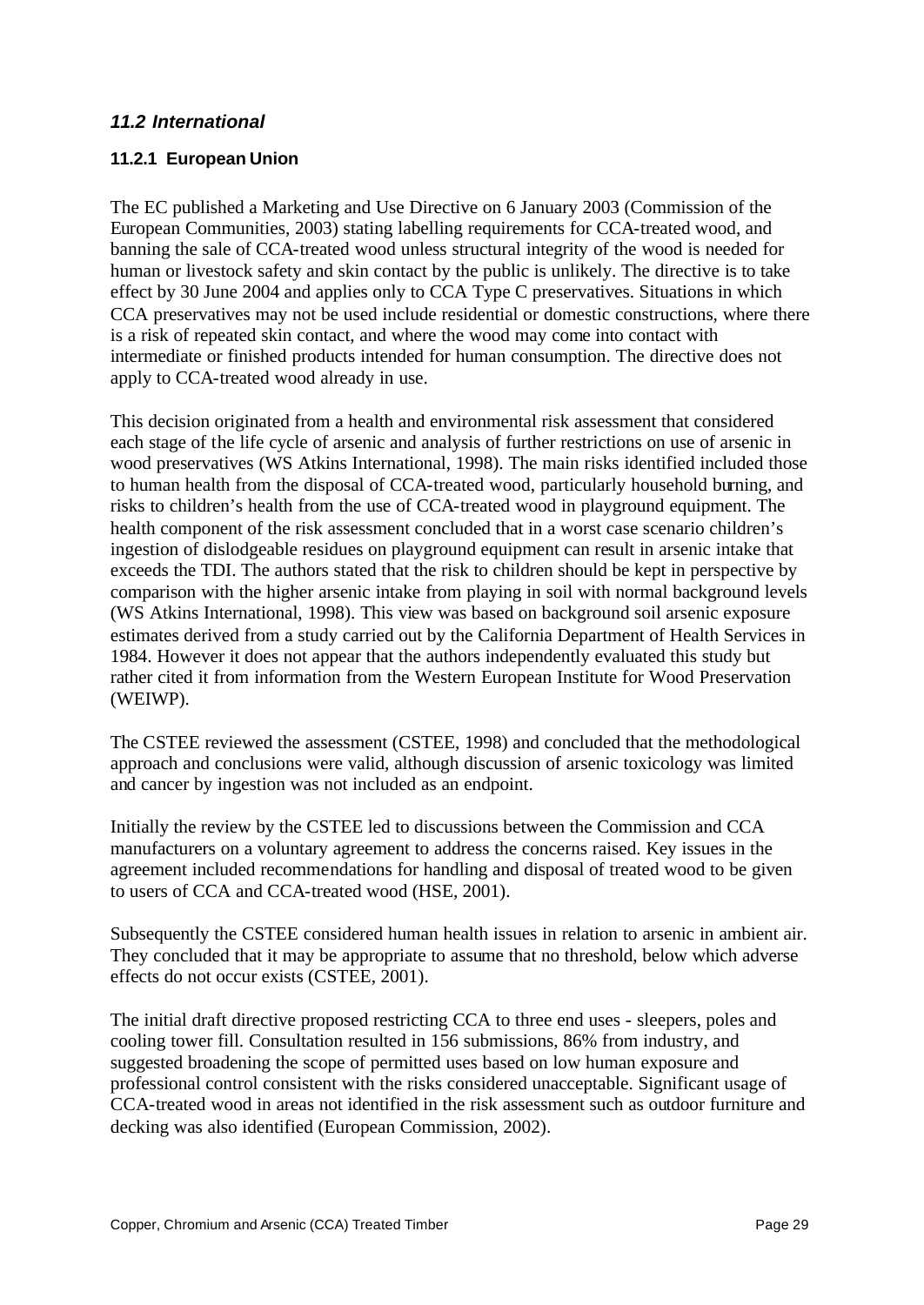The Wood Preservation Task Force, comprising three manufacturers of CCA wood preservatives, and the WEIWP responded to the CSTEE report and the initial proposed EC restrictions stating that a risk assessment using current principles of risk assessment, more recently available data, and data not included in the Atkins report would conclude that there is no scientific justification for restricting use. They concluded that currently available evidence can be interpreted to demonstrate that the use of CCA-treated wood is a tolerable risk to gain the economic and environmental benefits of using preserved wood (Baines, 2002). In respect of health risks the main additional information to which they refer is the risk assessment carried out by Gradient Corporation (2001) for two major CCA manufacturers (See Risk Assessments of Children's Exposure to Arsenic from CCA-treated Wood Structures section). They concluded it is likely that the Atkins report overestimates arsenic release from CCAtreated wood to soil and arsenic exposure from ingestion of dislodgeable residues. These views were based on a review of five United States studies published from 1997 in which the mean arsenic concentration in soil below CCA-treated decks ranged from 3.8 to 76 mg/kg, below the range in the Atkins report, and the use of wipe sampling to determine the amount of arsenic from dermal contact with CCA-treated wood in the study cited in the Atkins report rather than hand loading methodology (Baines, 2002).

Further drafts were discussed with member states and stakeholders and a compromise position was approved by member states in November 2002 (Western European Institute for Wood Preservation, 2002; Arch Timber Protection, 2002). Debarked round conifer livestock fence posts were added to the list of permitted end uses to allow this use which occurs in lowly populated hilly regions of Ireland. Statements excluding CCA-treated wood already in place and prohibiting placement of CCA-treated wood on the market before completion of preservative fixation were added.

The CSTEE emphasised that a major source of concern relates to high uncertainty regarding the behaviour of CCA-treated wood in landfills<sup>19</sup> and therefore advised limiting use to situations where it is absolutely necessary. The Wood Preservation Task Force also dispute this referring to information that has become available since the Atkins report or was available but not included in the report. It is unclear as to what extent this uncertainty concerning disposal influenced the Commission's decision-making. The Commission decided based on the risk assessment and taking the precautionary principle into account (Commission of the European Communities, 2003). As part of this review it has not been possible to ascertain whether health and environmental concerns were of equivalent weight or not in the decision-making.

The Commission is also evaluating wood preservatives as a priority in a review of biocidal products and information for evaluation of arsenic as an existing substance has to be presented by 28 March 2004. The measures in the directive are interim until this full evaluation of CCA under the Biocidal Products Directive occurs. Only the uses permitted in the Marketing and Use Directive can be considered under the Biocidal Products Directive so if any further changes are made they will be more restrictive.

Restrictions on use of CCA already exist in a number of member states. Germany, Sweden, Austria, Finland, the Netherlands and Denmark had already initiated voluntary agreements or regulations restricting the use and marketing of CCA and CCA-treated wood primarily in

<sup>&</sup>lt;sup>19</sup> Disposal of large quantities of CCA-treated wood will become an issue for New Zealand, peaking round 2030 (based on peak use in the 1980s and a service life of 50 years). This is not discussed further here as environmental effects are outside the scope of this review.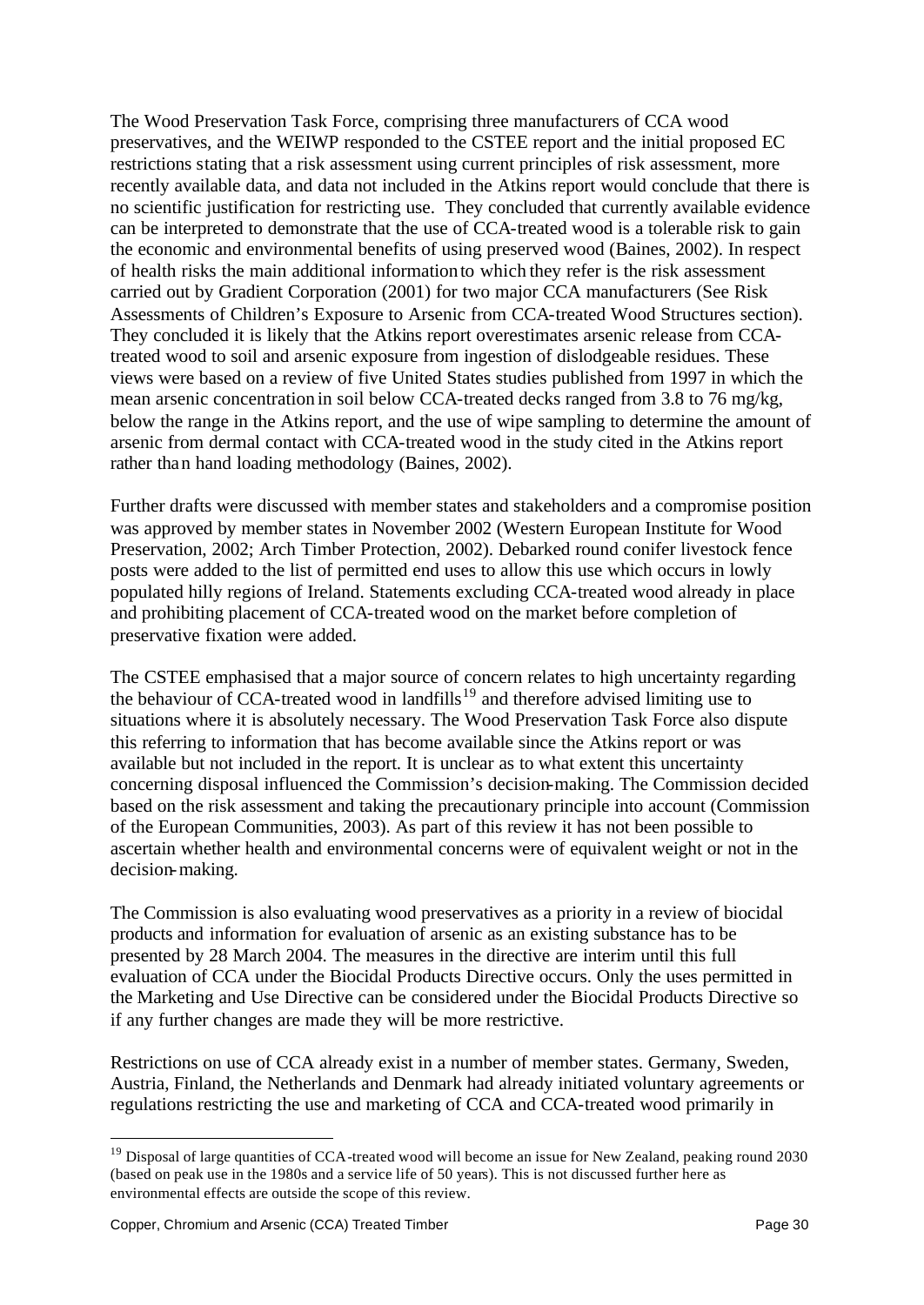response to environmental concerns about arsenic. In Sweden use is restricted to settings where wood has a high degradation rate or use is important to a structure's safety. In Austria, Denmark and Germany there is a voluntary agreement that CCA will not be used to treat wood because of health and environmental concerns (WS Atkins International, 1998). In Finland CCA wood preservatives were re-evaluated and re-approved in 2001 for five years subject to restrictions on the dimensions of wood to be treated to limit non-professional exposure.

In the United Kingdom the HSE initiated a full review of the health and environmental issues associated with the industrial use of CCA in 1996 (HSE, 2001). The HSE is responsible under The Control of Pesticides Regulations 1986 for the registration of non-agricultural pesticides, which include wood preservatives. Risks to human health, including during intended uses of the CCA-treated wood products, and the environment are assessed as part of the decisionmaking process.

In 1999 the Advisory Committee on Pesticides (ACP), a committee of independent experts established to advise Ministers, considered the available data and recommended continuing use of CCA wood preservatives subject to certain conditions and environmental data requirements. The health risk assessment was based on a comparison of arsenic and chromium biomonitoring results for users of CCA with those of a number of other groups including unexposed populations, workers in other chromium industries, and people with clinical signs following occupational or environmental arsenic exposure. The conditions proposed by the ACP relating to health were regular changing of work clothing and a biomonitoring programme for CCA users. The latter was later amended to a research project to determine urinary arsenic and chromium in CCA users and a non-exposed population which is due to be completed in 2003 (HSE, 2001).

End use of CCA-treated wood was not included in the ACP review as it is outside the scope of The Control of Pesticides Regulations.

#### **11.2.2 United States**

#### 1. US Environmental Protection Agency

The EPA has regulated CCA as a restricted use pesticide since 1986. Under the Federal Insecticide, Fungicide, and Rodenticide Act (FIFRA) the EPA is required to periodically reevaluate older pesticides to ensure they continue to meet current safety standards. Since 2001 it has been evaluating the human and environmental risks of CCA as part of the re-registration process for wood preservatives. This includes evaluation of all available data to determine the most appropriate for use in the risk assessment (personal communication, US EPA, 23 January 2003). Although FIFRA regulates the sale, distribution and use of CCA and not CCA-treated wood, potential risks from use of CCA-treated wood are included in the EPA's evaluation.

An evaluation of available exposure and hazard data associated with the use of CCA-treated wood in playground equipment was presented to the SAP, an external scientific review panel, in October 2001. The FIFRA SAP made recommendations about the best methodologies to evaluate potential risks to children from decks and playground equipment (FIFRA SAP, 2001).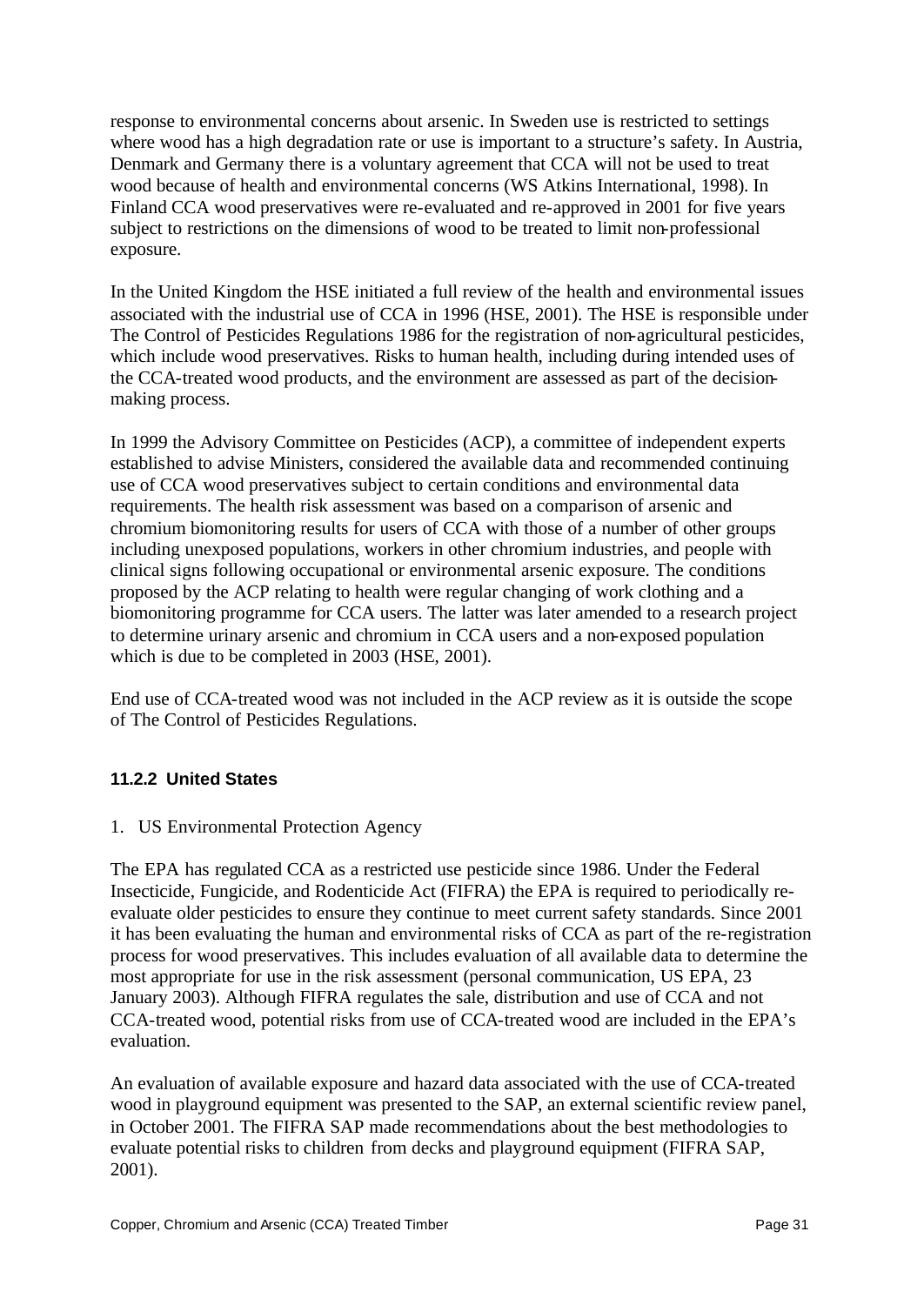In August 2002 the FIFRA SAP met to discuss a probabilistic method of assessing children's exposure to CCA-treated wood play equipment and residential decks. The model simulates the 365-day longitudinal activity patterns of children aged 1 - 6 years to predict the variability of absorbed doses of arsenic from CCA-treated wood. The FIFRA SAP identified the need to aggregate exposures and made research recommendations to develop data to reduce uncertainty associated with some of the models' inputs such as frequency and duration of child contact with wood and contaminated soil, skin transfer rate, and rate of hand-to-mouth activity (FIFRA SAP, 2002). Dr Maas made a public comment that included his research findings to the August SAP meeting on behalf of the EWG (Maas et al. 2002).<sup>20</sup>

Studies of soil and surface residue bioavailability are in progress with results expected in March and April 2003 respectively. A hand wipe study is also underway with results expected in May 2003. The data from these three studies will contribute to the children's risk assessment which will be available for public consultation and review by the SAP in December 2003.

In the United States debate about CCA and possible health and environmental risks is highly charged. Litigation against CCA manufacturers and building supply stores alleging consumers were inadequately informed of the risks, increasing public awareness about the toxicity of arsenic with the debate about the lowering of the drinking water standard, and environmental group lobbying has contributed to public opposition to CCA-treated wood.

Since the mid-1990s playgrounds have been closed in areas of Florida due to high soil arsenic levels and several states and municipalities have introduced legislation ranging from a ban on CCA-treated wood to restricted use in specific settings (Fields, 2001). New York State passed legislation in 2002 prohibiting use of CCA-treated wood for any new public or school playground and requiring public education that existing structures need to be maintained to minimise leaching.

An EPA-approved consumer awareness programme in the form of consumer information sheets was implemented by industry in 1985 following an EPA review of CCA, and enhanced in 2001 to also include safe handling end-tag labels and retail signs (Shields, 2002). The labels and signs advised caution as arsenic is in the pesticide applied to the wood, never to burn treated wood, to wear a dust mask and goggles when cutting or sanding wood, to wear gloves when working with wood, and to ask for the consumer safety information sheet, look at the web site, or call the toll-free number (US EPA, 2001a). The original awareness programme has been criticised for rarely reaching consumers (Sharp and Walker, 2001).

In 2001 the Florida Department of Health appointed a panel of physicians (Florida Physicians Arsenic Work Group) to evaluate the health risk from arsenic associated with the use of CCAtreated wood for playground equipment and recreational facilities. The brief report that was released in 2002 (Bidot et al. 2002) states that available data do not show any disease associated with arsenic exposure from this use of CCA-treated wood or from surrounding soil. They did not recommend sampling of playgrounds due to the low bioavailability of arsenic from wood and soil and supported the EPA's recommendation not to replace or remove existing structures made with CCA-treated wood or the soil around those structures. The

<sup>20</sup> This is contradictory to a report in *The Dominion Post* 25 November 2002 and a Radio New Zealand interview with Dr Maas on 27 November 2002 which claimed that this research was influential in the decision to phase out residential use of CCA-treated wood.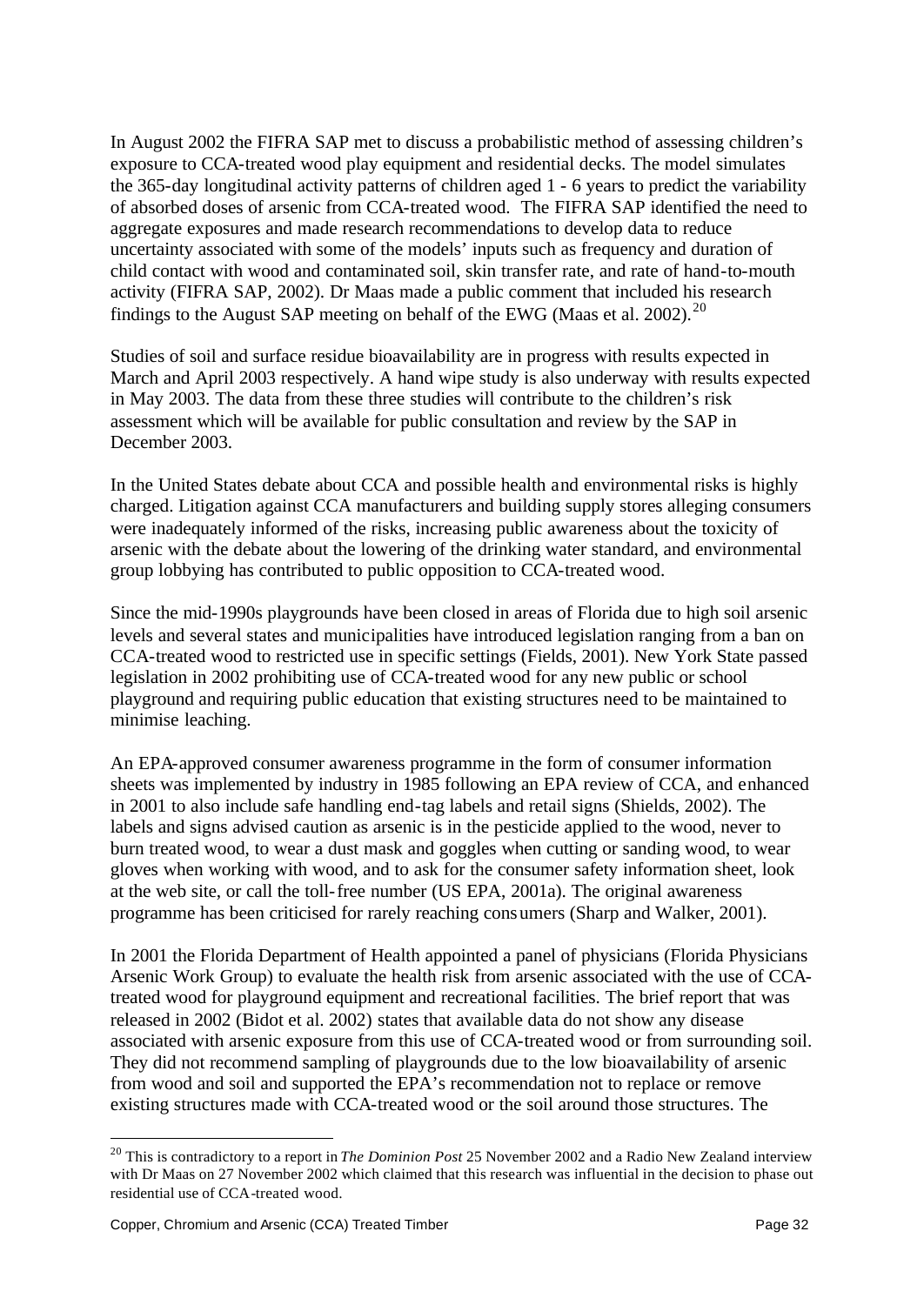amount of arsenic that could be absorbed from playground soil and CCA-treated wood was considered insignificant compared to natural background levels in the United States (Bidot et al. 2002). It is not possible to assess the validity of these conclusions as no detailed report was found in the public domain. It is also not clear whether the report was independently peer reviewed.

In December 2001 and February 2002 environmental and union groups and a victim family with a national advocacy group, Beyond Pesticides, as the lead petitioner, petitioned the EPA to ban three wood preservatives including CCA. Beyond Pesticides have criticised the EPA for not fully protecting the public and identify a number of outstanding issues such as public awareness about how to test for and prevent leaching, and safe disposal methods.

On 12 February 2002 the EPA announced a voluntary decision by the registrants<sup>21</sup> of CCA products to cancel the use of CCA-treated wood in most residential settings in favour of new alternative wood preservatives. This will take effect from 1 January 2004 and includes playground equipment, decks, picnic tables, landscaping timber, residential fencing, patios and walkways. During the transition period labelling is required specifying that no use of CCA will be permitted by the CCA industry for the affected residential uses after 31 December 2003. CCA-treated wood already in use and CCA-treated wood available for sale during the transition period are not affected. Specifically the EPA has not recommended that existing CCA-treated wood structures or surrounding soils are removed or replaced (US EPA, 2002a). Use of CCA-treated wood will continue for industrial (including farms), highway, marine, and utility uses (US EPA, 2002b). The EPA finalised its action on 17 March 2003 and will shortly publish a notice of the cancellation order in the *Federal Register*. It has deferred action on the use of CCA for wood used in permanent wood foundations and fence posts used in agriculture both of which were included in the registrants' use termination request.

Environmental groups such as Beyond Pesticides have called for an immediate ban that covers all uses (Feldman, 2002).

In addition to the risk assessment considering children's exposure to CCA-treated wood structures the EPA is carrying out another risk assessment that focuses on the uses of CCA that are not being phased out. This risk assessment is expected to be available for public consultation in the American spring 2003 (personal communication, US EPA, 23 January 2003).

#### 2. US Consumer Product Safety Commission

Playground equipment made with CCA-treated wood is the jurisdictional responsibility of the CPSC. The Federal Hazardous Substances Act requires that consumer products that meet the statutory definition of hazardous substance are labelled with advice about safe use and handling. Children's products that are hazardous substances are automatically banned.

The CPSC carried out a study in 1990 to estimate skin cancer risk from dislodgeable arsenic on CCA-treated wood playground equipment since the EPA and California Department of Health Services had indicated inadequate data and assessment procedures existed for estimating cancer risk to children from playing on CCA-treated wood playground equipment

<sup>&</sup>lt;sup>21</sup> Arch Wood Protection, Chemical Specialties, Phibro-Tech, and Osmose requested to cancel two CCA products and end certain uses of other CCA products (US EPA, 2002b).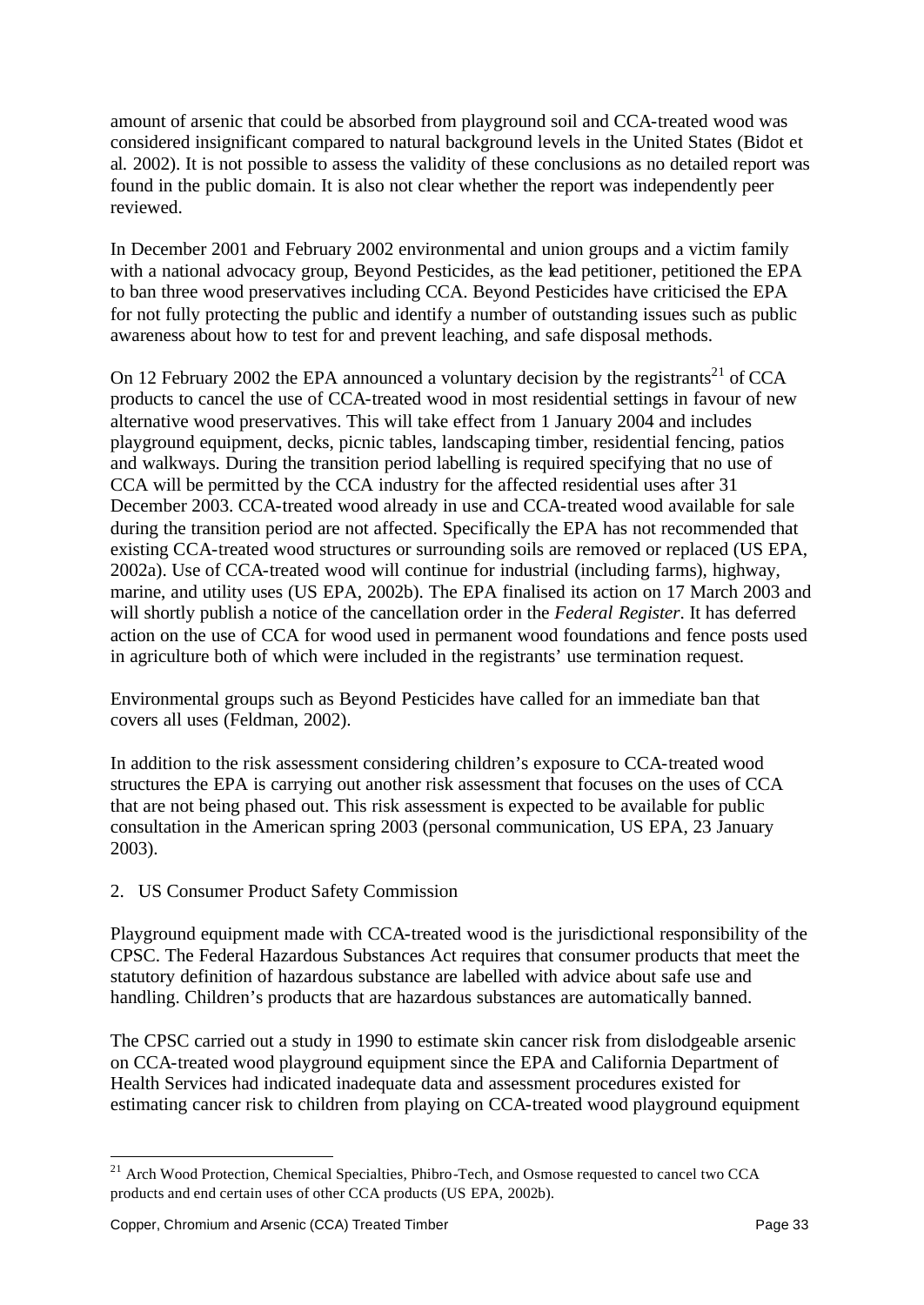(See Risk Assessments of Children's Exposure to Arsenic from CCA-treated Wood Structures section).

In May 2001 the EWG and the HBN petitioned the CPSC to ban the use of CCA-treated wood for playground equipment and review the safety of CCA-treated wood for general use. The reasons given for a ban were research showing arsenic to be more carcinogenic than previously recognised, past risk assessments were incomplete, health risks are greater than previously recognised, and arsenic is present in significant concentrations on CCA-treated wood and in underlying soil.

In response the CPSC has reassessed the possible health risk to children associated with CCAtreated wood use in playground equipment (US CPSC, 2003).

Data limitations led the CPSC to undertake a study to determine levels of dislodgeable arsenic that occur on CCA-treated wood surfaces in existing and new playground equipment to provide data for a risk assessment. Sampling techniques were similar to those used in the CPSC (1990) study.

Sampling protocols for determining dislodgeable CCA residues (US CPSC, 2001) and arsenic, copper and chromium in soil and barrier materials eg wood chips adjacent to playground equipment to prevent injuries from falls (EPA, 2001b) were developed and consulted on.

Although the study was small, involving only 20 CCA-treated wood structures, and limited to one metropolitan area it is the most comprehensive study carried out to date, particularly in terms of the experiments that were done to develop and validate the study protocol (See Risk Assessments of Children's Exposure to Arsenic from CCA-treated Wood Structures section).

The CPSC held a public briefing to consider the petition to ban the use of CCA-treated wood in playground equipment on 17-18 March 2003. The Commissioners have yet to vote on the petition. The CPSC recommended action on the petition be deferred pending finalisation of the agreement between the CCA industry and the EPA to phase out CCA-treated wood in most residential settings by the end of 2003, and an assessment of its impact.

In conjunction with the EPA, the CPSC are also investigating the effectiveness of coatings in reducing exposure from CCA-treated wood (US CPSC, 2002).

#### **11.2.3 Canada**

In Canada four federal government departments, Health Canada, Environment Canada, Agriculture Canada and Natural Resources Canada, are involved in making regulatory decisions on wood preservatives.

Health Canada reviewed and agreed with the earlier assessments of CCA undertaken by the US EPA in the 1980s and US CPSC in 1990.

There is a co-operative approach between the PMRA of Health Canada and the EPA to the reevaluation/re-registration of heavy duty wood preservatives. The EPA is leading the co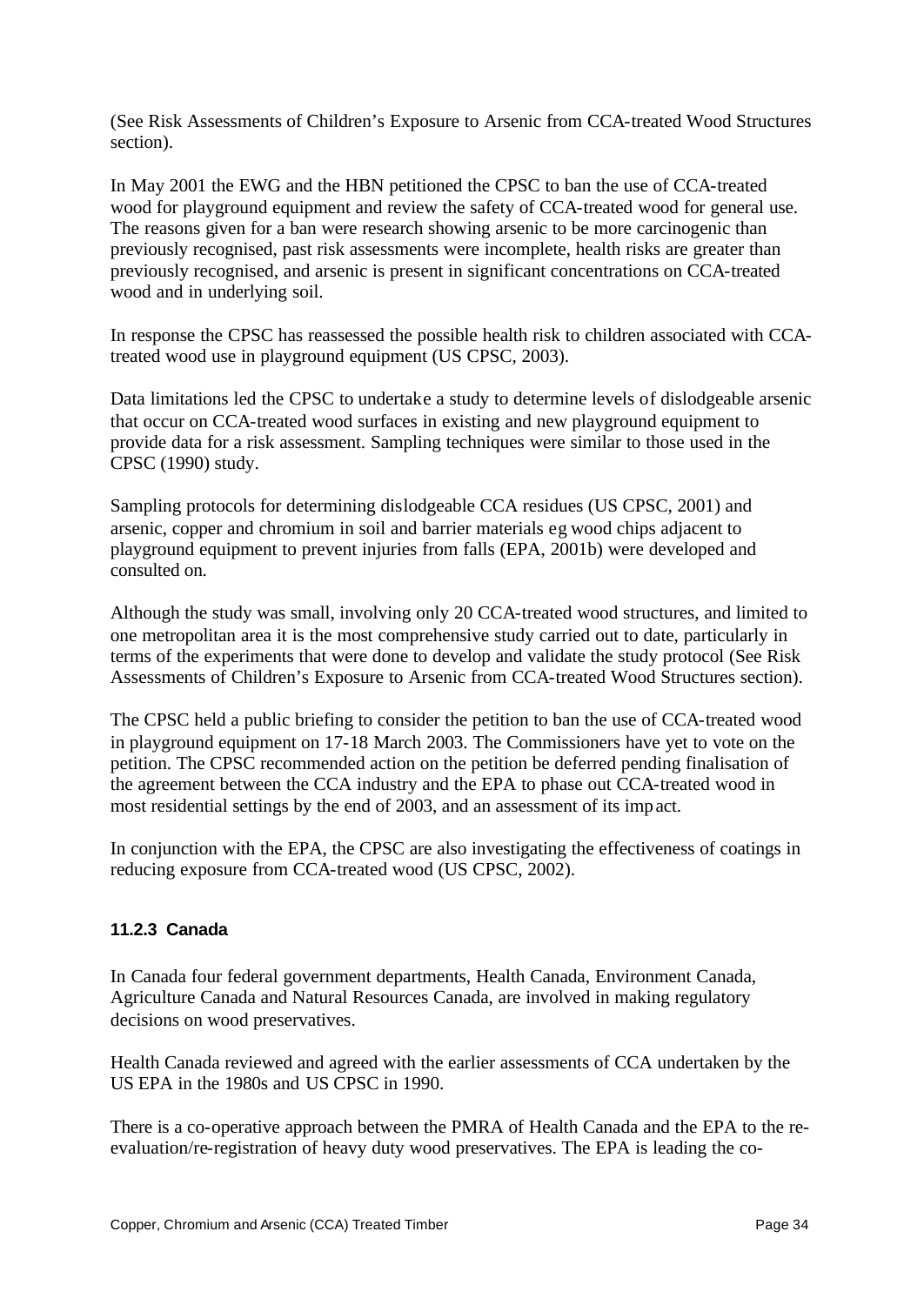ordination of work sharing and harmonisation issues for the health risk assessment whereas PMRA is leading co-ordination of the environmental risk assessment (PMRA, 2002c).

Following the US EPA's announcement of the CCA industry's voluntary decision to cancel residential use of CCA-treated wood the PMRA facilitated a similar voluntary decision with industry in Canada (PMRA, 2002a and 2002b). Whether the basis for this decision by the PMRA was scientific, political, or market-driven was not determined as part of this review.

Retail outlets have been providing information on proper use and handling of CCA-treated wood voluntarily. An enhanced consumer awareness programme eg end-tag labelling, similar to that in the United States, was implemented in 2002.

## **11.2.4 Australia**

In Australia the APVMA<sup>22</sup> is responsible for the regulation of pesticides. In 1995 a scoping exercise to determine whether the use and registration of CCA should be reviewed resulted in a decision not to proceed. This decision was confirmed again in 2002.

Public concern about human exposure to CCA-treated wood has been expressed, particularly in Victoria, following the United States and Canadian decisions to phase out most residential uses of CCA-treated wood. State and Commonwealth health officials discussed the issue nationally at EnHealth Council, the premier advisory body on environmental health in Australia, in late 2002.

Following the release of the CPSC findings (2003) the APVMA announced on 13 March 2003 that it was undertaking a review of the health and environmental effects and labelling of products containing arsenic, including CCA. The Therapeutic Goods Administration and Environment Australia will carry out the technical assessment and advise the APVMA. Submissions close on 31 May 2003 and it is anticipated that a draft report will be available for public comment in mid-2004.

#### **11.2.5 Other**

l

There are restrictions on use of CCA in other countries including Japan and Indonesia. Details of the decision-making behind these decisions have not been obtained as part of this review.

# **12 Health Risk Assessment**

Health risk assessment is the process by which toxicological and epidemiological data are evaluated, the dose-response relationship is determined and a model is applied to predict response at low doses, and information about exposure is used to estimate the probability an adverse effect will occur in a population (Paustenbach, 2000). Regulatory policy regarding chemical carcinogens generally gives more weight to epidemiological data, if available and of adequate quality (Goldman, 2001; Rodricks et al. 2001).

 $22$  The APVMA is also known as the National Registration Authority for Agricultural and Veterinary Chemicals until legislative amendment to reflect the change of name occurs later in 2003.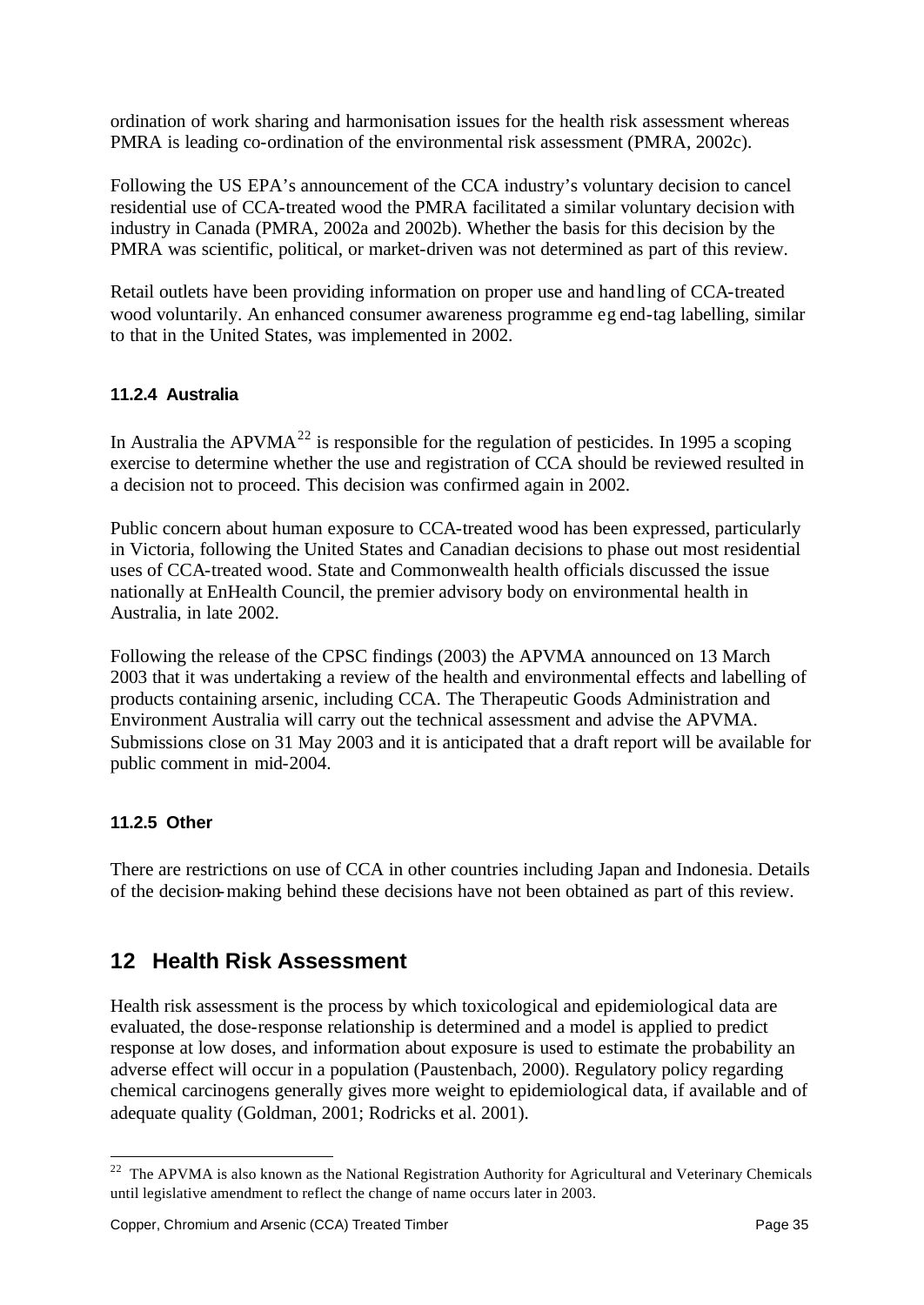The potential health risks of CCA-treated wood depend on the toxicity including susceptibility (See Arsenic, Chromium and Copper sections) and exposure.

Exposure assessment estimates the magnitude of the absorbed dose that occurs from contact with environmental media. This depends on exposure duration, exposure route, concentration in and bioavailability from the medium, and population characteristics (Paustenbach, 2000). Potential human exposure pathways for CCA-treated wood are illustrated in Figure 1.

# **13 Exposure Assessment of Children**

Children are typically assumed to be at greater risk for adverse health effects than adults because of greater exposures resulting from physiological factors and their behaviour. There are few empirical data to support the claim of greater exposure. In general, exposure assessments are based on activity pattern data, algorithms and default assumptions (Juberg, 2003).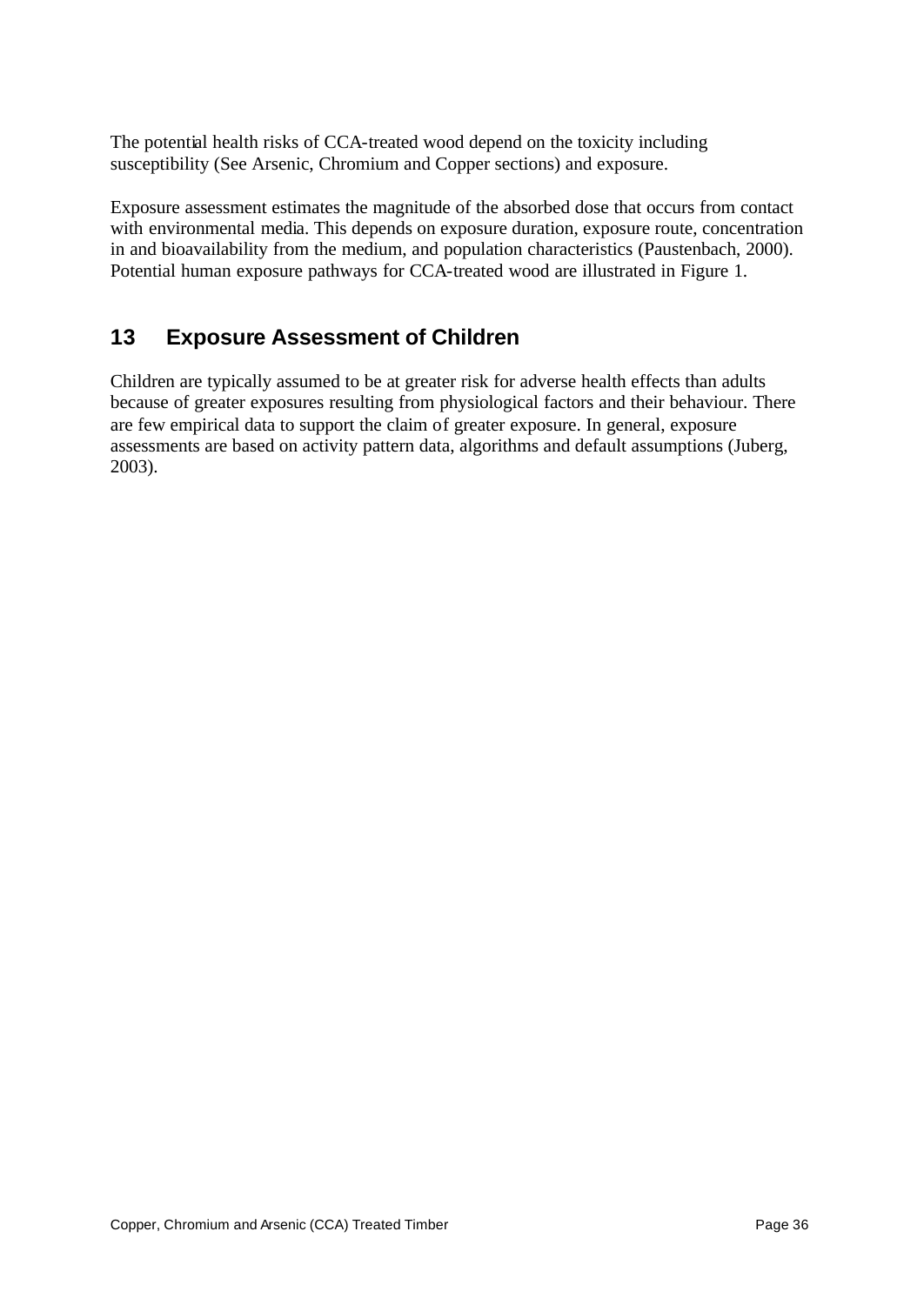# **Figure 1: Exposure pathways**

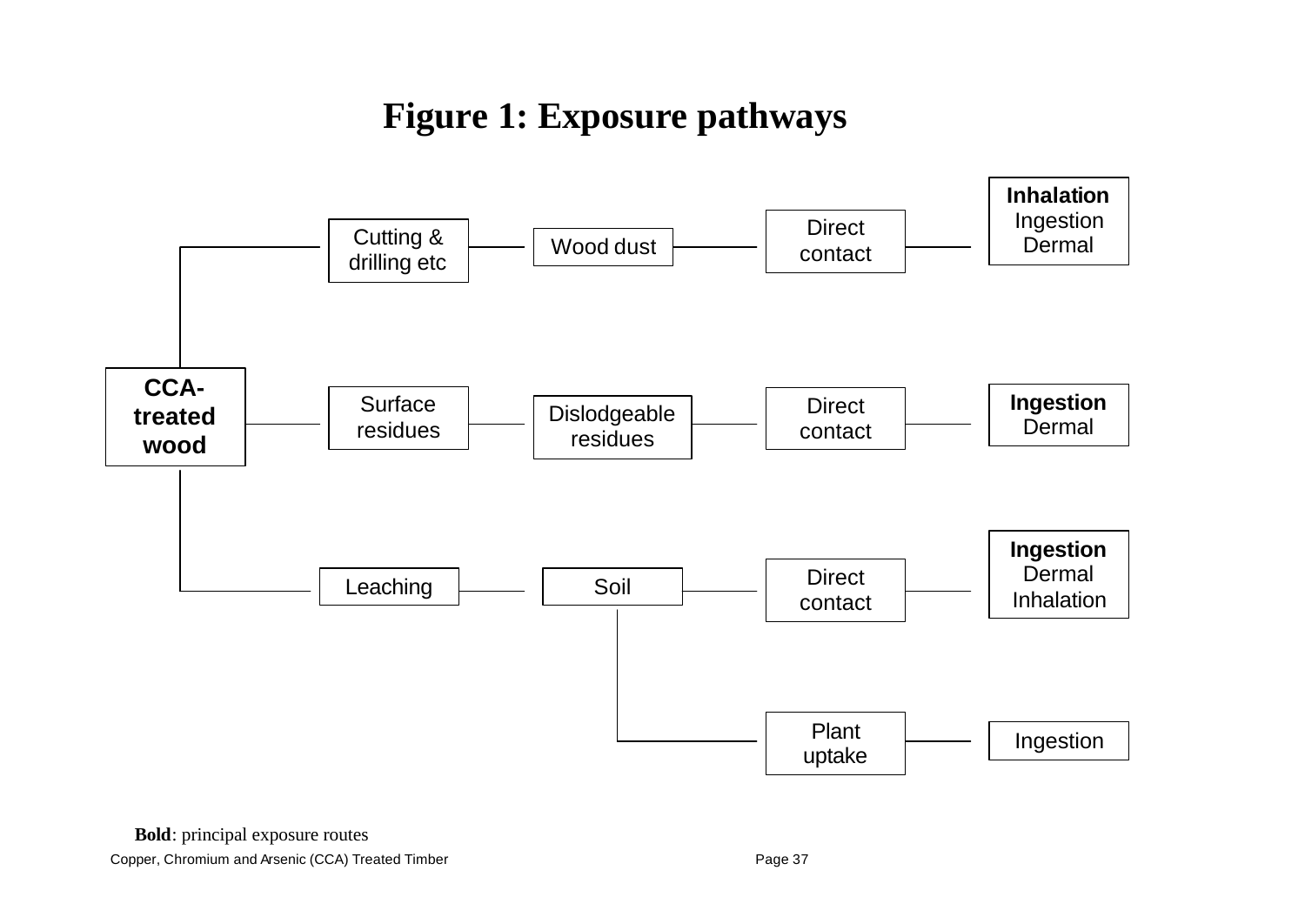Children may be more or less susceptible to toxicity depending on the chemical and the child's age. The impact of immaturity on biochemical and physiological processes that determine toxicity is difficult to predict and increased child susceptibility has only been shown for a few specific chemicals eg lead, mercury (Juberg, 2003).

It is also difficult to generalise about the effect of age on susceptibility to carcinogens in terms of dose-response relationship (Charnley and Putzrath, 2001). Recently the EPA has released draft revised guidelines for carcinogen risk assessment stating that since there is some animal evidence of higher cancer risks following early life exposure, particularly for mutagenic chemicals, it is reasonable to expect that children can be more susceptible to many carcinogens (US EPA, 2003a; US EPA, 2003b). To address the impact of early life exposure they propose a ten-fold adjustment to risk estimates for mutagenic chemicals relating to exposure before 2 years of age and three-fold adjustment for 2-15 year old children if tumour data specific to early life exposure do not exist. No adjustment to risk estimates is recommended for chemicals acting through a non-mutagenic mechanism due to the need for further research (US EPA, 2003b). It is not known to what extent susceptibility of children differs for arsenic due to a lack of relevant data and uncertainty about its mechanism of action.

Indirect exposure assessments are usually used to carry out risk assessments because of difficulties undertaking direct exposure assessments (Cohen Hubal et al. 2000).

The principal sources of potential exposure are contact with CCA-contaminated soil as a result of leaching of CCA from treated wood structures and contact with dislodgeable residues that may form on the surface of CCA-treated wood structures. There is the potential for exposure by dermal contact and ingestion for each source. Ingestion is the main exposure route as arsenic is poorly absorbed through the skin. Arsenic may be transferred to the mouth by mouthing the hands or eating with unwashed hands. Potential exposure scenarios for children in relation to use of CCA-treated wood are given in Table 4.

| Exposure route-medium |                         |
|-----------------------|-------------------------|
| oral/wood             | dermal/wood             |
| oral/soil             | dermal/soil             |
| inhalation/wood       | inhalation/soil         |
| oral/barrier material | dermal/barrier material |

#### **Table 4: Potential exposure scenarios for children**

Other exposure scenarios are indirect hand-to-mouth transfer of residues on clothing, toys and food; direct mouthing of toys and CCA-treated wood structures; and splinters. Behaviours such as direct mouthing of wood and contaminated toys which are usually confined to very young children are typically omitted from risk assessments of CCA-treated wood due to lack of data.

Inhalation from contact with CCA-treated wood or CCA-contaminated soil is assumed to be negligible for child playground exposure assessment (FIFRA SAP, 2001; Exponent 2002b). Gradient Corporation (2001) and Hazardous Substance and Waste Management Research (HSWMR (2001) have carried out the only health risk assessments including exposure through inhalation of arsenic-contaminated dust from CCA-treated wood structures.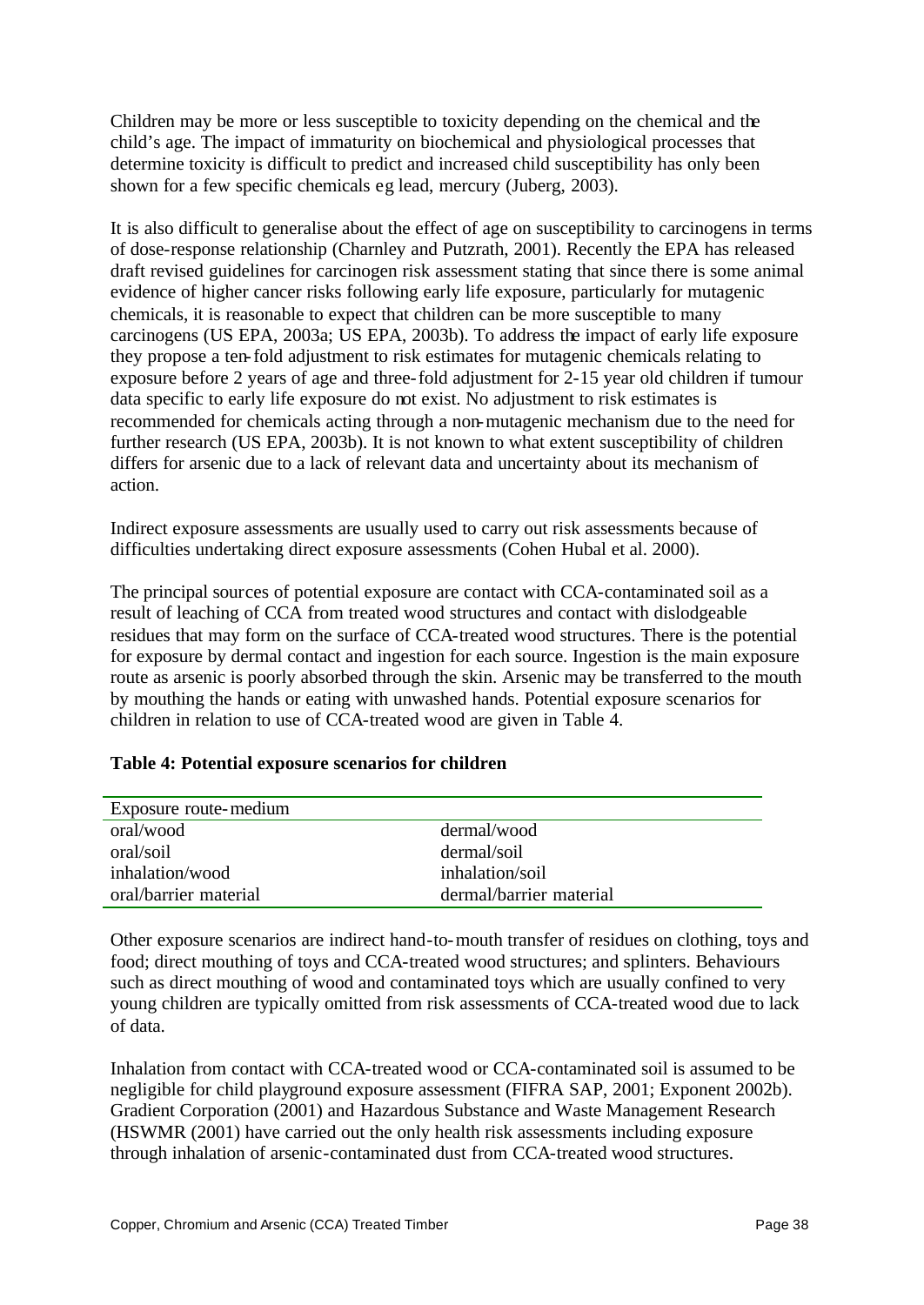Playgrounds frequently have protective ground cover against injuries from falls from the equipment potentially reducing soil exposure. Currently available exposure assessment methods are not directly applicable to assessing exposure from non-soil media such as wood chips (Exponent, 2002b). To date these media have not been included in risk assessments.

Arsenic exposure from burning of CCA-treated wood is not included as this is a less likely exposure scenario. If it does occur exposure is likely to be short-term and unless the wood is burned in a barbecue it will usually not present a significant health risk.

Although most of the risk assessments that have been carried out focus on children's exposure to playground equipment in settings such as schools and parks this exposure may also occur at home and in early childhood centres. These locations may also have sand-pits made from CCA-treated wood. Since arsenic does not bind as well to sand as it does to soil it disperses through the sand raising the possibility of ingestion or inhalation of sand particles containing high arsenic concentrations.

Data are required on exposure factors including contaminant concentrations in the wood and soil where the child spends time, contact rates of the child with the wood and soil, contaminant transfer efficiency from the wood to the skin and mouth, contaminant uptake rates and children's activity patterns (Table 5).

| Playground soils                    | Playground equipment wood surfaces       |
|-------------------------------------|------------------------------------------|
| soil arsenic concentration          | arsenic concentration on wood            |
| play area ground covering           | transfer from wood to hands              |
| soil ingestion rates                | hand skin surface area                   |
| outside activity time <sup>23</sup> | hand surface area for dermal absorption  |
| soil arsenic bioavailability        | outside activity time                    |
| exposure frequency                  | bioavailability of dislodgeable residues |
| exposure duration                   | dermal arsenic absorption                |
| skin surface area for soil contact  |                                          |
| soil-to-skin adherence factor       |                                          |
| dermal absorption from soil         |                                          |
|                                     |                                          |

#### **Table 5: Input exposure parameters for each playground scenario**

(Exponent, 2002b)

l

Estimates of the amount of time a child spends in the presence of the contaminants are needed for exposure assessment. To achieve any precision account must be taken of children's activity patterns. There are no comprehensive data on New Zealand children's activity patterns. Most of the available information relates to American children and focuses on macro-activity.

Silvers et al. (1994) carried out a six state survey of children aged 5-12 years in the United States. The state with the most similar climate to New Zealand was California. The average time Californian children spent outdoors during a year was 2.03 hours/day compared to 2.65 hours/day for the other five states. Results were similar to those obtained in a large study in California of children aged 0-11 years. However they spent about the same amount of time

 $^{23}$  The proportion of soil ingested contributed from playgrounds is assumed to be proportional to activity time.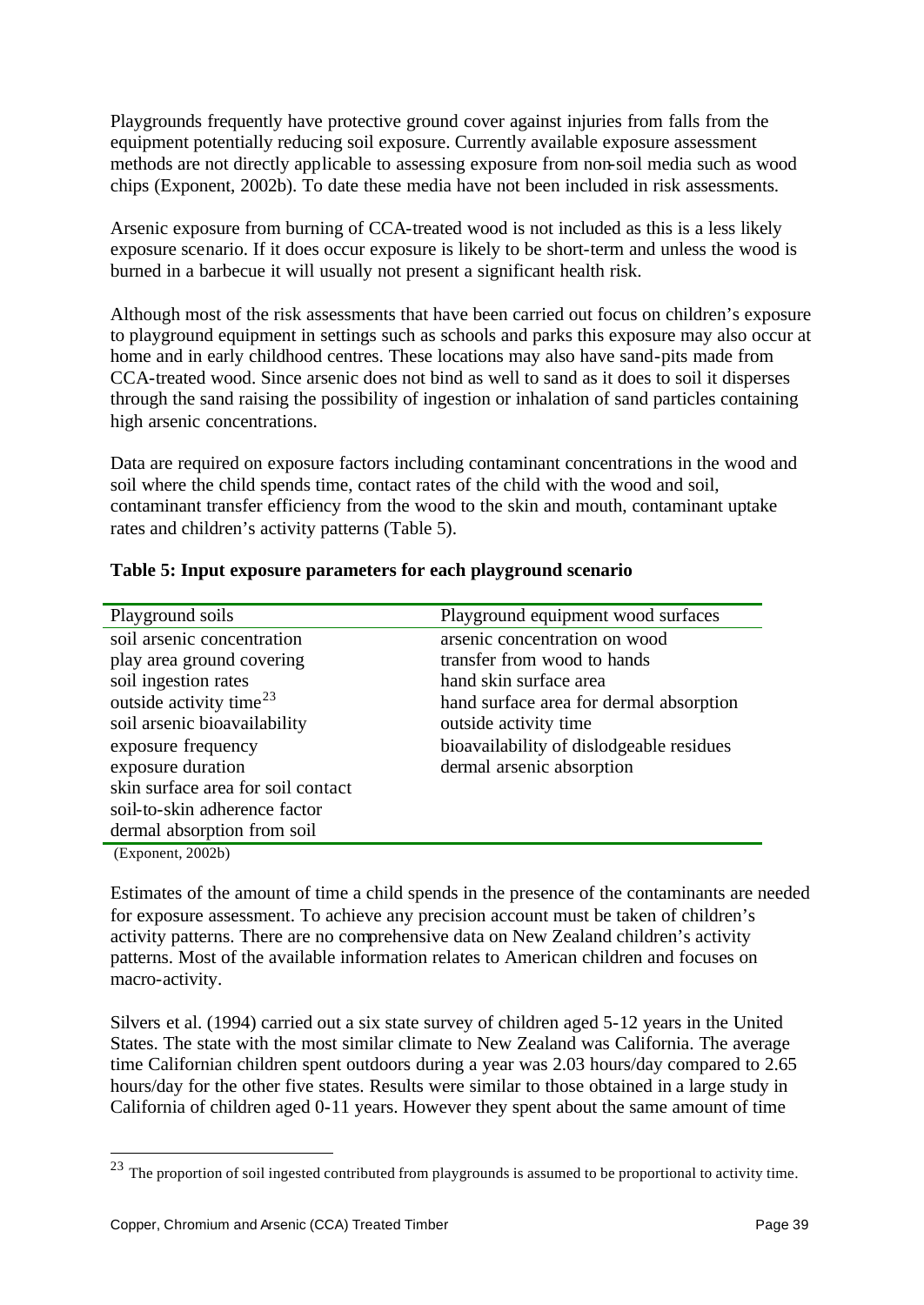outdoors playing (1.32 hours/day) as children from other states (1.27 hours/day). Age and gender also have an effect on time use (Silvers et al. 1994; Freeman et al. 2001).

The EPA's Consolidated Human Activity Database contains data from nine studies on human activity patterns. Children under two years, the group with the highest mouthing behaviour, spend the least amount of time outdoors at home, and outdoors at a park or playground. From 46% to 52% of children aged 2-6 years spend time outdoors at home and 17% to 32% spend time outdoors at a park or playground (Cohen Hubal et al. 2000).

Frequency and duration of playing outside at a playground will depend on climate as well as proximity to a playground and behavioural differences.

Information about children's micro-activity such as hand-to-mouth activity and contact with soil and CCA-treated wood is required to understand how exposure occurs. Micro-activities may influence dermal contact and ingestion through transfer from the environment to food through contaminated hands or directly from putting contaminated fingers or objects in the mouth. One study of activity patterns of children in Minnesota aged 3-12 years in summer included questionnaire-based micro-activity data that was validated using videotaped observations of a small sub-sample. Although hand contact events were frequent they were typically no more than five seconds each (Freeman et al. 2001).

Mouthing behaviour occurs most frequently in preschool children and declines with age. Since children under seven years are most likely to exhibit mouthing behaviour children aged 2-6 years are considered the most at risk group in risk assessments of CCA-treated wood structures. There is considerable year-to-year variability in exposure among children aged 2-6 years and understanding of relationships between behaviour and exposure is limited.

It is assumed that residues adhere to an area equivalent to the palmar side of the hand. Assuming the same hand-to-mouth activity that leads to soil ingestion results in parallel exposure to dislodgeable residues, the hand loads<sup>24</sup> per day estimate can be used with the dislodgeable levels on the wood to estimate exposure by ingestion.

Data on residues are predominantly from studies using wipe sampling. Only two studies were identified that have compared hand loading and wipe data (US CPSC, 2003 and a study carried out for a CCA manufacturer by Scientific Certification Systems in 1998). The results suggest that hands are less efficient than wipes at removing arsenic and therefore hand data should be used in exposure assessment.

However there is no standardised validated method of determining dislodgeable arsenic on hands. The best available is that recently developed by CPSC (2003). In this study deck boards from eight decks up to 18 years old were rubbed with adults' hands and dry polyester wipes to establish a correlation between the results of the two methods (and therefore a conversion factor<sup>25</sup>). The maximum amount of arsenic that can be loaded onto a hand was reached after rubbing hands just a few times over wood. This finding suggests that the amount of arsenic picked up by the hand should be reported as total arsenic on hands rather than standardised to an area, typically 100 cm<sup>2</sup>. Significant deck variation in hand levels was found

 $24$  The hand load value represents the equivalent hand-to-mouth activity that results in the estimated amount of soil ingested per day.

 $^{25}$  Conversion factors for converting measurements to hands are 0.20 for dry polyester and 0.08 for wet polyester.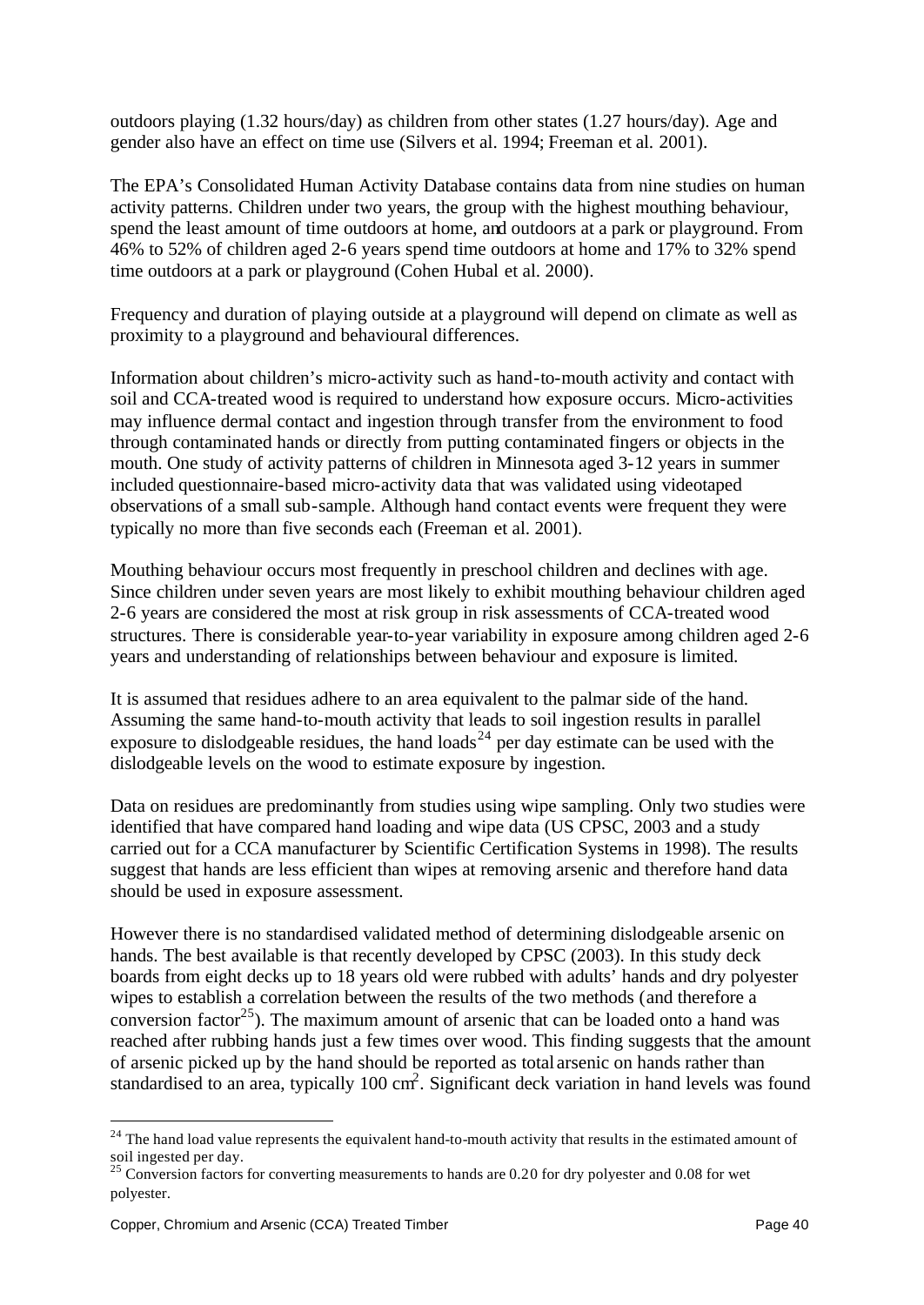ranging from 1 µg to 20.9 µg (mean 7.7 µg). Wipes picked up about five times the amount of arsenic that the hand did.

Surface-to-skin transfer is influenced by factors including the nature of CCA treatment, type and condition of wood, nature of the surface residues, skin condition, and nature of the contact (FIFRA SAP, 2001). For example, higher CCA solution concentrations and poor penetration may result in higher concentrations near the wood surface. This is typical of wood species used in Canada (where the Riedel et al. (1990) study on dislodgeable arsenic residues was carried out) but not the United States where southern pines are the predominant species treated with CCA (Exponent, 2002b). The presence of surface treatments may also be a factor. One-to-one transfer from the surface to the skin has been assumed but the SAP concluded that this is not justified.

The approach to estimating wood residue ingestion rate is based on the data available for soil ingestion. The amount of soil children ingest is a major area of uncertainty. The mean soil ingestion rate for children recommended by the EPA for risk assessment is 100 mg/day or 200 mg/day as a conservative estimate. The EPA does not recommend upper percentile estimates, as there are insufficient data (US EPA, 1997). Using a more methodologically sophisticated approach than earlier studies Stanek and Calabrese (1995) found a mean of 149 mg/day for children aged 1 - 4 years. Their findings also suggest that most children in this age group will periodically display soil pica<sup>26</sup> during a year. However children have not been studied long enough to fully characterise day-to-day variability.

Available data on arsenic concentrations in soil in general do not characterise potential playground exposure as they do not represent concentrations across an entire play area. The most appropriate value to include in risk assessment is the long-term average concentration to which a child might be exposed (Exponent, 2002b).

# **14 Epidemiological Studies**

## *14.1 At risk population groups*

There are three population groups at potential health risk from CCA-treated wood that can be studied: workers in timber treatment plants, workers who process CCA-treated wood into various end uses and the general population who use or come into contact with the end product.

#### 1) Workers in timber treatment plants

Historically workers in timber treatment plants were the most exposed group as they were potentially exposed to CCA itself. As a result of improvements in the treatment process and greater attention to occupational health and safety it is uncertain whether these workers are currently more or less exposed than workers who process CCA-treated wood into various end uses.

 $26$  Soil pica is the eating of soil.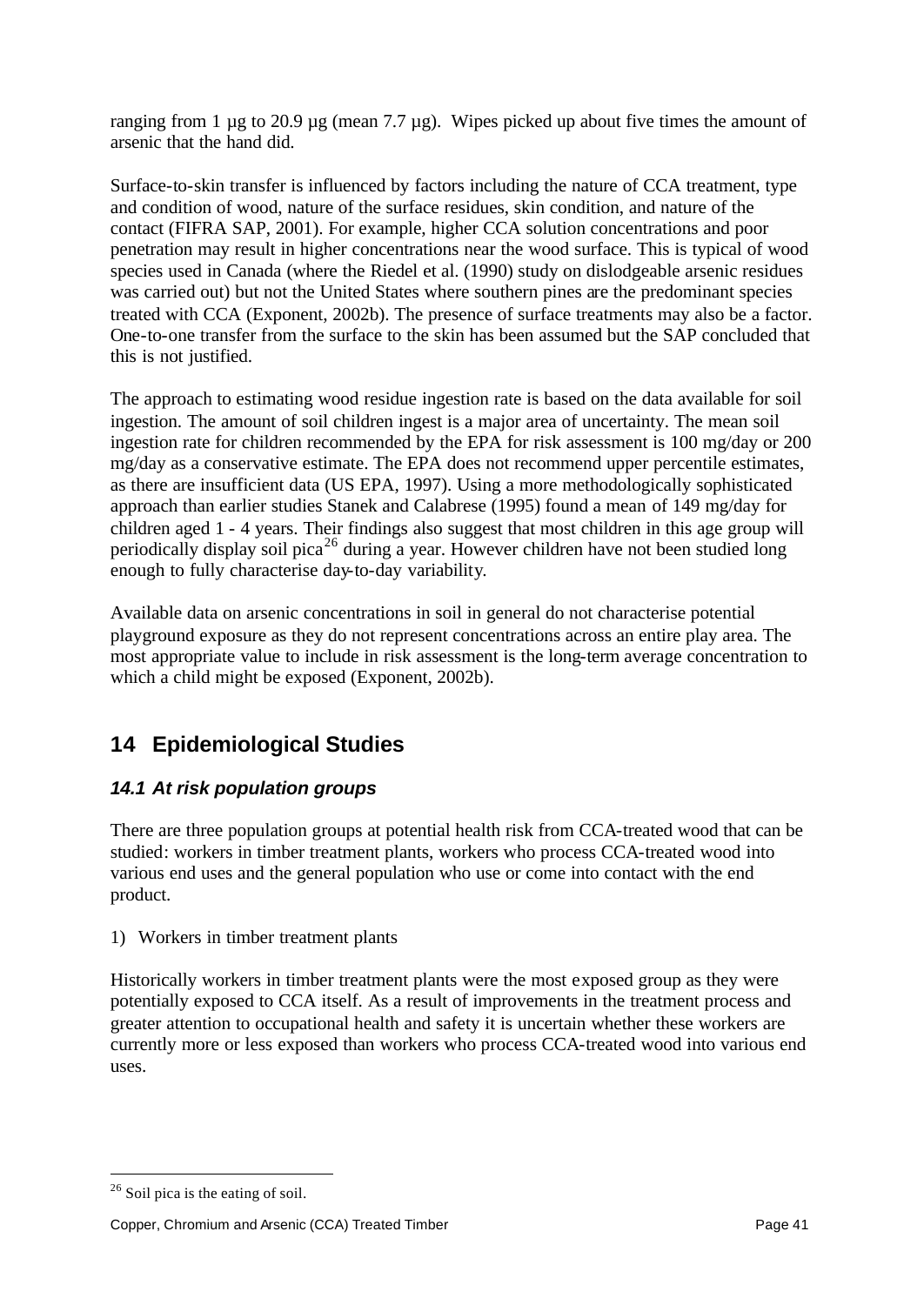2) Workers who process CCA-treated wood into various end uses

Workers who process CCA-treated wood into various end uses include builders and garden furniture manufacturers who are potentially exposed through handling, drilling, sawing and sanding. Within this group there are likely to be subgroups who do not use protective equipment.

3) The general population who use or come into contact with the end product

Within the general population who use or come in contact with CCA-treated wood the group at greatest risk is children aged 2 - 6 years because of their behaviour.

Some indirect exposure of children and other household members may occur from residues on workers' or children's clothing that are subsequently transferred onto other surfaces eg furniture and then to hands, or to hands during home laundering.

#### *14.2 Occupational studies*

For workers exposure is through inhalation, dermal contact with dislodgeable residues, and ingestion through inadequate personal hygiene before eating or smoking.

Workers using CCA or CCA-treated wood are typically exposed at much higher levels than the general population and also through inhalation. They can be seen as sentinels of risk if it is present. Data from occupational studies can then be extrapolated to determine whether any risk is likely to exist for low level general population exposures.

Although the occupational health risks associated with timber treatment are outside the scope of this review, studies on timber treatment workers have been included here given the limited number of relevant occupational epidemiological studies found.

Industry frequently cites the results from a case control study of timber treatment workers in Hawaii who had been chronically exposed for at least three consecutive months from 1960 to 1981 to up to three types of wood preservatives. Median exposure was 6½ years. Medical histories, physical examinations, physiological and laboratory tests including urinary arsenic, copper and chromium showed no significant differences between those exposed to wood preservatives and those not exposed (Gilbert et al. 1990). However the study had a number of significant limitations such as a 48% response rate, 25% of participants were no longer exposed, exposure was poorly characterised, and there was a low number of controls. In addition urine concentrations reflect recent exposure and are of little significance when taken weeks to months after exposure to CCA has ceased, the urinalysis appears to have been for total arsenic, it is unclear to what extent dietary differences particularly seafood intake between the groups were examined, and results were pooled and included some workers who were not exposed to CCA. Selection of the control group  $(n=58)$  also included 14 carpenters (who may or may not have been exposed to CCA-treated wood), although their urinary arsenic levels did not differ significantly from those of the other controls.

A study of cancer incidence among 1,042 CCA-exposed timber treatment workers in Sweden and Norway in 1990-1991 suggests there is no increased risk overall or for any cancer site. Cancer incidence was lower than expected compared to the national rates even when allowing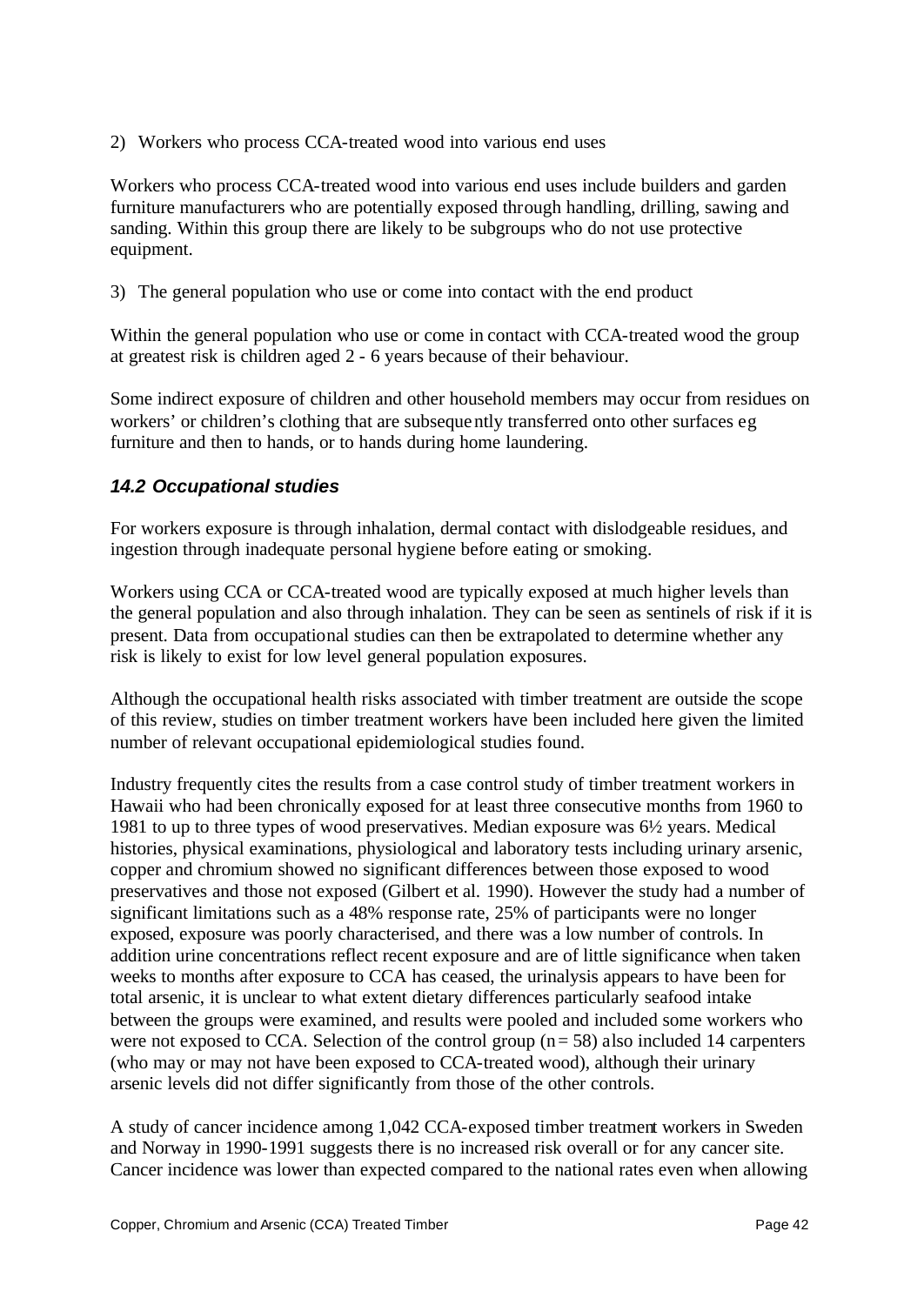for a latency<sup>27</sup> of at least 20 years. Timber treatment companies identified workers and cancer cases were identified from cancer registries (Ohlson et al. 1995). Although it is likely that the older workers in the study would have been exposed to much higher concentrations than currently would be the case, the number of person-years studied and data analysis were limited.

A small study in Australia showed statistically significant increases in urinary chromium and arsenic levels between timber treatment workers exposed to CCA and non-exposed workers, although the difference for arsenic appeared to be due to diet. Limited medical assessment of exposed workers indicated no acute or chronic health effects. The author concluded that both urinary chromium and arsenic would constitute the best monitoring programme for CCA exposure and also recommended research to determine the extent of exposure among workers processing CCA-treated wood (Szafraniec, 1991).

A review of industry biomonitoring and HSE data found urinary arsenic and chromium levels in timber treatment workers in the United Kingdom were generally within the normal range (HSE, 2001). An exposure survey found contamination of work clothing, including inside impermeable gloves, was common with about 10% penetration of CCA as estimated by a sampling patch inside the worker's overalls. Periodic removal of gloves and replacement on potentially contaminated hands was thought to be the mechanism of entry into gloves. However urinary arsenic and chromium results from 10 workers suggest dermal uptake is low (Garrod et al. 1999).

Mean urinary arsenic level (222  $\mu$ g/L) of 30 New Zealand timber treatment workers was an order of magnitude higher than that for controls (Gollop and Glass, 1979). However the study was carried out more than 20 years ago and there have been significant improvements in occupational health and safety since this time. Of note is the authors' comment that there was a need to determine whether the main route of exposure was inhalation or oral and dermal contact from wet preserved wood. No other published studies of urinary arsenic in New Zealand timber treatment workers have been found. Jensen et al. (1991) found no difference in urinary arsenic concentrations between Danish timber treatment workers and controls though the number of workers was small  $(n= 3)$ . The mean urinary arsenic concentration of a small group  $(n= 5)$  of timber treatment workers was elevated compared to that for the general adult population. For two of these workers the concentration was above the level considered to give rise to presumptive toxicity but well below levels associated with inorganic arsenicrelated diseases (Farmer and Johnson, 1990). In contrast, Nygren et al. (1992) found no increase in urinary arsenic concentrations among five joinery workers using sawing, sanding or cutting machines. In the wood dust arsenic was present only in its pentavalent form and less than 0.1% of chromium was hexavalent.

A statistically significant correlation was found between air and urinary arsenic concentrations among people working indoors with CCA-treated wood. For outdoor workers, air concentrations were undetectable (limit of detection was  $0.2 \mu g/m^3$ ) for six workers building new houses with periodic daily contact with CCA-treated wood and 2.8  $\mu$ g/m<sup>3</sup> for one worker sawing CCA-treated wood all day. The median urinary arsenic level for these workers was slightly increased but not significantly different from the control group. In eight wood workers producing garden fences indoors the median urinary arsenic level was 2.9 times higher than that of the control group (Jensen and Olsen, 1995).

 $27$  Latency is the time from initiation of a cancer cell to disease manifestation.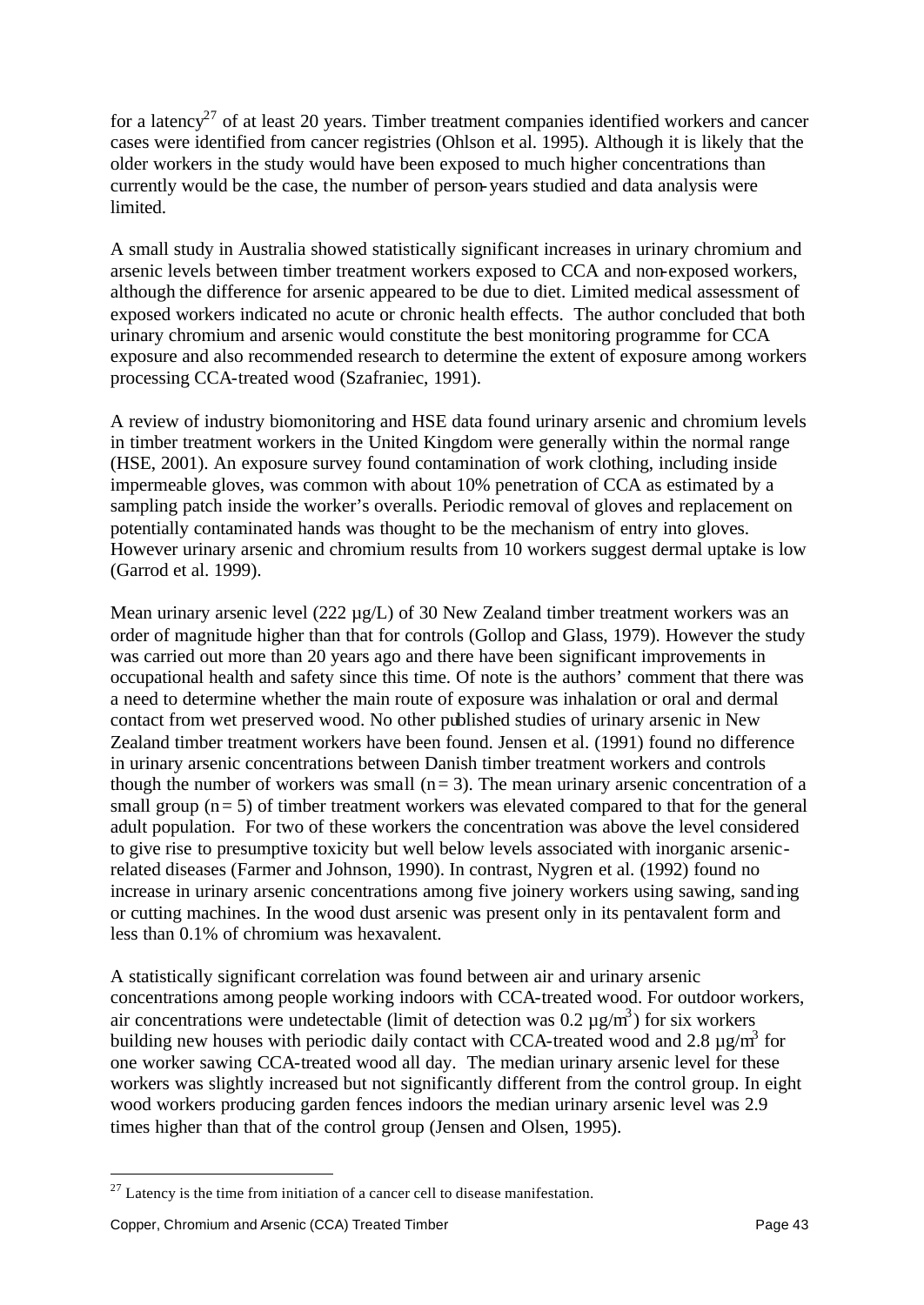Urinary arsenic in workers handling CCA-treated wood all day in the manufacture of garden fences was four times higher than controls (Jensen et al. 1991).

Occupational exposure to untreated wood dust has been well studied and unprotected workers in sawmills, furniture factories and similar settings have a higher risk of cancers of the nasal cavities and sinuses. If wood being sawed, sanded or drilled has been treated with CCA then the dust will contain a proportion of that CCA leading to potential inhalation exposure. Inhalable particles are likely to deposit predominantly in the nasal cavity and are eventually cleared and swallowed contributing to oral exposure. Only limited occupational exposure data to arsenic, copper and chromium associated with inhalable dust from CCA-treated wood are available.

Mean total air arsenic, but not chromium or copper, concentration exceeded current recommended occupational exposure limits at an indoor site making wood components for playground equipment, and occasionally at three outdoor residential deck sites. Dust concentration for deck builders was low (mean  $0.57 \text{ mg/m}^3$ ).

Indoor dust concentrations were significantly higher than those measured outdoors despite local exhaust systems, and often exceeded the exposure limit. Concentrations were highest for workers undertaking sanding. Although the respirable fraction<sup>28</sup> of the dust was considerably less than the inhalable fraction, the health significance of the respirable fraction is unknown due to lack of research (Decker at al, 2002). The small sample size limits the conclusions that can be drawn from this study but the findings suggest significant occupational exposure to airborne metals can occur in indoor and outdoor settings involving CCA-treated wood. The potential effects of combined inhalable wood dust, chromium and arsenic are unknown.

Penetration of CCA and surface concentration is higher in sapwood than heartwood resulting in variability of the CCA components in dust depending on the type of timber used (Nygren et al. 1992).

The group with the highest exposure to CCA-treated wood dust is likely to be builders. This wood is more likely to be cut or drilled and a builder is less likely to use protective equipment and methods to reduce exposure to dust.

The risk assessment carried out for the EC estimated the lung cancer risk for such workers from inhalation. Using a value calculated by the WEIWP of  $2.7 \mu$ g for the arsenic concentration in 2 mg CCA-treated wood dust (with a CCA retention of 6.1 kg/m<sup>3</sup>), exposure to the maximum permitted occupational concentration of 2 mg/m<sup>3</sup> for wood dust in Denmark would result in exposure to 2.7  $\mu$ g/m<sup>3</sup> arsenic. This gave a lifetime occupational exposure of 0.37  $\mu$ g/m<sup>3</sup>, and an additional lung cancer risk of 4 x 10<sup>-4</sup> (1.5 x 10<sup>-3</sup> x 0.37)<sup>29</sup> (WS Atkins, 1998).

There have been several New Zealand studies that have looked at occupational cancer incidence and mortality.

Firth et al. (1996) examined cancer incidence (excluding non-melanoma skin cancer) for males aged 15-64 years in full or part-time employment in New Zealand from 1972-1984.

<sup>&</sup>lt;sup>28</sup> The respirable fraction comprises small particles which reach the gas exchange area of the lung.

<sup>&</sup>lt;sup>29</sup> The WHO's estimate of the lung cancer risk associated with arsenic inhalation is 1.5 x 10<sup>-3</sup> deaths per  $\mu$ g/m<sup>3</sup> over a lifetime exposure.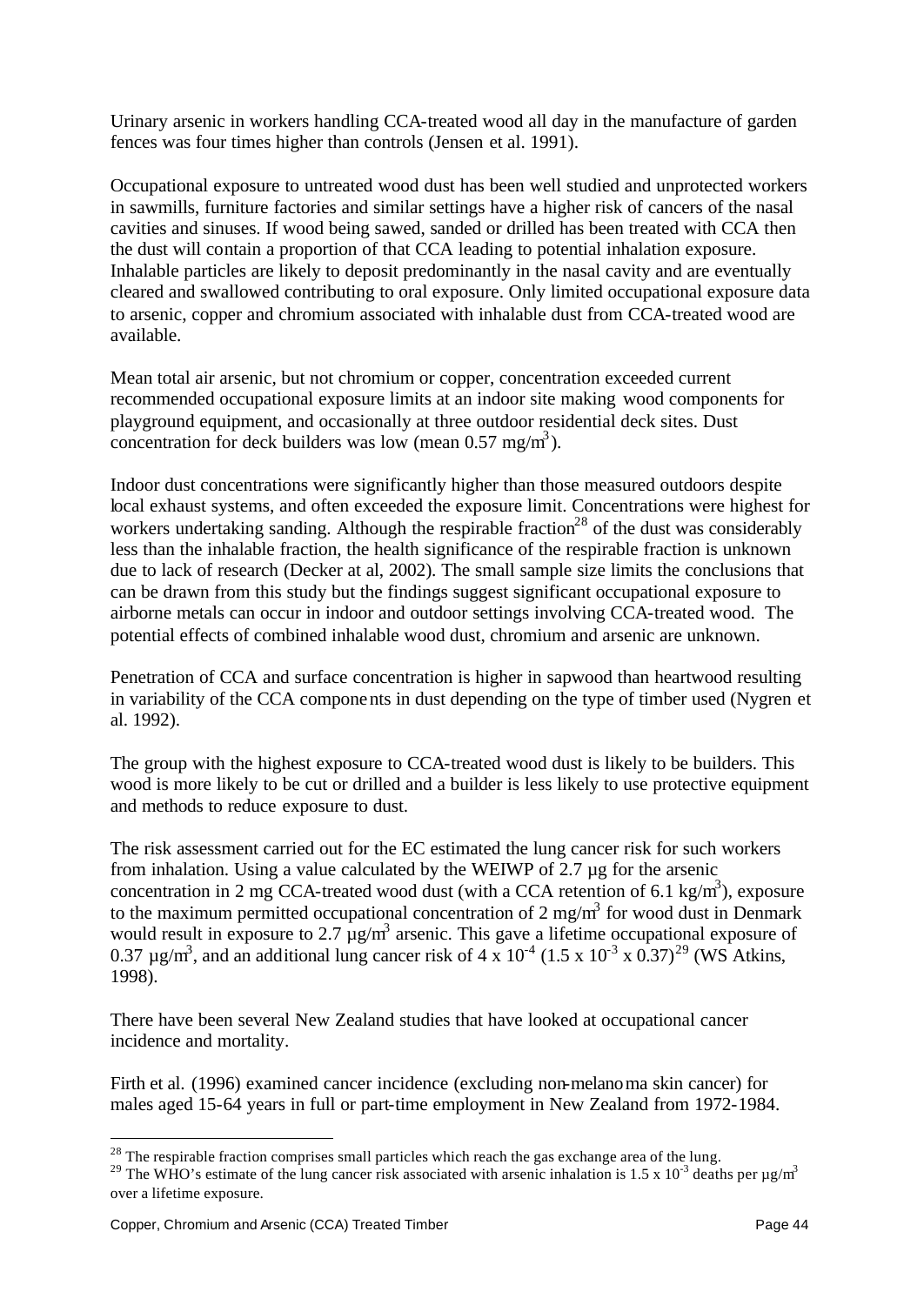After standardising for socio-economic level as well as age, carpenters were found to have significantly increased incidence of lung cancer ( $\text{SIR}^{30} = 165$ ; 95% CI: 141 - 193). Previous census data have found smoking prevalence among carpenters to be lower than for the total labour force. Increased incidence was also found for the buccal cavity, stomach, bladder (SIR  $= 184$ ; 95% CI: 127 - 257) and multiple myeloma (Firth et al. 1996). Lung cancer in carpenters could be related to asbestos exposure as Firth et al. (1993) reported increased mortality risk for pleural mesothelioma. Exposure to chemicals other than CCA may also play a role.

Case-control studies based on the New Zealand cancer registry from 1980 to 1984 found increased risks for lung cancer ( $OR = 1.27$ ; 95% CI: 1.05 - 1.54) and the buccal cavity specifically lip cancer ( $OR = 2.28$ ; 95% CI: 1.23 - 4.14) among carpenters (Kawachi et al. 1989).

In other New Zealand studies occupations were not examined at the unit group level where occupational description is more specific but at the minor group level of bricklayers and carpenters. For bricklayers and carpenters, observed mortality was less than that expected for employed males ( $RR^{31} = 0.98$ ; 95% CI: 0.93 - 1.04) and males in the same social class ( $RR =$ 0.91; 95% CI: 0.86 - 0.96), and no significantly elevated relative risks (i.e. RR  $> 1.5$ )<sup>32</sup> were found for any major disease grouping (Pearce and Howard, 1985). No significantly elevated relative risks for cancer mortality for specific cancer sites were also found for bricklayers and carpenters (Pearce and Howard, 1986).

Using data from a longer time period that included those analysed by Pearce and Howard (1986), Firth et al. (1993) reported that bricklayers and carpenters had increased cancer mortality for lung cancer (SMR<sup>33</sup> = 125; 95% CI: 110 - 141) after standardising for age and socio-economic level.

Studies such as these have methodological limitations such as misclassification bias between numerator and denominator, occupation at time of registration or death may not be the occupation where exposure occurred because of the long latency period for cancer, and confounding from factors such as diet, smoking and alcohol consumption. Adjusting for socio-economic level attempts to adjust for lifestyle factors. Occupational data for those aged 65 or more years are excluded from these type of studies as it tends to include a relatively high proportion of people recorded as retired who cannot be assigned to an occupation.

There has been no recent analysis of New Zealand occupational data and cancer incidence or mortality. If use of CCA-treated wood peaked in the 1980s data would only now be coming available that take account of that increased exposure and give a sufficient latency period.

 $30$  A standardised incidence ratio (SIR) is 100 times the ratio of the number of registrations observed in the occupational group to the total number of expected registrations.

 $31$  The relative risk (RR) is the ratio of the observed and expected numbers of deaths.

<sup>&</sup>lt;sup>32</sup> Relative risks less than 1.5 are likely to be due to bias or confounding.

 $33$  A standardised mortality ratio (SMR) is 100 times the ratio of the number of deaths observed in the occupational group to the number that would be expected if the group under study had the same rates as the comparison population.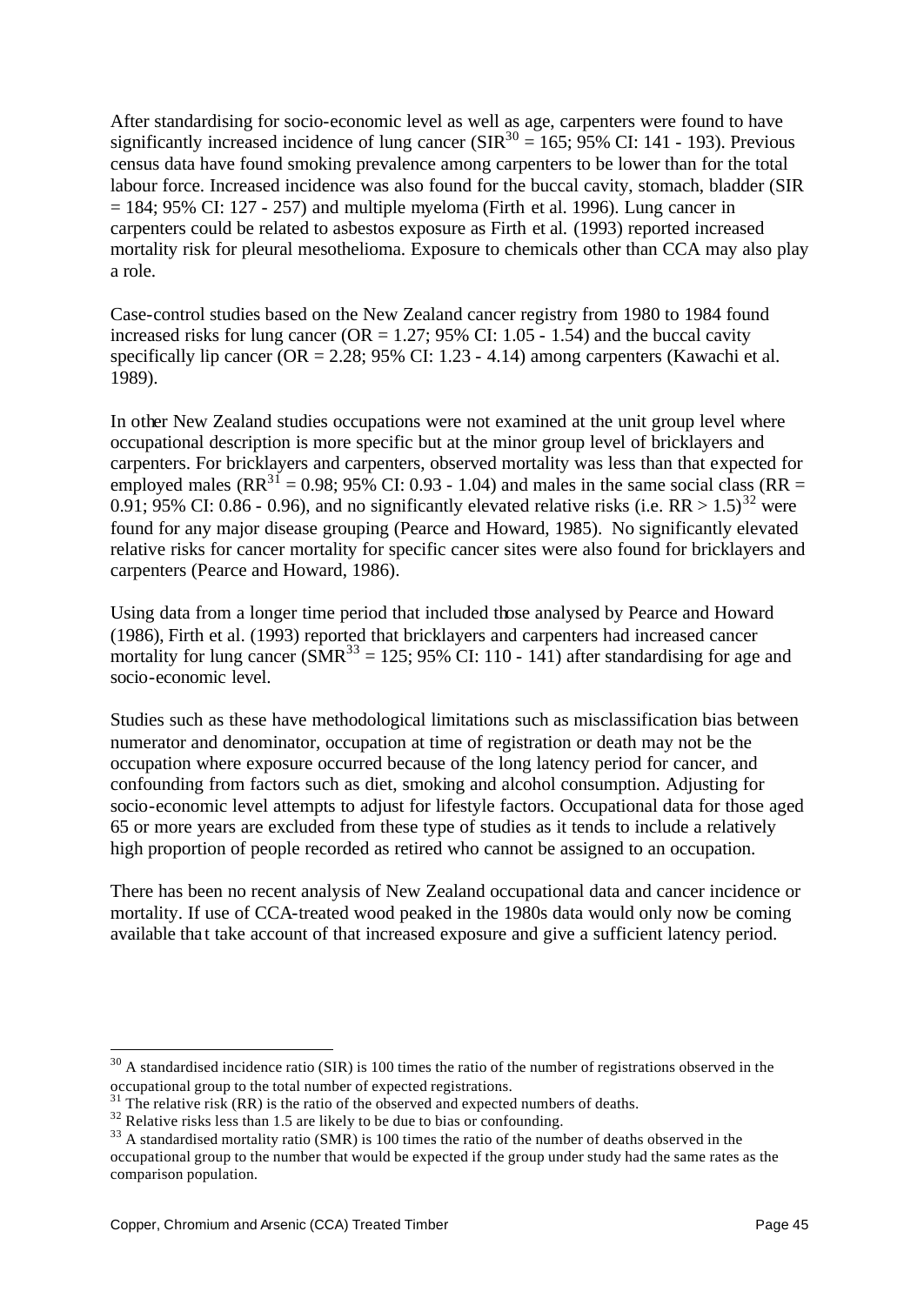#### *14.3 Non-occupational studies*

Among the non-occupationally exposed general population it is likely that children using CCA-treated wood structures will have the highest exposure because the main route of exposure is transfer of residues from hands to the mouth. Children also have a lower PTWI than adults. Assuming the amount of transfer from wood to skin decreases in the same way that the leaching rate decreases after initial exposure to water the amount of exposure will decline with time.

No studies of children exposed to CCA-treated wood structures were identified.

Jensen et al. (1991) found no significant difference between urinary inorganic arsenic (and its metabolites) concentrations among a small group of children aged 3 - 11 years living in an area with soil arsenic levels above 20 mg/kg and children living in an uncontaminated environment. Results for adults were similar to those of children in the two environments. The study is limited by its small sample size but suggests that contact with soil contaminated with arsenic, and the increased contact children have with soil compared to adults, do not result in a significantly increased absorbed dose of arsenic.

# **15 Risk Assessments of Children's Exposure to Arsenic from CCA-Treated Wood Structures**

A number of risk assessments were identified as having been carried out in the last 15 years concerning children's exposure to arsenic from CCA-treated wood structures.

One of these, carried out by the Maine Bureau of Health in 1998, was unable to be obtained for this review but was only found cited in bibliographies as a draft document.

There are differences among the assessments with respect to parameters such as years of exposure, number of years defined as a lifetime, bioavailability, dislodgeable arsenic residue concentrations and body weight. Although there is high uncertainty for some parameters in assessing exposure of children to CCA-treated wood the final outcome on the risk estimates of some of these may not be significant. For example, dermal absorption of soil arsenic is likely to contribute only a small proportion of the total amount of arsenic compared to ingestion. The most significant differences in terms of impact on the risk estimates are probably the estimates for the amount of arsenic that is transferred to the hands, bioavailability, and the choice of unit risk used to relate the exposure to cancer risk. The range of cancer risk estimates that have been derived for children exposed to dislodgeable arsenic residues is summarised in Table 10.

A summary of the exposure routes that were evaluated for children's exposure to CCA-treated wood structures in each risk assessment is given in Table 6.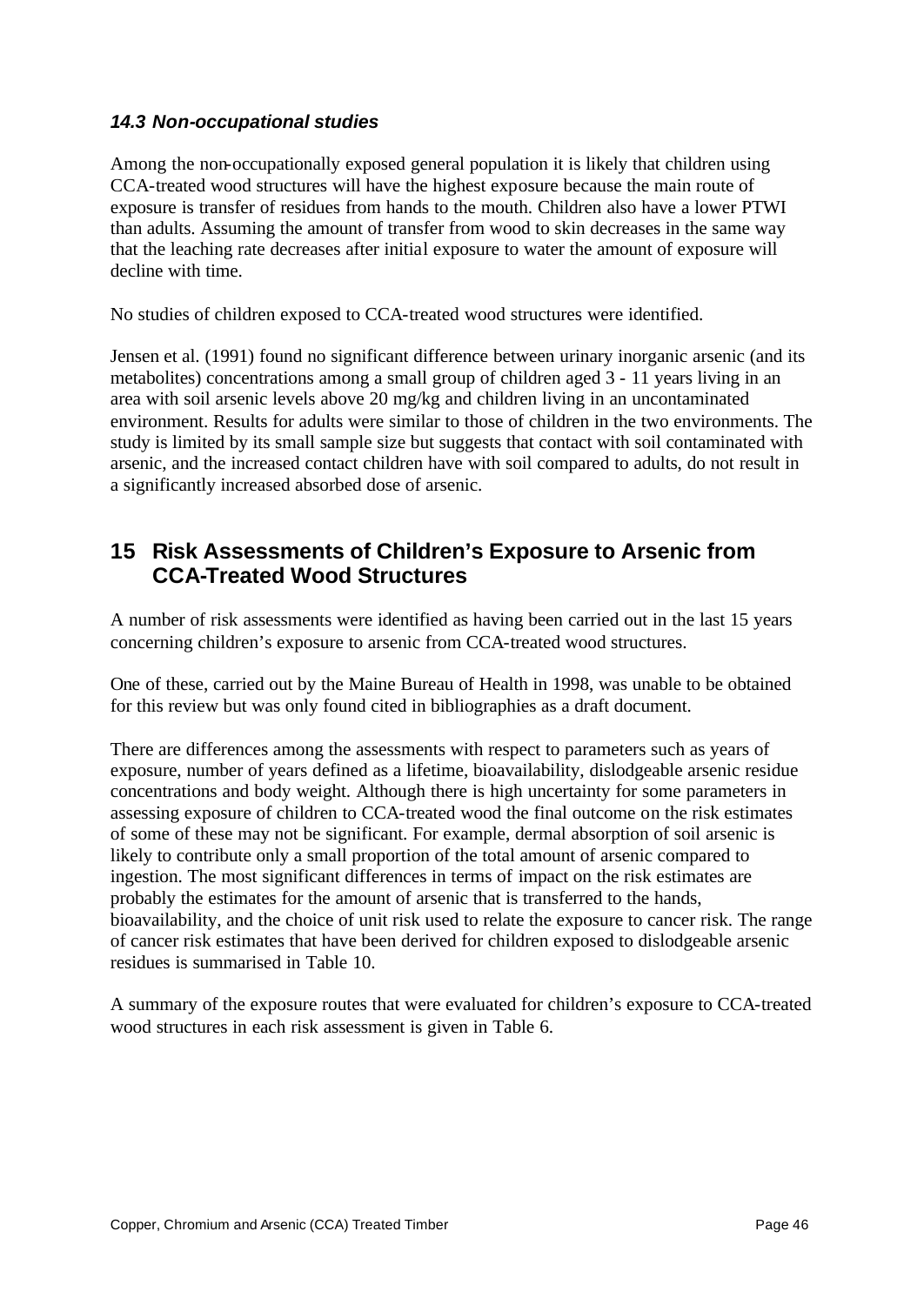| $Risk$ assessor(s)          | Exposure route                |
|-----------------------------|-------------------------------|
| CDHS (1987)                 | ingestion (residues only)     |
| CPSC (1990)                 | ingestion (residues only)     |
| Roberts and Ochoa (2001)    | ingestion (residues only)     |
|                             | dermal (residues only)        |
| HSWMR (2000, 2001)          | ingestion (residues and soil) |
|                             | dermal (residues and soil)    |
|                             | inhalation (soil only)        |
| Gradient Corporation (2001) | ingestion (residues and soil) |
|                             | dermal (residues and soil)    |
|                             | inhalation (soil only)        |
| <b>CPSC</b><br>(2003)       | ingestion (residues only)     |

**Table 6: Exposure routes evaluated for children's exposure to CCA-treated wood structures**

## *15.1 California Department of Health Services (1987)*

The California Department of Health Services (CDHS) investigated the hazard posed to children from ingestion of dislodgeable residues from playground equipment and estimated that a child could absorb 24 - 630 µg arsenic per visit (CDHS, 1987). From these data they estimated an additional lifetime cancer risk between  $1 \times 10^{-4}$  and  $6 \times 10^{-3}$ . This analysis compared estimated doses with arsenic intake associated with the drinking water standard of 50 µg/L which was not a risk based number.

 It was estimated from survey data from a random sample of parks and schools that 20% of all park and school playground structures were wood and 20% of these were CCA-treated wood though in most cases the respondents did not know or did not indicate whether the wood had been treated. The report also notes that an estimated 1.4% of injuries on school playground equipment relate to structural failure of wooden components and half of these failures result in injury. In contrast there was only one report of illness related to chemical exposure from playground equipment. The proportion of failures involving untreated wood was not known. The report also states that studies undertaken by CDHS show residue levels decrease after application of sealants but no details are given (CDHS, 1987). Subsequently publicly funded playground equipment made from CCA-treated wood was required to meet AWPA's treatment standard and to be sealed every two years to minimise surface residue availability.

## *15.2 US Consumer Product Safety Commission (1990)*

Seven playground equipment wood samples were collected from manufacturers and one comparison sample of new CCA-treated wood not specifically finished and sold for playground use was bought from a retail store. Two samples had average dislodgeable arsenic levels in the range of 21.9 - 32.1  $\mu$ g/100 cm<sup>2</sup> compared to 68.9  $\mu$ g/100 cm<sup>2</sup> for the unfinished wood. The estimated cancer risk for five of seven samples from manufacturers that were below the detection limit for arsenic was less than one in a million. For two samples with detectable levels the estimated risk was  $3-4 \times 10^{-6}$  and for unfinished wood  $8 - 9 \times 10^{-6}$ . The latter result suggested a possible hazard if playground equipment is made from CCA-treated wood that was not specifically processed (and therefore does not meet the standard) for playground equipment (US CPSC, 1990).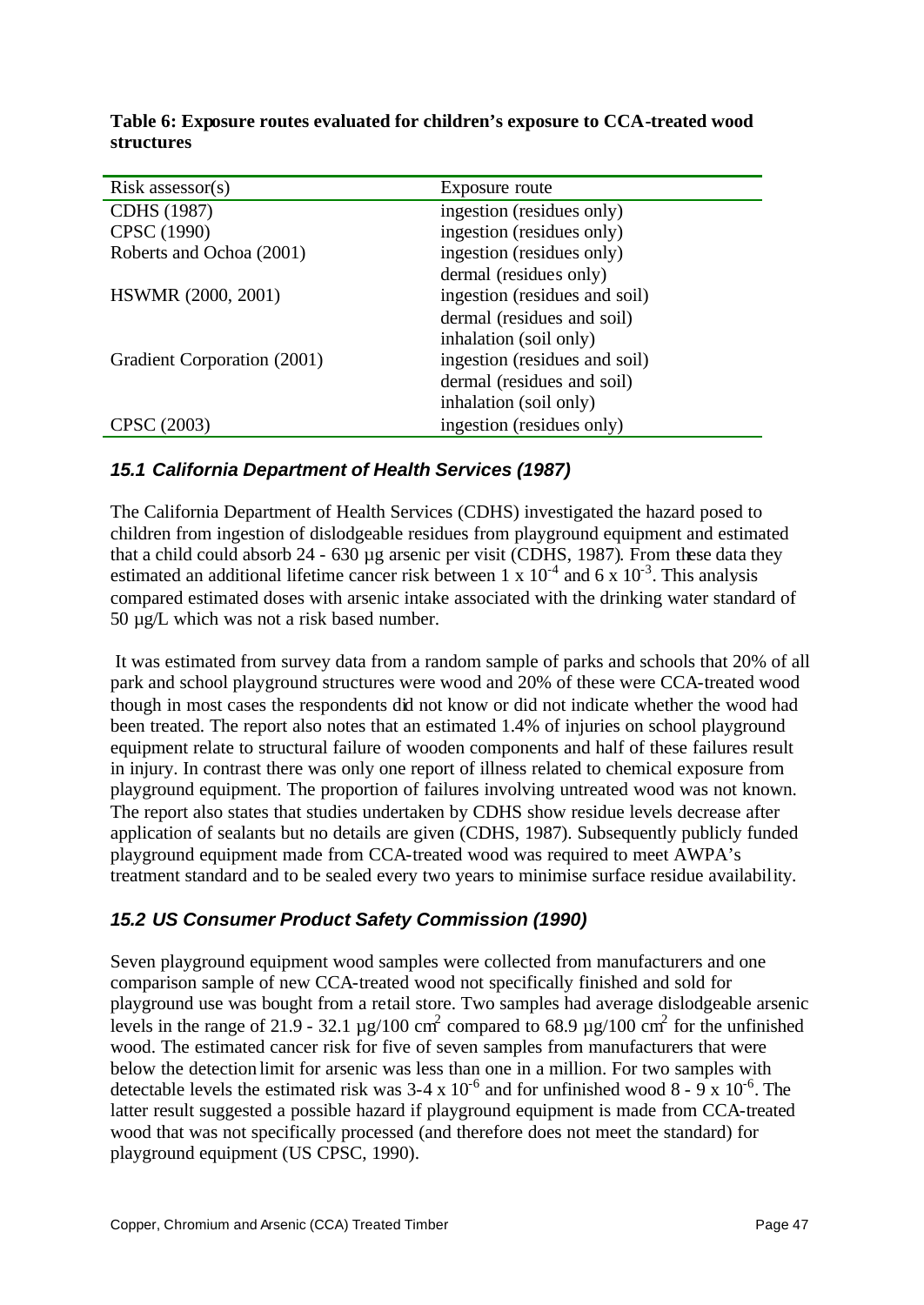This study evaluated skin cancer risk only. CPSC developed a unit cancer risk for this risk assessment that was one-third that developed by the EPA using the same epidemiological data but a different methodology. This is not known to have been peer reviewed or used elsewhere. In addition they used the daily hand loading rate of boys rather than the more conservative approach of using the higher rate of girls or an average for both sexes (Roberts and Ochoa, 2001; Sharp and Walker, 2001). The study has also been criticised for not taking into account routes of exposure other than ingestion and exposure from CCA-treated wood structures other than playground equipment (Sharp and Walker, 2001). The CPSC have subsequently updated this risk assessment using the recently derived unit cancer risks of the EPA and the NRC and report a range from 2 x  $10^{-6}$  to 1x  $10^{-4}$  for lung or bladder cancer which is similar to their recent risk assessment (US CPSC, 2003).

## *15.3 WS Atkins International (1998)*

The risk assessment carried out for the EC considered only children's dermal exposure to CCA-treated wood and concluded that in a worst case scenario children's ingestion of dislodgeable residues from playground equipment can result in arsenic intake that exceeds the tolerable daily intake for children.

Other human health risks included in this assessment were the lung cancer risk from occupational arsenic exposure including CCA-treated wood dust which was estimated to range from 4 to 6 x  $10^{-4}$ , and lung cancer risk from domestic exposure as a result of burning CCA-treated wood which was estimated to be  $4.5 \times 10^{-4}$ .

#### *15.4 Hazardous Substance and Waste Management Research (2000a, 2000b, 2001)*

HSWMR carried out health risk assessments on behalf of the CCA industry for dislodgeable residues on and soil under decks and playground equipment. They addressed both cancer and non-cancer (eg hyperpigmentation, hyperkeratosis) effects and assumed oral, dermal and inhalation (for soil) exposure routes, 25% bioavailability of arsenic from soil and 5% transfer efficiency of residues from wood to hands. They calculated a soil arsenic level under playground equipment protective of non-cancer effects<sup>34</sup> of 260 mg/kg and of cancer of 90 mg/kg (HSWMR, 2000a), a soil arsenic level under decks protective of non-cancer effects of 390 mg/kg and of cancer of 170 mg/kg (HSWMR, 2000b), and a wood surface level of 40  $\mu$ g/100 cm<sup>2</sup> protective of cancer and 420  $\mu$ g/100 cm<sup>2</sup> protective of non-cancer effects (HSWMR, 2001). The 'acceptable' concentrations are based upon an underlying assumption of a one in a million risk.

Criticisms include the dermal absorption rate of 0.1% was too low (Roberts and Ochoa, 2001; Exponent, 2002a), 150 days/year exposure was too low (Roberts and Ochoa (2001) and some assumptions were very conservative eg 200 mg/day soil ingestion rate (Exponent, 2002a).

The assessment has also been criticised for using incorrect methodology in calculating carcinogenic risk. HSWMR calculated a time-weighted average for each exposure parameter that differed between children and adults rather than calculating the risks for children and adults separately and summing them as recommended by the EPA. This may have

 $34$  In other words the accepted hazard quotient of 1 for non-carcinogenic effects is not exceeded at a soil arsenic concentration of 260 mg/kg.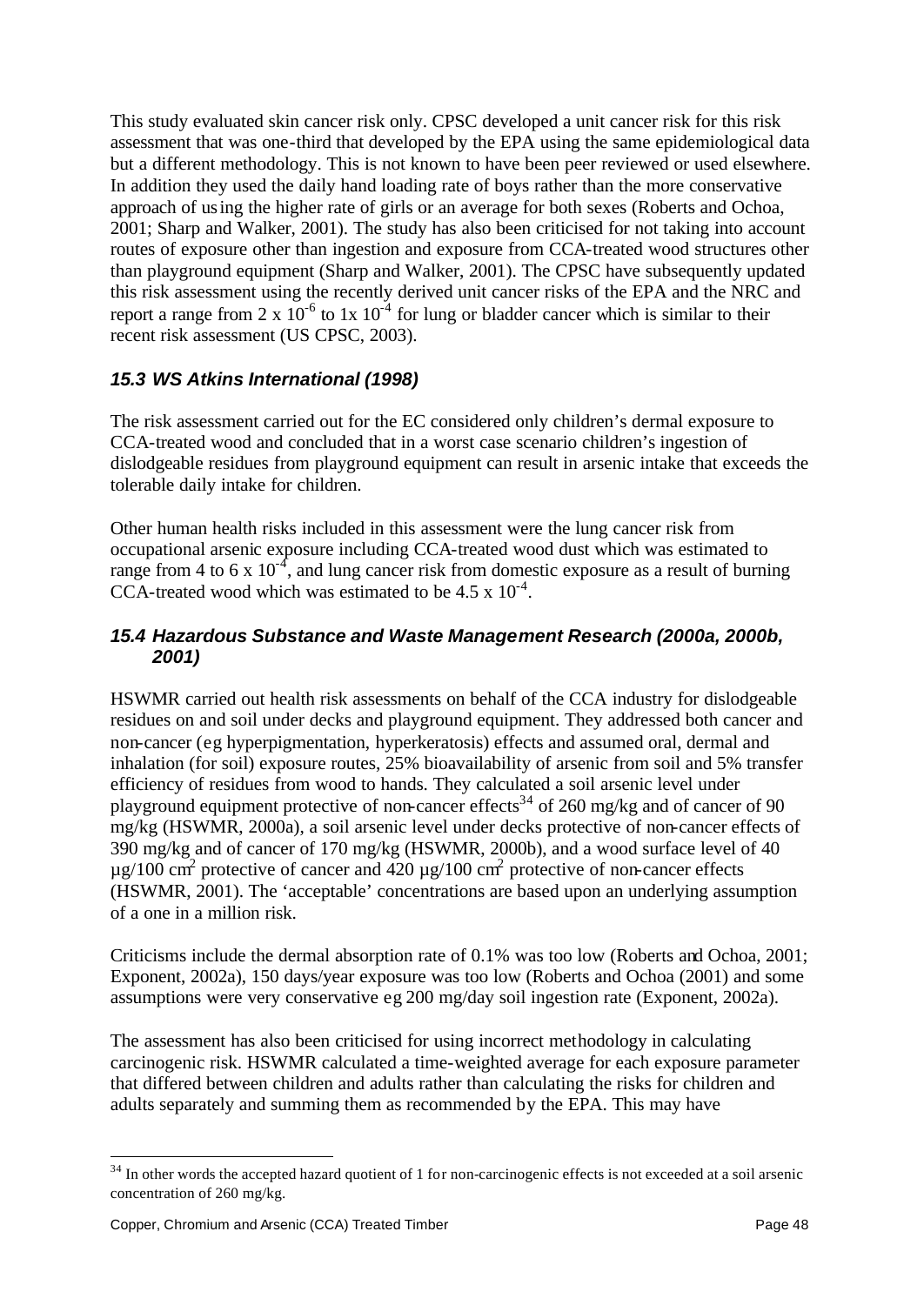overestimated soil and wood surface arsenic levels considered unlikely to present an unacceptable cancer risk (Exponent, 2002a).

## *15.5 Roberts and Ochoa (2001)*

Roberts and Ochoa (2001) calculated arsenic doses (and risk) that could potentially result from five years of daily exposure for children aged 2 - 6 years to CCA-treated wood for a range of hypothetical residue concentrations (Table 7). They concluded that potential arsenic exposure was too high in terms of excess cancer risk to protect health.

|  |  |  |  | Table 7: Cancer risk estimates for various dislodgeable arsenic concentrations |
|--|--|--|--|--------------------------------------------------------------------------------|
|  |  |  |  |                                                                                |
|  |  |  |  |                                                                                |

| Arsenic concentration                                        | Cancer risk estimate  |  |
|--------------------------------------------------------------|-----------------------|--|
| $1 \mu$ g/100 cm <sup>2</sup>                                | $4.22 \times 10^{-6}$ |  |
| $10 \mu g / 100 \text{ cm}^2$                                | $4.22 \times 10^{-5}$ |  |
| $100 \mu g/100 \text{ cm}^2$<br>250 $\mu g/100 \text{ cm}^2$ | $4.22 \times 10^{-4}$ |  |
|                                                              | $1.06 \times 10^{-3}$ |  |

Hazard quotients<sup>35</sup> at the same concentrations were 0.14, 1.42, 14.2 and 35.4. As the authors note the risk estimates are very conservative as exposure is unlikely to be daily. On the other hand exposure may occur for longer than five years.

Exposure frequency would need to be no more than 85 days per year to reduce the risk to one in a million or less at the lowest concentration considered. These are similar risk estimates to those estimated by CDHS (1987).

In a report to the American Chemistry Council, Exponent illustrates the impact of varying parameters on the risk estimate calculated by Roberts and Ochoa (2001). If the exposure frequency is changed from 365 days to 150 days, transfer of arsenic from wood to hands is assumed to be 38% rather than 100%, and surface area is one-third of the total surface area as recommended by the EPA rather than the one-half approach used, an arsenic residue concentration of 10  $\mu$ g/100 cm<sup>2</sup> represents a cancer risk of 3.6 x 10<sup>-6</sup> rather than 4 x 10<sup>-5</sup> (Exponent, 2002a).

## *15.6 Gradient Corporation (2001)*

Exposure scenarios for a risk assessment carried out for two CCA manufacturers included ingestion and dermal contact with dislodgeable residues and ingestion, dermal contact and inhalation to CCA-contaminated soil. The assessment followed EPA risk assessment guidelines.

Estimated cancer risks for children aged 2-6 years exposed to CCA-treated wood structures<sup>36</sup> in residential or playground settings ranged from  $10^{-6}$  to  $10^{-8}$  and non-cancer risk estimates were less than the commonly accepted non-cancer risk (hazard quotient) limit of 1.

 $35$  The hazard quotient is the ratio of exposure to recommended reference exposure levels (eg the tolerable daily intake, EPA oral reference dose) for any given chemical. It indicates whether an estimated exposure is considered to be without significant non-cancer health risk. An acceptable risk is defined as a hazard quotient of 1 or less.

<sup>&</sup>lt;sup>36</sup> Exposure scenarios included average and reasonable maximum exposures.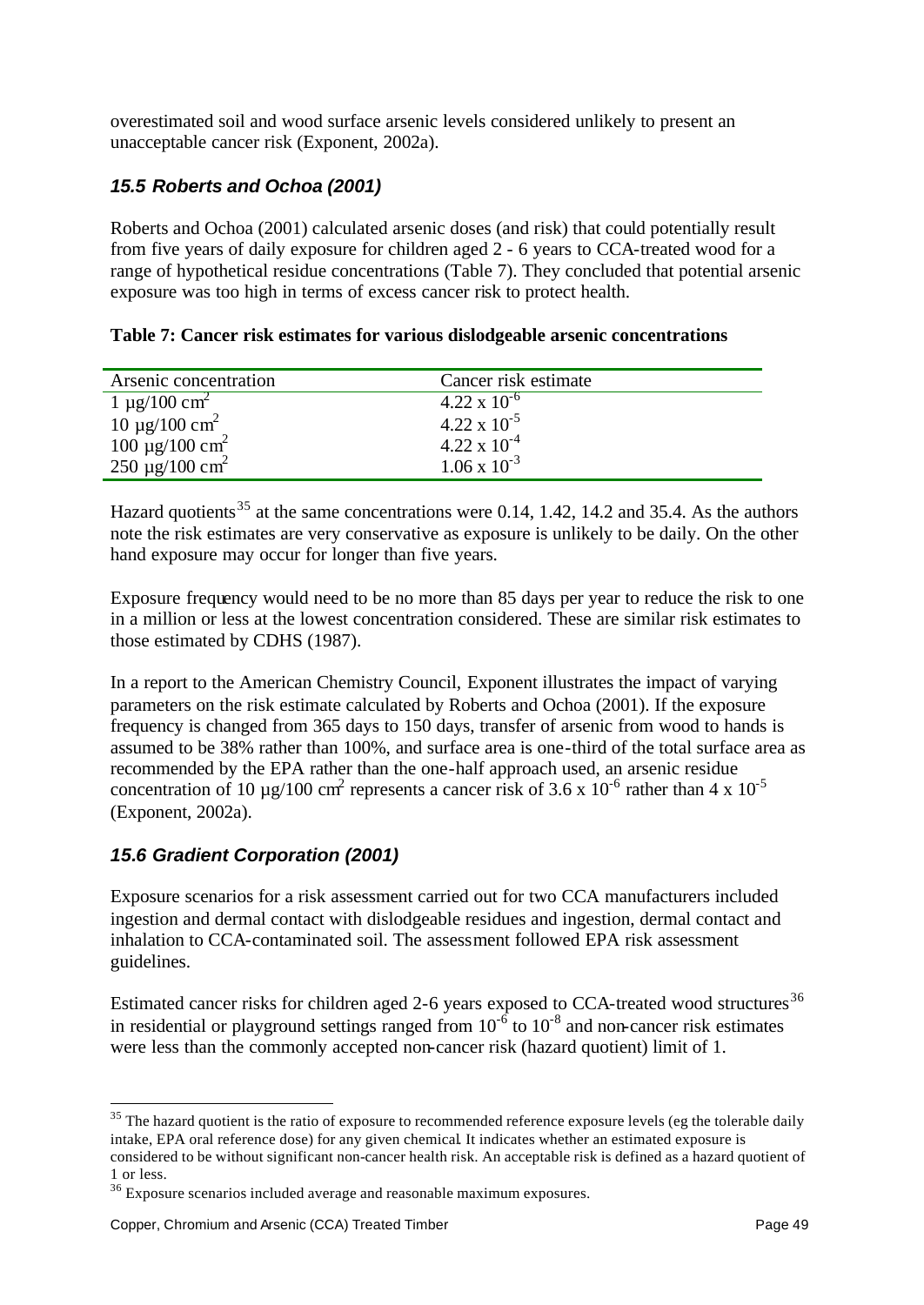Assumptions were that all of the time spent outdoors at either a residence or a playground was spent exposed simultaneously to both dislodgeable and soil arsenic, that the structure was made of new CCA-treated wood, and the amount of dislodgeable residues does not decrease with age (Gradient Corporation, 2001). Risk estimates were also calculated for adults exposed in a residential setting (based on 30 years of exposure from 2 - 31 years) and children aged 7 - 12 years exposed in a playground setting.

Results for mean exposure of children aged 2 - 6 years are given in Tables 8 and 9.

#### **Table 8: Estimated lifetime cancer risk for a child aged 2-6 years (based on mean exposure)**

| Medium   | Residential          | Playground                  |
|----------|----------------------|-----------------------------|
| Soil     | $1.7 \times 10^{-7}$ | $\sqrt{2.5 \times 10^{-8}}$ |
| Residues | $9.6 \times 10^{-7}$ | $5.4 \times 10^{-7}$        |

Exposure frequency and duration were assumed to be 1.8 hours/day outside at home for 350 days/year and 1 hour/day outside at a playground for 365 days/year.

Exposure parameters for soil included soil arsenic concentration of 28.7 mg/kg for decks and 4.1 mg/kg for playgrounds, 16.3% bioavailability, soil ingestion of 36 mg/day, and dermal absorption of 0.5%.

Exposure parameters for dislodgeable residues included a hand arsenic concentration of 6.1  $\mu$ g/100 cm<sup>2</sup>, 47% bioavailability, 25% hand-to-mouth transfer efficiency and 1.4% dermal absorption.

| Table 9: Estimated non-cancer risk for a child aged 2-6 years (based on mean exposure) |  |  |
|----------------------------------------------------------------------------------------|--|--|
|                                                                                        |  |  |

| Medium   | Residential          | Playground                     |
|----------|----------------------|--------------------------------|
| Soil     | $9.3 \times 10^{-5}$ | $\frac{1.5 \times 10^{-5}}{2}$ |
| residues | $6.0 \times 10^{-4}$ | $3.4 \times 10^{-4}$           |

If the unit risks for lung or bladder cancer instead of skin cancer are used in this assessment the lifetime risk is up to  $2 \times 10^{-5}$  (US CPSC, 2003).

Estimated lifetime cancer risk for average exposure for adults in a residential setting were 3.9 x  $10^{-7}$  for soil and 2.3 x  $10^{-6}$  for dislodgeable arsenic.

The rinsing procedure used in the hand loading study from which the arsenic concentration was used for this assessment is considered to have underestimated the amount of arsenic on hands (US CPSC, 2003).

## *15.7 Environmental Working Group (2001)*

In 2001 the EWG released a risk assessment based on a mean arsenic concentration of 247  $\mu$ g/100 cm<sup>2</sup> from new CCA-treated wood using moist polyester wipes that estimated a lifetime risk of lung or bladder cancer of  $2 \times 10^{-3}$  (Sharp et al. 2001). Public interest groups in 13 cities carried out sampling on wood purchased from two retail chains using an EWG test kit. The assumptions and input parameters used for the risk assessment were not fully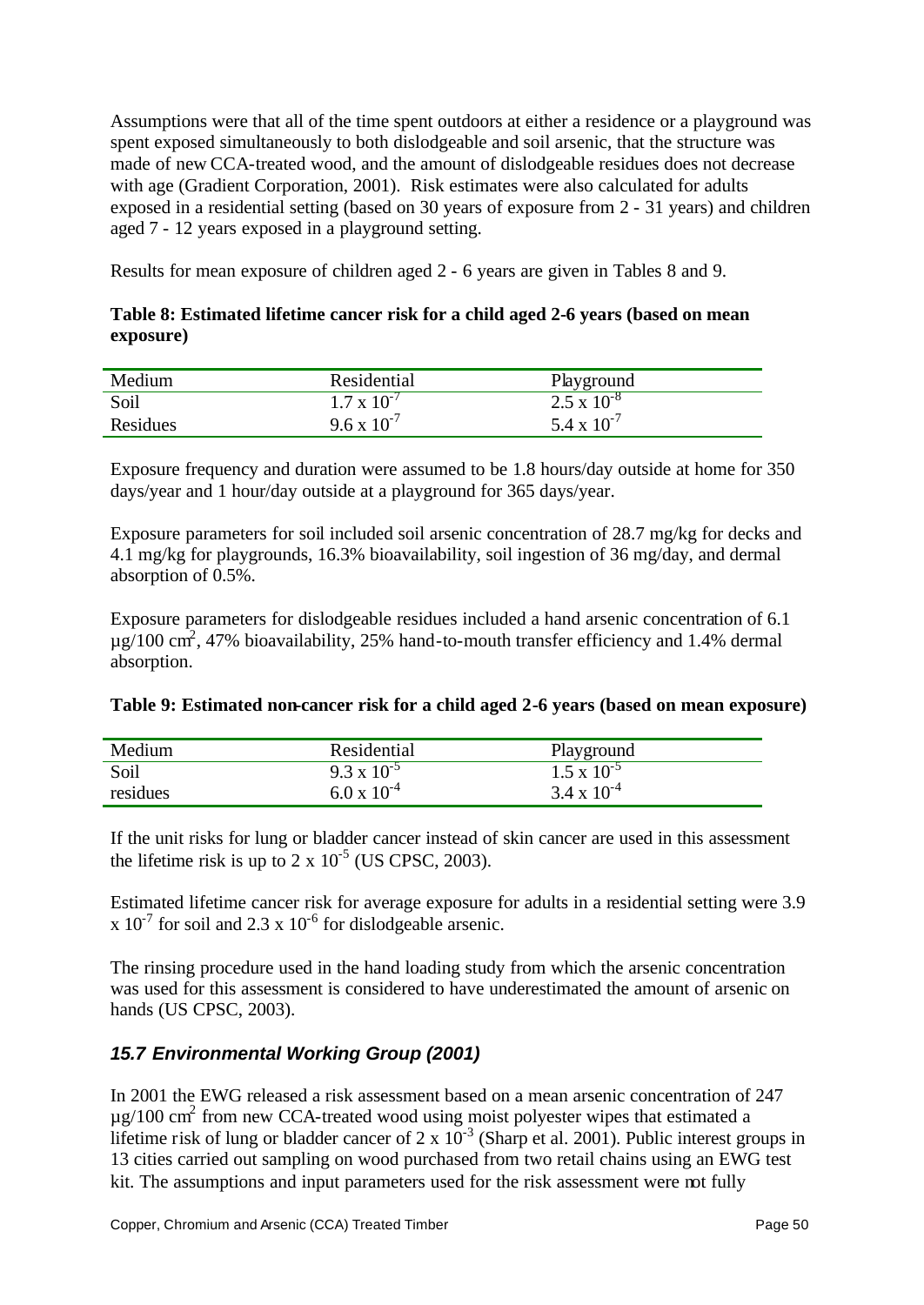described and there is no discussion in the report about hand-to-mouth transfer efficiency and relative bioavailability.

## *15.8 Maas et al. (2002)*

Maas et al. (2002) tested CCA-treated wood for dislodgeable arsenic using wipe sampling based on the method developed by the CPSC.

The authors estimated 8.5 x  $10^5$  µg/year arsenic ingestion for a baby crawling on a deck (assuming 200 hand touches/week, hands are  $40 \text{ cm}^2$ , and  $50\%$  hand-to-mouth transfer efficiency). They then calculated the cancer risk for a baby crawling on a deck as 1 in 180 based on a lifetime exposure of 1.53 x  $10^5$  µg (6 µg/day x 365 days/year/ x 70 years). Lifetime cancer risk estimates were also calculated for an amateur builder of 1 in 612 (builds four decks over a lifetime and based on exposure by ingestion only), and an adult using a CCA-treated wood handrail (twice a day for two years with twice weekly deck surface contact) of 1 in 1275 (Maas et al. 2002). Hand-to-mouth transfer values are similar to those that have been used in other exposure assessments eg HSWMR (2001) but transfer efficiency from wood to skin (represented by wipes) is assumed to be 100%.

The authors mention 6 µg/day arsenic intake as translating to a cancer risk of approximately 1 in 1,000 and cite the National Academy of Sciences (2001). The NRC of the National Academy of Sciences (2001) states 3  $\mu$ g/L of arsenic in drinking water per day equates to a 1 x 10<sup>-3</sup> lifetime bladder or lung cancer risk. Although unclear in their report it appears that the authors may have misused this value in their cancer risk estimates by deriving 6 µg/day from the default water intake for adults of 2 L/day. It is unclear why the authors used this value when they had estimated 8.5 x  $10^5$  µg/year arsenic ingestion for a baby crawling on a deck which equates to 33 µg/day over a 70 year lifetime.

This assessment has been criticised for lack of sensitivity analysis or discussion of the assumptions made and their impact on the risk estimates, lack of standardised or validated exposure scenarios, and assuming that cancer risk for short term (from four separate seven working day periods to two years) exposure scenarios can be extrapolated linearly to a lifetime low level exposure scenario (Fowles et al. 2003). This is an area of uncertainty in cancer risk estimation as short-term exposures cannot be presumed to present no risk.<sup>37</sup> Whilst temporal averaging is a feature of other assessments the period of exposure is typically five years.

Following its publication the author of the Gradient Corporation (2001) risk assessment has also criticised Maas et al. (2002) citing an error in the calculation of the risk estimate for the baby crawling scenario which should be 1 in 850 and not 1 in 180, misuse of the NRC report (2001) in the risk calculations, and ignoring the EPA's calculations used to set its new drinking water standard (Beck, 2002; Mirams, 2003).

 $37$  There is also some evidence that suggests short-term exposures do not produce proportional decreases in cancer risk depending on the nature of the carcinogen and timing of exposure. Under-estimation of risk may be more likely than overestimation from the use of unit cancer risks derived from lifetime exposure (Halmes et al. 2000; US EPA, 2003a).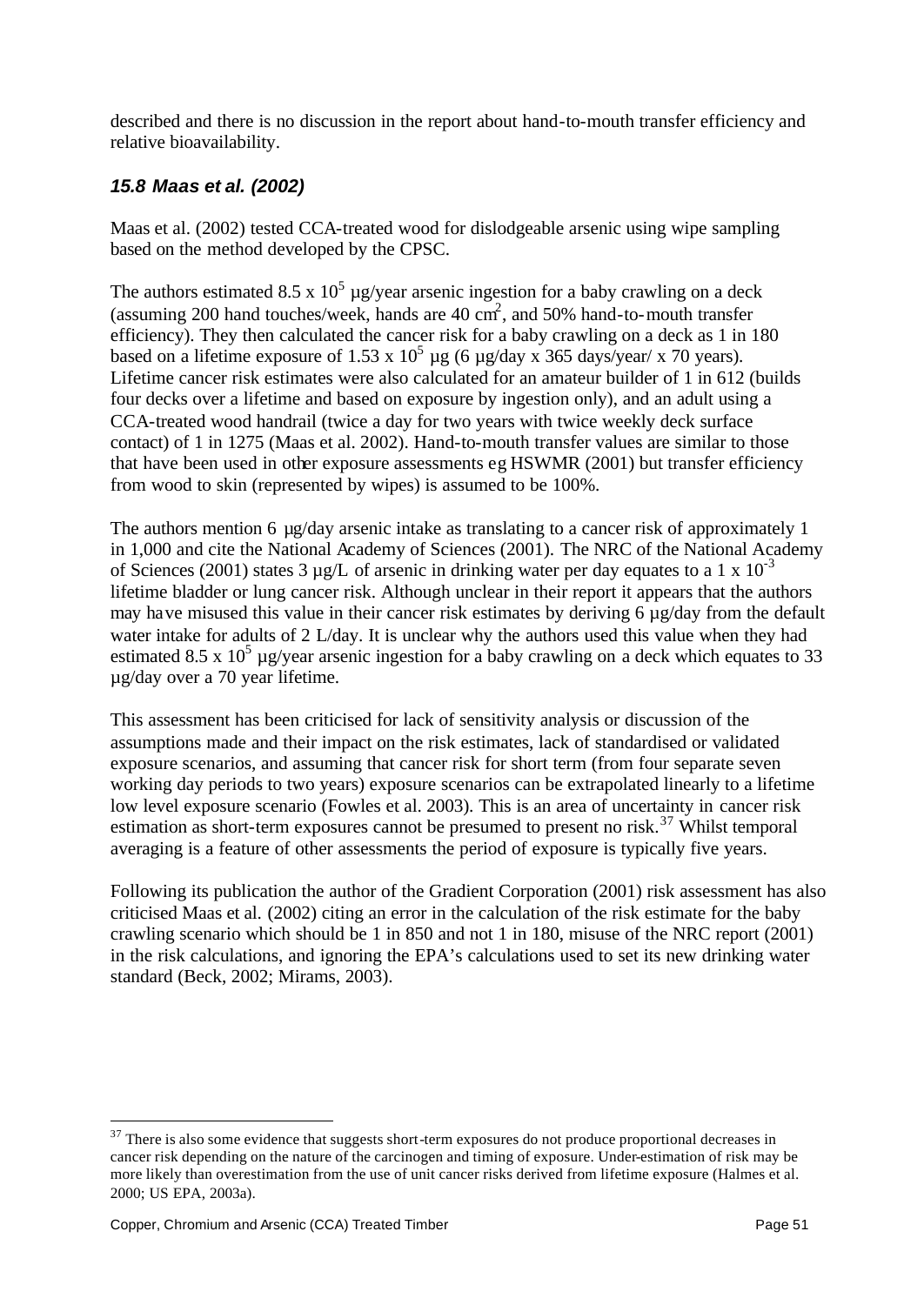## *15.9 US Consumer Product Safety Commission (2003)*

From the results of a field study arsenic exposure from CCA-treated wood playground equipment was estimated to be about 3.5  $\mu$ g each day that includes a playground visit.<sup>38</sup> This is based on the estimated amount of arsenic that would be removed from the wood surface onto a child's hands during a typical play episode and subsequently ingested and absorbed.

The CPSC carried out a deterministic risk assessment for arsenic with uncertainty analysis in which several input parameters (arsenic concentration on hands, hand-to-mouth transfer efficiency, exposure frequency and bioavailability) were individually changed to its upper and lower bounds to approximate best and worst case risk estimates. A probabilistic approach was rejected due to the limited data available for some of the important input parameters. The assessment did not include other potential exposures such as direct dermal uptake of dislodgeable arsenic or exposure to arsenic-contaminated soil. The CPSC concluded that a child who plays on CCA-treated wood playground equipment during early childhood (from 2 to 6 years) has an increased lifetime risk of  $2 \times 10^{-6}$  to  $1 \times 10^{-4}$  of developing lung or bladder cancer. The range of risk estimates from sensitivity analysis was from  $2 \times 10^{-7}$  to  $5 \times 10^{-3}$ .

Assumptions included that the bioavailability of dislodgeable arsenic is 100%, a child aged 2-6 years visits a playground 3 times/week (i.e.156 times/year), a child spends enough time in contact with CCA-treated wood to load their hands, and hand-to-mouth transfer efficiency is 43% and occurs irrespective of where the child is, and there is no effect of wood age on the amount of dislodgeable arsenic.

Prior to the field study laboratory experiments were carried out to develop the study protocol. The factors that had the most impact on dislodgeable arsenic levels were type of hand contact, pressure applied, hand rinsing procedure, type of wipe material, and use of a sampling template. The sampling method developed uses weighted polyester cloth wipes in a template to standardise wiping motion and the amount of pressure applied.

The CPSC also reviewed data on dislodgeable arsenic from other studies and concluded that when similar methods are used average results are relatively consistent.

The estimates derived by the CPSC change if alternate assumptions are used. For example, if the upper bound of the unit cancer risk used is that of the EPA  $(0.0037 \mu g/kg/day)$  rather than the NRC's risk estimate of 0.023 µg/kg/day that was calculated by the CPSC then the upper end risk of  $10^{-4}$  reduces.

Of the assessments discussed in this report it has only been possible to confirm two (WS Atkins International, 1998; CPSC, 2003) as having undergone independent scientific peer review. The assessments are characterised by the use of different approaches and data and conclusions range from that the plausible range of children's exposure to arsenic from CCAtreated wood playground equipment does not present a significant health risk eg Gradient Corporation (2001) to an unacceptable risk eg Roberts and Ochoa (2001).

<sup>&</sup>lt;sup>38</sup> This can be compared to an estimated average daily inorganic arsenic intake of a 2-6 year old child in the United States ranging from 2-46 µg depending on amounts in diet, air and soil (ATSDR, 2000b).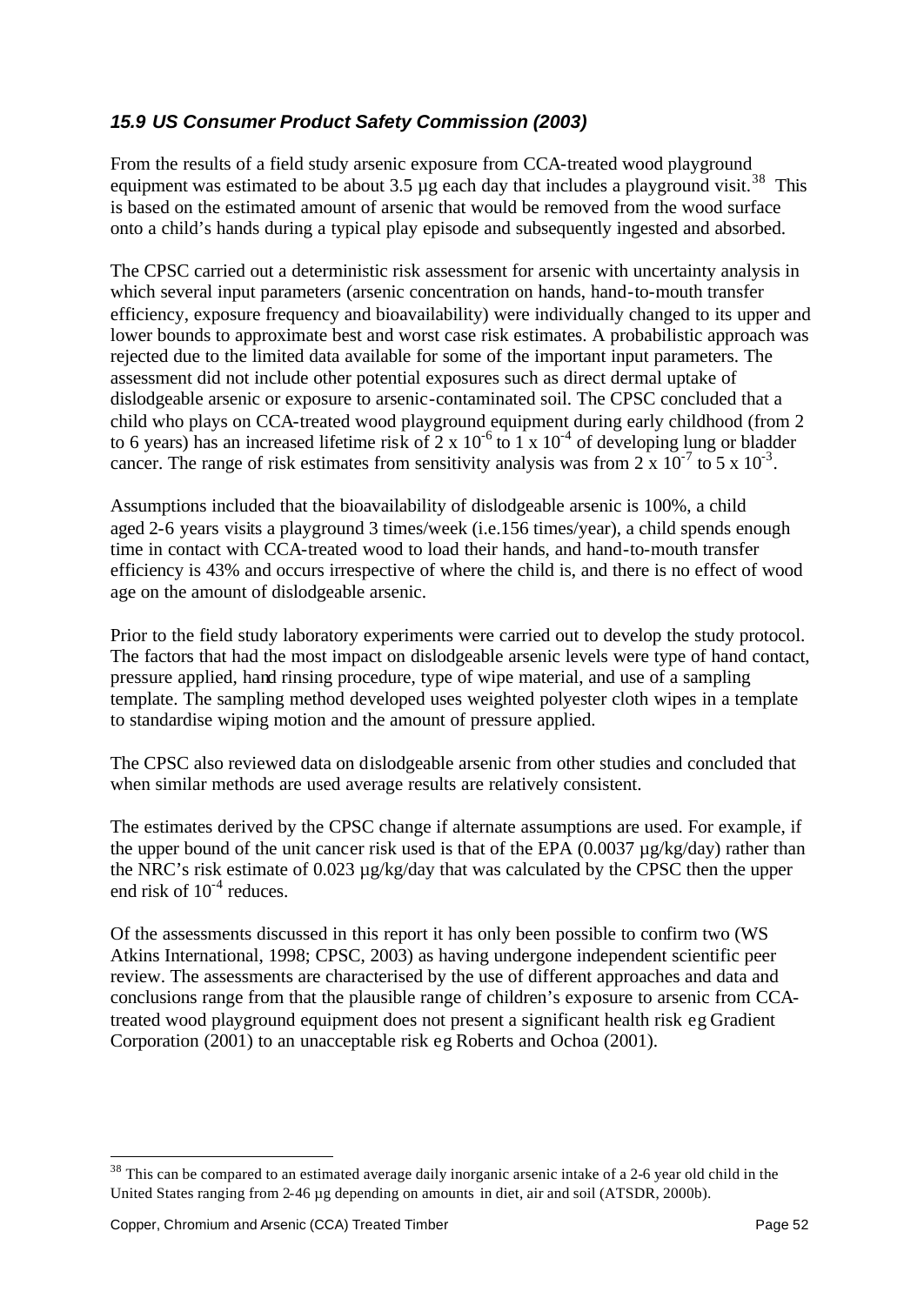| $Risk$ assessor(s)          | Risk estimates                                                        |
|-----------------------------|-----------------------------------------------------------------------|
| CDHS (1987)                 | $1 \times 10^{-4}$ - 6 x $10^{-3}$ (skin)                             |
| CPSC (1990)                 | $3-4 \times 10^{-6}$ - 8-9 x $10^{-6}$ (skin)                         |
|                             | $2 \times 10^{-6}$ - 1 x 10 <sup>-4</sup> (lung/bladder) <sup>1</sup> |
| Roberts and Ochoa (2001)    | $4 \times 10^{-6} - 1 \times 10^{-3}$ (skin)                          |
| Gradient Corporation (2001) | $9.6 \times 10^{-7}$ - 1.5 x 10 <sup>-6</sup> (skin)                  |
| EWG (2001)                  | $2 \times 10^{-3}$ (lung/bladder)                                     |
| Maas et al. (2002)          | $1 \times 10^{-3}$ (lung/bladder) <sup>2</sup>                        |
| CPSC (2003)                 | $2 \times 10^{-6}$ - 1 x $10^{-4}$ (lung/bladder)                     |
|                             | $2 \times 10^{-7}$ - 5 x $10^{-3}$                                    |

**Table 10: Cancer risk estimates for children exposed to dislodgeable arsenic residues**

<sup>1</sup>In 2003 CPSC revised the estimates using the EPA and NRC unit cancer ris ks. ²Based on 1 in 850 not the incorrect 1 in 180 stated in the report.

³Risk estimates from a sensitivity analysis.

Uncertainties associated with evaluating exposure to dislodgeable arsenic include residue concentrations, relative oral bioavailability from residues, residue ingestion rate and surface area for hand-to-mouth contact, and exposure frequency. There is also uncertainty about the relationship between arsenic residue concentration and concentration on hands after contact although the recent CPSC study (2003) established a conversion factor of 0.2 for converting wipe data to hand loading.

It is difficult to compare assessments with one another as the values used for some exposure parameters vary widely. As well there has been no standardised approach for evaluating a child's exposure to dislodgeable arsenic from CCA-treated wood. For those assessments that are well described in terms of assumptions and exposure parameters, and dislodgeable arsenic levels are  $\leq 100 \mu g/100 \text{ cm}^2$ , risk estimates range from  $10^{-6}$  to  $10^{-4}$ .

The dislodgeable arsenic values used in the assessments in conjunction with other exposure parameters give some indication of levels at which no significant health risk is present against which New Zealand data, if available, could be compared.

In some instances there have been attempts to compare these risks with other risks to American children (eg the 1 in 246 risk of injury on playground equipment requiring emergency department treatment (Paling, 2001)) and to place them in the context of background lifetime risks (eg CPSC estimates increase lifetime lung cancer risk in the United States from 0.01% to between 0.0102 to 0.02% (Milloy, 2003)). However with respect to play equipment non-wood alternative materials, such as plastic, metals and composite materials, and wood treated with other preservatives are available. It is also possible to use CCA-treated wood only for the load-bearing components and other materials for the decking and handrails.

When considering the various lifetime cancer risk estimates that have been derived it is important to take account of the level of risk that is regarded as tolerable or acceptable in New Zealand regulatory decision-making. In New Zealand the level of health protection provided for carcinogens equates to a lifetime (based on 70 years of exposure) risk of additional cancer of no greater than one in 100,000 for a given exposure scenario eg drinking water. In the United States this level is usually no greater than one in a million.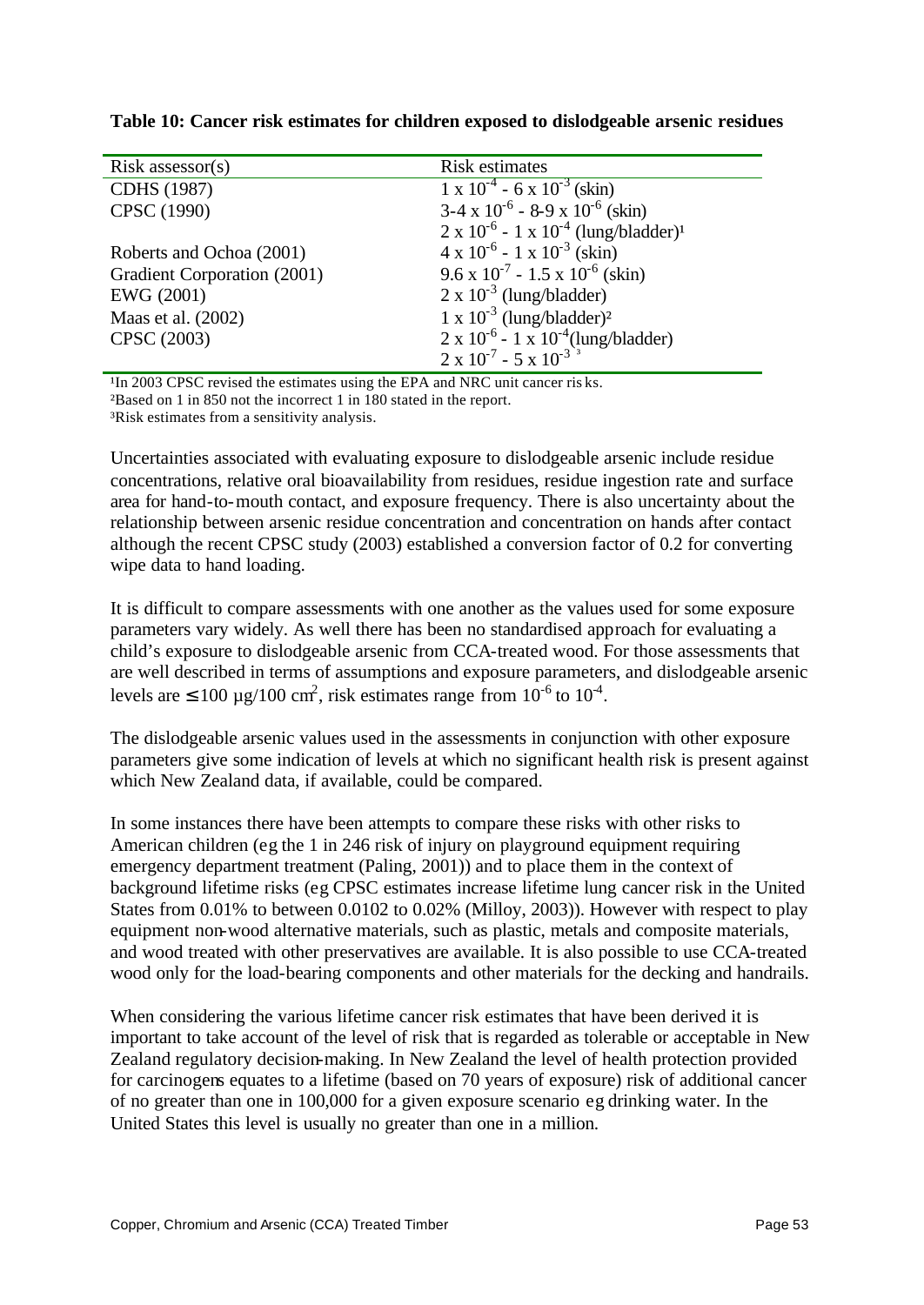There was public consultation on the level of tolerable cancer risk in New Zealand as part of the development of the drinking water standards (Ministry of Health, 2000) and soil criteria for timber treatment sites (Ministry for the Environment and Ministry of Health, 1997).

# **16 Aggregate Exposure of New Zealand Children to Arsenic**

The inorganic arsenic intake from exposure to CCA-treated wood needs to be considered in the context of total inorganic arsenic exposure from all media. The main contributors to total intake in New Zealand are food and drinking water. Table 11 compares the estimated intake from food and water to that from a playground visit using the approximate value for ingested dislodgeable arsenic calculated by the CPSC  $(2003)$ .<sup>39</sup>

For example, for a 15 kg child (3 year old) daily arsenic intake is no more than 18.5  $\mu$ g(<6  $\mu$ g from food,  $=9 \mu$ g from drinking water and 3.5  $\mu$ g from playground equipment).

For an 18 kg child daily arsenic intake is no more than 19.7  $\mu$ g (<7.2  $\mu$ g from food, =9  $\mu$ g from drinking water and 3.5 µg from playground equipment).

| Age group     | Daily intake     | Medium           |                                                                           |
|---------------|------------------|------------------|---------------------------------------------------------------------------|
| $1 - 6$ years | $< 0.4 \mu g/kg$ | Food             | 1997/98 total diet survey;<br>assumes 25% dietary<br>arsenic is inorganic |
| $2 - 6$ years | $= 9 \mu g$      | Water            | $0.9L/day; 1 = MAX of 10$<br>$\mu$ g/L                                    |
| $2 - 6$ years | $3.5 \mu g$      | CCA-treated wood | Ingested residues/<br>playground visit (US<br>CPSC, 2003)                 |

|  | Table 11: Inorganic arsenic intake of New Zealand children |  |  |  |
|--|------------------------------------------------------------|--|--|--|
|  |                                                            |  |  |  |

<sup>1</sup>The mean drinking water intake of children aged 3 - 5 years is 0.87 L/day (US EPA, 1997).

However both of these results are below the approximate daily proportion of the PTWI of 2 µg/kg/day (30 µg and 36 µg for a 15 kg and 18 kg child respectively) and well below the Lowest Observed Adverse Effect Level (LOAEL) of 50 µg/kg recommended for assessing non-cancer effects to children from short-term exposure (oral and dermal exposures up to 180 days) by the SAP (2001). If an uncertainty factor of 10 is applied to this LOAEL to extrapolate to a No Observed Adverse Effect Level the levels are 75 µg for a 15 kg child and 90 µg for an 18 kg child.

Most children in New Zealand will have a daily arsenic intake from drinking water much less than 9 µg. For example the mean arsenic concentration has been reported as 2µg/L (personal communication to the Ministry of Health, ESR, 6 August 2002).

These calculations also assume that a child visits a playground every day.

These calculations do not include ingestion, dermal contact or inhalation of arsenic in soil from whatever source, dermal absorption of arsenic in wood surface residues, or ingestion and

 $39$  This value was derived from a mean arsenic concentration of 7.6  $\mu$ g and assumed hand-to-mouth transfer efficiency is 43% and bioavailability is 100%.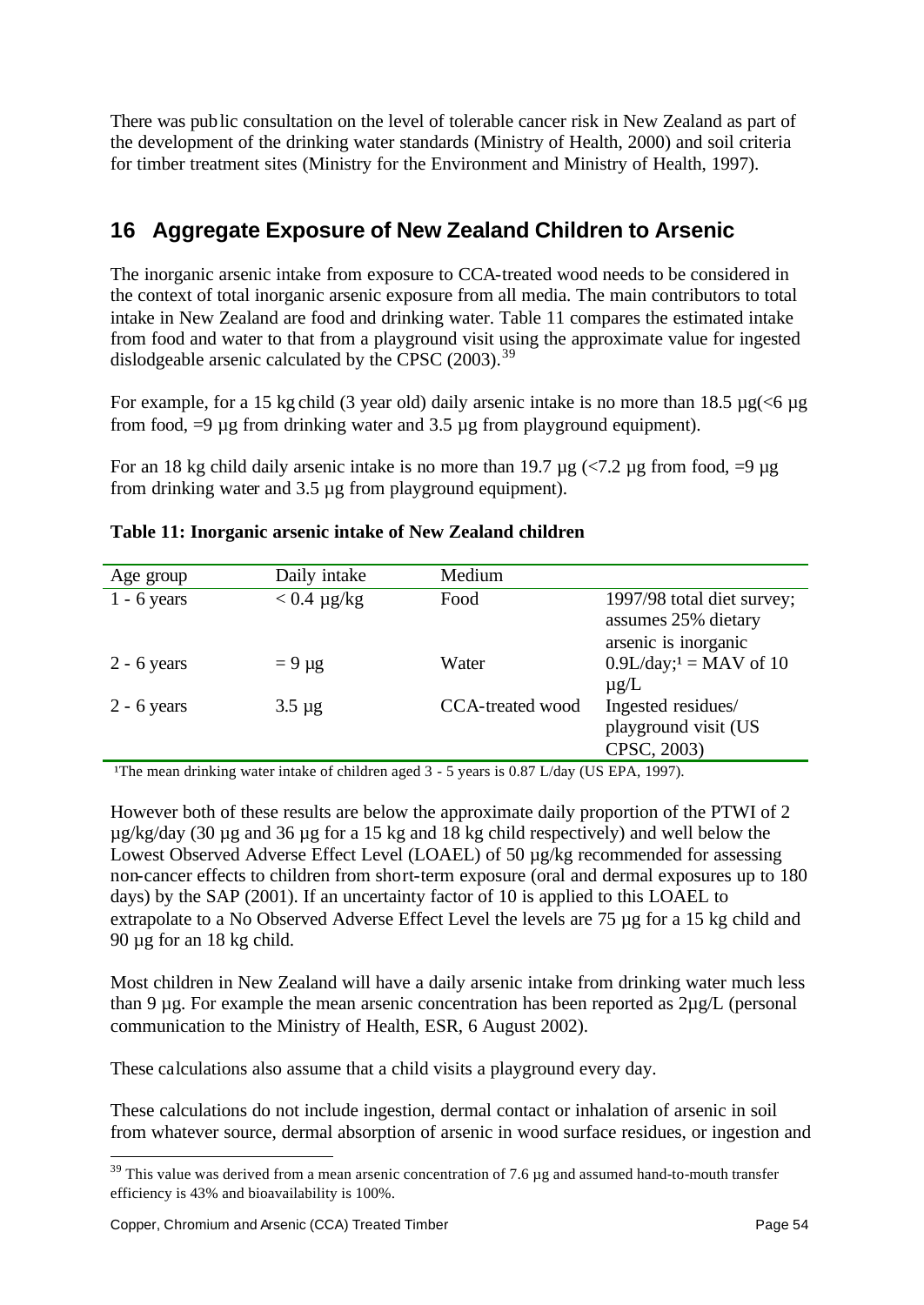dermal absorption from CCA-treated wood structures other than playground equipment eg decks, sand-pits. In addition some children will be exposed to arsenic from environmental tobacco smoke. For a 3 year old child if this additional intake was greater than about 10 µg/day the tolerable intake would be exceeded.

# **17 Information Gaps and Uncertainties**

Information gaps include the transfer rate of surface residues from CCA-treated wood to skin over time, the relative bioavailability of arsenic from CCA-treated wood in soil and from wood surface residues, arsenic dermal absorption, chromium speciation in residues and soil, New Zealand data on the prevalence of CCA-treated wood decks or playground equipment and their age, activity pattern data for New Zealand children and the number of children likely to be exposed, and wood surface residue data from CCA-treated radiata pine structures in New Zealand.

Assessment of human health risk from exposure to environmental media involves many steps. If the uncertainty inherent in each step is high, the probability of significantly overestimating exposures increases. The product of several such overestimated parameters can result in risk estimates that are implausible.

Since the mechanism of carcinogenesis of arsenic is not well established there is uncertainty associated with the cancer toxicity values that have been derived and used in the risk assessments. These may overestimate risk at low levels of exposure.

Urinary biomonitoring would overcome the uncertainty that currently exists concerning the hand-to-mouth transfer efficiency and bioavailability of arsenic from surface residues and bioavailability of soil arsenic from CCA-treated wood structures.

Given the difficulties in getting urine samples from preschool children and the likelihood that exposure among builders is higher, as they are exposed for longer periods of time and also through inhalation, builders would constitute an ideal study group for biomonitoring. Within the building industry there are also some who are mainly involved in deck construction.

The fraction of total urinary arsenic derived from inorganic arsenic (inorganic arsenic and its metabolites, MMA and DMA) needs to be determined for such a group and compared with the results from a control group not exposed to CCA-treated wood.

Results from such a study, if appropriately controlled for other sources of arsenic, could be used as an indicator of likely urinary inorganic arsenic in children exposed to CCA-treated wood structures. For example, if the urinary inorganic arsenic (including metabolites) levels among builders with high levels of exposure to CCA-treated wood who do not wear dust masks or gloves are not elevated compared to controls then those of children exposed to CCA-treated wood structures are unlikely to be either. Such a study would be limited by the fact that the main exposure route is different for builders and children. However if urinary levels were found to be significantly elevated then a biomonitoring study of children would be indicated.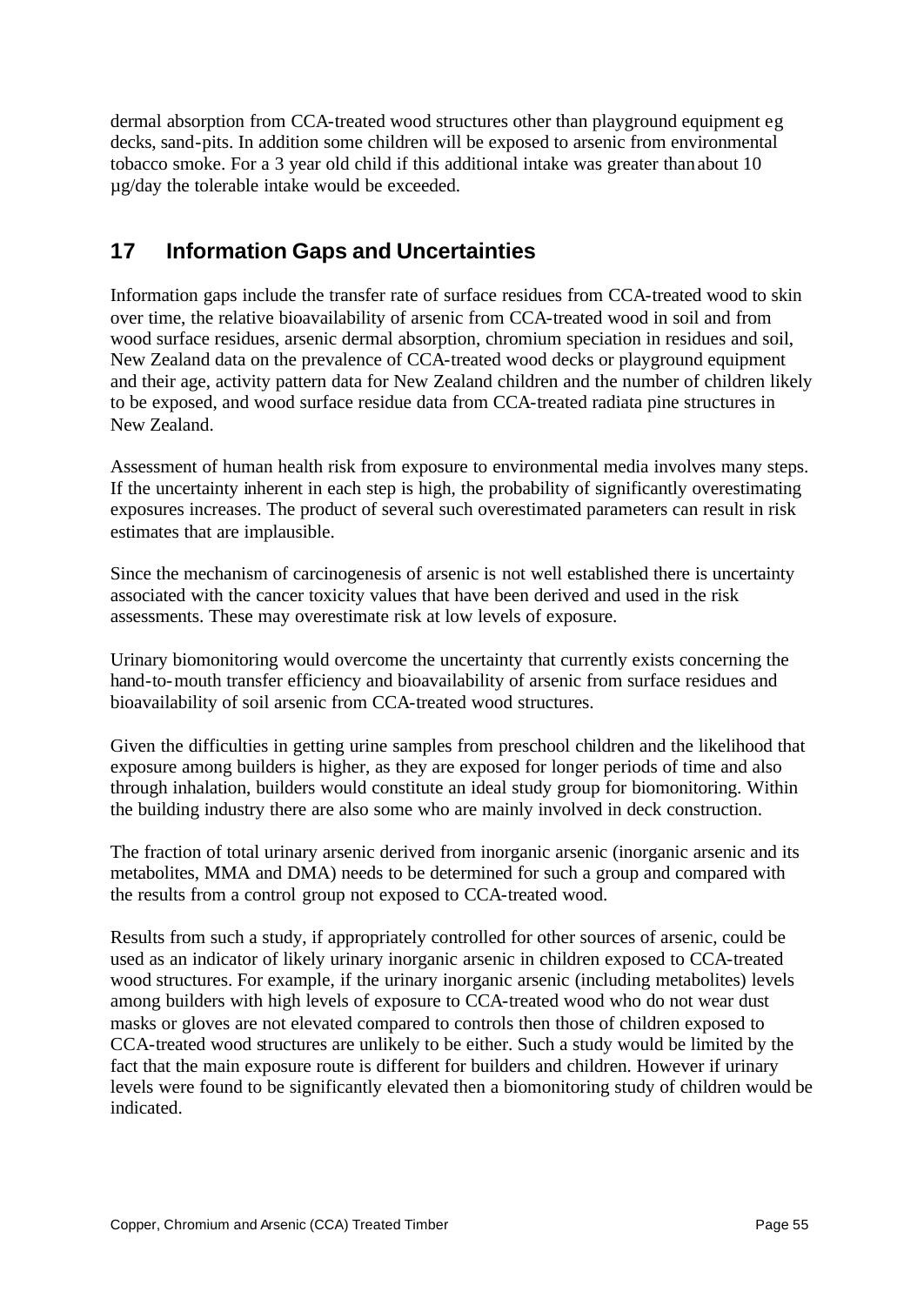# **18 Precautionary Health Advice**

The EC labelling requirement includes advice to wear gloves when handling and wear a dust mask and eye protection when cutting or crafting CCA-treated wood (EC, 2002).

In addition the EPA advice includes advice to saw, sand and machine CCA-treated wood outside, to wash exposed parts of the body particularly hands before eating, drinking or smoking and to wash work clothes separately from other clothing (US EPA, 2002c).

Similar recommendations for handling and recommendations for use are given by the PMRA, in manufacturers' product information and by the New Zealand TPC.

Construction debris should be removed from the site and local authority advice sought about the appropriate means of disposal.

General public health advice such as washing hands before eating and not placing food directly on outside surfaces applies irrespective of whether there is contact with CCA-treated wood or not.

Children's sandpits should not be constructed from CCA-treated wood as any arsenic leached into the sand will not bind as well as it does to soil and will disperse through the sand. Alternatively sand-pits may be lined with plastic to prevent leachate contaminating the sand. Sand-pits that were built years ago and in which the sand has been replaced are unlikely to present a significant risk as evidence suggests leaching decreases with time. Any risk, if present, could be reduced by lining the sand-pit with plastic and replacing the sand. Local authority advice should be sought about the appropriate means of disposal of potentially contaminated sand.

CCA-treated wood sawdust or wood chips should not be used as barrier materials around playground equipment.

Limited data suggest that playground equipment be coated with an outdoor grade penetrating sealant eg polyurethane every 1-2 years depending on wear and weathering.

Limited data suggest strong oxidising commercial deck treatments or brighteners should be avoided as they result in leaching of hexavalent chromium from CCA-treated wood.

Any possible concern about arsenic uptake in root vegetables can be eliminated by growing these vegetables more than 100 mm from treated wood garden edgings or lining the wood interior with plastic (CSIRO, 2002).

CCA-treated wood should not be burnt as arsenic is released in the smoke and ashes, or used as mulch or compost.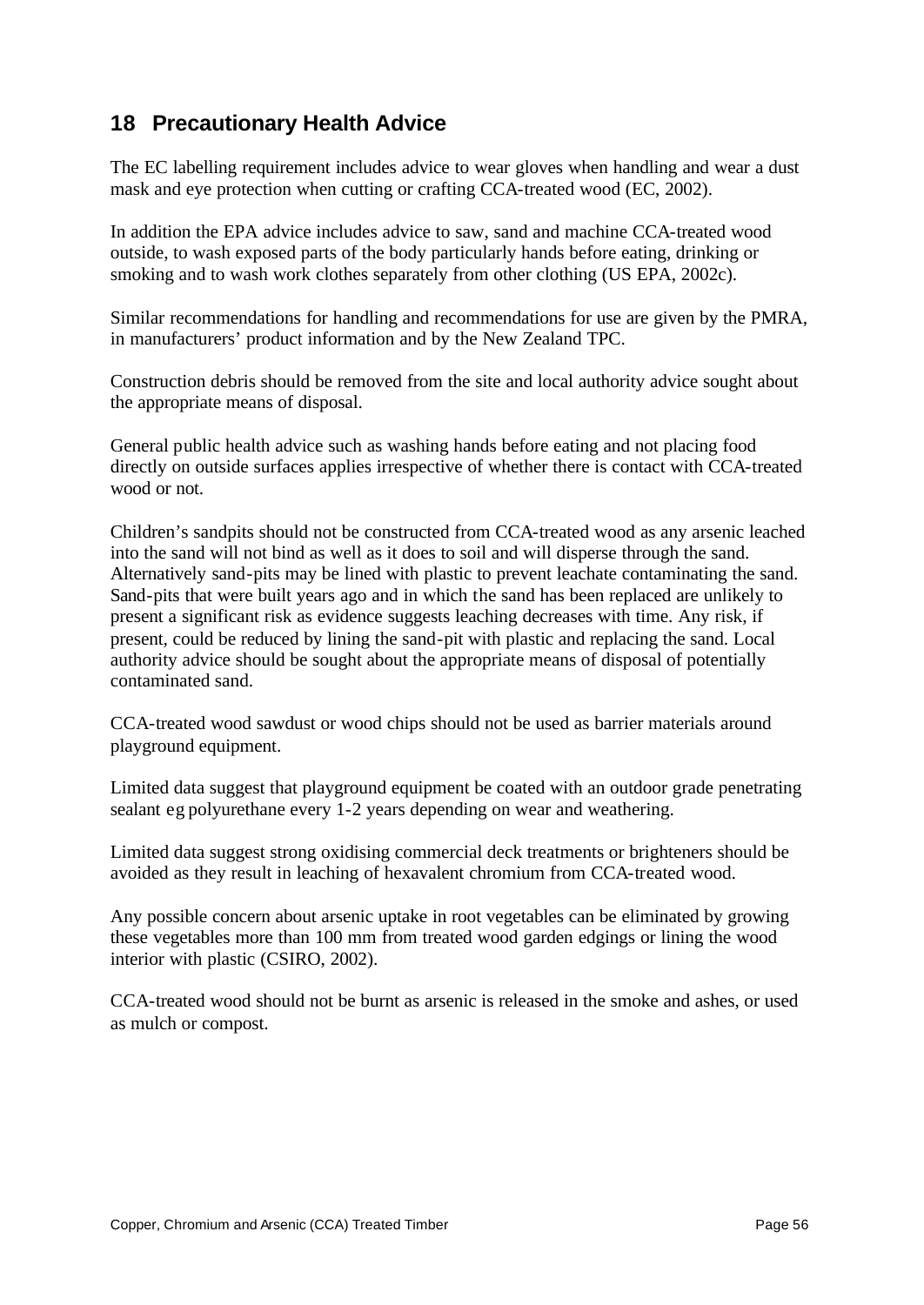# **19 Conclusion**

Whilst there is international and local concern over the potential adverse health effects from CCA-treated wood, research to date is inconclusive as to whether exposure to arsenic from this source poses a significant health risk to children.

Few well-designed epidemiological studies have been carried out of timber treatment workers using CCA or workers using CCA-treated wood. Results from studies of urinary arsenic levels have been mixed with studies by Jensen et al. (1991; 1995) reporting increased levels among workers processing CCA-treated wood indoors compared to controls. Given the higher exposure of workers compared to children in terms of duration, frequency and amount of arsenic these studies suggest that it is unlikely that CCA-treated wood structures would pose an unacceptable risk to children.

A number of risk assessments of CCA-treated wood have been undertaken internationally with estimated additional lifetime lung and bladder cancer risks ranging from around one case in a million or less to as high as one case in a thousand children exposed. The upper bound of the range reduces to one in ten thousand (i.e one order of magnitude higher than the risk level regarded as tolerable by New Zealand regulatory agencies) if only the most well described assessments in terms of assumptions made and exposure parameters used are considered. The risk estimates change depending on the exposure assumptions that are made and are influenced particularly by uncertainty relating to the amount of arsenic from residues and soil that is eventually absorbed into the body.

Any health risks to children may be greater from new CCA-treated wood structures assuming the amount of transfer from wood to skin decreases in the same way that the leaching rate into soil decreases after exposure to rain. However it is not known how long it takes for readily dislodgeable arsenic residues once removed to be replaced by subsurface arsenic, and over what time period this continues. Limited data suggest exposure to dislodgeable surface residues and leaching into soil is reduced if the wood is sealed every 1-2 years.

In general, the risk assessments do not put arsenic exposure assessment from CCA-treated wood into the context of an average individual's aggregate arsenic exposure from all sources. Most children in New Zealand will have a daily arsenic intake from drinking water, food and visiting a playground (assuming the CPSC value of 3.5 µg ingested arsenic from surface residues applies in New Zealand) much less than the TDI. These calculations do not include ingestion, dermal contact or inhalation of arsenic in soil from whatever source, dermal absorption of arsenic in wood surface residues, or the potential contribution from other CCAtreated wood structures such as decks or sand-pits. Aggregate exposure may be high for some children such as a toddler in an area where there is a higher arsenic concentration in drinking water, a warm climate resulting in more outdoor play, a high natural background level of arsenic in the soil, and an early childhood centre or home with decks, sand-pit and/or play equipment made of CCA-treated wood.

There are no epidemiological studies or human case reports involving disease related to direct contact with CCA-treated wood and the low level exposures that most of the general population will experience from contact with CCA-treated wood are extremely unlikely to result in acute health effects. CCA-treated wood has also been in use for many years without discernible adverse health effects suggesting that if there is a true increased risk it is very small. This is supported by the finding that epidemiological studies do not show increased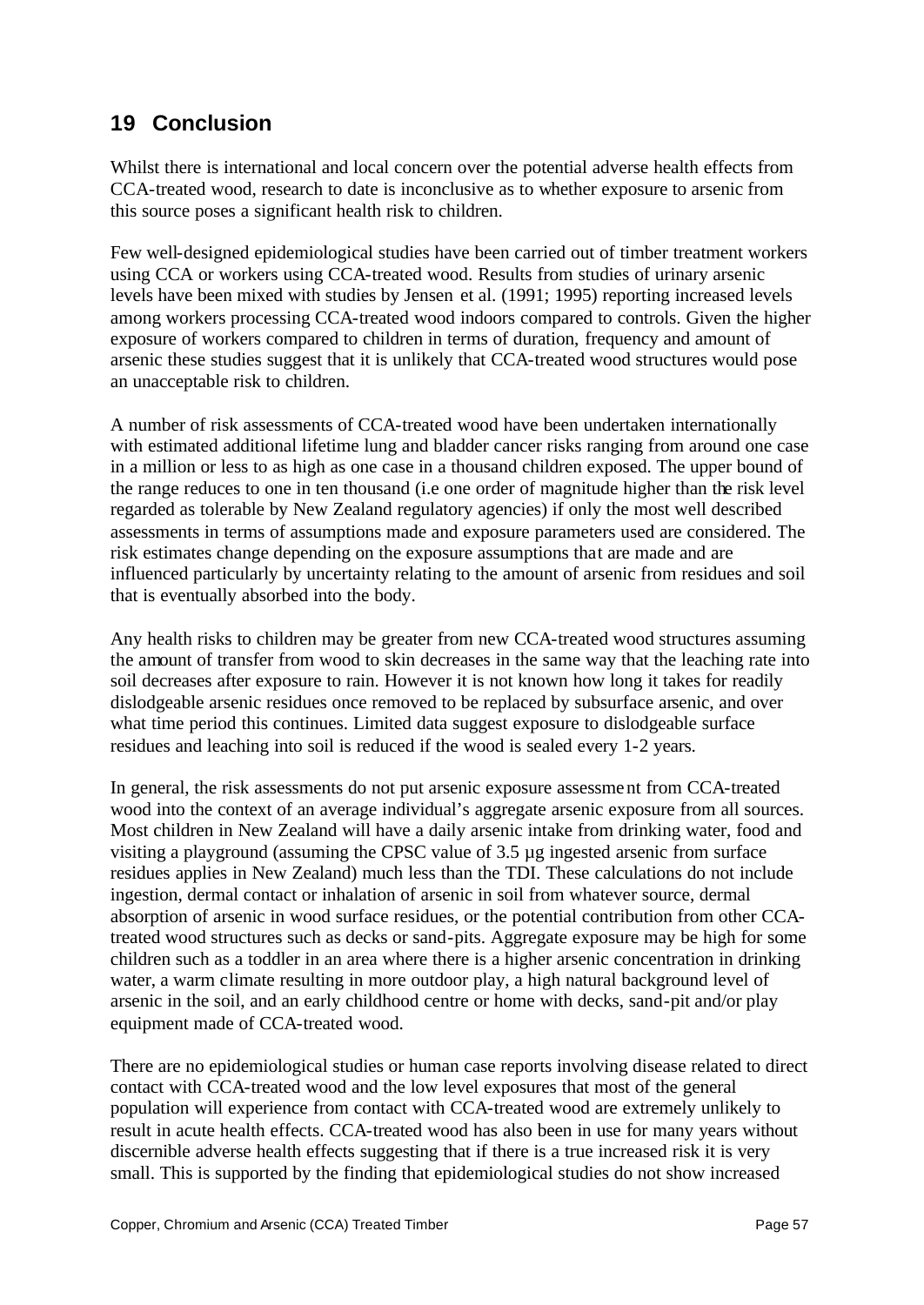cancer risk among populations with low levels of arsenic exposure from drinking water though to some extent this is limited by the lack of statistical power of the studies.

New Zealanders are exposed to low levels of arsenic present in food, water, air and soil, particularly in the central North Island where background levels are naturally high in the volcanic soil. Available New Zealand data on inorganic arsenic intake are insufficient for a risk assessment to be carried out with reasonable certainty. The issue for regulatory agencies is then to what extent a precautionary approach should be adopted to the use of CCA, as one source of potential inorganic arsenic exposure, in New Zealand. Despite uncertainty and potential overestimation of cancer risk it would be prudent public health policy to reduce human exposure to arsenic from all sources wherever feasible.

Recommended actions include:

- enhanced monitoring of treatment plants to ensure "best practice" is carried out;
- branding or run-on printing of each board and/or labelling of CCA-treated wood;
- having new playground equipment in schools, early childhood centres, and public parks built of alternative materials to restrict public 'involuntary' contact with CCA-treated wood since alternative materials are available;
- sealing recently constructed (i.e.  $= 6$  months old) CCA-treated wood playground equipment in schools, early childhood centres and public parks;
- consumer information at the point of sale;
- greater dissemination of precautionary health advice to the public and builders; and
- research analysis of cancer incidence and mortality data for builders, and a urinary biomonitoring study of children or builders.

The weight of current evidence with respect to health risk seems insufficient to support measures such as replacement of CCA-treated wood structures in current use or banning all future use.

In the United States, Canada and the European Union a ban on the use of CCA-treated wood in residential and recreational settings will take effect in 2004. The regulatory decisions in the United States and Canada resulted from a request from the CCA industry and risk assessments of CCA and children's exposure to CCA-treated play equipment are still in progress. In the European Union the decision followed an assessment of health and environmental risks and consultation. It is difficult to ascertain with certainty to what extent potential risks to health have influenced regulatory decision-making in the EC and its member states which already have restrictions in place. It is possible that in some instances potential environmental risks such as the aquatic ecotoxicity of arsenic, copper and chromium and concerns about disposal of CCA-treated wood have been more influential though it is noted that the EC took the precautionary principle into account. CCA is also currently undergoing a full evaluation by the EC so it is possible that further restrictions may result. Of note is the fact that none of these regulatory decisions apply to CCA-treated wood already in use.

Perspectives differ as is illustrated by the many risk assessments that have been carried out in the United States. A very small amount of uncertainty is unacceptable to some and leads to action in the absence of affirming evidence based on a precautionary approach. In contrast applying a precautionary approach within a risk management framework would involve consideration of the costs of more restrictive regulatory standards, and the risks (including the health consequences of failure of a wooden structure), costs and benefits of alternatives.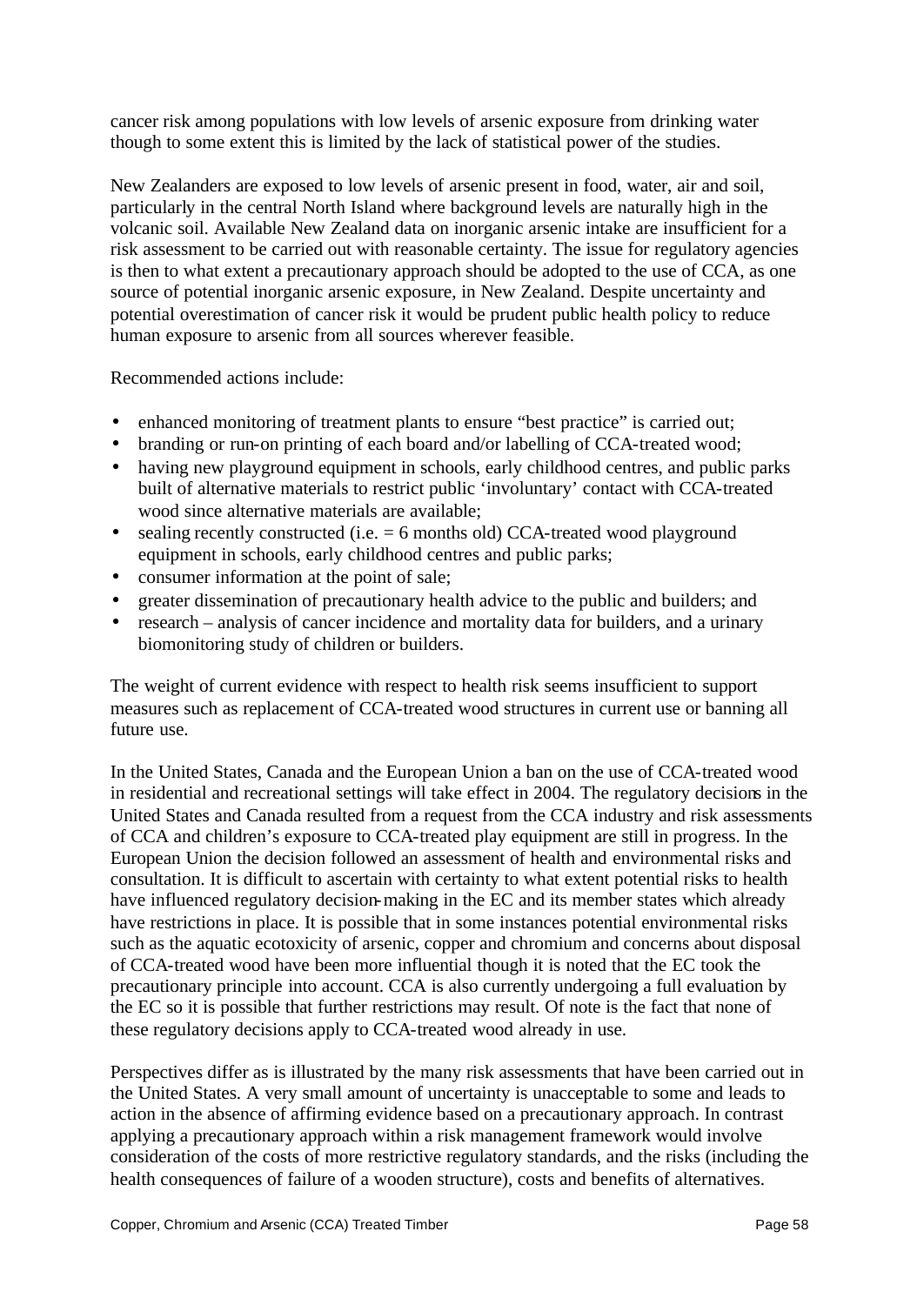# **References**

Aceto M, Fedele A. Rain water effect on the release of arsenic, chromium and copper from treated wood. Fresenius Environ Bull 1994; 3: 389-394.

Agency for Toxic Substances and Disease Registry. Toxicological profile for chromium. Atlanta: US Department of Health and Human Services, Public Health Service, 2000a.

Agency for Toxic Substances and Disease Registry. Toxicological profile for arsenic. Atlanta: US Department of Health and Human Services, Public Health Service, September 2000b.

Agency for Toxic Substances and Disease Registry. Toxicological profile for copper – draft for public comment. Atlanta: US Department of Health and Human Services, Public Health Service, 2002.

Alamgir F, Allan D, Rosen C. Arsenic availability from CCA treated lumber and uptake by plants. Department of Soil, Water, and Climate, University of Minnesota (undated). http://www.preservedwood.com/safety/research\_rosen.html

American Chemistry Council, American Wood Preservers Institute. Comments of the American Chemistry Council Biocides Panel Arsenical Wood Preservatives Task Force and the American Wood Preservers Institute to the Consumer Product Safety Commission in response to a petition for ban on the use of CCA-treated wood in playground equipment. September 12, 2001.

Arch Timber Protection. CCA treated timber – EC decision. 4 December 2002. http://www.archtp.co.uk/news.php4

Australian and New Zealand Environment and Conservation Council. Australian and New Zealand guidelines for the assessment and management of contaminated sites. Australian and New Zealand Environment and Conservation Council, National Health and Medical Research Council, 1992.

Baines EF. Scientific response to the restrictions on CCA. Wood Preservation Task Force and the Western European Institute for Wood Preservation. February 5, 2002. http://europa.eu.int/comm/enterprise/chemicals/markrestr/arsenic/ind/wptfz.pdf

Bartlett R, James B. Behavior of chromium in soils: III. Oxidation. J Environ Qual 1979; 8: 31-35.

Bates MN, Smith AH, Hopenhayn-Rich C. Arsenic ingestion and internal cancers: a review. Am J Epidemiol 1992; 135: 462-476.

Beck BD, Boardman PD, Hook GC, Rudel RA, et al.. Response to Smith AH, Biggs ML, Hopenhayn-Rich C, Kalman D. Arsenic risk assessment. Environ Health Perspect 1995; 103: 13-17 (and erratum in Environ Health Perspect 1995; 103: 220).

Beck BD. Summary of key issues regarding Dr Richard Maas' comments on risks associated with pressure treated wood. Cambridge, Massachusetts: Gradient Corporation, 23 December 2002.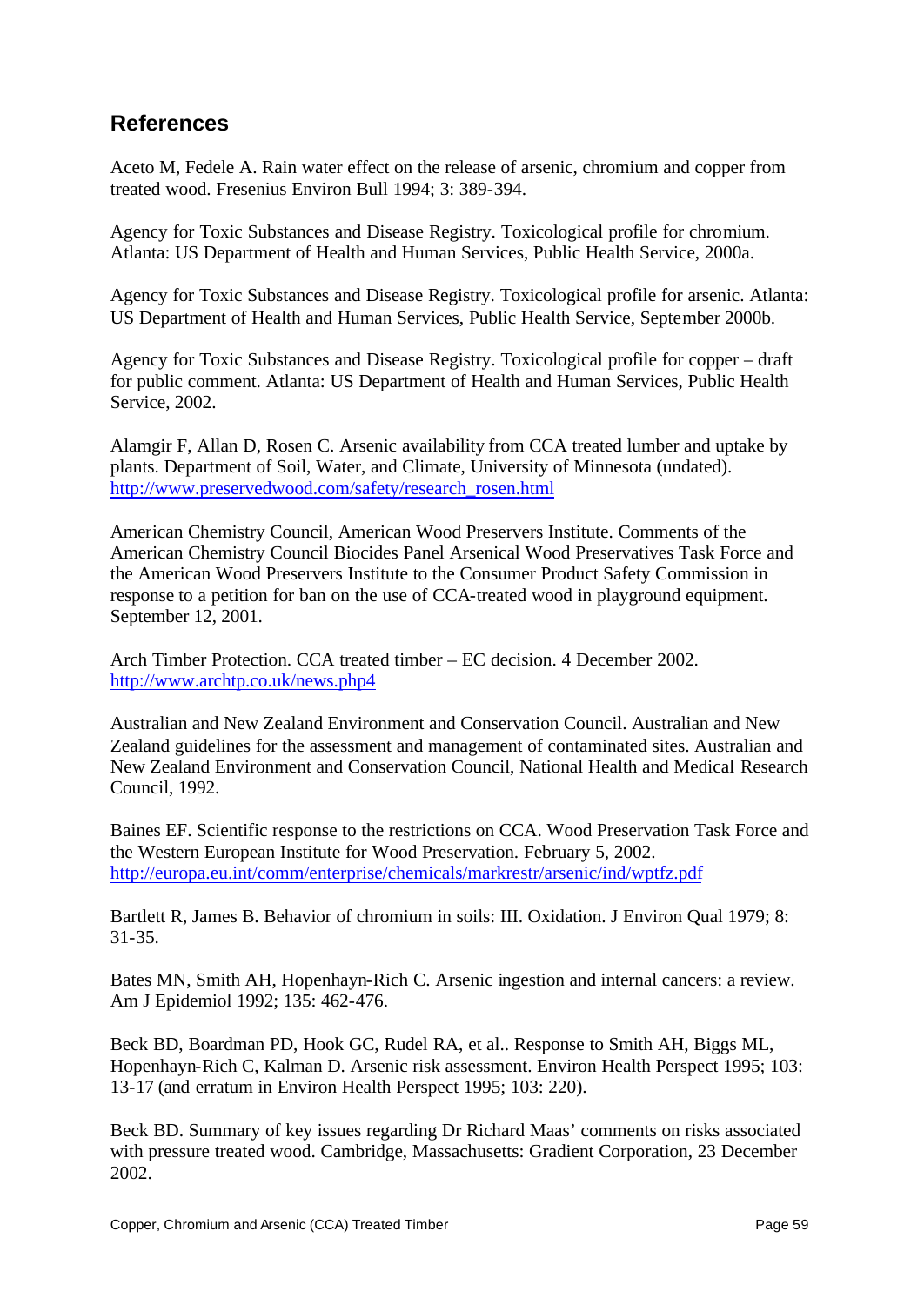Bidot P, Francois MR, Giovinco J, Hillman J, et al.. Letter to Florida Department of Health. Florida Physicians Arsenic Workgroup. June 14, 2002. http://www.preservedwood.com

California Department of Health Services. Report to the legislature. Evaluation of hazards posed by the use of wood preservatives on playground equipment. California: Office of Environmental Health Hazard Assessment, Department of Health Services, 1987.

Carey PL, McLaren RG, Adams JA. Sorption of cupric, dichromate and arsenate ions in some New Zealand soils. Water Air Soil Pollut 1996; 87: 189-203.

Chappell WR, Beck BD, Brown KG, Chaney R, et al.. Inorganic arsenic: a need and an opportunity to improve risk assessment. Environ Health Perspect 1997; 105:1060-1067.

Charnley G, Putzrath RM. Children's health, susceptibility, and regulatory approaches to reducing risks from chemical carcinogens. Environ Health Perspect 2001; 109: 187-192.

Chiou HY, Chiou ST, Hsu YH, Chou YL, et al.. Incidence of transitional cell carcinoma and arsenic in drinking water: a follow-up study of 8,102 residents in an arseniasis-endemic area in northeastern Taiwan. Am J Epidemiol 2001; 153: 411-418.

Christmas J. Australasia's response to US CCA developments. In: Proceedings of Timber Preservation 2002. *Technologies and product opportunities to improve performance.* Rotorua, 25-26 November 2002. Forest Industry Engineering Association, 2002.

Cohen Hubal EA, Sheldon LS, Burke JM, McCurdy TR, et al.. Children's exposure assessment: a review of factors influencing children's exposure, and the data available to characterize and assess that exposure. Environ Health Perspect 2000; 108: 475-486.

Commission of the European Communities. Commission Directive 2003/02/EC of 6 January 2003 relating to restrictions on the marketing and use of arsenic (tenth adaptation to technical progress to Council Directive 76/769/EEC). Brussels: Commission of the European Communities, 2003.

Concha G, Nermell B, Vahter M. Metabolism of inorganic arsenic in children with chronic high arsenic exposure in northern Argentina. Environ Health Perspect 1998; 106: 355-359.

Connell M, Baldwin WJ, Smith T. Controlled fixation technology. In: Proceedings of the  $3<sup>rd</sup>$ International Wood Preservation Symposium *The challenge – safety and environment*. 6-7 February, 1995, Cannes-Mandelieu, France. Stockholm: The International Research Group on Wood Preservation 1995, 177-193.

Cruz FG, Katz SA, Milacic R. Determination of hexavalent chromium in CCA-treated building timbers. J Environ Sci Health 1995; A30: 299-306.

CSIRO. Safety of timber treated with CCA preservative. Melbourne: CSIRO, 2002. http://www.ffp.csiro.au/wft/wpc/ccafact1.htm

Davies H, Nokes C, Ritchie J. A report on the chemical quality of New Zealand's community drinking water supplies. Report for the Ministry of Health. Christchurch: Institute of Environmental Science and Research Ltd, 2001.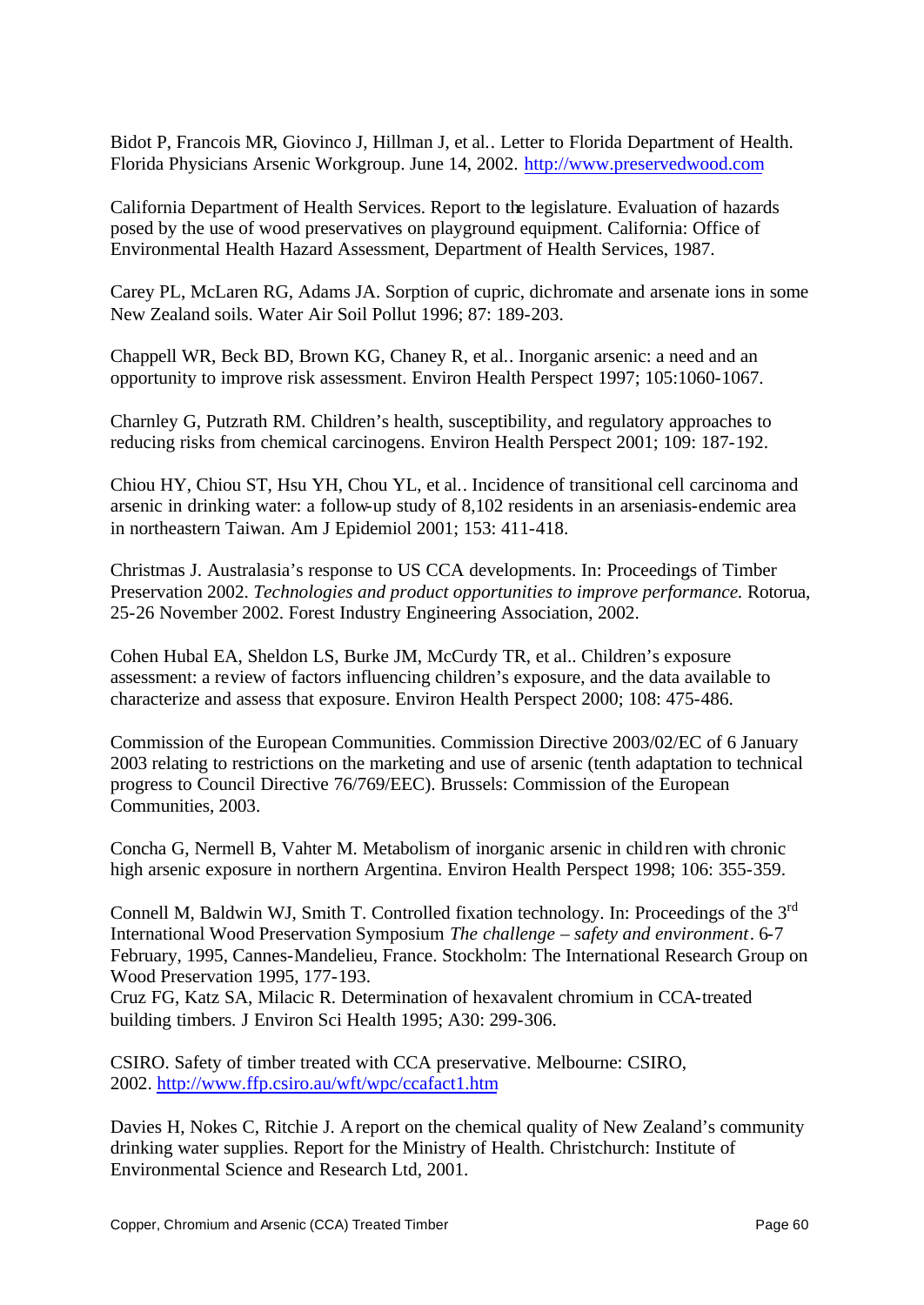Decker P, Cohen B, Butala JH, Gordon T. Exposure to wood dust and heavy metals in workers using CCA pressure-treated wood. AIHA J 2002; 63: 166-171.

DeSesso JM, Jacobson CF, Scialli AR, Farr CH, et al.. An assessment of the developmental toxicity of inorganic arsenic. Reprod Toxicol 1998; 12: 385-433.

E<sup>x</sup>ponent. Technical Memorandum. Comparison of risk assessments for children's exposure to arsenic from CCA-treated wood. Draft. Boulder, Colorado: E<sup>x</sup>ponent, May 2002a.

 $E^x$  ponent. Technical issues associated with the risk assessment of children's exposure to arsenic at playgrounds with structures constructed from CCA-treated wood. ACC Reference No: Exponent – Risk Assessment-1.0. Boulder, Colorado: E<sup>x</sup>ponent, May 2002b (updated from July 2001).

ERMA New Zealand. List of timber preservatives to be considered for transfer under the transitional provisions of the HSNO Act with proposed classifications and controls. Wellington: ERMA New Zealand, 16 December 2002.

European Commission. Result of the public consultation on arsenic. June 2002. http://europa.eu.int/comm/enterprise/chemicals/markrestr/arsenic/consultation.htm

Farmer JG, Johnson LR. Assessment of occupational exposure to inorganic arsenic based on urinary concentrations and speciation of arsenic. Br J Ind Med 1990; 47: 342-348.

Feldman J. All hazardous wood preservatives should be banned. Pesticides and You. News from Beyond Pesticides/National Coalition Against the Misuse of Pesticides. 2002; 22: 1.

Fields S. Caution – Children at play: how dangerous is CCA? Environ Health Perspect 2001; 109: A263-A269.

FIFRA Scientific Advisory Panel. Preliminary evaluation of the non-dietary hazard and exposure to children from contact with chromated copper arsenate (CCA)-treated wood playground structures and CCA-contaminated soil. SAP Report No. 2001-12. Washington: Office of Pesticide Programs, US Environmental Protection Agency, December 12, 2001.

FIFRA Scientific Advisory Panel. A set of scientific issues being considered by the Environmental Protection Agency regarding: Stochastic human exposure and dose simulation model (SHEDS): system operation review of a scenario specific model (SHEDS-wood) to estimate children's exposure and dose to wood preservatives from treated playsets and residential decks using EPA's SHEDS probabilistic model. SAP Meeting Minutes No. 2002- 6. Washington: Office of Pesticide Programs, US Environmental Protection Agency, November 13, 2002.

Firth HM, Herbison GP, Cooke KR, Fraser J. Male cancer mortality by occupation: 1973-86. NZ Med J 1993; 106: 328-330.

Firth HM, Cooke KR, Herbison GP. Male cancer incidence by occupation: New Zealand, 1972-1984. Int J Epidemiol 1996; 25: 14-21.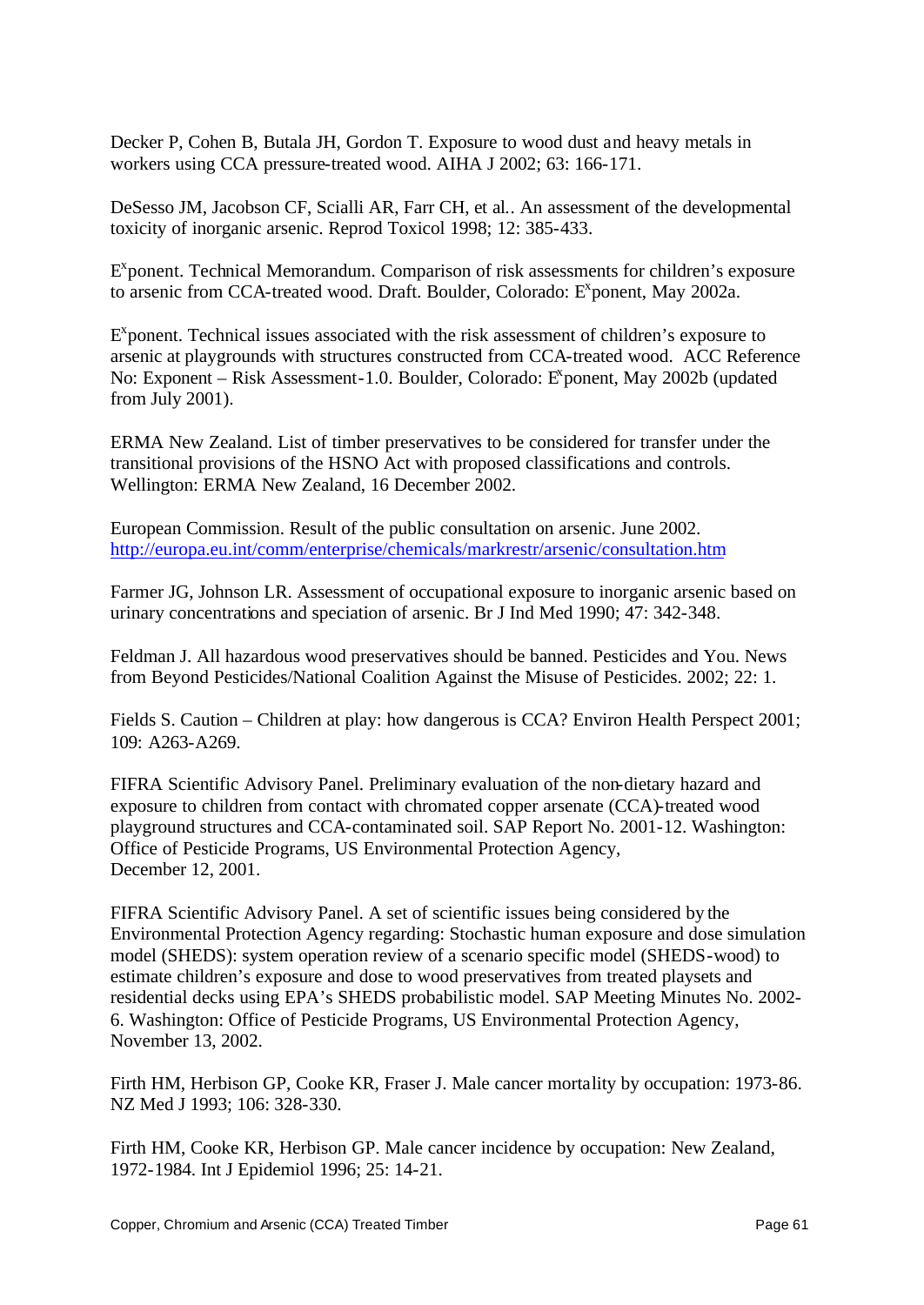Flegal R, Last J, McConnell EE, Schenker M, et al.. Scientific review of toxicological and human health issues related to the development of a public health goal for chromium (VI). California: Office of Environmental Health Hazard Assessment, Environmental Protection Agency, August 2001.

FAO/WHO. Toxicological evaluation of certain additives and contaminants.  $33<sup>rd</sup>$  meeting of the Joint FAO/WHO Expert Committee on Food Additives. Geneva: World Health Organization, 1989.

Fowles J, Speir T, Phillips D. Technical review of report: *Release of total chromium, chromium VI and total arsenic from new and aged pressure treated lumber*. Richard Maas, et al. 2002. A report for the New Zealand Ministry of Health. Porirua: Institute of Environmental Science and Research Ltd, February 2003.

Freeman NCG, Jimenez M, Reed KJ, Gurunathan S, et al.. Quantitative analysis of children's microactivity patterns: The Minnesota Children's Pesticide Exposure Study. J Expos Analysis Env Epidemiol 2001; 11: 501-509.

Fryzek JP, Mumma MT, McLaughlin JK, Henderson BE, et al.. Cancer mortality in relation to environmental chromium exposure. J Occup Environ Med 2001; 43: 635-640.

Garrod ANI, Martinez M, Pearson J, Proud A, et al.. Exposure to preservatives used in the industrial pre-treatment of timber. Ann Occup Hyg 1999; 43: 543-555.

Geschke AM, Lynch V, Rouch GJ, Golec R. Arsenic poisoning after a barbecue (letter). Med J Aust 1996; 165: 296.

Gilbert FI, Minn CE, Duncan RC, Wilkinson J. Effects of pentachlorophenol and other chemical preservatives on the health of wood-treating workers in Hawaii. Arch Environ Contam Toxicol 1990; 19: 603-609.

Goldman LR. Epidemiology in the regulatory arena. Am J Epidemiol 2001; 154 Suppl: S18- 26.

Gollop BR, Glass WI. Urinary arsenic levels in timber treatment operators. NZ Med J 1979; 89: 10-11.

Gradient Corporation. Evaluation of human health risks from exposure to arsenic associated with CCA-treated wood. Cambridge, Massachusetts: Gradient Corporation, October 2001.

Gray S, Houlihan J. All hands on deck. Washington, DC: Environmental Working Group, August 2002.

Guo H-R, Valberg PA. Evaluation of the validity of the US EPA's cancer risk assessment of arsenic for low-level exposures: a likelihood ratio approach. Environ Geochem Health 1997; 19: 133-141.

Halmes NC, Roberts SM, Tolson JK, Portier CJ. Reevaluating cancer risk estimates for shortterm exposure scenarios. Toxicol Sci 2000; 58: 32-42.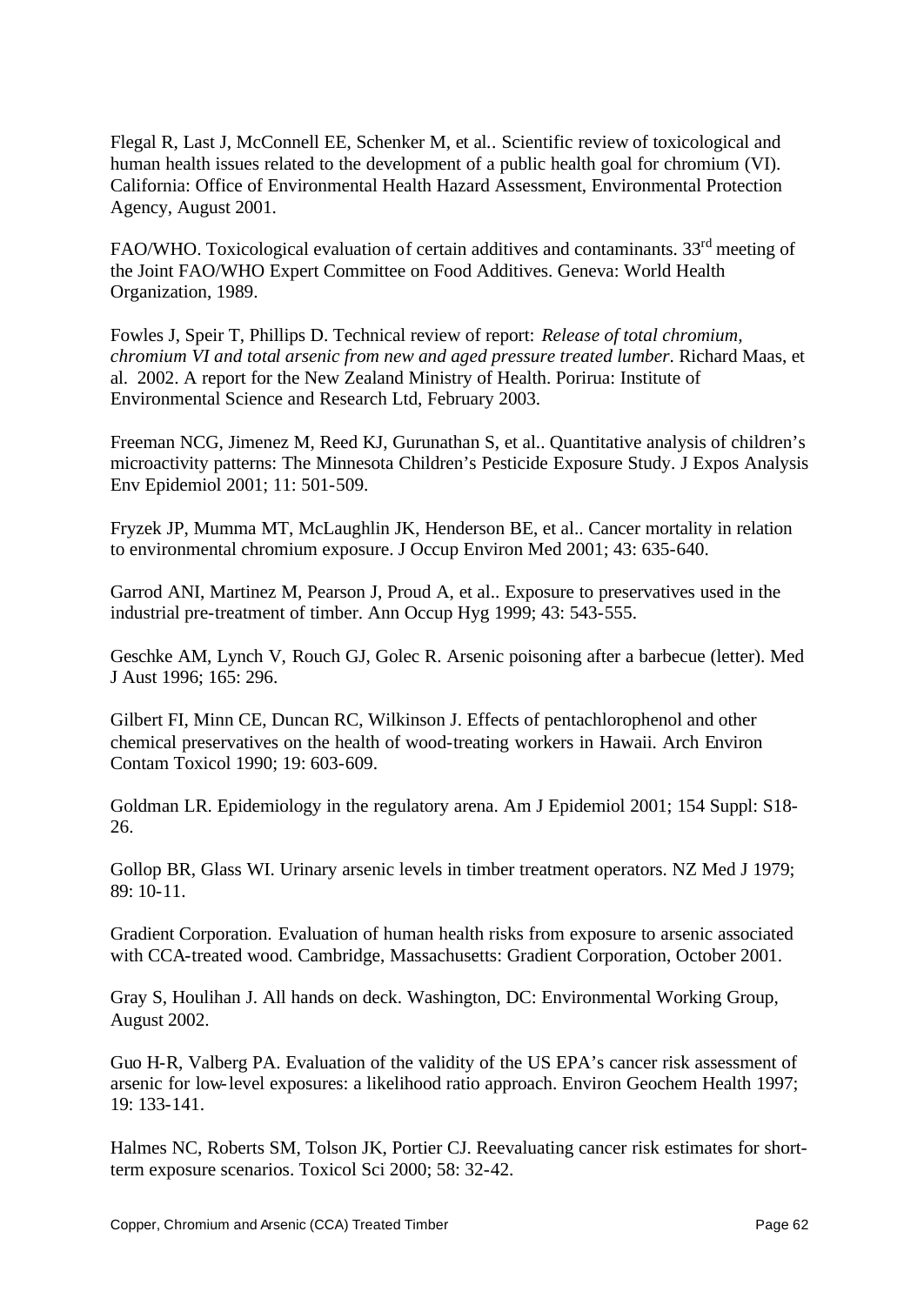Hawkins J (President). Letter to ERMA New Zealand. Wellington: New Zealand Timber Industry Federation, 10 February 2003.

Hazardous Substance and Waste Management Research, Inc. Health considerations related to arsenic in soil under playground equipment constructed of CCA-treated wood. Tallahassee, Florida: Hazardous Substance and Waste Management Research, December 2000a.

Hazardous Substance and Waste Management Research, Inc. Health considerations related to arsenic in soil under decks constructed of CCA-treated wood. Tallahassee, Florida: Hazardous Substance and Waste Management Research, December 2000b.

Hazardous Substance and Waste Management Research, Inc. Development of wood surface target quantity for arsenic based on exposure to decks or playground equipment constructed of CCA-treated wood. Tallahassee, Florida: Hazardous Substance and Waste Management Research, April 2001.

Health and Safety Executive. Evaluation on: Review of copper chrome arsenic: use as an industrial wood preservative. York: Pesticides Safety Directorate, Department for Environment, Food and Rural Affairs, June 2001.

Hedley, M.E. A review of the effect of formulation of copper-chrome-arsenate preservatives on performance in ground contact and proposals for differentials in retention depending upon formulation. Proceedings, New Zealand Wood Preservers' Association 24:48-57, 1984.

Hingston JA, Collins CD, Murphy RJ, Lester JN. Leaching of chromated copper arsenate wood preservatives: a review. Environ Pollut 2001; 111: 53-66.

Holland GE, Orsler RJ. Methods for the assessment of wood preservative movement in soil. In: Proceedings of the 3rd International Wood Preservation Symposium *The challenge – safety and environment*. 6-7 February, 1995, Cannes-Mandelieu, France. Stockholm: The International Research Group on Wood Preservation 1995, 117-145.

Huff J. Sawmill chemicals and carcinogenesis. Environ Health Perspect 2001; 109: 209-212.

International Programme on Chemical Safety. Environmental Health Criteria 224. Arsenic and arsenic compounds. 2<sup>nd</sup> ed. Geneva: World Health Organization, 2001.

Kawachi I, Pearce N, Fraser J. A New Zealand Cancer Registry-based study of cancer in wood workers. Cancer 1989; 64: 2609-2613.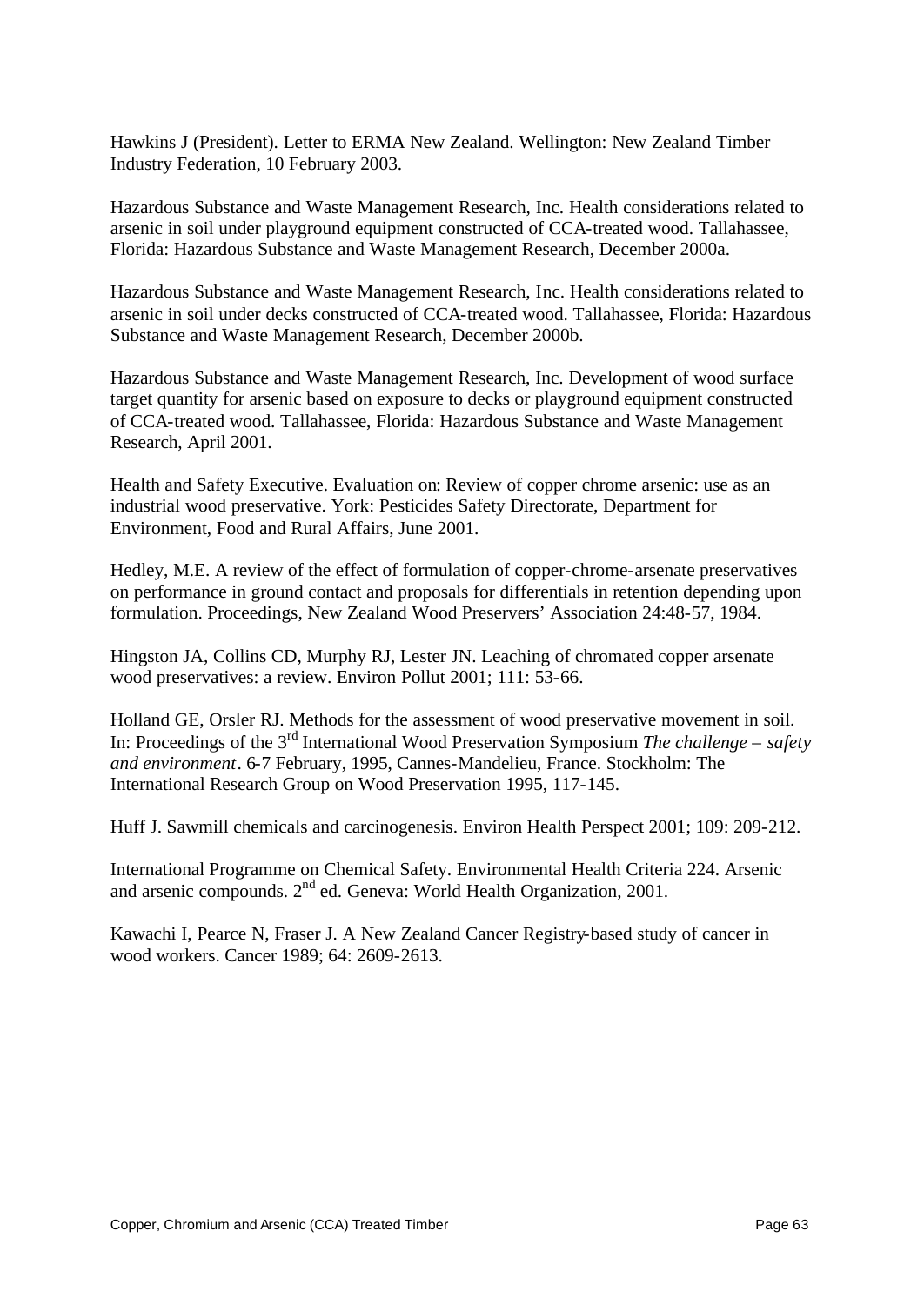Kennedy MJ, Collins PA. Leaching of preservative components from pine decking treated with CCA and copper azole, and interactions of leachates with soils. Paper prepared for the 32<sup>nd</sup> Annual Meeting, Nara, Japan, May 20-25, 2001. Stockholm: The International Research Group on Wood Preservation, IRG WP 01-50171, 2001.

Jensen GE, Christensen JM, Poulson OM. Occupational and environmental exposure to arsenic – increased urinary arsenic level in children. Sci Total Environ 1991; 107: 169-177.

Jensen GE, Olsen ILB. Occupational exposure to inorganic arsenic in wood workers and taxidermists – air sampling and biological monitoring. J Environ Sci Health 1995; A30(4): 921-938.

Juberg DR (ed). Are children more vulnerable to environmental chemicals? Scientific and regulatory issues in perspective. New York: American Council on Science and Health, 2003.

Larsen EH, Moseholm L, Nielsen MM. Atmospheric deposition of trace elements around point sources and human health risk assessment. II: Uptake of arsenic and chromium by vegetables grown near a wood preservation factory. Sci Total Environ 1992; 126: 263-275.

Levi MP, Huisingh D, Nesbitt WB. Uptake by grape plants of preservatives from pressuretreated posts not detected. Forest Products J 1974; 24: 97-98.

Maas RP, Patch SC, Stork AM, Berkowitz JF, et al.. Release of total chromium, chromium VI and total arsenic from new and aged pressure treated lumber. University of North Carolina-Asheville Environmental Quality Institute. Technical Report 02-093. February 2002.

Milloy S. Playground wood: cancer cause or consumer scare? February 13, 2003. http://foxnews.com

Ministry for the Environment, Ministry of Health. Health and environmental guidelines for selected timber treatment chemicals. Wellington: Ministry for the Environment and Ministry of Health, 1997.

Ministry of Forestry. Health hazards associated with the use of commercially treated timber. Trees and Timber. Wellington: Ministry of Forestry, 1987.

Ministry of Health. Drinking-water standards for New Zealand 2000. Wellington: Ministry of Health, 2000.

Mirams C. Poisoned playgrounds. Arsenic levels way above guidelines. The Dominion Post, 9 November 2002a.

Mirams C. Group pushes for review of treated timber. The Dominion Post, 12 November 2002b.

Mirams C. Scientists argue over arsenic. The Dominion Post, 13 February 2003.

National Research Council. Arsenic in drinking water. Washington: National Academy Press, 1999.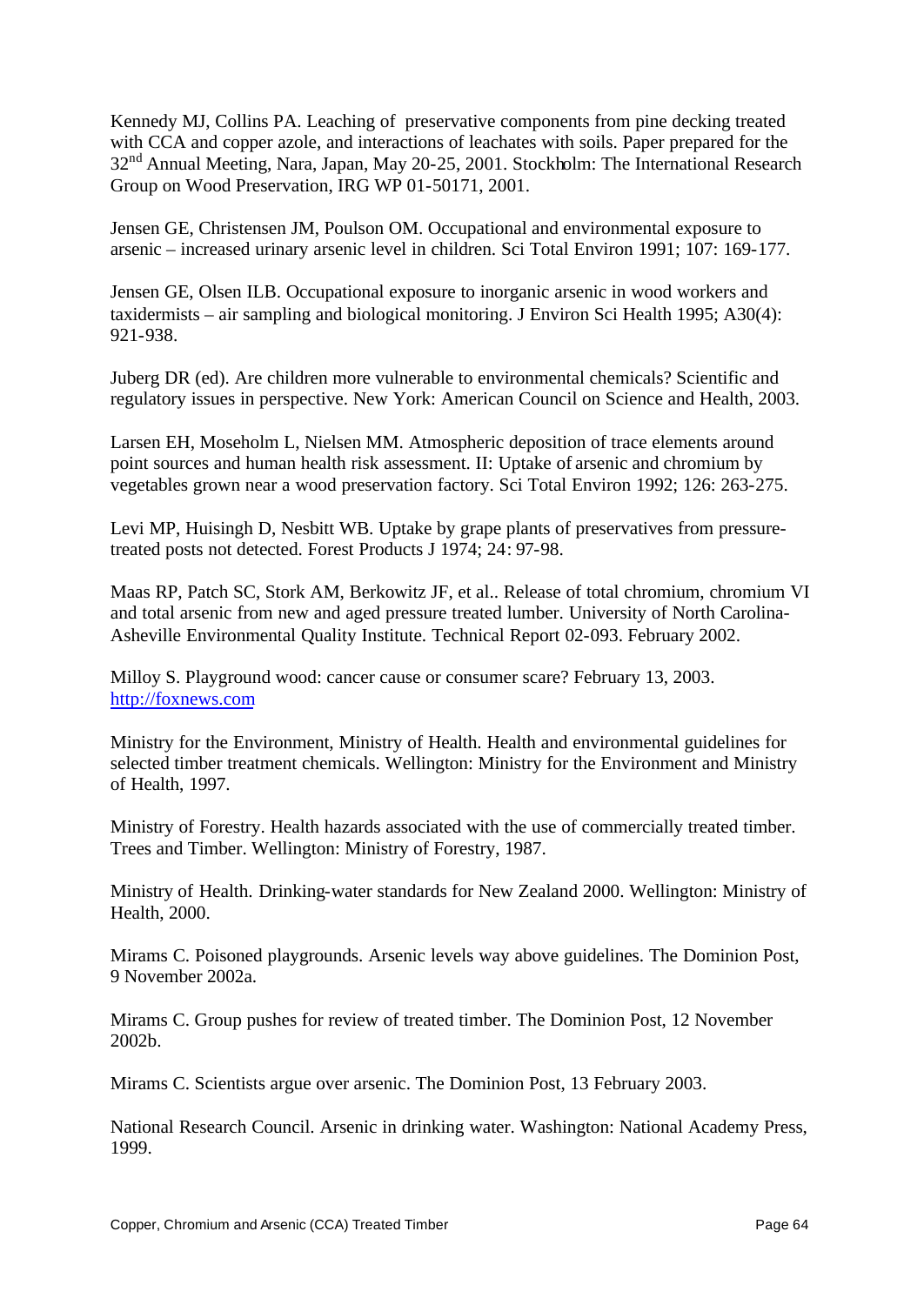National Research Council. Arsenic in drinking water: 2001 update. Subcommittee to update the 1999 arsenic in drinking water report. Committee on Toxicology, Board on Environmental Studies and Toxicology. Washington: National Academy Press, 2001.

Nygren O, Nilsson C-A, Lindahl R. Occupational exposure to chromium, copper and arsenic during work with impregnated wood in joinery shops. Ann Occup Hyg 1992; 36: 509-517.

Occupational Safety and Health Service. Approved Code of Practice for the safe use of timber preservatives and antisapstain chemicals. Wellington: Occupational Safety and Health Service, Department of Labour, 1994.

Ohlson C-G, Andersen A, Evans FG, Karlehagen S, et al.. Cancer incidence among CCA exposed workers in the wood preserving industry. In: Proceedings of the  $3<sup>rd</sup>$  International Wood Preservation Symposium *The challenge – safety and environment*. 6-7 February, 1995, Cannes-Mandelieu, France. Stockholm: The International Research Group on Wood Preservation 1995, 147-149.

Paling JE. Appraisal of various safety and risk issues relating to wood treated with CCA, creosote, and pentachlorophenol as currently used by residential consumers in the U.S. Gainesville, Florida: Paling and Co. Inc, January 2001.

Paustenbach DJ. The practice of exposure assessment: a state-of-the-art review. J Toxicol Environ Health 2000; 3: 179-291.

Pearce NE, Howard JK. Occupational mortality in New Zealand males 1974-78. Community Health Stud 1985; 9: 212-219.

Pearce NE, Howard JK. Occupation, social class and male cancer mortality in New Zealand, 1974-78. Int J Epidemiol 1986; 15: 456-462.

Pest Management Regulatory Agency. Update on the re-evaluation of copper chromated arsenate (CCA) treated wood in Canada. Re-evaluation note. Ottawa: Pest Management Regulatory Agency, Health Canada, February 12, 2002a.

Pest Management Regulatory Agency. Chromated copper arsenate (CCA). Re-evaluation note. Ottawa: Pest Management Regulatory Agency, Health Canada, April 3, 2002b.

Pest Management Regulatory Agency. Project sheet. Co-operative re-evaluation/reregistration of heavy duty wood preservatives (HDWP). Ottawa: Pest Management Regulatory Agency, Health Canada, September 17, 2002c.

Riedel D, Galarneau D, Harrison J, Gregoire DC, et al.. Residues of arsenic, chromium and copper on and near playground structures built of wood pressure-treated with "CCA" type preservatives. Report to the Ottawa-Carleton Regional Health Department. Ottawa: Health and Welfare Canada, December 1990.

Roberts SM, Ochoa H. Letter to Division of Waste Management, Florida Department of Environmental Protection. Gainesville: Center for Environmental and Human Toxicology, University of Florida, April 10, 2001.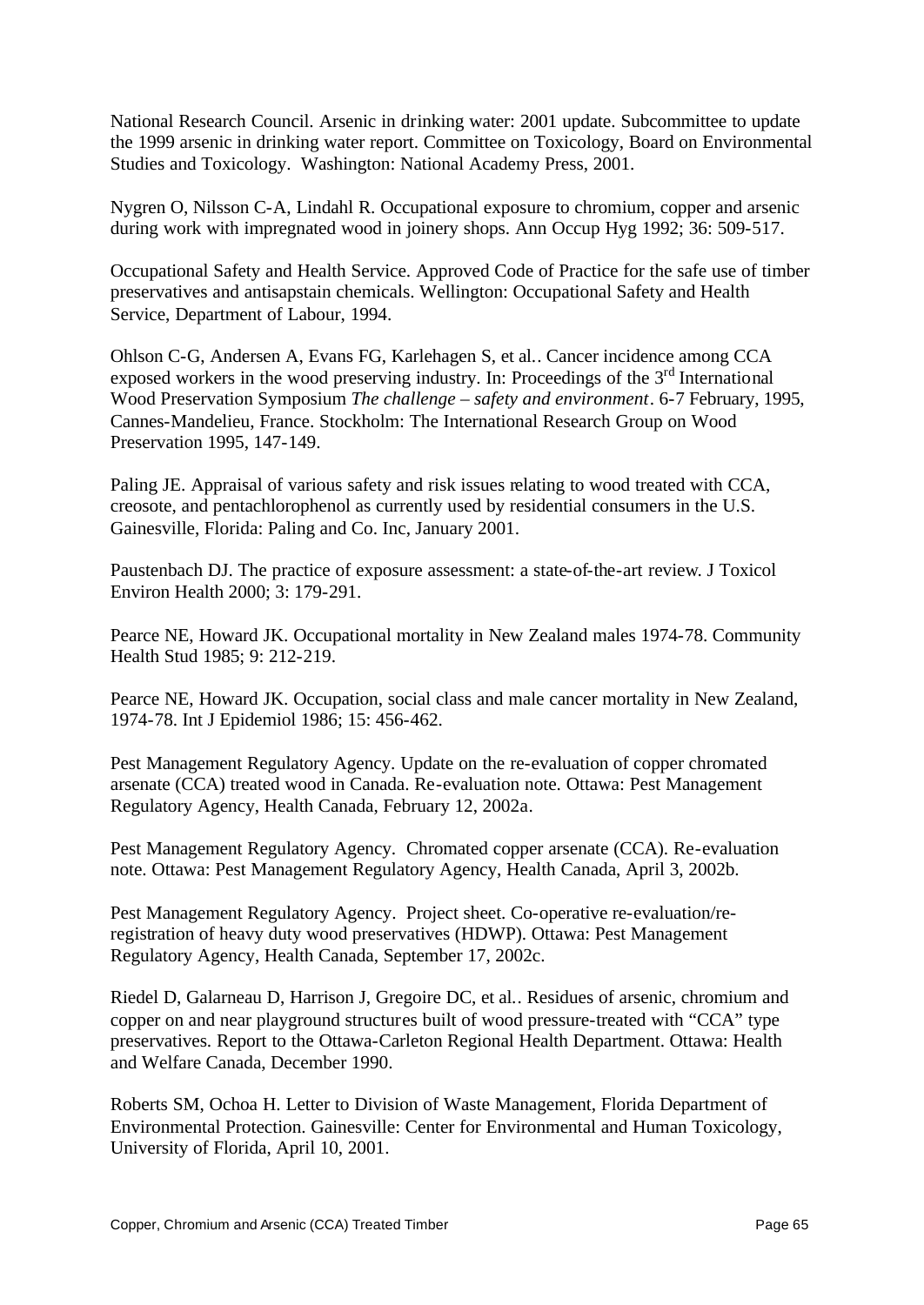Roberts SM, Weimar WR, Vinson JRT, Munson JW, et al.. Measurement of arsenic bioavailability in soil using a primate model. Toxicol Sci 2002; 67: 303-310.

Rodricks JV, Collins JJ, Farland WH, Tollerud DJ. Contrasting roles of epidemiology in dioxin-related policy: lessons learned. Am J Epidemiol 2001; 154 Suppl: S43-49.

Scientific Committee on Toxicity, Ecotoxicity and the Environment (CSTEE). Opinion on the report by WS Atkins International Ltd (vol B) "Assessment of the risks to health and to the environment of arsenic in wood preservatives and of the effects of further restrictions on its marketing and use" expressed at the 5<sup>th</sup> CSTEE plenary meeting, Brussels, 15 September 1998. http://europa.eu.int/comm/food/fs/sc/sct/out18\_en.html

Scientific Committee on Toxicity, Ecotoxicity and the Environment (CSTEE). Opinion on: Position Paper on: Ambient air pollution by arsenic compounds – Final version, October 2000. Opinion expressed at the 24<sup>th</sup> CSTEE plenary meeting, Brussels, 12 June 2001. http://europa.eu.int/comm/food/fs/sc/sct/out106\_en.html

Sharp R, Walker B. Poisoned playgrounds: arsenic in 'pressure-treated' wood. Washington, DC: Environmental Working Group and Healthy Building Network, May 2001.

Sharp R, Walker B, Wiles R, Houlihan J, et al.. The Poisonwood rivals. A report on the dangers of touching arsenic treated wood. Washington, DC: Environmental Working Group and Healthy Building Network, November 2001.

Shields S. US moves to restrict CCA in residential applications. In: Proceedings of Timber Preservation 2002. *Technologies and product opportunities to improve performance.* Rotorua, 25-26 November 2002. Forest Industry Engineering Association, 2002.

Silvers A, Florence BT, Rourke DL, Lorimor RJ. How children spend their time: a sample survey for use in exposure and risk assessments. Risk Analysis 1994; 14: 931-944.

Smith AH, Hopenhayn-Rich C, Bates MN, Goeden HM, et al.. Cancer risks from arsenic in drinking water. Environ Health Perspect 1992; 97: 259-267. Standards Association of New Zealand. Specification for playgrounds and playground equipment. NZS 5828: Part 2 Materials and labelling requirements. Wellington: Standards Association of New Zealand, February 1986.

Standards Association of New Zealand. Specification of the minimum requirements of the NZ Timber Preservation Council Inc. Miscellaneous Publication 3640. Wellington: Standards Association of New Zealand, 1992.

Standards Australia, Standards New Zealand. Playgrounds and playground equipment. AS/NZS 4486 Part 1: Deve lopment, installation, inspection, maintenance and operation. Wellington: Standards New Zealand, 1997.

Stanek EJ, Calabrese EJ. Daily estimates of soil ingestion in children. Environ Health Perspect 1995; 103: 276-285.

Stilwell DE, Gorny KD. Contamination of soil with copper, chromium, and arsenic under decks built from pressure treated wood. Bull Environ Contam Toxicol 1997; 58: 22-29.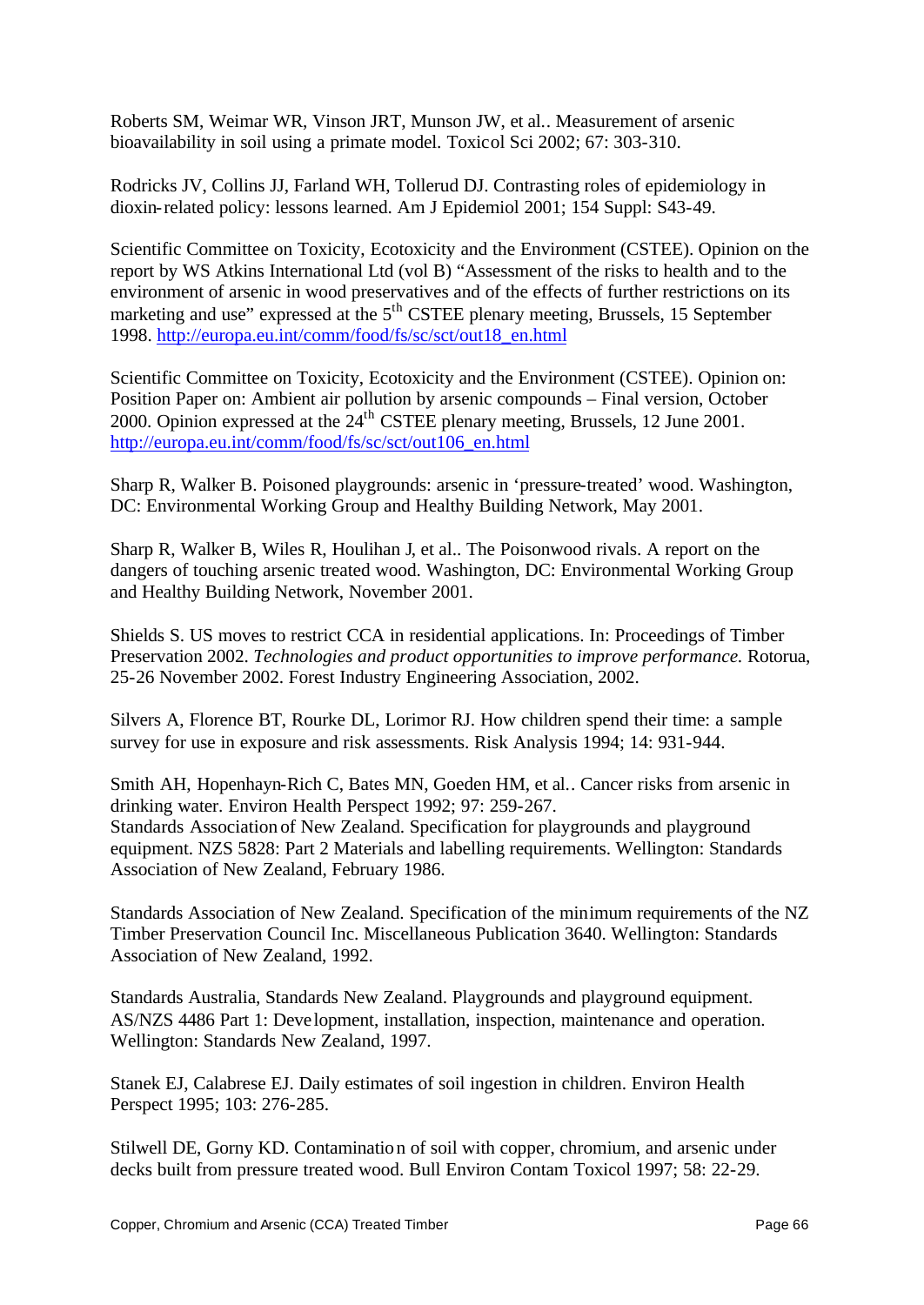Stilwell D. Arsenic in pressure treated wood. New Haven: Department of Analytical Chemistry, The Connecticut Agricultural Experiment Station, 1999. http://www.caes.state.ct.us/PlantScienceDay/1999PSD/arsenic99.htm

Szafraniec T. Copper, chromium and arsenic exposure in timber treatment workers. J Occup Health Safety - Aust NZ 1991; 7: 401-407.

Taylor A, Cooper PA, Ung YT. Effects of deck washes and brighteners on the leaching of CCA components. Forest Prod J 2001; 51: 69-72.

US Consumer Product Safety Commission. Project on playground equipment – Transmittal of estimate of risk of skin cancer from dislodgeable arsenic on pressure treated wood playground equipment. Washington: US Consumer Product Safety Commission, August 1990.

US Consumer Product Safety Commission. Sampling chromated copper arsenate (CCA) "pressure" treated wood playground equipment for dislodgeable residues of arsenic, chromium, and copper. Washington: US Consumer Product Safety Commission, 2001.

US Consumer Product Safety Commission. Status report on CCA pressure-treated wood in playground equipment. Washington: US Consumer Product Safety Commission, February 15, 2002.

US Consumer Product Safety Commission. Briefing package. Petition to ban chromated copper arsenate (CCA)-treated wood in playground equipment (Petition HP 01-3). Washington: US Consumer Product Safety Commission, February 2003.

US Environmental Protection Agency. 1997 Exposure factors handbook. Volume 1. Washington: Office of Research and Development, National Center for Environmental Assessment, US Environmental Protection Agency, 1997. US Environmental Protection Agency. Letter to S Ramminger, President and CEO, American Wood Preservers Institute. Washington: Office of Prevention, Pesticides and Toxic

Substances, US Environmental Protection Agency, June 29, 2001a.

US Environmental Protection Agency. Sampling for residues of arsenic, chromium, and copper in substrates (soils/buffering materials) beneath/adjacent to chromated copper arsenate (CCA)-treated playground equipment. Washington: Office of Pesticide Programs, US Environmental Protection Agency, 2001b.

US Environmental Protection Agency. Whitman announces transition from consumer use of treated wood containing arsenic. February 12, 2002a. http://www.epa.gov/epahome/headline\_021202.htm

US Environmental Protection Agency. Notice of receipt of requests to cancel certain chromated copper arsenate (CCA) wood preservative products and amend to terminate certain uses of CCA products. Federal Register February 22, 2002b; 67(36): 8244-8246.

US Environmental Protection Agency. What you need to know about wood pressure treated with chromated copper arsenate (CCA). Washington: Office of Pesticide Programs, US Environmental Protection Agency, 2002c. http://www.epa.gov/pesticides/citizens/cca\_qa.htm